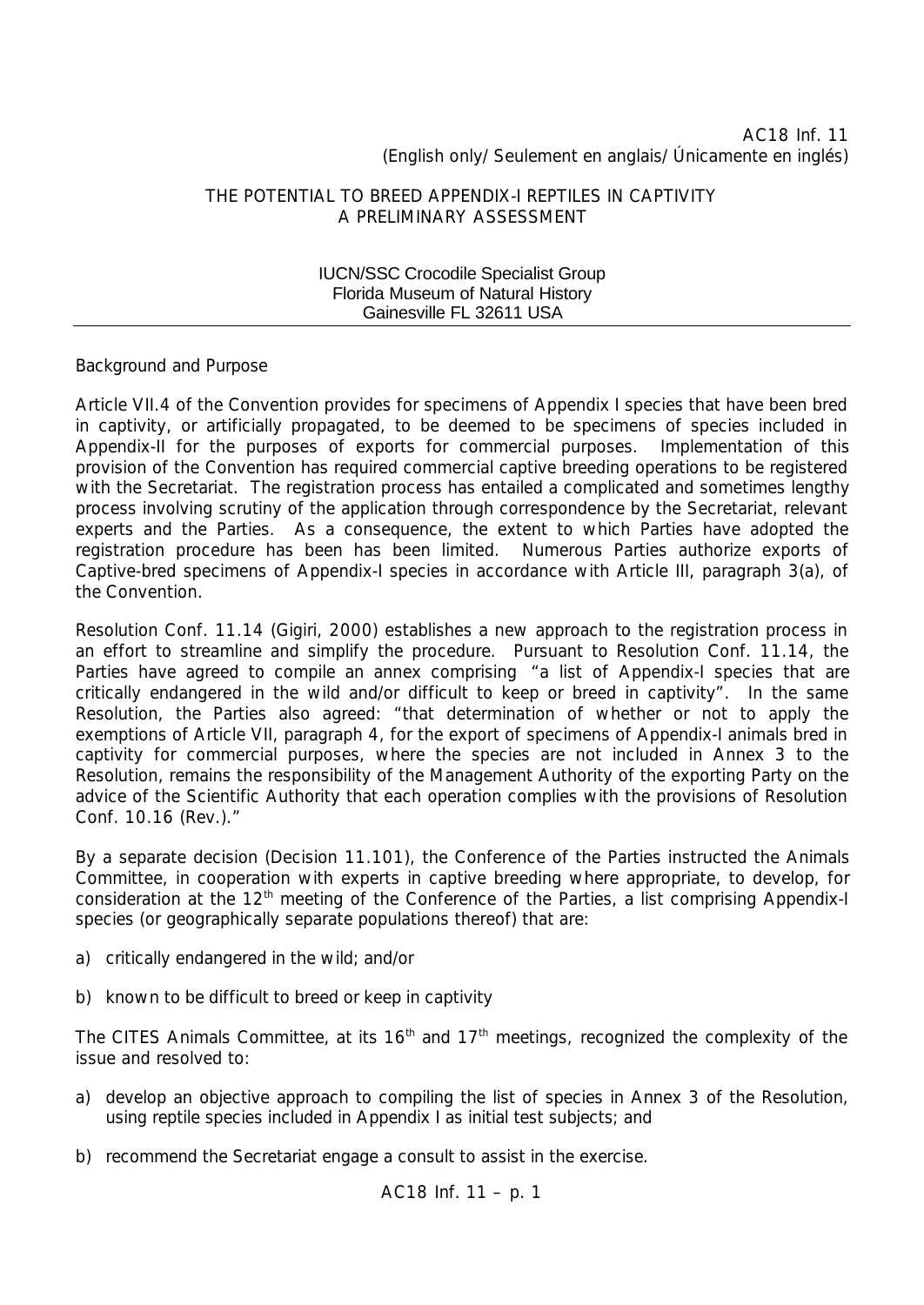The Secretariat contracted the IUCN/SSC Crocodile Specialist Group to undertake the project in collaboration with the Secretariat and other specialist groups, zoological institutions and private reptile breeders, in accordance with approach agreed by the Animals Committee at its  $17<sup>th</sup>$ meeting., This report presents the results of the consultancy and suggests an approach to objectively compiling Annex 3 of Resolution Conf. 11.14 (for Appendix-I species of reptiles). The results do not address the relative conservation value of captive breeding versus other forms of *in-situ* management. The approach taken to identify Appendix-I reptile taxa has direct application to other Appendix-I species.

# *Rationale and Approach*

The first step in the process required identifying all reptile taxa (including composite subspecies) presently included in Appendix-I of the Convention. Annex 1 lists all species and subspecies of reptiles listed in Appendix-I. The nomenclature used follows that of the CITES Checklist (UNEP-WCMC, 2000).

The taxa included in Annex 1 were then classified according to the three IUCN categories of threat that reflect greatest conservation concern – Critically Endangered, Endangered and Vulnerable (IUCN, 2000). The relationship between each Appendix-I species (and subspecies) and the IUCN classification of threat is presented in Annex 2.

The husbandry requirements and captive breeding achievements of all Appendix-I reptile taxa that have been accorded one of the foregoing IUCN categories of threat were examined against a set of parameters (see below) to determine the potential of each taxon to be successfully bred in captivity.

Reproduction in reptiles and other vertebrates is a process involving a complex sequence of interlinked physiological and behavioural events that result in a fertilized ovum developing into a live offspring. This process comprises hundreds of steps involving an interaction between external physical factors (*e.g.* temperature, day length *etc*), internal factors (*e.g.* nutrition, age, sex ratio hormone production and production of gametes *etc*) and behavioural factors (*e.g.* social structure, mating rituals *etc*). These interact via internal chemical signals (hormones) that modulate external sensory stimuli (*e.g*. sights, smells) directly with the genetic material in cells that can be turned on and off to produce substances and structures involved in reproduction. For example, the sight of displaying and fighting males in *Anolis* lizards promotes the release of a hormone sequence in females that leads to ovulation and sexual receptivity. Some of these steps are common to many or all organisms (*e.g.* the universal effect of androgens on testicular development) but the exact sequence and many steps are species specific. Depending on the degree of reproductive specialization of a species, each step in this chain of events is necessary for the next to occur; so that the absence of any single step or process interrupts successful reproduction. The absence of one (or more) of these steps is less important for cosmopolitan species that are capable of adapting to changing environments. In the case of reproductive specialists, successful captive breeding depends on the extent to which husbandry techniques are able to replicate "natural" conditions such that the required sequence of interactive factors is not disrupted. It is therefore impractical to devise criteria or a definition that covers every contingency in the reproductive cascade. For this reason an operational definition based on observable endpoints is proposed.

Despite the complexity of the reproductive process, each generation of all organisms manages to fulfil it adequately, resulting in the inheritance of essential genetic material and perpetuation of the species. Successful reproduction under captive conditions may be compromised if one (or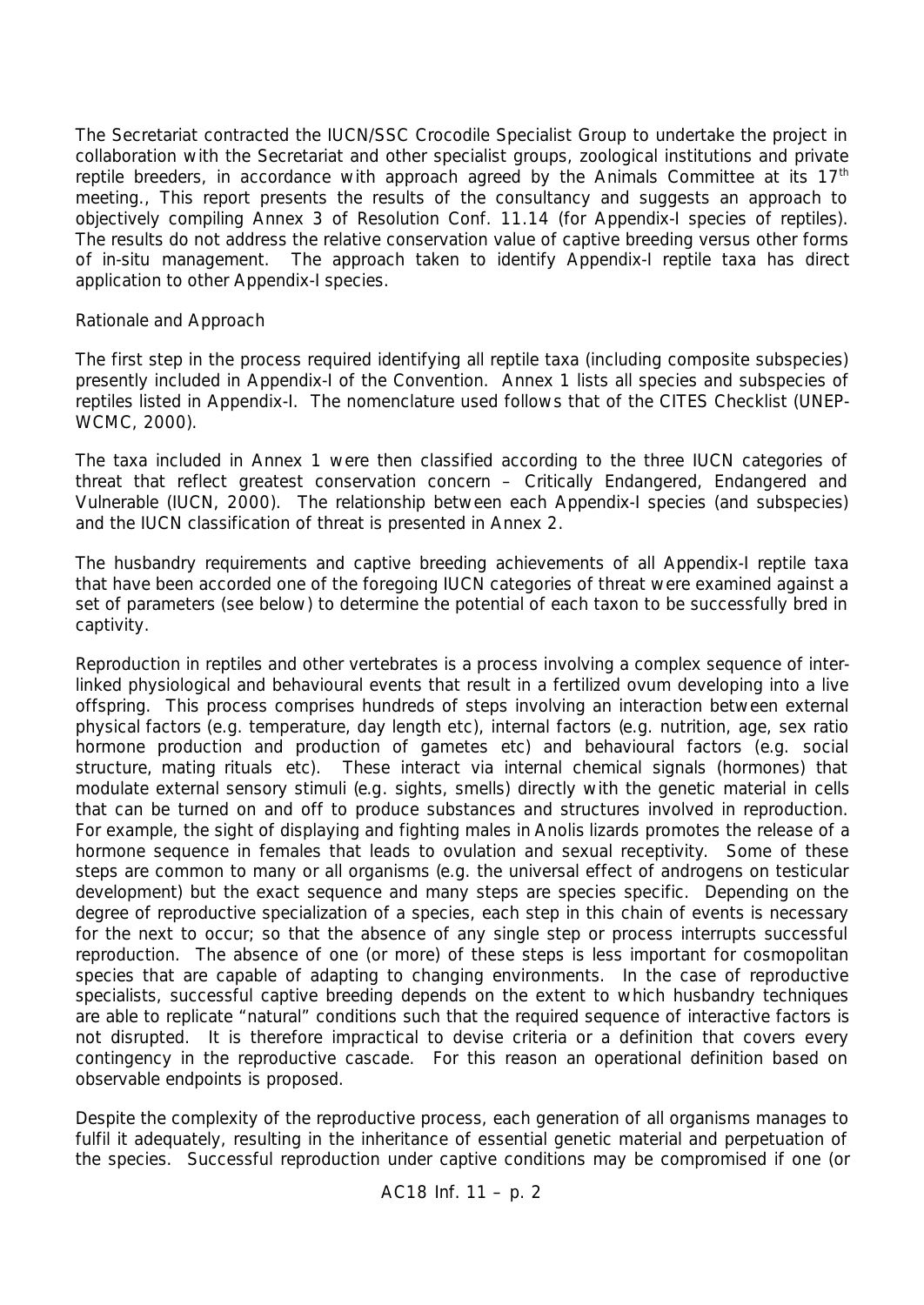more) critical component(s) of the reproductive cascade are absent. Species that exhibit a high dependence on the suite of physical, intrinsic and behavioural conditions for successful reproduction in captivity may be difficult to breed in captivity. The difficulty of breeding these species in captivity may be compounded when the objective of an operation is the production of animals or products thereof for commercial purposes. In these cases, not only must captive breeding be successful, but, depending on the nature of the operation, management should seek to recover investment costs or to return a profit (by ensuring that the costs associated with producing offspring do not exceed their market value. A similar and closely related phenomenon occurs when a new species of reptile enters the specialist reptile trade. Wild-caught specimens of these species command a similarly high initial unit value amongst hobbyist and reptile enthusiasts until the formula for successful captive propagation is achieved and large numbers of captive specimens are produced to supply the trade. Internalizing the trade with captive specimens is generally characterized by a reduced demand over time and a decreased unit value of individual animals.

For these reasons, the commercial viability of management systems for successful captive breeding is not considered to be a relevant parameter for establishing a practical decision guide to determine whether or not a species is difficult to breed in captivity.

Theoretically, given the current state of knowledge of reproductive physiology, animal behaviour and practical husbandry, any reptile species can be induced to breed in captivity given sufficient research funds and facilities. In this regard, no species is impossible to breed in captivity, and potentially some reproduction could be achieved given sufficient effort. Therefore the mere production of offspring is not an adequate measure of ease or difficulty of breeding in captivity.

A further issue arises because for commercial purposes, the goal is production of offspring that can enter the commercial market. In the case of many reptiles, offspring are usually born/hatched in a precocial state and able to move and feed independent of any parental involvement. However, it is commonly observed in captivity that initiating feeding is difficult and early mortality is high. For this reason, the end-point by which to judge captive breeding is the sustained production of self sufficient, feeding offspring. This criterion applies regardless of whether the operation is producing live animals for trade or supplying derived products (*e.g.* skins, bones, meat *etc*). Exceptions to this general criterion are those cases involving trade in dead specimens or early life-stages (*e.g.* pupae) that may be destined for further processing after export. The same criterion holds true, in part, when evaluating captive breeding when reintroduction or wild population augmentation is the purpose. In this case there is greater emphasis on the production of disease- free, self-sufficient offspring, able to adapt to or become integrated into existing wild population(s). An improved conservation status of the wild population(s) is the principal criterion for judging a captive-breeding regime that is established as a conservation tool.

An additional complexity arises because sperm storage is common in reptiles and there are widespread observations of declining fertility in captive stocks as the parental generation ages and other nutritional and behavioral deficiencies reduce reproductive success.

Resolution Conference 10.16 (Rev) provides an agreed definition of "bred in captivity" as the term relates to species included in the appendices to the Convention. Safeguards against overlooking the two foregoing features of reptilian reproduction, (*viz*. high early mortality and decreasing fertility) are effectively accommodated by the requirement for the production of second generation (F<sub>2</sub>) offspring in a controlled environment that is embodied in the definition contained in Resolution Conference 10.16 (Rev). The requirement for the production of second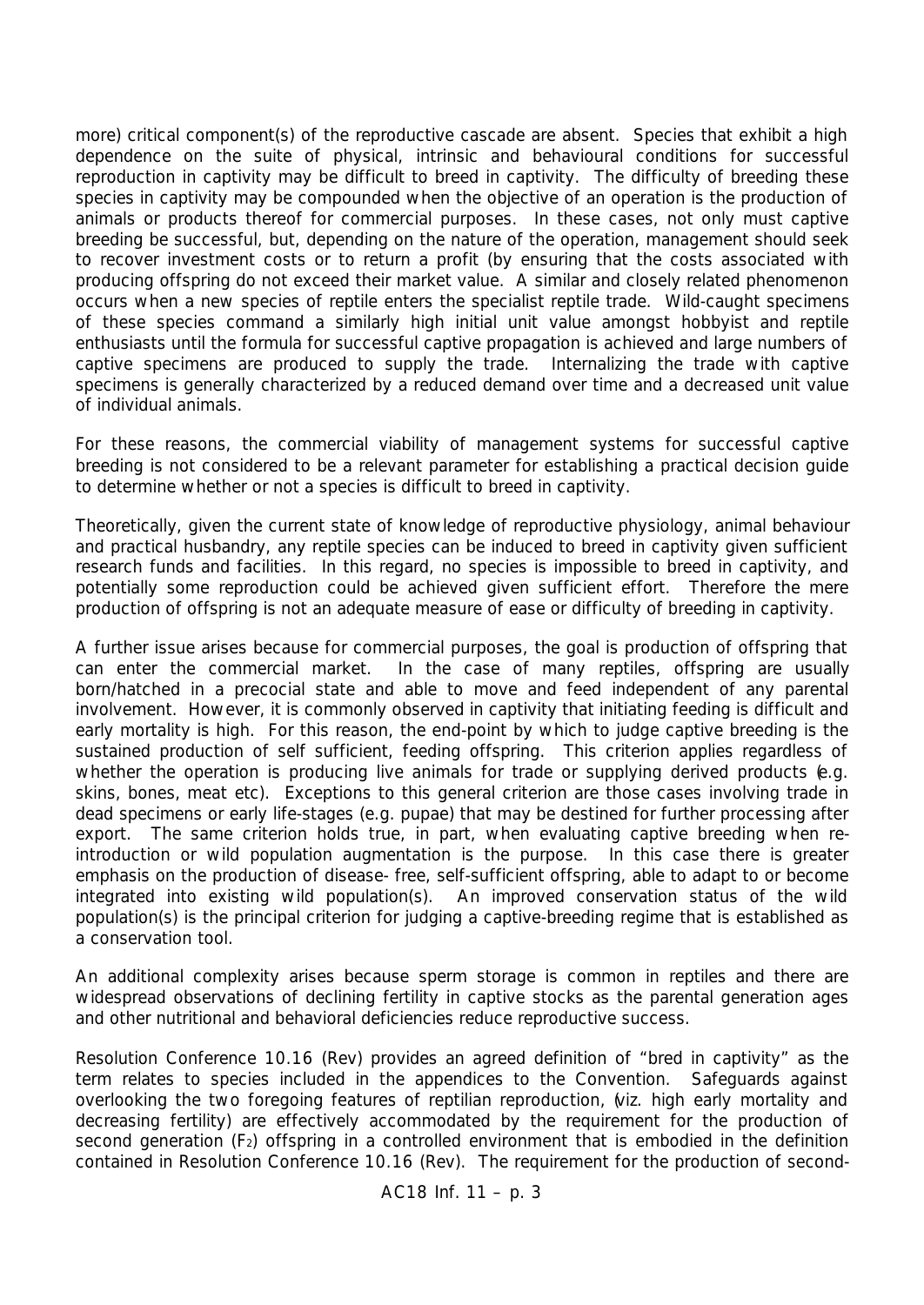generation offspring (or demonstration the management regime has been applied successfully elsewhere to the species or a biological analogue) is a criterion that applies to all captive breeding systems but does not speak to whether the process is difficult or not.

In considering a practical method for formulating a decision matrix for species that are "difficult" to breed in captivity we have decided to adopt the reverse approach to the problem. The following parameters represent readily recordable and objective end-point characteristics of species that are successfully bred in captivity, and thus provide a practical operational definition of "readily bred in captivity".

- Frequency of offspring production under captive conditions reflects, or surpasses, natural reproduction;
- Numbers of offspring produced under captive conditions, relative to numbers of captive females, reflect or surpass natural production;
- Operation has succeeded in producing second generation offspring, or is managed in a manner demonstrated elsewhere to have produced second generation progeny; and
- Percentage of offspring surviving to an "exportable" age exceeds natural survivorship levels.

Demonstration that all three of the above conditions are satisfied provides an appropriate end point by which successful captive breeding can be judged. The extent to which a species' biological and/or behavioural characteristics influences these three conditions being satisfied will obviously vary for different species. However, the foregoing three parameters can be assessed independently for each Appendix-I species of reptile. Species that do not satisfy the foregoing parameters are, *de facto*, difficult to breed in captivity.

The technology associated with captive husbandry and breeding of wild animals is a dynamic phenomenon. The ability to breed any wild species in captivity is an acquired skill. The technology required for being able to readily breed a species in captivity is, very often, a function of the length of time the species concerned has been held in captivity and the level of interest in producing offspring. The availability of wild-caught stock and level of demand for specimens stimulate captive production of animals. Commercial interests or the desire to conserve the wild resource by re-introduction strategies (or augmentation of wild populations) drive demand for captive-bred specimens.

Captive production of a species that is stimulated by commercial interests in responding to a market demand generally results in widespread and large scale captive propagation activities. This is particularly true for small to medium-sized species that are more easily accommodated by private keepers and reptile hobbyists.

Whether captive breeding operations are widespread and commonplace can be used as a parameter to gauge how readily a species may be bred in captivity has limited application. For instance the technology of crocodilian captive husbandry is well developed and is being successfully applied for the mass production of a number of species. However, it would not be possible to describe the captive breeding of *Crocodylus palustris* or *Crocodylus moreletii*, confined to a limited number of operations in India and Mexico respectively, as being widespread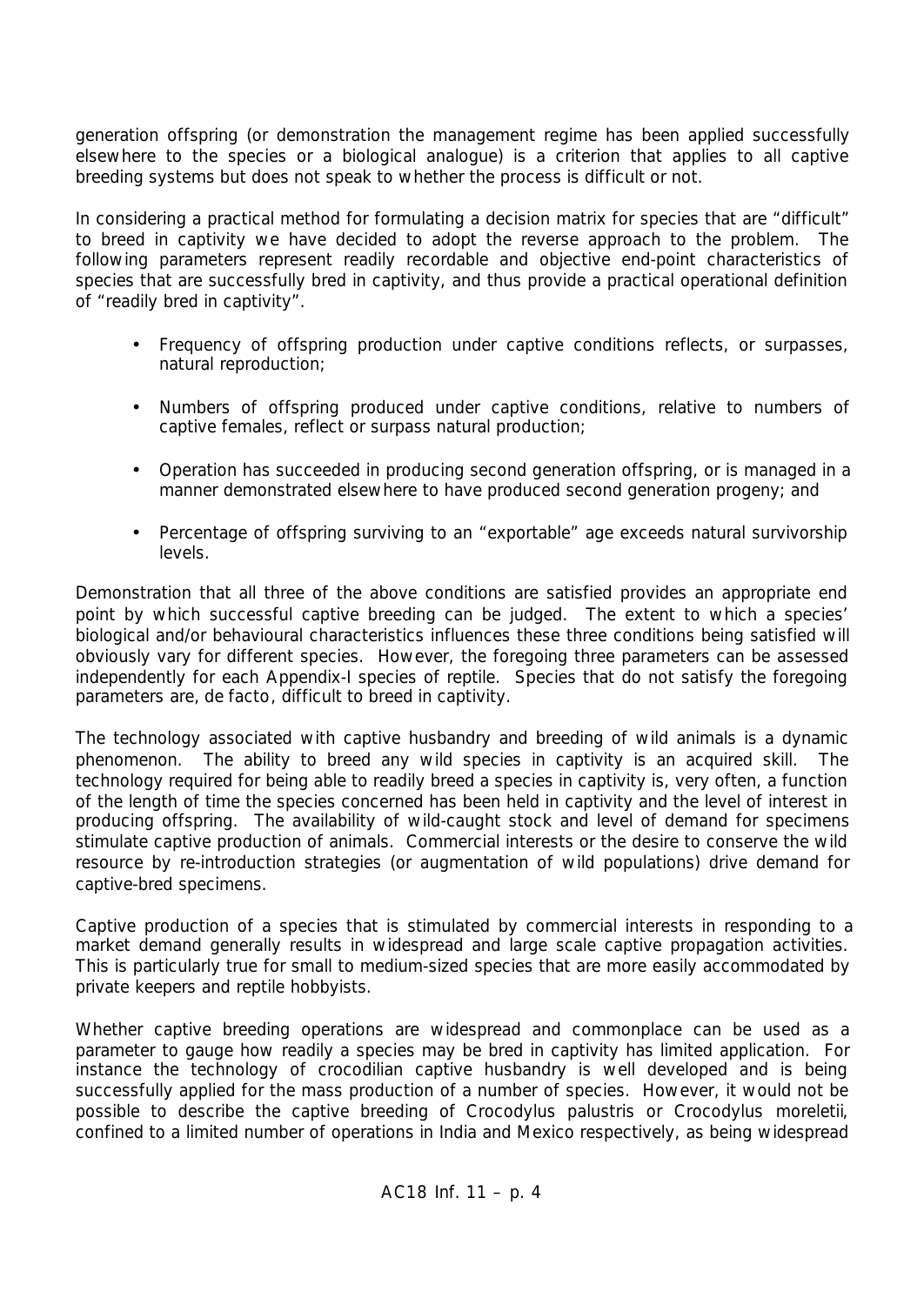and commonplace. Accordingly, although this feature has been used in evaluating the Appendix-I reptiles, it has been accorded less importance relative to the other three conditions.

# *Methods*

Lists of Appendix-I reptiles and of reptile species evaluated by the IUCN as being "Critically Endangered", "Endangered" or "Vulnerable" categories of threat were obtained from the CITES and IUCN web pages. To assess 'difficulty of breeding and/or keeping in captivity", published sources, zoo records, ISIS records, taxon specialist groups and reptile breeders associations and amateur breeders throughout the world were consulted. Species were initially filtered to identify those for which there is documented evidence of being bred in captivity. Each of these species was subsequently evaluated on the basis of its biology and the technical difficulties in achieving compliance with the four parameters identified for successful captive propagation. Simplistically, species that fail to satisfy all three parameters can be defined (and categorized) as being difficult to breed in captivity.

There are two possibilities of dealing further with the species that do not meet the operational definition. These species may be genuinely difficult to breed in captivity and success has not yet been achieved, or alternatively, there has been no attempt to breed them in captivity. These two possibilities may be linked.

Species for which captive breeding has not been attempted may be further subdivided into:

- a) Species (and subspecies) that are sufficiently similar to species that have been successfully bred in captivity that the expectation is they will also meet the operational definition of success;
- b) Species that, because of their biology; the expectation is that they will be difficult to breed in captivity; and
- c) Species for which no reasonable assessment can be made because of the absence of information on their biology or any attempt to breed them.

This apparently complex hierarchy is more easily appreciated visually (Figure 1.) and provides a simple decision tree by which those species currently thought to be difficult to breed in captivity can be identified. Table 1 presents a composite initial assessment of the captive breeding potential of Appendix-I reptiles, using information that has been gathered from available literature and contributions from corresponding experts in the field of reptile husbandry. Table 2 summarizes the information on Appendix I status, IUCN category and difficulty of breeding. Information obtained on each species is presented in summarized species accounts in Annex 3. A selected bibliography of further reading is at Annex 4.

Transition through the decision points of the tree have to be made using the available information from those sources familiar with each species and its breeding success. The results of applying this process are shown in the three lists required to fulfil this consultancy and the sources and details of the decision points presented in the appendices.

Figure 1. A hierachial decision tree to determine species thought difficult to breed in captivity, using an operational definition of breeding success (see text) and information from knowledgeable sources (see Annex 3).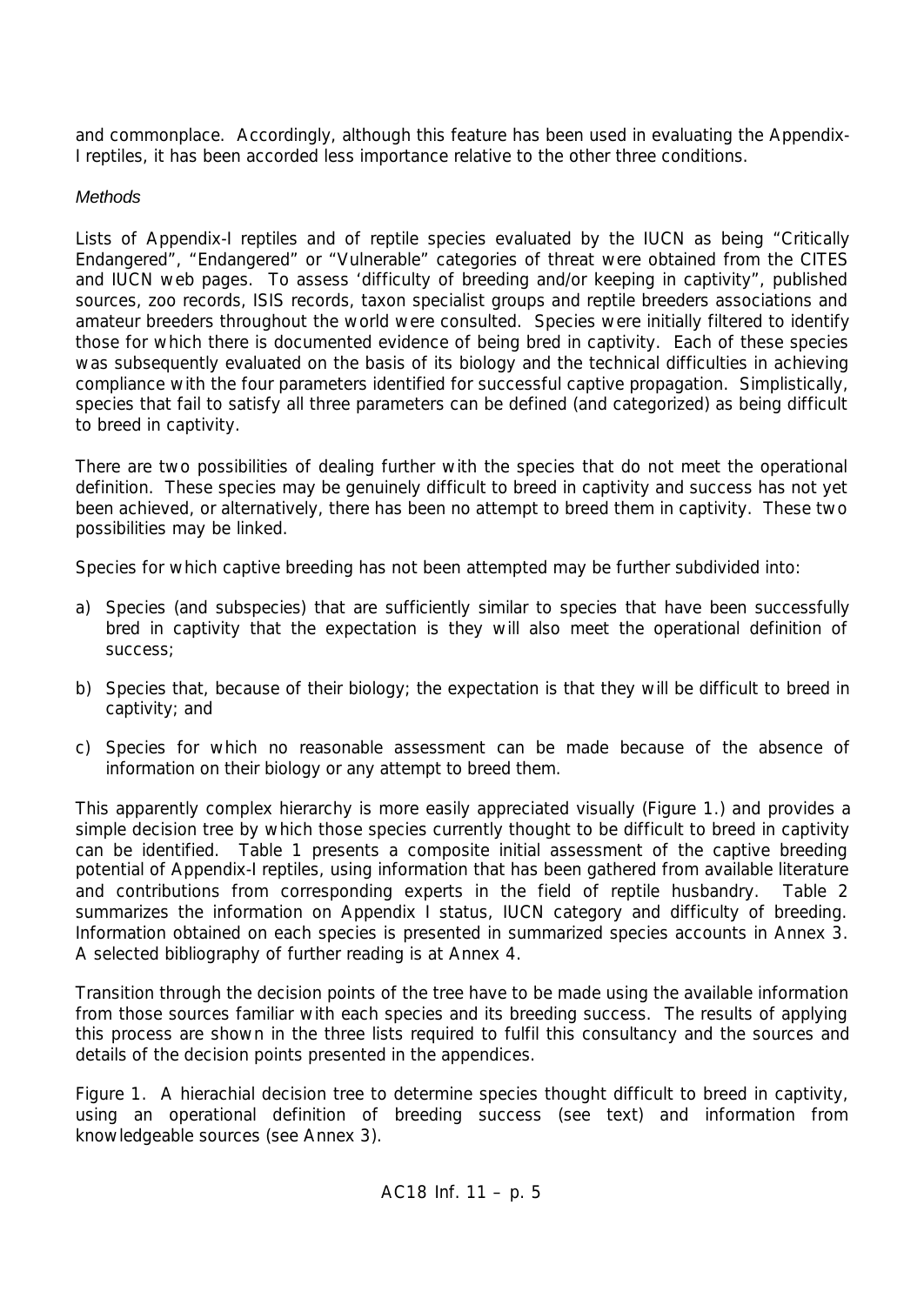| 1. Species satisfying the operational definition<br>Successfully commercial propagated.                                                        | <b>Not Difficult</b>           |
|------------------------------------------------------------------------------------------------------------------------------------------------|--------------------------------|
| 2. Species that do not fully meet the operational<br>definition but may be expected to meet operational<br>definition if circumstances change. | Provisionally not difficult    |
| 3. Species known to be difficult to breed<br>Operational definition not achieved.                                                              | <b>Difficult</b>               |
| 4. Species similar/related to species in (3).<br>Expected not to meet the operational definition.                                              | <b>Provisionally difficult</b> |
| 5. Species for which there is no basis to<br>judge difficulty of captive breeding exists.                                                      | <b>Unknown</b>                 |

The precautionary principle will be applied by regarding species listed in categories 2, 3, 4 and 5 as 'difficult to breed in captivity'. These are dynamic evaluations, particularly for those species listed provisionally. As additional information and the success or failure of captive breeding attempts become known, the evaluation of species may need to be adjusted. The most controversial category is likely to be Category 2, where the expectation is that the species will meet the operational definition for successful captive breeding, but have not yet done so. Adopting this approach (*viz*. requiring this demonstration, while in the meantime requiring more rigorous overview and permitting for trade in such species) is appropriate and cautionary. This places the responsibility on commercial operators and the relevant Management Authority to develop successful commercial captive breeding. This would not preclude international trade under CITES, but does require that the same standard of evaluation and permitting as for difficult-to-breed species is used.

# *Results and Analysis*

The following species' assessments and analyses are based on literature that could readily be accessed in the timeframe of the project. A large volume of information was obtained through correspondence with experts in the field of captive husbandry (zoological institutions and private keepers). In this respect, the information obtained is heavily biased towards North American perspectives. Unfortunately, despite numerous attempts to obtain information from European sources, the absence of useful responses from this important Region may have impaired the quality of information for some species. However, it is unlikely that the conclusions reached would be substantially different had responses from the European Region been more forthcoming.

Article I of the Convention defines "species" as any species, subspecies or geographically separate population thereof. The following analysis adopts this approach and treats, where possible, each subspecies as a separate entity, but applies the terms "taxon" or "taxa". This approach is further justified because both the IUCN status and the difficulty of breeding are quite variable among subspecies within a species.

There are presently ninety-six (96) reptile taxa are included in Appendix I, of which nineteen (19) have not been categorized by the IUCN into any of the three categories of relevance to the present study *viz*. critically endangered, endangered or vulnerable (see Annex 2). The IUCN list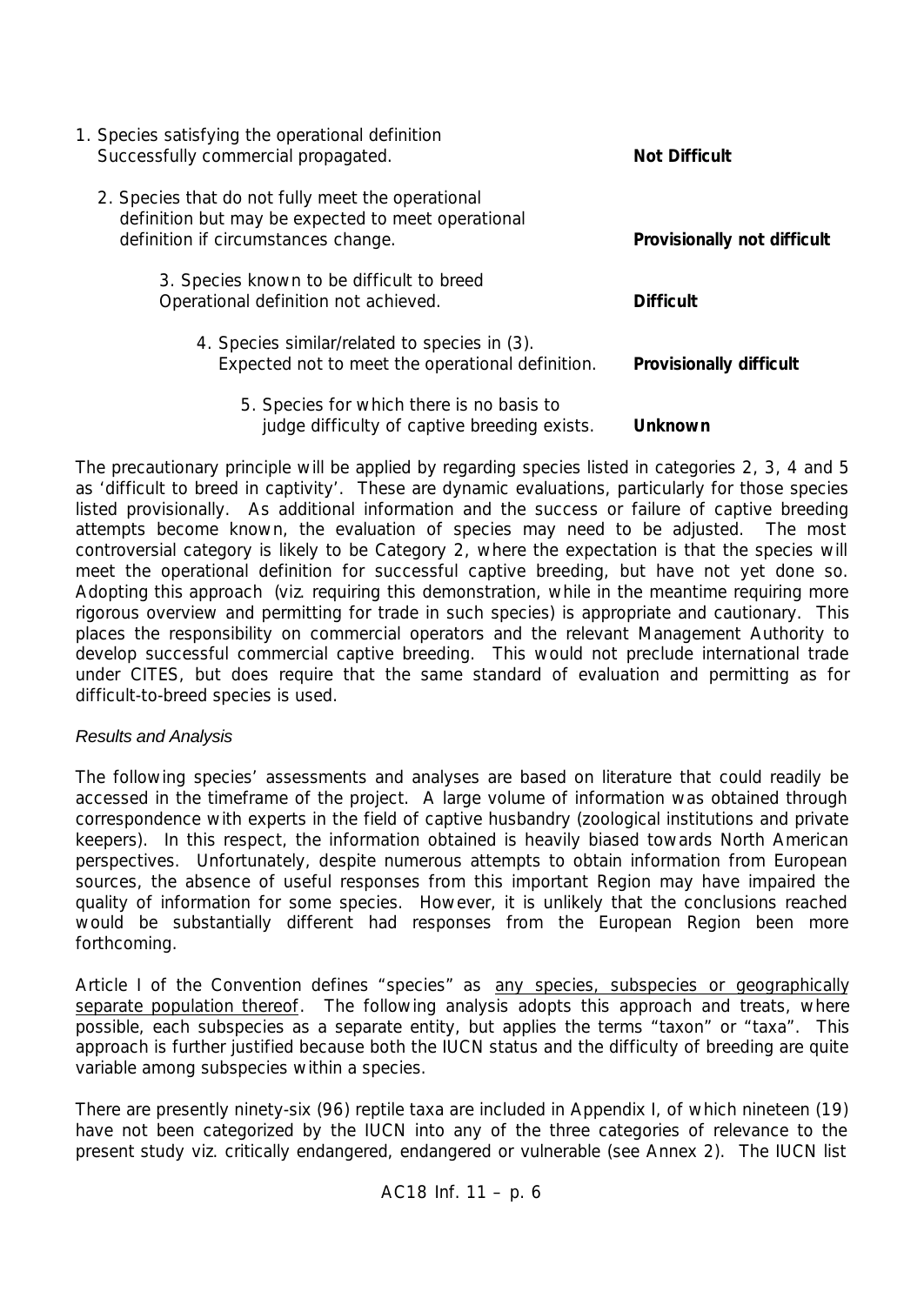subdivides several species into subspecies and many of these have been accorded different threat categories by IUCN. This includes:

- i) twelve (12) subspecies of Galapagos tortoise, *Geochelone nigra,* three (3) of which are either extinct or extinct in the wild);
- ii) thirteen (13) subspecies of Caribbean ground iguana, *Cyclura* spp;
- iii) two (2) subspecies of Mona island Boa, *Epicrates monensis;* and
- iv) six (6) subspecies of European viper, *Vipera ursinii*, four (4) of which are not considered by the IUCN to be threatened.

Furthermore, two (2) taxa, *Geochelone nigra galapagoensis* and *Bolyeria multocarinata* are categorized by IUCN as Extinct. These two taxa, together with the nineteen (19) taxa not categorized by the IUCN have not been included in the following analysis. As a consequence, the captive breeding characteristics of seventy-five (75) Appendix-I taxa have been assessed in the present report (see Table 1).

Table 1 presents the results of an evaluation of the difficulty, or otherwise, of breeding each taxon in captivity using the definitions and operational decision tree explained above. A summary of the information available and references for each taxon is presented in Annex 3. Table 2 displays the assessed degree of difficulty of captive breeding for each Appendix-I taxon together with its IUCN threat category.

With the exception of the two subspecies of *Geochelone nigra* that are classified as extinct in the wild, the remaining taxa are more or less equally distributed between Critically Endangered (25), Endangered (21) and Vulnerable (27).

Table 3 presents proportional comparisons within each group of reptiles between each IUCN category and captive breeding assessment. If the precautionary principle is applied and all provisional and unknown assessments are interpreted as being difficult to breed in captivity, forty-five (45) taxa are assessed as difficult to breed in captivity and thirty (30) are regarded as being easily bred in captivity.

In Table 4 the effect of considering different levels IUCN status as the criterion for careful scrutiny of captive breeding registration are shown. Using only "Critically Endangered", 16 of 25 (64%) would require scrutiny; using "Critically Endangered and Endangered", 27 of 46 (58.7%) and using all three IUCN levels  $(CR + EN + VU)$  43 of 73 (58.9%) would require scrutiny.

Several general points emerged from an examination of the data:

Both endangered status and difficulty of captive breeding varies widely between closely related taxa (*e.g*. subspecies). Therefore it is hazardous to extrapolate from one taxon to another without corroborating data. This should be considered in generating lists for other groups of Appendix I species.

In general, he information on breeding tended to be widely scattered. Centralized data from zoo's and other 'official' sources was often not accessible and incomplete. A great deal of very valuable information resides with individual researchers and with commercial and amateur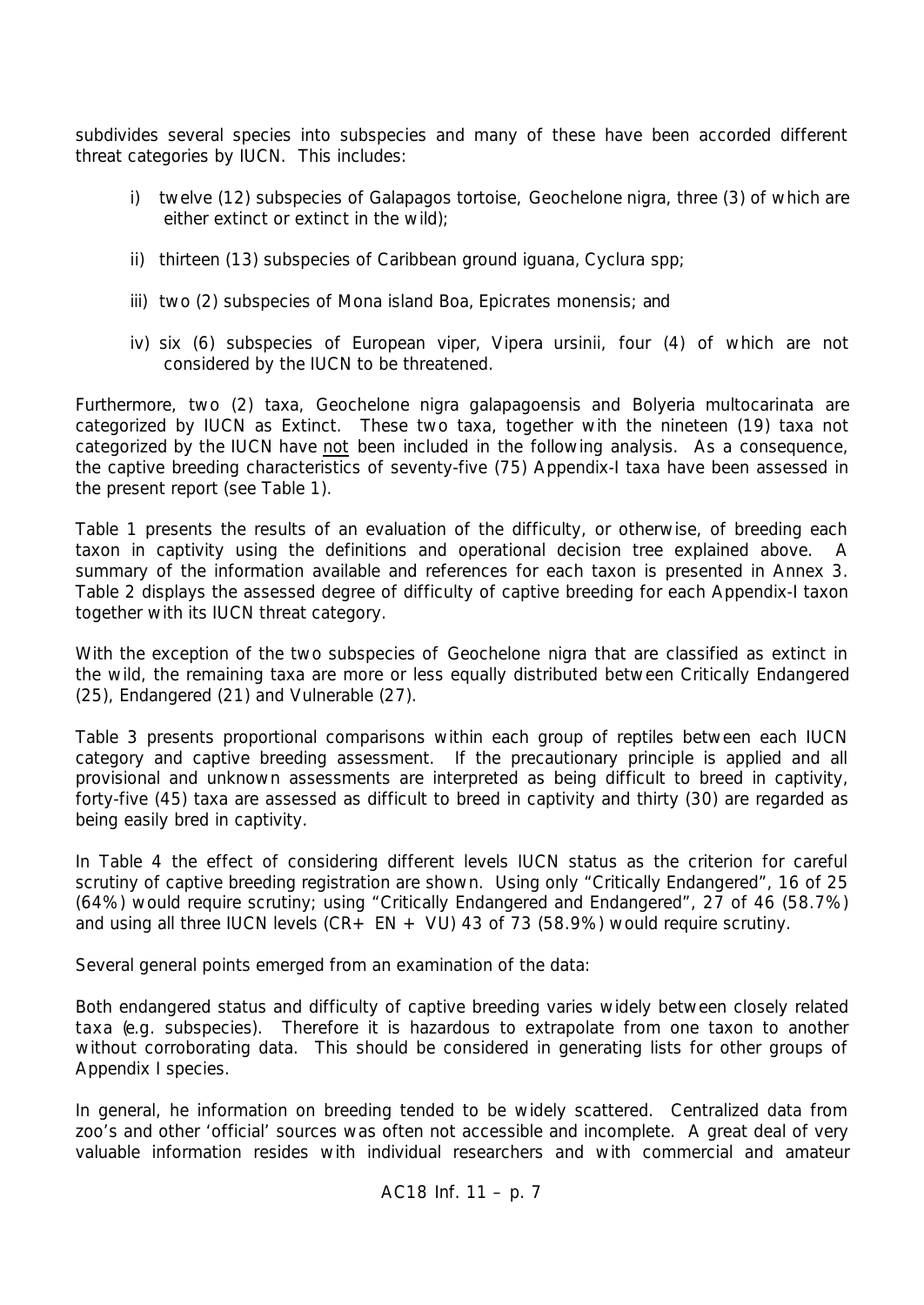breeders. Much of this information is not well-documented or published in peer reviewed sources. Nevertheless, this information was vital for completing this report. Therefore, similar attempts to assess Appendix-I species of other animal groups should utilize the broadest possible scope of sources. The IUCN specialist groups, official national and international breeder groups and amateur societies are significant sources of the information CITES required to fulfil the mandate of Res. Conf. 11.14 and Decision 11.101.

Based on an assessment of reptiles, it appears that the process of identifying species meeting criteria of endangerment and difficulty to breed will not substantially reduce the number of species requiring scrutiny by the Parties prior to registration of captive breeding facilities of Appendix I species.

This process is designed to facilitate implementation of the captive breeding provisions of the Convention. However, the results do not address the complex relationship between *ex-situ* captive production systems and *in-situ* conservation and management of the wild resource. The CITES Secretariat and Animals Committee are addressing this relationship as a separate exercise.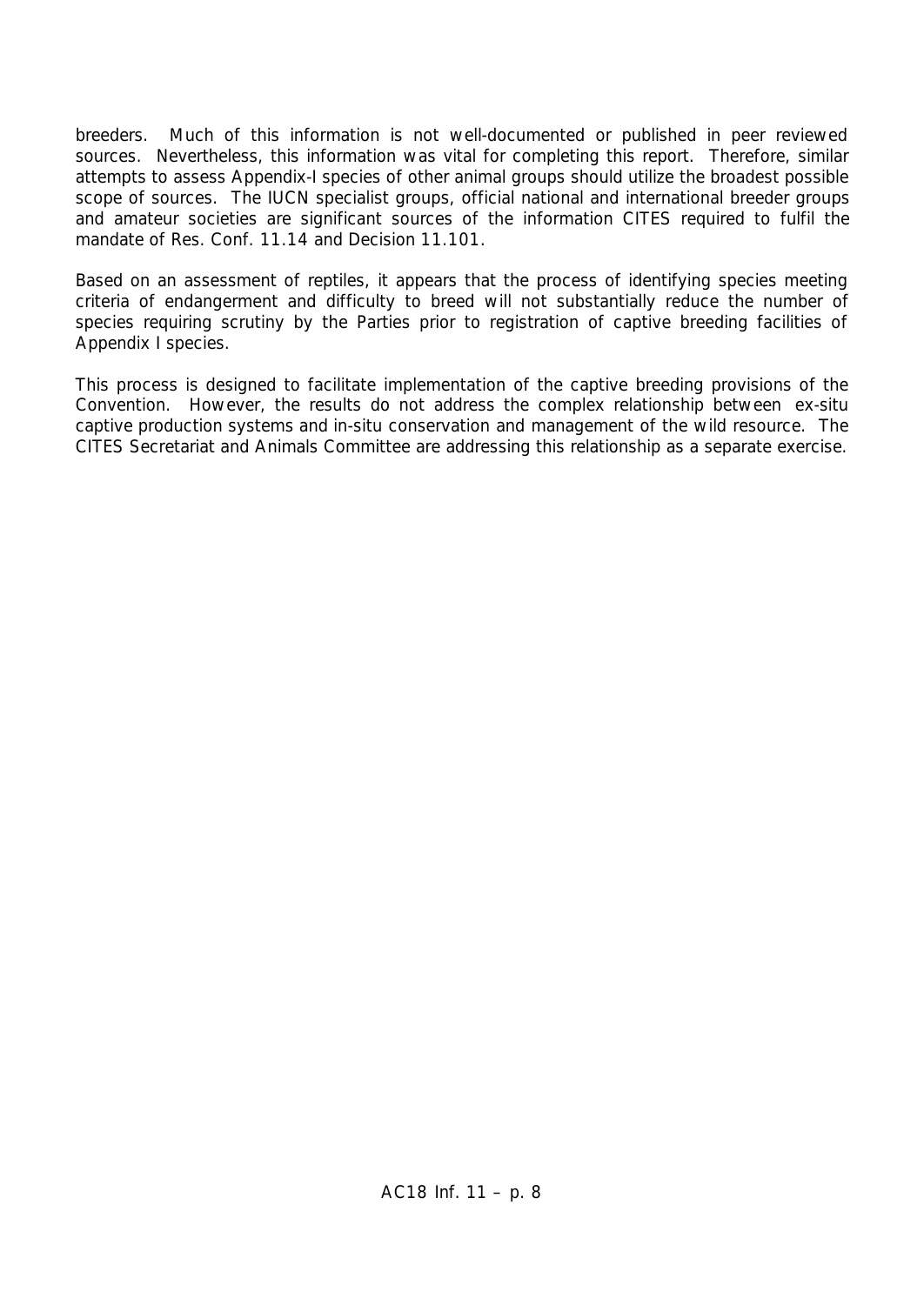Table 1: Summary of Present Status of Appendix-I Reptiles in Captivity and Breeding Performance with a Provisional Assessment of Potential for Captive Breeding

|                                 |                      |                   |                     |                          | Trade                          |                              |                   |                                  |                                            | <b>Captive Breeding</b> | Assessment of Potential for |                  |
|---------------------------------|----------------------|-------------------|---------------------|--------------------------|--------------------------------|------------------------------|-------------------|----------------------------------|--------------------------------------------|-------------------------|-----------------------------|------------------|
| Taxon                           | Present in Captivity | Limited Numbers   | Substantial Numbers | Limited Captive Breeding | $\infty$<br>Extensive Breeding | Production<br>$\overline{F}$ | No Data           | not difficult for<br>specialized | provisionaliyy <sub>not</sub><br>difficult | difficult               | Provisionally difficult     | Unknown          |
|                                 |                      |                   |                     |                          |                                |                              |                   |                                  |                                            |                         |                             |                  |
| Batagur baska                   | $^+$                 | $^+$              |                     | $\boldsymbol{+}$         |                                |                              |                   |                                  | $^{+}$                                     |                         |                             |                  |
| Clemmys muhlenbergi             | $\qquad \qquad +$    | $\qquad \qquad +$ |                     |                          | $+$                            | $\boldsymbol{+}$             |                   |                                  |                                            |                         |                             |                  |
| Geoclemys hamiltoni             | $\qquad \qquad +$    | $^+$              |                     | $\boldsymbol{+}$         |                                |                              |                   |                                  |                                            |                         | $\boldsymbol{+}$            |                  |
| Melanochelys tricarinata        |                      |                   |                     |                          |                                |                              | $+$               |                                  |                                            |                         | $\boldsymbol{+}$            |                  |
| Morenia ocellata                |                      | $\boldsymbol{+}$  |                     |                          |                                |                              |                   |                                  |                                            | $+$                     |                             |                  |
| Terrapene coahuila              | $+$                  | $+$               |                     | $+$                      |                                |                              |                   | $+$                              |                                            |                         |                             |                  |
| Geochelone nigra abingdoni [EW] |                      |                   |                     |                          |                                |                              | $+$               |                                  |                                            |                         |                             | $^{+}$           |
| nigra becki                     | $+$                  | $+$               |                     | $\boldsymbol{+}$         |                                |                              |                   |                                  | $^{+}$                                     |                         |                             |                  |
| nigra darwini                   |                      |                   |                     |                          |                                |                              | $+$               |                                  |                                            |                         |                             | $\boldsymbol{+}$ |
| nigra chathamensis              |                      |                   |                     |                          |                                |                              | $\qquad \qquad +$ |                                  |                                            |                         |                             | $^{+}$           |
| nigra ephippium [EW]            |                      |                   |                     |                          |                                |                              | $^{+}$            |                                  |                                            |                         |                             | $^{+}$           |
| nigra guntheri                  | $^{\mathrm{+}}$      | $^+$              |                     | $\boldsymbol{+}$         |                                |                              |                   |                                  | $+$                                        |                         |                             |                  |
| nigra hoodensis                 | $\boldsymbol{+}$     | $\boldsymbol{+}$  |                     | $\boldsymbol{+}$         |                                |                              |                   | $\boldsymbol{+}$                 |                                            |                         |                             |                  |
| nigra microphyes                | $\qquad \qquad +$    | $\qquad \qquad +$ |                     | $\qquad \qquad +$        |                                |                              |                   |                                  | $\qquad \qquad +$                          |                         |                             |                  |
| nigra porteri                   | $+$                  | $\qquad \qquad +$ |                     | $\ddot{}$                |                                | $+$                          |                   | $\boldsymbol{+}$                 |                                            |                         |                             |                  |
| nigra vandenburghi              |                      |                   |                     |                          |                                |                              | $^{+}$            |                                  |                                            |                         |                             | $^{+}$           |
| nigra vicina                    | $^{+}$               | $\boldsymbol{+}$  |                     | $+$                      |                                | $+$                          |                   |                                  |                                            |                         |                             |                  |
| Geochelone radiata              | $\qquad \qquad +$    |                   | $+$                 |                          | $^{+}$                         | $+$                          |                   | $\qquad \qquad +$                |                                            |                         |                             |                  |
| Geochelone yniphora             | $\qquad \qquad +$    | $^+$              |                     | $^{\mathrm{+}}$          |                                |                              |                   |                                  |                                            |                         |                             |                  |
| Gopherus flavomarginatus        | $\qquad \qquad +$    | $\qquad \qquad +$ |                     | $^{+}$                   |                                |                              |                   |                                  |                                            |                         | $\boldsymbol{+}$            |                  |
| Psammobates geometricus         | $^{\mathrm{+}}$      | $\qquad \qquad +$ |                     | $\qquad \qquad +$        |                                |                              |                   |                                  |                                            |                         | $\boldsymbol{+}$            |                  |
| Testudo kleinmanni              | $\boldsymbol{+}$     | $\boldsymbol{+}$  |                     |                          | $\boldsymbol{+}$               |                              |                   |                                  |                                            | $+$                     |                             |                  |
| Caretta caretta                 | $^{+}$               | $+$               |                     | $+$                      |                                |                              |                   |                                  |                                            |                         | $+$                         |                  |
| Chelonia mydas                  | $+$                  |                   | $\, +$              |                          | $+$ *                          | $+$                          |                   |                                  | $\qquad \qquad +$                          |                         |                             |                  |
| Eretmochelys imbricata          | $\qquad \qquad +$    | $\boldsymbol{+}$  |                     | $+$                      |                                |                              |                   |                                  |                                            |                         | $\boldsymbol{+}$            |                  |
| Lepidochelys kempii             | $+$                  | $+$               |                     | $+$                      |                                |                              |                   |                                  | $^{+}$                                     |                         |                             |                  |
| Lepidochelys olivacea           | $+$                  | $\qquad \qquad +$ |                     | $\boldsymbol{+}$         |                                |                              |                   |                                  |                                            |                         | $\boldsymbol{+}$            |                  |
| Natator depressus               |                      |                   |                     |                          |                                |                              | $^{\mathrm{+}}$   |                                  |                                            |                         |                             |                  |
| Dermochelys coriacea            |                      |                   |                     |                          |                                |                              | $\qquad \qquad +$ |                                  |                                            |                         |                             | $+$              |
| Apalone ater                    |                      |                   |                     |                          |                                |                              | $^+$              |                                  |                                            |                         | $\boldsymbol{+}$            |                  |
| Aspideretes gangeticus          |                      |                   |                     |                          |                                |                              | $\boldsymbol{+}$  |                                  |                                            |                         | $\boldsymbol{+}$            |                  |
| Aspideretes hurum               |                      |                   |                     |                          |                                |                              | $\boldsymbol{+}$  |                                  |                                            |                         | $\qquad \qquad +$           |                  |
| Aspideretes nigricans           |                      |                   |                     |                          |                                |                              | $+$               |                                  |                                            |                         | $\boldsymbol{+}$            |                  |
| Pseudemydura umbrina            | $+$                  | $+$               |                     | $+$                      |                                |                              |                   |                                  |                                            | $^{+}$                  |                             |                  |
|                                 |                      |                   |                     |                          |                                |                              |                   |                                  |                                            |                         |                             |                  |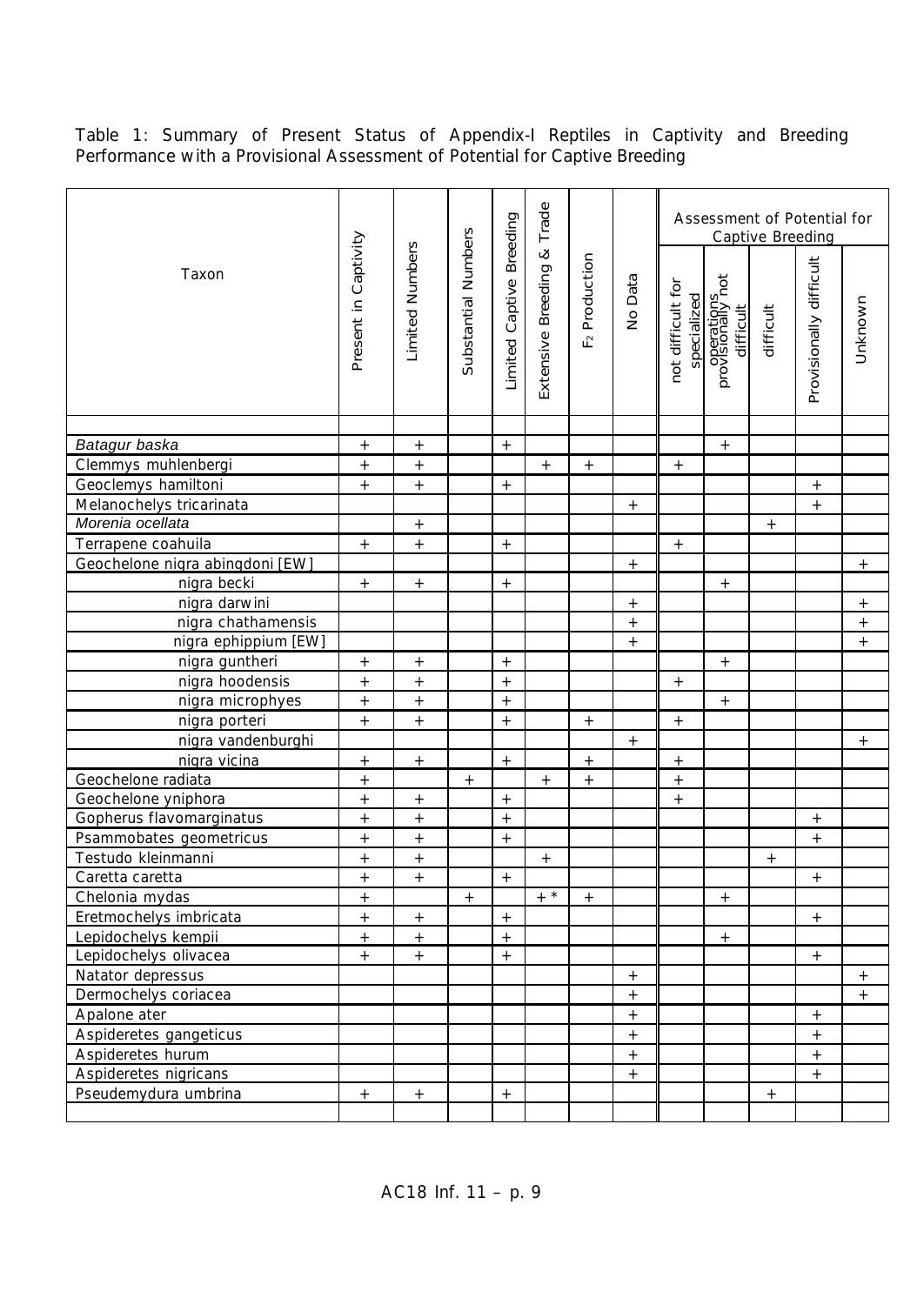|                                           |                      |                   |                     |                          | Trade                |                              |                   |                                  |                                | Captive Breeding  | Assessment of Potential for |                  |
|-------------------------------------------|----------------------|-------------------|---------------------|--------------------------|----------------------|------------------------------|-------------------|----------------------------------|--------------------------------|-------------------|-----------------------------|------------------|
| Taxon                                     | Present in Captivity | Limited Numbers   | Substantial Numbers | Limited Captive Breeding | Extensive Breeding & | Production<br>F <sub>2</sub> | No Data           | Not difficult for<br>specialized | Provisionally not<br>difficult | Difficult         | Provisionally difficult     | Unknown          |
| Alligator sinensis                        | $\boldsymbol{+}$     |                   | $\boldsymbol{+}$    |                          | $\boldsymbol{+}$     | $\qquad \qquad +$            |                   | $\qquad \qquad +$                |                                |                   |                             |                  |
| Crocodylus acutus                         | $\boldsymbol{+}$     |                   |                     |                          | $\boldsymbol{+}$     | $+$                          |                   | $\qquad \qquad +$                |                                |                   |                             |                  |
| Crocodylus intermedius                    | $+$                  | $+$               |                     | $^{+}$                   |                      |                              |                   | $+$                              |                                |                   |                             |                  |
| Crocodylus<br>novaeguineae<br>mindorensis | $+$                  |                   | $+$                 |                          | $+$                  | $+$                          |                   | $+$                              |                                |                   |                             |                  |
| Crocodylus palustris                      | $\boldsymbol{+}$     | $\overline{+}$    |                     | $+$                      |                      | $\boldsymbol{+}$             |                   | $\qquad \qquad +$                |                                |                   |                             |                  |
| Crocodylus rhombifer                      | $\ddot{}$            | $\qquad \qquad +$ |                     | $+$                      |                      | $\qquad \qquad +$            |                   | $\ddot{}$                        |                                |                   |                             |                  |
| Crocodylus siamensis                      | $\qquad \qquad +$    |                   |                     |                          | $\boldsymbol{+}$     | $\! + \!\!\!\!$              |                   | $\qquad \qquad +$                |                                |                   |                             |                  |
| Osteolaemus tetraspis                     | $\qquad \qquad +$    | $\qquad \qquad +$ |                     | $+$                      |                      |                              |                   | $+$                              |                                |                   |                             |                  |
| Tomistoma schlegelii                      | $\qquad \qquad +$    | $^{+}$            |                     | $\boldsymbol{+}$         |                      |                              |                   |                                  |                                | $+$               |                             |                  |
| Gavialis gangeticus                       | $+$                  | $\qquad \qquad +$ |                     | $\boldsymbol{+}$         |                      |                              |                   | $\qquad \qquad +$                |                                |                   |                             |                  |
|                                           |                      |                   |                     |                          |                      |                              |                   |                                  |                                |                   |                             |                  |
| Sphenodon guntheri                        | $\boldsymbol{+}$     | $\boldsymbol{+}$  |                     |                          |                      |                              |                   |                                  |                                | $\qquad \qquad +$ |                             |                  |
| Sphenodon punctatus                       | $+$                  | $\boldsymbol{+}$  |                     | $+$                      |                      |                              |                   |                                  |                                | $+$               |                             |                  |
|                                           |                      |                   |                     |                          |                      |                              |                   |                                  |                                |                   |                             |                  |
| Brachylophus fasciatus                    | $+$                  | $\qquad \qquad +$ |                     | $\qquad \qquad +$        |                      | $\qquad \qquad +$            |                   | $\qquad \qquad +$                |                                |                   |                             |                  |
| Brachylophus vitiensis                    | $+$                  | $\boldsymbol{+}$  |                     | $\boldsymbol{+}$         |                      | $+$                          |                   | $\qquad \qquad +$                |                                |                   |                             |                  |
| Cyclura carinata carinata                 |                      |                   |                     |                          |                      |                              |                   |                                  |                                |                   |                             | $+$              |
| carinata bartschi                         |                      |                   |                     |                          |                      |                              | $\qquad \qquad +$ |                                  |                                |                   |                             | $\boldsymbol{+}$ |
| Cyclura collei                            | $\boldsymbol{+}$     | $\boldsymbol{+}$  |                     |                          |                      |                              |                   |                                  |                                | $\qquad \qquad +$ |                             |                  |
| Cyclura cornuta cornuta                   | $\qquad \qquad +$    |                   | $+$                 |                          | $^+$                 | $+$                          |                   | $\boldsymbol{+}$                 |                                |                   |                             |                  |
| cornuta stejnegeri                        |                      |                   |                     |                          |                      |                              | $\boldsymbol{+}$  |                                  |                                |                   |                             | $+$              |
| Cyclura cychlura cychlura                 | $\overline{+}$       |                   |                     |                          |                      |                              |                   |                                  |                                | $+$               |                             |                  |
| cychlura figginsi                         | $^{+}$               |                   |                     |                          |                      |                              |                   |                                  |                                | $\ddot{}$         |                             |                  |
| cychlura inornata                         | $^{+}$               |                   |                     |                          |                      |                              |                   |                                  |                                | $+$               |                             |                  |
| Cyclura nubila nubila                     | $^{+}$               |                   | $^{+}$              |                          | $+$                  | $^{+}$                       |                   | $\boldsymbol{+}$                 |                                |                   |                             |                  |
| nubila caymanensis                        | $+$                  | $\boldsymbol{+}$  |                     | $+$                      |                      |                              |                   | $+$                              |                                |                   |                             |                  |
| nubila lewisi                             | $\qquad \qquad +$    | $\qquad \qquad +$ |                     | $\boldsymbol{+}$         |                      |                              |                   | $\qquad \qquad +$                |                                |                   |                             |                  |
| Cyclura pinguis                           | $\qquad \qquad +$    | $\boldsymbol{+}$  |                     | $+$                      |                      |                              |                   |                                  |                                | $\qquad \qquad +$ |                             |                  |
| Cyclura ricordi                           | $^{\mathrm{+}}$      | $^{\mathrm{+}}$   |                     |                          |                      |                              |                   |                                  |                                | $^{+}$            |                             |                  |
| Cyclura rileyi rileyi                     | $+$                  | $+$               |                     |                          |                      |                              |                   |                                  |                                | $+$               |                             |                  |
| rileyi cristata                           | $\boldsymbol{+}$     | $\qquad \qquad +$ |                     |                          |                      |                              |                   |                                  |                                | $\qquad \qquad +$ |                             |                  |
| rileyi nuchalis                           | $\qquad \qquad +$    | $\qquad \qquad +$ |                     |                          |                      |                              |                   |                                  |                                | $+$               |                             |                  |
| Gallotia simonyi                          | $+$                  | $\qquad \qquad +$ |                     | $+$                      |                      |                              |                   | $\qquad \qquad +$                |                                |                   |                             |                  |
| Varanus komodoensis                       | $\qquad \qquad +$    | $\boldsymbol{+}$  |                     | $\qquad \qquad +$        |                      | $+$                          |                   | $\boldsymbol{+}$                 |                                |                   |                             |                  |
|                                           |                      |                   |                     |                          |                      |                              |                   |                                  |                                |                   |                             |                  |
| Acrantophis dumerili                      | $\qquad \qquad +$    |                   | $+$                 |                          | $^{\mathrm{+}}$      |                              |                   | $^{\mathrm{+}}$                  |                                |                   |                             |                  |
| Acrantophis madagascariensis              | $\boldsymbol{+}$     |                   | $\boldsymbol{+}$    |                          | $\boldsymbol{+}$     |                              |                   | $\qquad \qquad +$                |                                |                   |                             |                  |
|                                           |                      |                   |                     |                          |                      |                              |                   |                                  |                                |                   |                             |                  |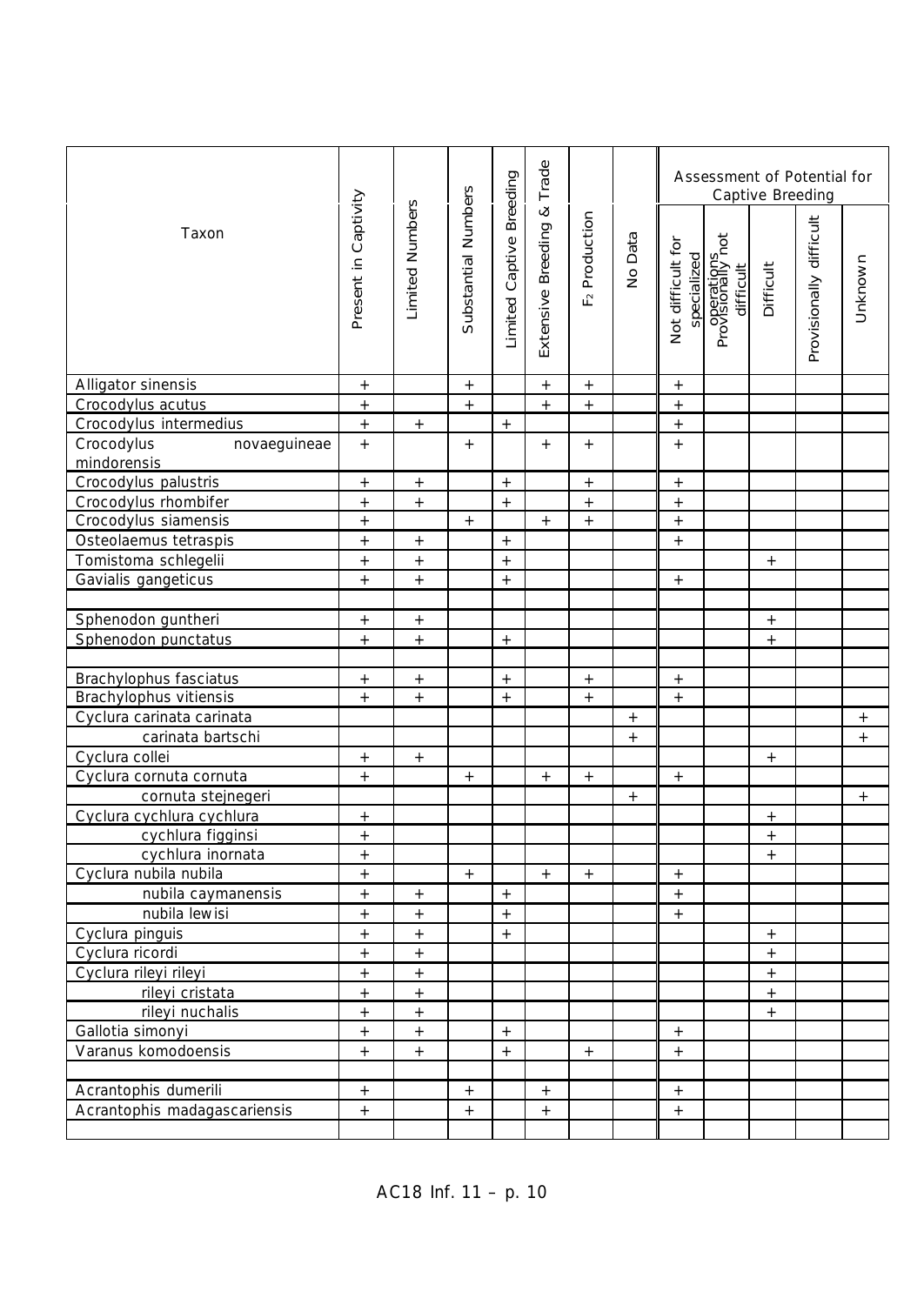|                             |                         |                    |                        | Breeding           | Trade                      |                           |                       |                                                       |                                   | Captive Breeding | Assessment of Potential for |         |
|-----------------------------|-------------------------|--------------------|------------------------|--------------------|----------------------------|---------------------------|-----------------------|-------------------------------------------------------|-----------------------------------|------------------|-----------------------------|---------|
| Taxon                       | Captivity<br>Present in | Numbers<br>Limited | Numbers<br>Substantial | Captive<br>Limited | ∞<br>Breeding<br>Extensive | Production<br>$\sim$<br>ட | Data<br>$\frac{1}{2}$ | operations<br>ίă<br>difficult<br>cialized<br>Not<br>Φ | not<br>Provisionally<br>difficult | Difficult        | difficult<br>Provisionally  | Unknown |
|                             |                         |                    |                        |                    |                            |                           |                       |                                                       |                                   |                  |                             |         |
| Epicrates monensis monensis | $^{+}$                  | $+$                |                        | $^{+}$             |                            | $^+$                      |                       | $^{+}$                                                |                                   |                  |                             |         |
| monensis granti             | $^{+}$                  | $+$                |                        | $^{+}$             |                            | $^{+}$                    |                       | $^{+}$                                                |                                   |                  |                             |         |
| Epicrates subflavus         | $^{+}$                  |                    | $^{+}$                 |                    | $^{+}$                     | $^+$                      |                       | $^{+}$                                                |                                   |                  |                             |         |
| Sanzinia madagascariensis   | $^{+}$                  |                    | $^{+}$                 |                    | $+$                        | $^+$                      |                       | $^{+}$                                                |                                   |                  |                             |         |
| Casarea dussumieri          | $^{+}$                  | $+$                |                        | $^{+}$             |                            |                           |                       |                                                       |                                   | $^{+}$           |                             |         |
| Vipera ursinii moldavica    | $^{+}$                  | $+$                |                        | $^{+}$             |                            |                           |                       |                                                       | $^+$                              |                  |                             |         |
| ursinii rakosiensis         | $^{+}$                  | $^{+}$             |                        | $^{+}$             |                            |                           |                       |                                                       | $^{+}$                            |                  |                             |         |

Footnote \* *Chelonia mydas* is being bred in captivity in substantial numbers, however it is not subject to any international trade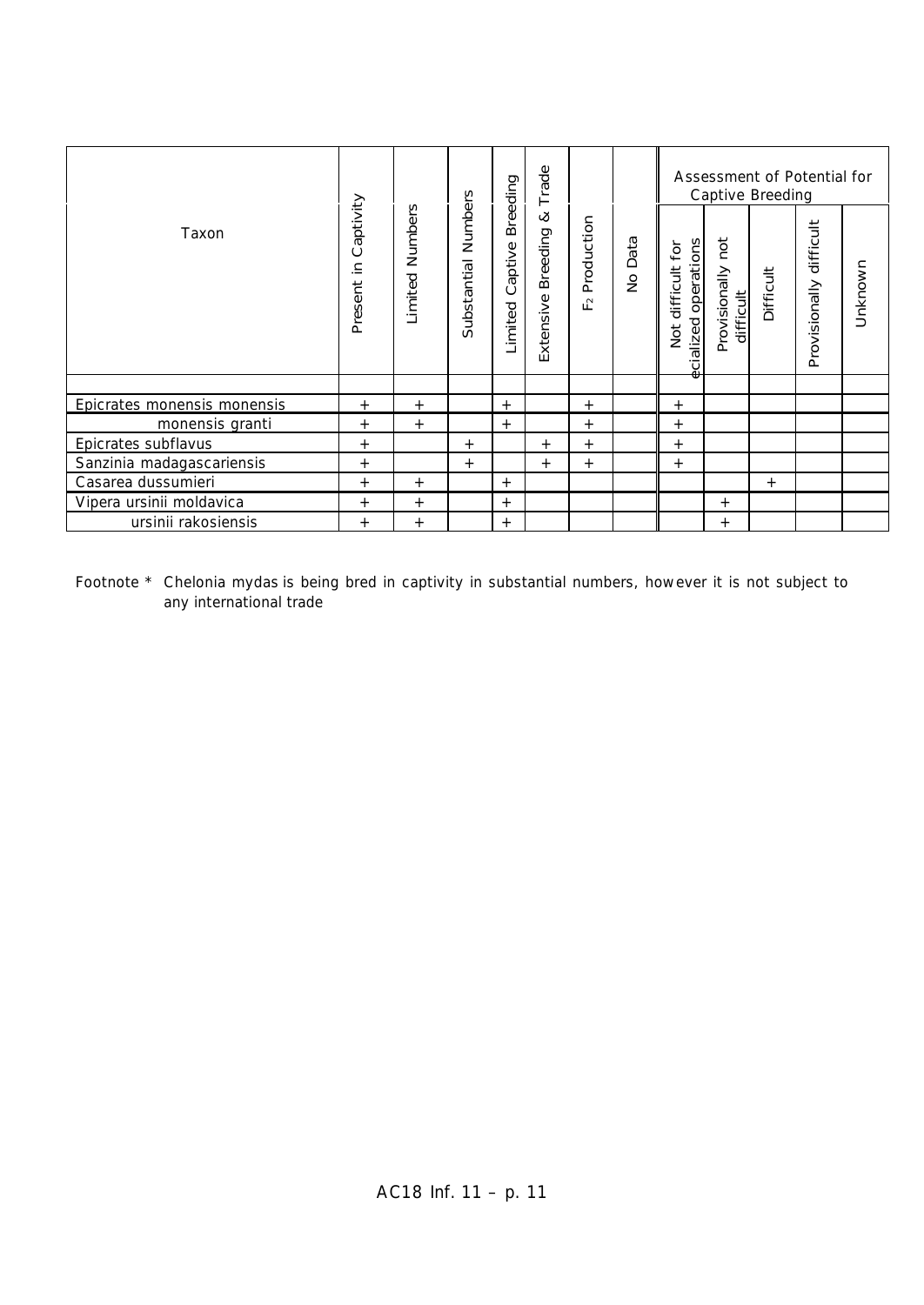Table 2. Reptile Species that are listed on Appendix I of CITES and categorized as Critical (CR), Endangered (EN) or Vulnerable (VU) on the IUCN Red List 2000 indicating if they are difficult to breed in captivity (from Table 1).  $D =$  Difficult to breed in captivity, N = Not difficult to breed in captivity,  $U =$  Unknown,  $-p =$  provisional

| CITES Appendix-I Reptilia     | <b>IUCN</b><br>Red List 2000 | <b>Breeding in Captivity</b><br>$D =$ difficult<br>$N = not difficult$<br>$-p =$ provisionally<br>$U =$ unknown |
|-------------------------------|------------------------------|-----------------------------------------------------------------------------------------------------------------|
| <b>TESTUDINATA</b>            |                              |                                                                                                                 |
| Geochelone nigra abingdoni    | EW                           | U                                                                                                               |
| Geochelone nigra ephippium    | EW                           | U                                                                                                               |
| Chelonia mydas                | CR <sup>1</sup>              | <b>Np</b>                                                                                                       |
| Eretmochelys imbricata        | CR                           | Dp                                                                                                              |
| Lepidochelys kempii           | CR                           | Np                                                                                                              |
| Pseudemydura umbrina          | CR                           | D                                                                                                               |
| Dermochelys coriacea          | CR                           | U                                                                                                               |
| Apalone ater                  | CR                           | Dp                                                                                                              |
| Aspideretes nigricans         | CR                           | Dp                                                                                                              |
| Geochelone nigra hoodensis    | CR                           | N                                                                                                               |
| Batagur baska                 | CR                           | <b>Np</b>                                                                                                       |
| Caretta caretta               | EN                           | Dp                                                                                                              |
| Lepidochelys olivacea         | EN                           | Dp                                                                                                              |
| Psammobates geometricus       | EN                           | Dp                                                                                                              |
| Testudo kleinmanni            | EN                           | D                                                                                                               |
| Clemmys muhlenbergi           | EN                           | N                                                                                                               |
| Terrapene coahuila            | EN                           | N                                                                                                               |
| Geochelone nigra porteri      | EN                           | N                                                                                                               |
| Geochelone nigra vicina       | EN                           | N                                                                                                               |
| Geochelone yniphora           | EN                           | N                                                                                                               |
| Geochelone nigra guntheri     | EN                           | <b>Np</b>                                                                                                       |
| Geochelone nigra darwini      | EN                           | U                                                                                                               |
| Geoclemys hamiltoni           | VU                           | Dp                                                                                                              |
| Gopherus flavomarginatus      | VU                           | Dp                                                                                                              |
| Natator depressus             | VU <sup>1</sup>              | U                                                                                                               |
| Aspideretes gangeticus        | VU                           | Dp                                                                                                              |
|                               |                              |                                                                                                                 |
| Aspideretes hurum             | VU                           | Dp                                                                                                              |
| Geochelone radiata            | VU                           | N                                                                                                               |
| Geochelone nigra becki        | VU                           | <b>Np</b>                                                                                                       |
| Geochelone nigra microphyes   | VU                           | <b>Np</b>                                                                                                       |
| Melanochelys tricarinata      | VU                           | Dp                                                                                                              |
| Morenia ocellata              | VU                           | D                                                                                                               |
| Geochelone nigra chathamensis | VU                           | U                                                                                                               |
| Geochelone nigra vandenburghi | VU                           | U                                                                                                               |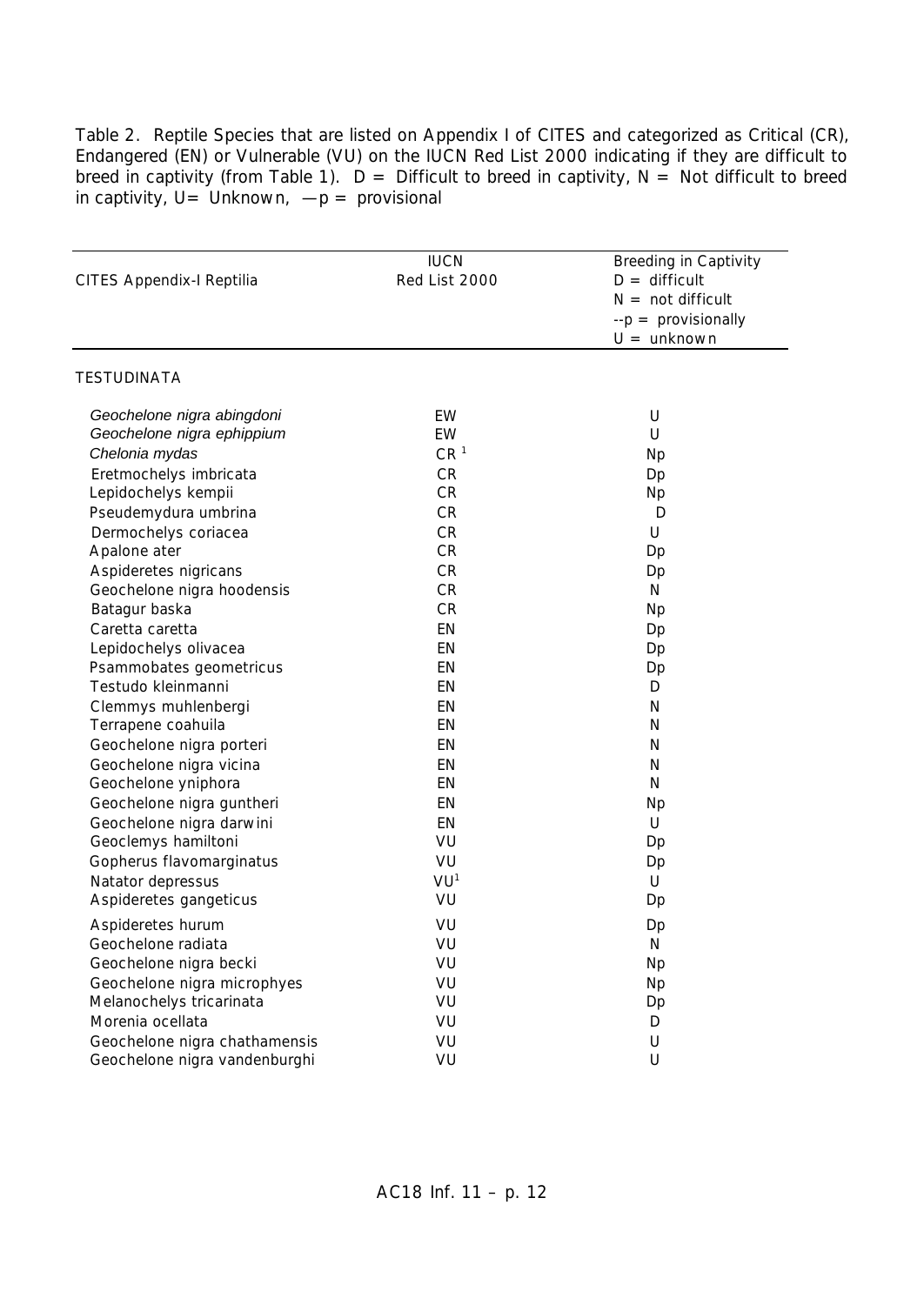#### CROCODYLIA

| Gavialis gangeticus<br>Alligator sinensis<br>Crocodylus intermedius<br>Crocodylus novaeguineae mindorensis<br>Crocodylus siamensis<br>Tomistoma schlegelii<br>Crocodylus rhombifer<br>CITES Appendix-I Reptilia                                                                                                                                                                                                                                                                                                              | <b>CR</b><br><b>CR</b><br>CR<br><b>CR</b><br><b>CR</b><br>EN<br>EN<br><b>IUCN</b><br>Red List 2000                                                                                  | N<br>N<br>N<br>N<br>N<br>D<br>N<br><b>Breeding in Captivity</b><br>$D =$ difficult<br>$N = not difficult$   |
|------------------------------------------------------------------------------------------------------------------------------------------------------------------------------------------------------------------------------------------------------------------------------------------------------------------------------------------------------------------------------------------------------------------------------------------------------------------------------------------------------------------------------|-------------------------------------------------------------------------------------------------------------------------------------------------------------------------------------|-------------------------------------------------------------------------------------------------------------|
|                                                                                                                                                                                                                                                                                                                                                                                                                                                                                                                              |                                                                                                                                                                                     | $-p =$ provisionally<br>$U =$ unknown                                                                       |
| Crocodylus acutus<br>Crocodylus palustris<br>Osteolaemus tetraspis                                                                                                                                                                                                                                                                                                                                                                                                                                                           | VU<br>VU<br>VU                                                                                                                                                                      | $\mathsf{N}$<br>N<br>N                                                                                      |
| RHYNOCHEPHALIA                                                                                                                                                                                                                                                                                                                                                                                                                                                                                                               |                                                                                                                                                                                     |                                                                                                             |
| Sphenodon guntheri<br>Sphenodon punctatus                                                                                                                                                                                                                                                                                                                                                                                                                                                                                    | EN<br>VU                                                                                                                                                                            | D<br>D                                                                                                      |
| <b>SAURIA</b>                                                                                                                                                                                                                                                                                                                                                                                                                                                                                                                |                                                                                                                                                                                     |                                                                                                             |
| Cyclura collei<br>Cyclura pinguis<br>Cyclura ricordi<br>Cyclura rileyi rileyi<br>Cyclura rileyi nuchalis<br>Brachylophus vitiensis<br>Cyclura cornuta cornuta<br>Gallotia simonyi<br>Cyclura carinata carinata<br>Cyclura carinata bartschi<br>Cyclura rileyi cristata<br>Brachylophus fasciatus<br>Cyclura nubila nubila<br>Cyclura cychlura cychlura<br>Cyclura cychlura figginsi<br>Cyclura cychlura inornata<br>Cyclura nubila caymanensis<br>Cyclura nubila lewisi<br>Varanus komodoensis<br>Cyclura cornuta stejnegeri | <b>CR</b><br><b>CR</b><br><b>CR</b><br><b>CR</b><br><b>CR</b><br><b>CR</b><br><b>CR</b><br><b>CR</b><br>CR<br><b>CR</b><br>EN<br>EN<br>EN<br>VU<br>VU<br>VU<br>VU<br>VU<br>VU<br>VU | D<br>D<br>D<br>D<br>D<br>N<br>N<br>N<br>U<br>U<br>D<br>N<br>N<br>D<br>D<br>D<br>N<br>$\mathsf{N}$<br>N<br>U |
| <b>SERPENTES</b>                                                                                                                                                                                                                                                                                                                                                                                                                                                                                                             |                                                                                                                                                                                     |                                                                                                             |
| Vipera ursinii moldavica<br>Vipera ursinii rakosiensis<br>Casarea dussumieri<br>Epicrates monensis monensis                                                                                                                                                                                                                                                                                                                                                                                                                  | <b>CR</b><br>EN<br>EN<br>EN                                                                                                                                                         | <b>Np</b><br><b>Np</b><br>D<br>$\mathsf{N}$                                                                 |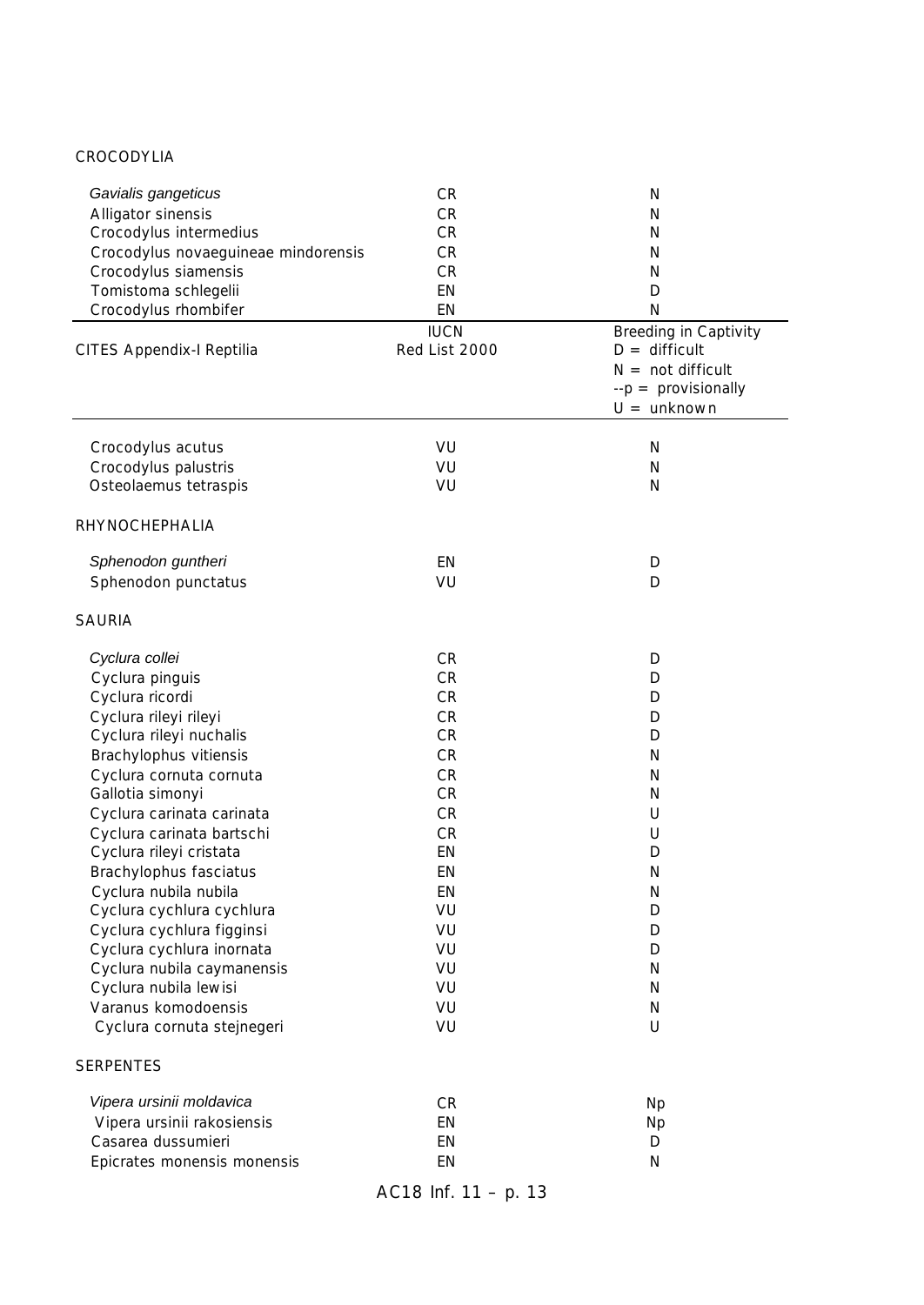| Epicrates monensis granti    | FN    | N. |
|------------------------------|-------|----|
| Acrantophis dumerili         | VU    | N. |
| Acrantophis madagascariensis | VU    | N. |
| Epicrates subflavus          | VU    | N. |
| Sanzinia madagascariensis    | \/I l | N. |

Footnote <sup>1</sup> - Category for *Natator depressus* subsequently revised by IUCN as "DATA DEFFICIENT"

The difficulty of captive breeding those Appendix-I species not categorized by the IUCN as "Critically Endangered", "Endangered" or "Vulnerable" has not been assessed (see Annex 2).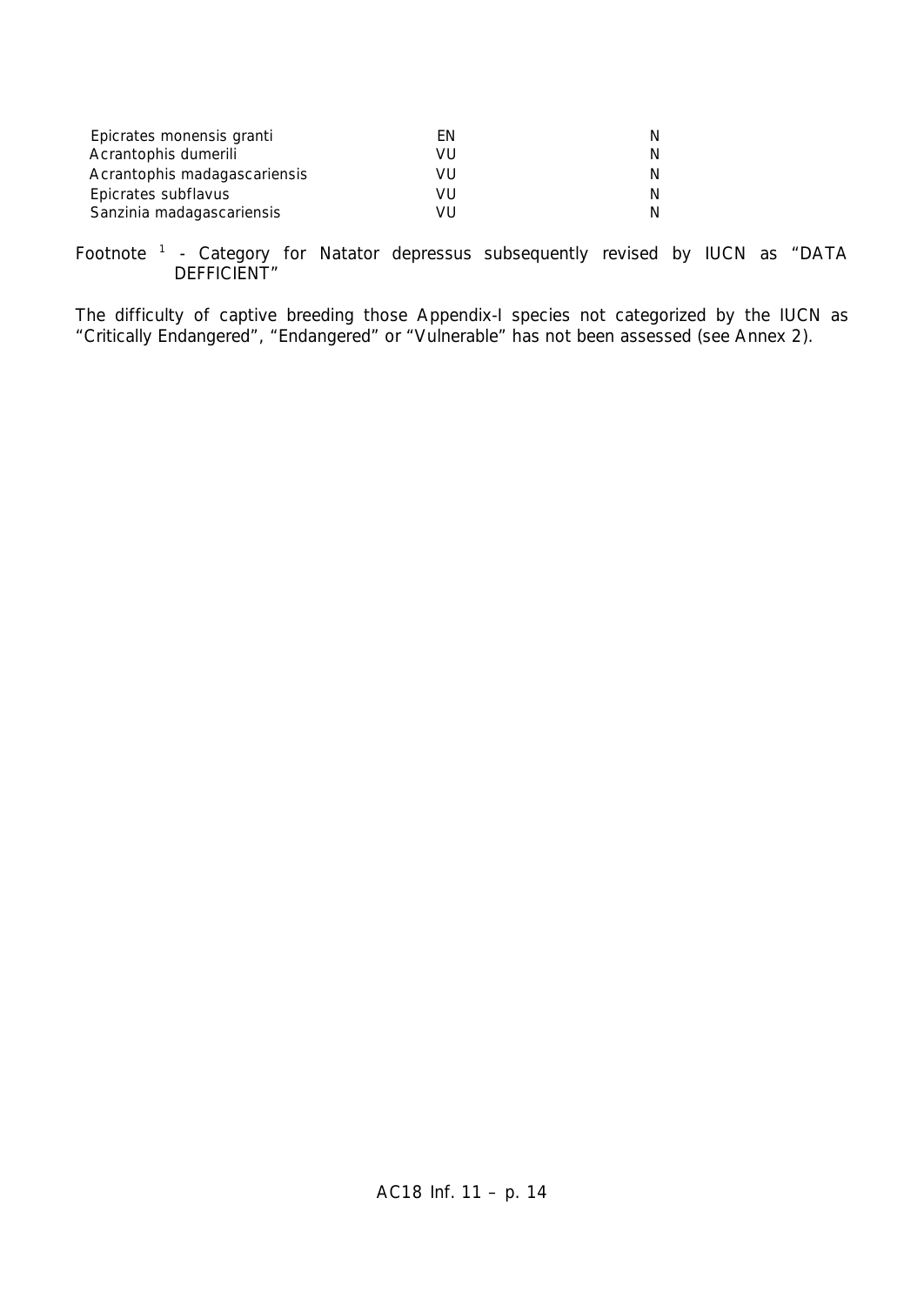Table 3. Summary statistics derived from Table 2. Reptile species in CITES Appendix I and listed by IUCN Red List as Critically Endangered (CR), Endangered (EN) or Vulnerable (VU) grouped by difficulty to breed in captivity.  $D =$  Difficult to breed in captivity,  $N =$ Not difficult to breed in captivity.

|                 | EW/D | EW/N                     | CR/D | CR/N | EN/D | EN/N                     | VU/D | VU/N | All D | All N |
|-----------------|------|--------------------------|------|------|------|--------------------------|------|------|-------|-------|
|                 |      |                          |      |      |      |                          |      |      |       |       |
| Testudinata     |      |                          |      |      | O    | 5                        |      |      | 27    |       |
| Crocodylia      |      |                          |      | 5    |      |                          |      |      |       |       |
| Rhynchocephalia |      | $\overline{\phantom{a}}$ |      |      |      | $\overline{\phantom{a}}$ |      |      |       |       |
| Sauria          |      |                          |      |      |      |                          |      |      | 12    | 8     |
| Serpentes       |      | $\overline{\phantom{a}}$ |      |      |      |                          |      |      |       |       |
| <b>TOTALS</b>   |      | $\overline{\phantom{a}}$ | C    |      |      | 10                       | 16   |      | 45    | 30    |

Footnote - The precautionary principle has been applied by including the two provisional assessments (Dp and Np) and UNKNOWN (U) rating into the DIFFICULT category.

Table 4. Summary statistics. Numbers of Endangered Appendix I Reptile species that would be listed and require careful scrutiny by the Parties to register captive breeding operations using different levels of IUCN Criteria. This analysis does not include the two subspecies of *Geochelone nigra* (*abingdoni* & *ephippium*) that are considered to be extinct in the wild.

|                                        | <b>Critically Endangered</b><br>only | Critically Endangered and<br>Endangered | Critically endangered,<br>Endangered and Vulnerable. |
|----------------------------------------|--------------------------------------|-----------------------------------------|------------------------------------------------------|
| Difficult to breed in<br>captivity     | 16                                   | 27                                      | 43                                                   |
| Not difficult to<br>breed in captivity |                                      | 19                                      | 30                                                   |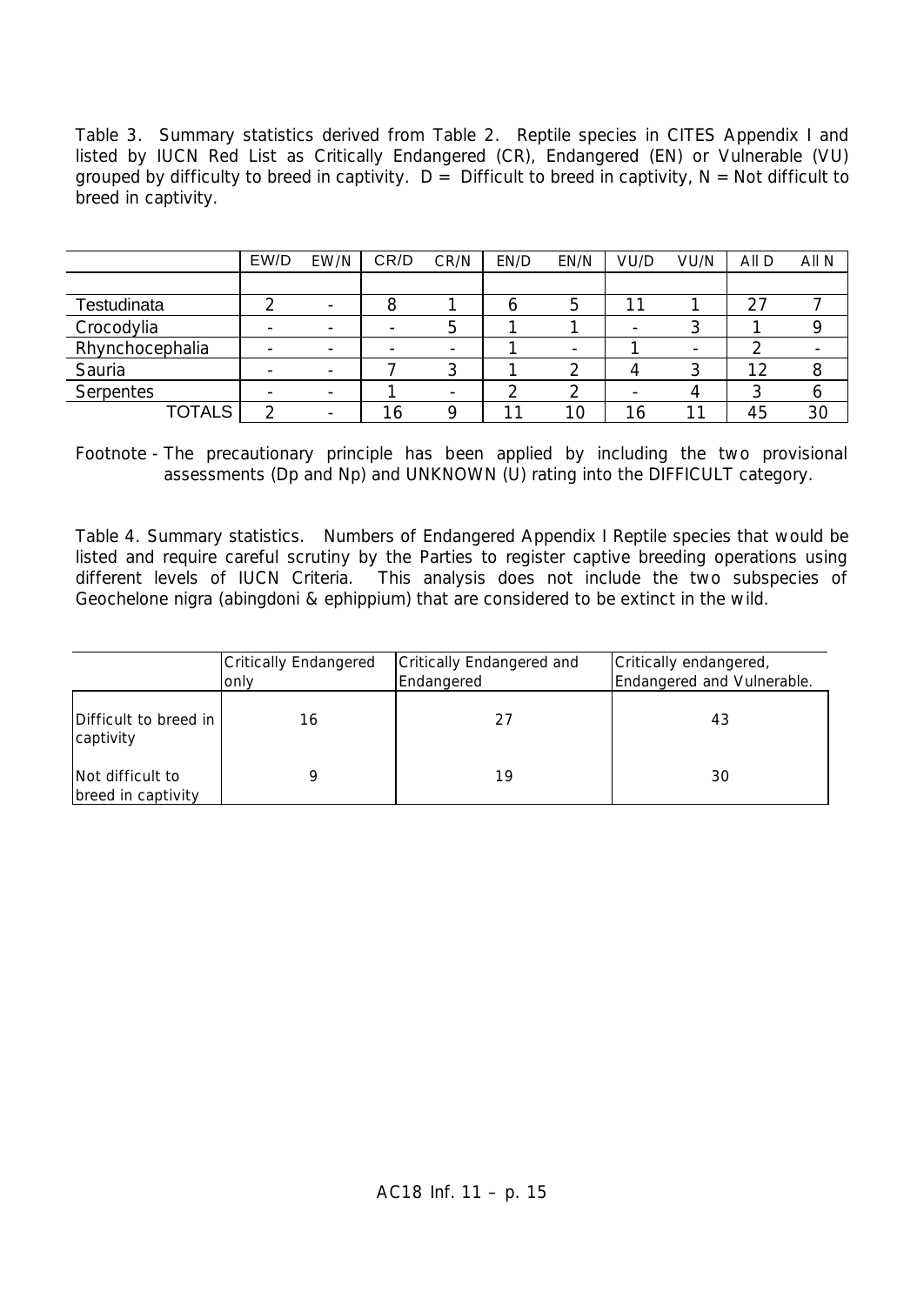| <b>REPTILIA</b>    |                          |
|--------------------|--------------------------|
| <b>TESTUDINATA</b> |                          |
| Emydidae           | Batagur baska            |
|                    | Clemmys muhlenbergi      |
|                    | Geoclemys hamiltoni      |
|                    | Kachuga tecta            |
|                    | Melanochelys tricarinata |
|                    | Morenia ocellata         |
|                    | Terrapene coahuila       |
| Testudinidae       | Geochelone nigra         |
|                    | Geochelone radiata       |
|                    | Geochelone yniphora      |
|                    | Gopherus flavomarginatus |
|                    | Psammobates geometricus  |
|                    | Testudo kleinmanni       |
| Cheloniidae        | Caretta caretta          |
| Chelonia mydas     | Eretmochelys imbricata   |
|                    | Lepidochelys kempii      |
|                    | Lepidochelys olivacea    |
|                    | Natator depressus        |
| Dermochelyidae     | Dermochelys coriacea     |
| Trionychidae       | Apalone ater             |
|                    | Asperidetes gangeticus   |
|                    | Asperidetes hurum        |
|                    | Asperidetes nigricans    |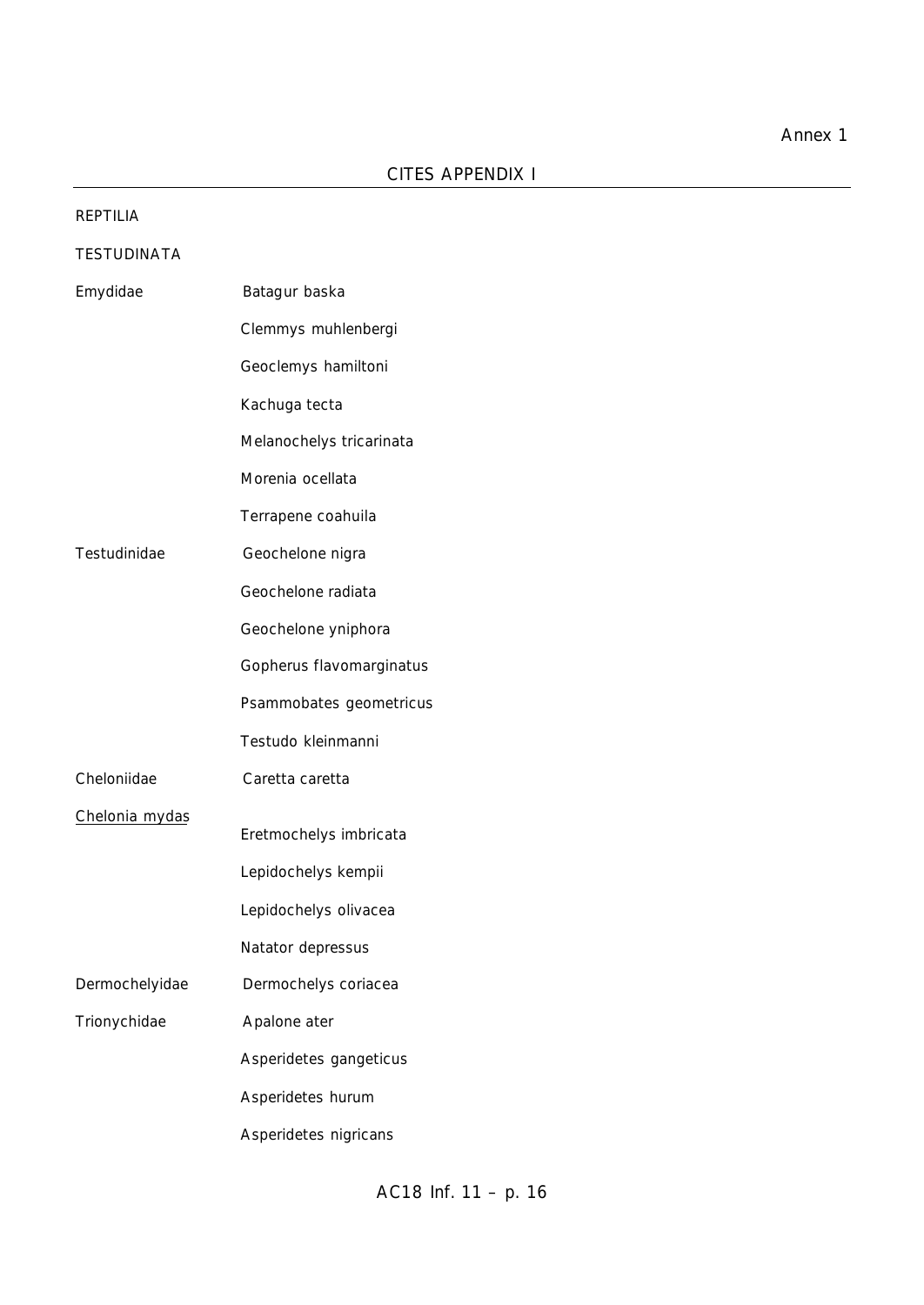| Chelidae              | Pseudemydura umbrina                      |
|-----------------------|-------------------------------------------|
| CROCODYLIA            |                                           |
| Alligatoridae         | Alligator sinensis                        |
|                       | Caiman crocodilus apaporiensis            |
|                       | Caiman latirostris -110                   |
|                       | Melanosuchus niger -111                   |
| Crocodylidae          | Crocodylus acutus                         |
|                       | Crocodylus cataphractus                   |
|                       | Crocodylus intermedius                    |
|                       | Crocodylus moreletii                      |
|                       | Crocodylus niloticus -112                 |
|                       | Crocodylus novaeguineae mindorensis       |
|                       | Crocodylus palustris                      |
|                       | Crocodylus porosus -113                   |
|                       | Crocodylus rhombifer                      |
|                       | Crocodylus siamensis                      |
|                       | Osteolaemus tetraspis                     |
|                       | Tomistoma schlegelii                      |
| Gavialidae            | Gavialis gangeticus                       |
| <b>RHYNOCHEPHALIA</b> |                                           |
| Sphenodontidae        | Sphenodon guntheri<br>Sphenodon punctatus |
| <b>SAURIA</b>         |                                           |
| Iguanidae             | Brachylophus fasciatus                    |
|                       | Brachylophus vitiensis                    |
|                       | Cyclura carinata                          |
|                       | Cyclura collei                            |
|                       | Cyclura cornuta                           |
|                       | Cyclura cychlura                          |
|                       |                                           |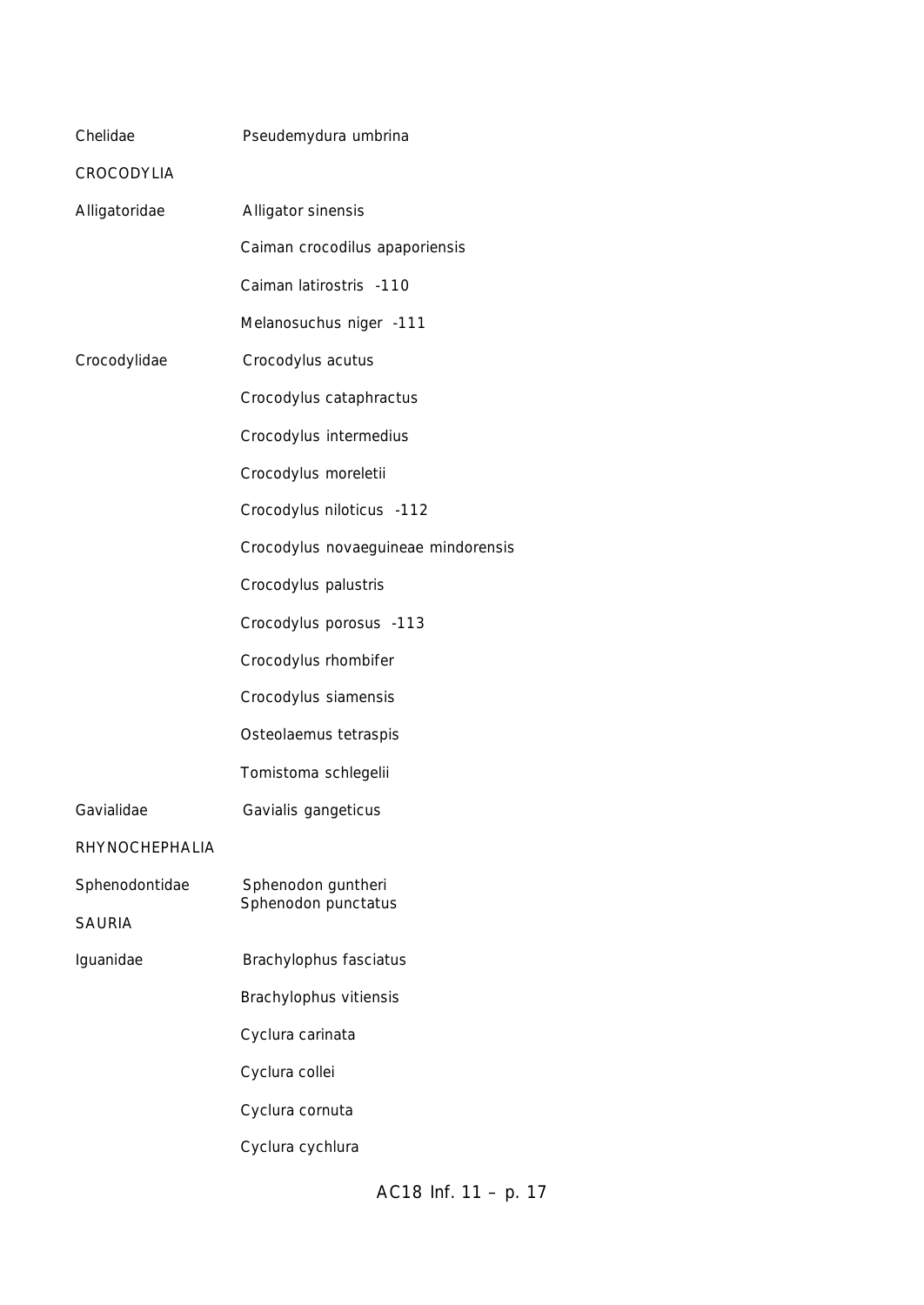|                              | Cyclura nubila               |
|------------------------------|------------------------------|
|                              | Cyclura pinguis              |
| Cyclura ricordi              | Cyclura rileyi               |
|                              | Sauromalus varius            |
| Lacertidae                   | Gallotia simonyi             |
| Varanidae                    | Varanus bengalensis          |
|                              | Varanus flavescens           |
|                              | Varanus griseus              |
|                              | Varanus komodoensis          |
| <b>SERPENTES</b>             |                              |
| Pythonidae                   | Python molurus molurus       |
| Boidae                       | Acrantophis dumerili         |
| Acrantophis madagascariensis | Boa constrictor occidentalis |
|                              | Epicrates inornatus          |
|                              | Epicrates monensis           |
|                              | Epicrates subflavus          |
|                              | Sanzinia madagascariensis    |
| Bolyeridae                   | Bolyeria multocarinata       |
|                              | Casarea dussumieri           |
| Viperidae                    | Vipera ursinii +216          |
|                              |                              |

#### **Annotations**

- -110 excluding population of Argentina
- -111 excluding population of Ecuador (that is subject to zero export quota pending approval of annual export quota approved by Secretariat and IUCN/SSC Crocodile Specialist Group
- -112 excluding populations of Botswana, Ethiopia, Kenya, Madagascar, Malawi, Mozambique, South Africa, Uganda and United Republic of Tanzania.
- -113 excluding populations of Australia, Indonesia and Papua New Guinea
- +216 population of Europe, excluding the area formerly constituting the Union of Soviet Socialist Republics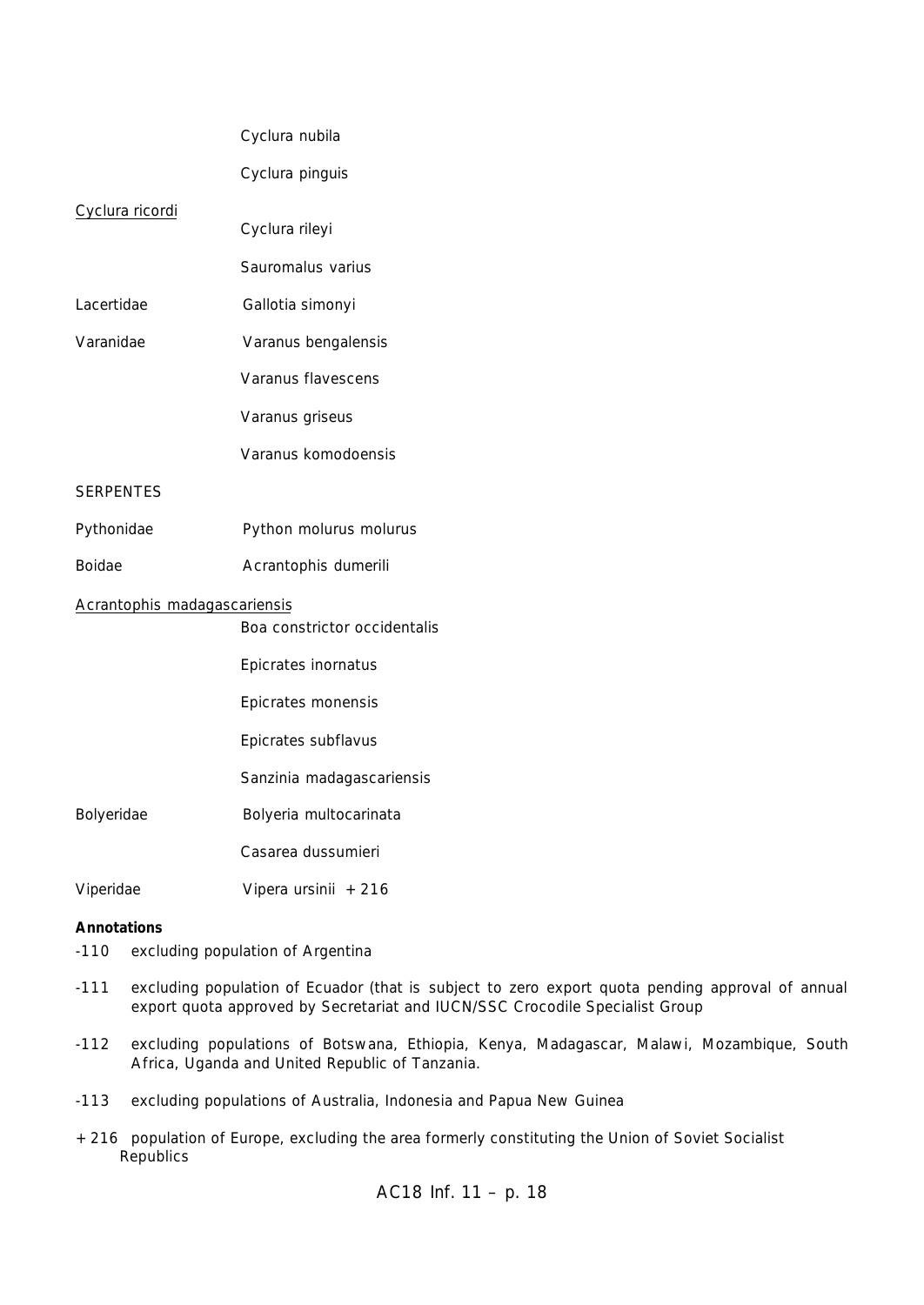#### *Comparison of Appendix-I Reptiles and Corresponding IUCN Threat Categories (Critically Endangered, Endangered & Vulnerable)*

| <b>CITES</b>                         | <b>IUCN RED LIST CATEGORIES</b> |            |            |
|--------------------------------------|---------------------------------|------------|------------|
| Appendix-I Reptilia                  | Critically<br>Endangered        | Endangered | Vulnerable |
| <b>TESTUDINATA</b>                   |                                 |            |            |
| Emydidae                             |                                 |            |            |
|                                      |                                 |            |            |
| Batagur baska<br>Clemmys muhlenbergi |                                 |            |            |
| Geoclemys hamiltoni                  |                                 |            |            |
| Kachuga tecta                        |                                 |            |            |
| Melanochelys tricarinata             |                                 |            |            |
| Morenia ocellata                     |                                 |            |            |
| Terrapene coahuila                   |                                 |            |            |
|                                      |                                 |            |            |
| Testudinidae                         |                                 |            |            |
| Geochelone nigra                     |                                 |            |            |
| nigra abingdoni [EW]                 |                                 |            |            |
| nigra becki                          |                                 |            |            |
|                                      |                                 |            |            |
| nigra darwini                        |                                 |            |            |
| nigra chathamensis                   |                                 |            |            |
| nigra ephippium [EW]                 |                                 |            |            |
| nigra galapagoensis [E]              |                                 |            |            |
| nigra guntheri                       |                                 |            |            |
| nigra hoodensis                      |                                 |            |            |
| nigra microphyes                     |                                 |            |            |
| nigra porteri                        |                                 |            |            |
| nigra vandenburghi                   |                                 |            |            |
| nigra vicina                         |                                 |            |            |
| Geochelone radiata                   |                                 |            |            |
| Geochelone yniphora                  |                                 |            |            |
| Gopherus flavomarginatus             |                                 |            |            |
| Psammobates geometricus              |                                 |            |            |
| Testudo kleinmanni                   |                                 |            |            |
|                                      |                                 |            |            |
| Cheloniidae                          |                                 |            |            |
| Caretta caretta                      |                                 |            |            |
| Chelonia mydas                       | $\bullet$ <sup>1</sup>          |            |            |
| Eretmochelys imbricata               |                                 |            |            |
| Lepidochelys kempii                  |                                 |            |            |
| Lepidochelys olivacea                |                                 |            |            |
| Natator depressus                    |                                 |            |            |
|                                      |                                 |            |            |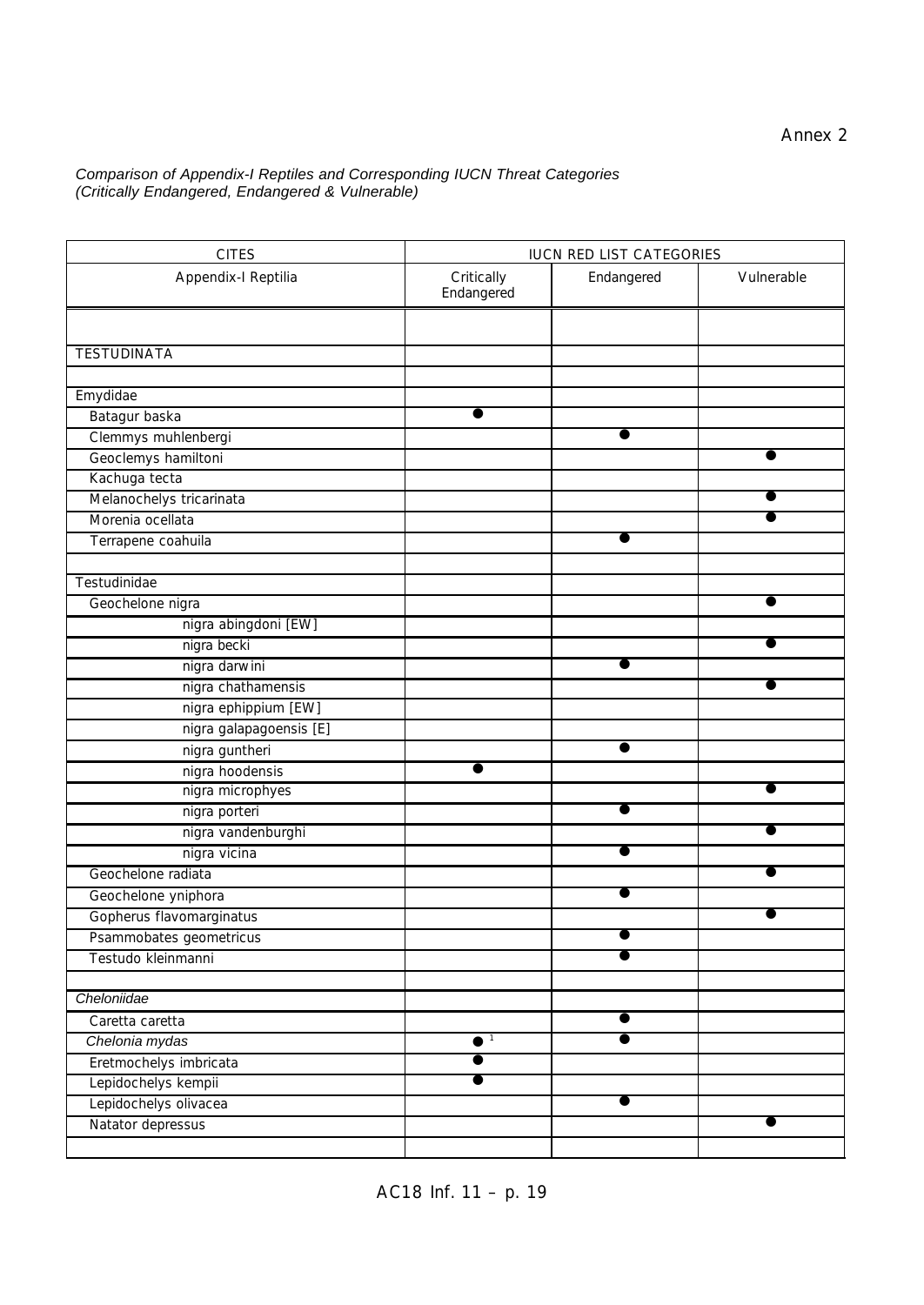| Dermochelyidae                             |   |           |           |
|--------------------------------------------|---|-----------|-----------|
| Dermochelys coriacea                       |   |           |           |
|                                            |   |           |           |
| Trionychidae                               |   |           |           |
| Apalone ater                               |   |           |           |
| Aspideretes gangeticus                     |   |           |           |
| Aspideretes hurum                          |   |           |           |
| Aspideretes nigricans                      |   |           |           |
|                                            |   |           |           |
| Chelidae                                   |   |           |           |
| Pseudemydura umbrina                       |   |           |           |
|                                            |   |           |           |
| CROCODYLIA                                 |   |           |           |
| Alligatoridae                              |   |           |           |
| Alligator sinensis                         |   |           |           |
| Caiman crocodilus apaporiensis             |   |           |           |
| Caiman latirostris -110                    |   |           |           |
| Melanosuchus niger -111                    |   |           |           |
|                                            |   |           |           |
| Crocodylidae                               |   |           |           |
| Crocodylus acutus                          |   |           |           |
| Crocodylus cataphractus                    |   |           |           |
| Crocodylus intermedius                     |   |           |           |
| Crocodylus moreletii                       |   |           |           |
| Crocodylus niloticus -112                  |   |           |           |
| Crocodylus novaeguineae mindorensis        |   |           |           |
| Crocodylus palustris                       |   |           |           |
| Crocodylus porosus -113                    |   |           |           |
| Crocodylus rhombifer                       |   |           |           |
| Crocodylus siamensis                       |   |           |           |
| Osteolaemus tetraspis                      |   |           | ●         |
| Tomistoma schlegelii                       |   |           |           |
|                                            |   |           |           |
| Gavialidae                                 |   |           |           |
| Gavialis gangeticus                        |   | $\bullet$ |           |
|                                            |   |           |           |
| RHYNOCHEPHALIA                             |   |           |           |
| Sphenodontidae                             |   |           | $\bullet$ |
| Sphenodon guntheri                         |   |           |           |
| Sphenodon punctatus                        |   |           |           |
| <b>SAURIA</b>                              |   |           |           |
|                                            |   |           |           |
| Iguanidae<br><b>Brachylophus fasciatus</b> |   | $\bullet$ |           |
|                                            | ● |           |           |
| Brachylophus vitiensis                     | ● |           |           |
| Cyclura carinata                           |   |           |           |
| carinata carinata<br>carinata bartschi     |   |           |           |
| Cyclura collei                             |   |           |           |
| Cyclura cornuta                            |   |           |           |
|                                            |   |           |           |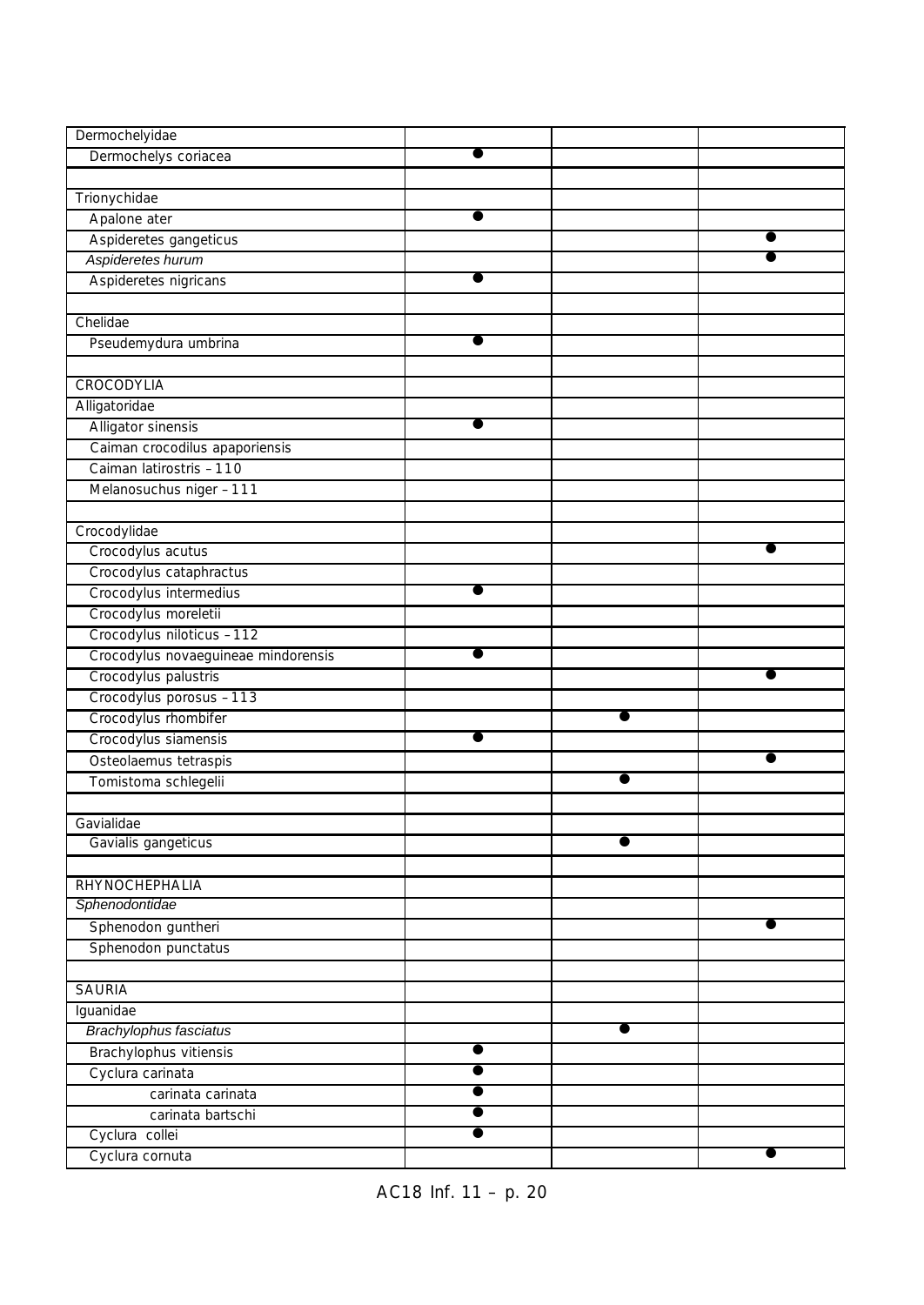| cornuta cornuta              |           |  |
|------------------------------|-----------|--|
| cornuta stejnegeri           |           |  |
| Cyclura cychlura             |           |  |
| cychlura cychlura            |           |  |
| cychlura figginsi            |           |  |
| cychlura inornata            | ●         |  |
| Cyclura nubila               |           |  |
| nubila nubila                |           |  |
| nubia caymanensis            |           |  |
| nubia lewisi                 |           |  |
| Cyclura pinguis              |           |  |
| Cyclura ricordi              |           |  |
| Cyclura rileyi               |           |  |
| rileyi rileyi                |           |  |
| rileyi cristata              |           |  |
| rileyi nuchalis              |           |  |
| Sauromalus varius            |           |  |
|                              |           |  |
| Lacertidae                   |           |  |
| Gallotia simonyi             |           |  |
|                              |           |  |
| Varanidae                    |           |  |
| Varanus bengalensis          |           |  |
| Varanus flavescens           |           |  |
| Varanus griseus              |           |  |
| Varanus komodoensis          |           |  |
|                              |           |  |
| <b>SERPENTES</b>             |           |  |
| Pythonidae                   |           |  |
| Python molurus molurus       |           |  |
|                              |           |  |
| Boidae                       |           |  |
| Acrantophis dumerili         |           |  |
| Acrantophis madagascariensis |           |  |
| Boa constrictor occidentalis |           |  |
| Epicrates inornatus          |           |  |
| Epicrates monensis           |           |  |
| monensis monensis            |           |  |
| monensis granti              |           |  |
| Epicrates subflavus          |           |  |
| Sanzinia madagascariensis    |           |  |
|                              |           |  |
| Bolyeridae                   |           |  |
| Bolyeria multocarinata [E]   |           |  |
| Casarea dussumieri           | $\bullet$ |  |
|                              |           |  |
| Viperidae                    |           |  |
| Vipera ursinii + 216         |           |  |
| ursinii macrops              |           |  |
| ursinii moldavica            |           |  |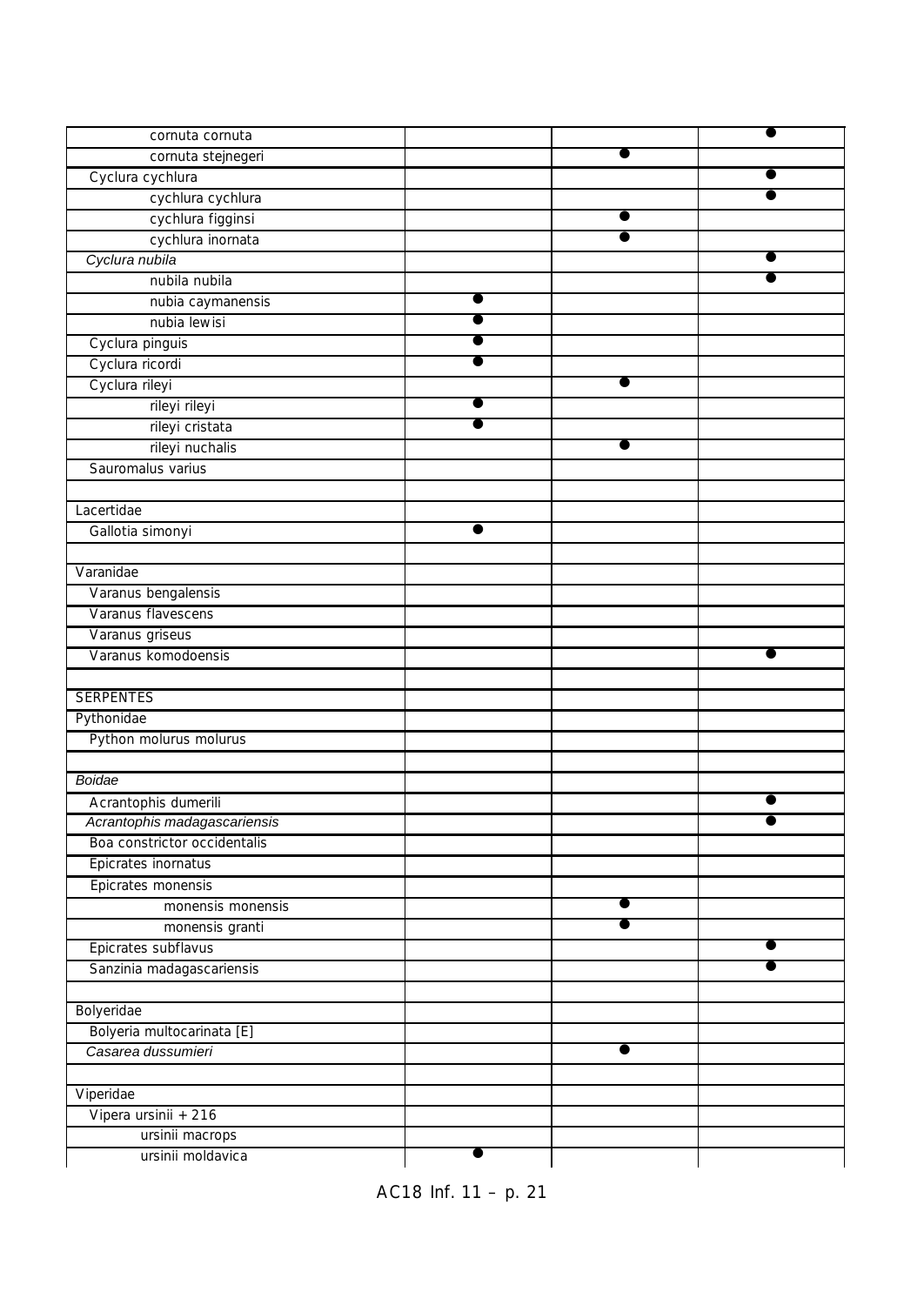| ursinii rakosiensis |  |  |
|---------------------|--|--|
| ursinii renardi     |  |  |
| ursinii ursinii     |  |  |
| ursinii wettsteini  |  |  |

#### **Annotations**

- -110 Excluding population of Argentina
- -111 Excluding population of Ecuador (that is subject to zero export quota pending approval of annual export quota approved by Secretariat and IUCN/SSC Crocodile Specialist Group
- -112 Excluding populations of Botswana, Ethiopia, Kenya, Madagascar, Malawi, Mozambique, South Africa, Uganda and United Republic of Tanzania
- -113 Excluding populations of Australia, Indonesia and Papua New Guinea
- +216 Population of Europe, excluding the area formerly constituting the Union of Soviet Socialist **Republics**

#### **Explanatory Notes for Superscripts**

1. Mediterranean Sea sub-population

Appendix-I taxa NOT categorized by the IUCN Red List as "critically endangered", "endangered" or "vulnerable". The potential for breeding these taxa in captivity has NOT been assessed.

*Kachuga tecta Caiman crocodilus apaporiensis Caiman latirostris Melanosuchus niger Crocodylus cataphractus Crocodylus moreletii Crocodylus niloticus Crocodylus porosus Sauromalus varius Varanus bengalensis Varanus flavescens Varanus griseus Boa constrictor occidentalis Epicrates inornatus Python molurus molurus Vipera ursinii ursinii Vipera ursinii macrops Vipera ursinii renardi Vipera ursinii wettsteini*

Since its 2000 published lists, the IUCN has re-categorized *Natator depressus* as DATA DEFFICIENT. However, in order to adhere to the prescribed terms-of-reference of the project, the former VULNERABLE status has been recognized.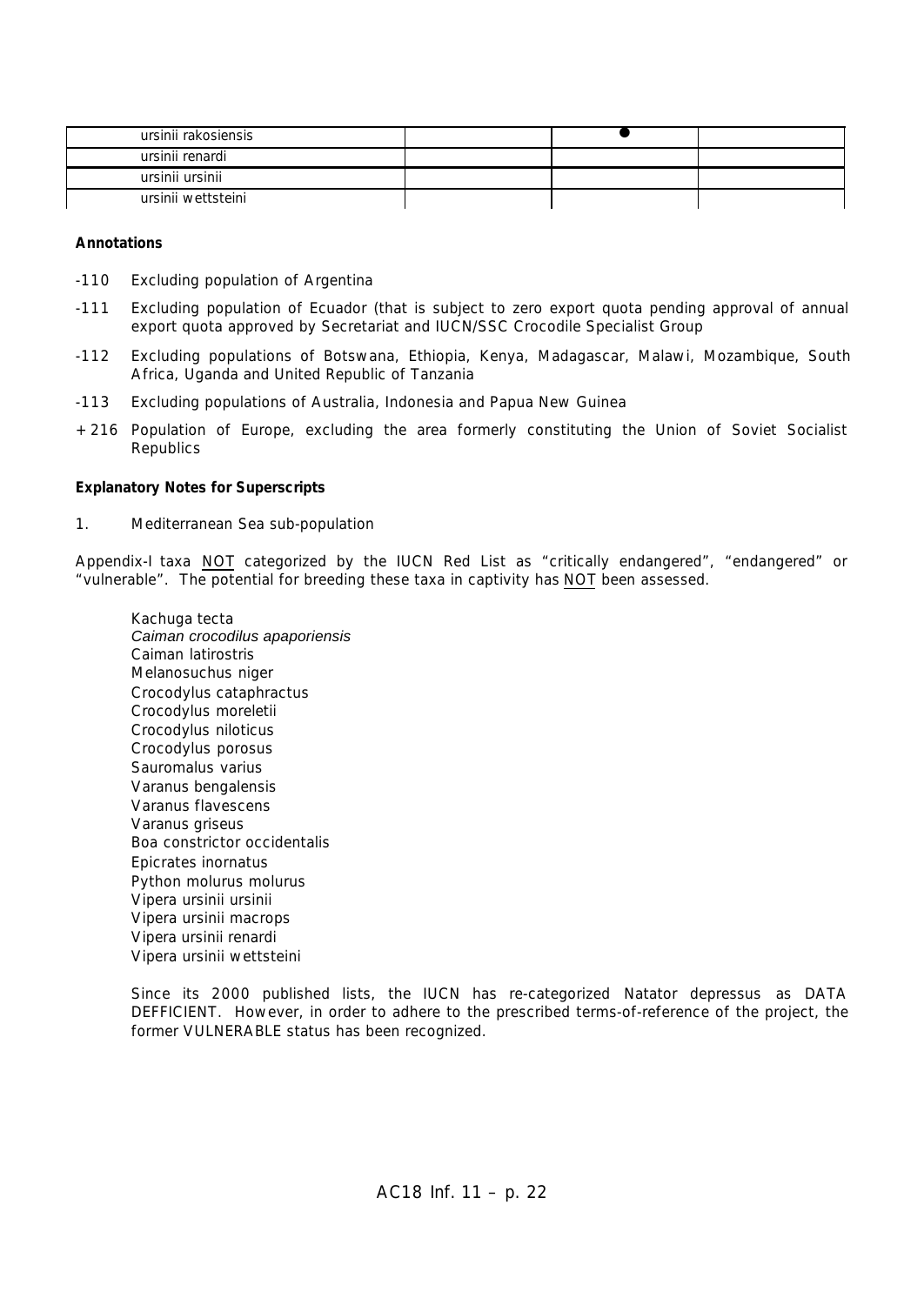## Species Accounts

# TESTUDINATA

## *Batagur baska*

*Batagur baska* is a large, long-lived freshwater turtle from Southeast Asia. Morphological criteria and dichromatic characters published by Moll *et al* (1981) provide a ready means of differentiating the sex of adult individuals.

Blanco *et al* (1991), in a report on the first successful captive breeding of *Batagur baska* at the Bronx Zoo, were of the view that there was no significant captive breeding program for this giant batagurine turtle at that time. Anon (1998a) notes a total of eighty-two (82) animals were represented, world wide, in six collections.

Based on body size and observed colour changes, Blanco *et al* (1991) estimate reproductive maturity, under captive conditions, being attained after approximately 10 years. In February 1990, one female is reported by Blanco *et al* (1991) to have laid, (with the assistance of oxytocin, a chemical stimulant), a total 33 eggs that produced six (three abnormal) hatchlings after 87 days at an incubation temperature range of  $26-30^{\circ}$ C.

Assessment - PROVISIONALLY NOT DIFFICULT

### Literature Cited

Anon, (1998a) – Census of Rare Animals in Captivity 1996-97, Int. Zoo Yearbook. vol.36 p560.

- Blanco, S., Behler, J.L. and Ksotel, F (1991) Propagation of the Batagurine Turtles *Batagur baska* and *Callagur borneoensis* at the Bronx Zoo. Proc. 1<sup>st</sup> Int. Symp. on Turtles & Tortoises: Conservation and Captive Husbandry. pp63-65
- Moll, E.O., Matson, K.E. and Krehbiel, E.B. (1981) Sexual and seasonal dichromatism in the Asian river turtle *Callagur borneoensis*. Herpetologica 37(4), pp181-194. \_\_\_\_\_\_\_\_\_\_\_\_\_\_\_\_\_\_\_

## *Clemmys muhlenbergi*

*Clemmys muhlenbergi* is the smallest and rarest member of the eastern *Clemmys* group, occurring in disjunct populations in the northeastern United States from New York State to Georgia.

Herman (1991), during a survey of captive husbandry, noted that only twelve (12) zoological and private collections reported maintained a captive population of this species. Because of its protected status, Herman (1991) believed some under reporting of the species occurred. Herman (1987) and Tryon (1988, 1990) report that most *C. muhlenbergi* in captivity are derived from the same parental stock that was obtained for captive breeding and headstart programs.

*C. muhlenbergi* was first bred in captivity in 1973 (Anon, 1974). Since that time, there are numerous references to this species being bred at other zoos (Bowler, 1974; Tryon and Hulsey, 1977; Herman, 1980; Herman and George, 1986; Reininger, 1990 and Tryon, 1990) and private collections (Warner, 1974; Bartlett, 1990). Archibald (1990) reported the first captive production of second-generation offspring. Herman ((1991) provides a good summary of captive husbandry and reproductive requirements for *C. muhlenbergi* that are generally applied by all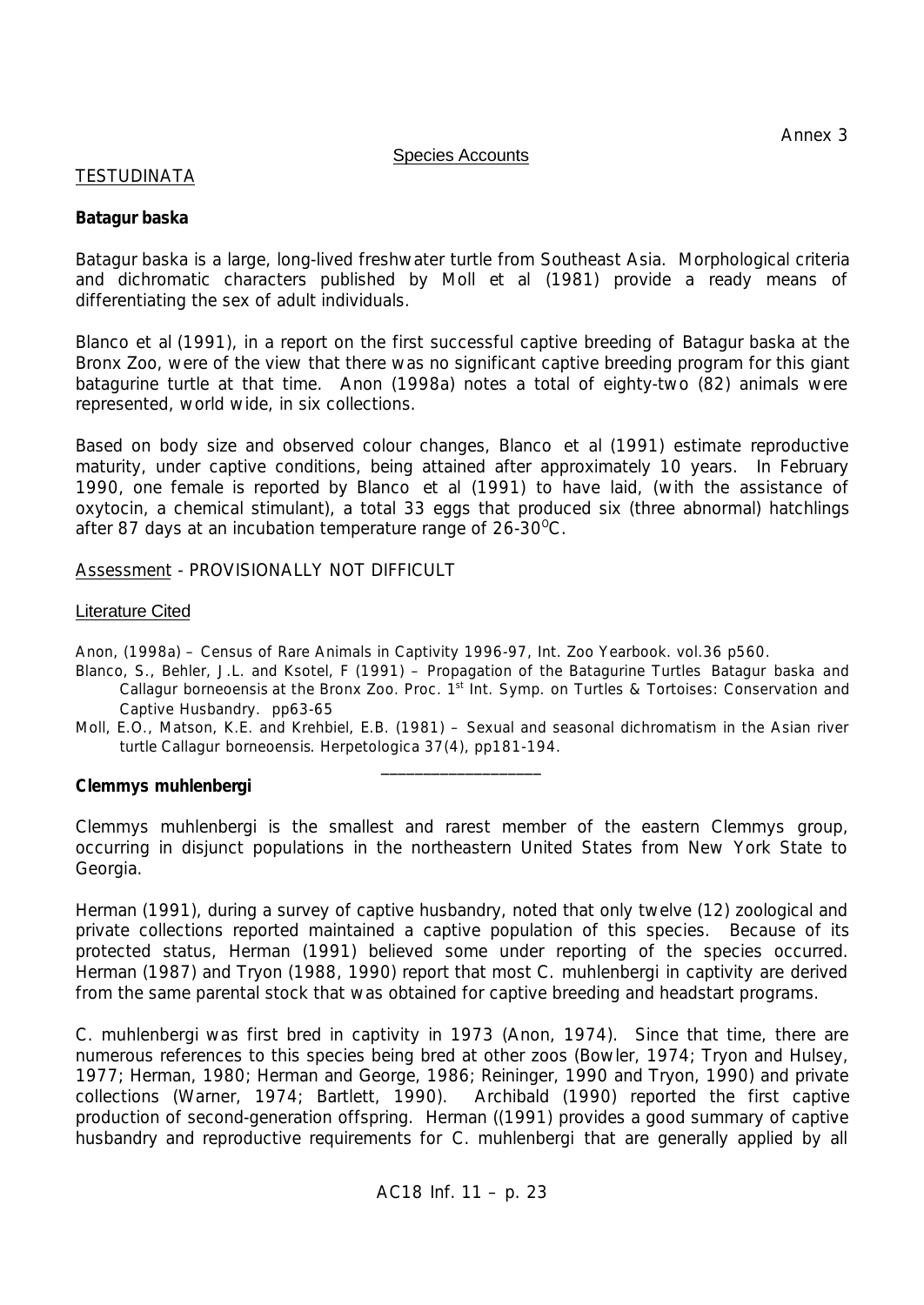facilities that maintain and breed the species. *Clemmys. muhlenbergi* is generally regarded by specialist keepers to be a species that is easily maintained and bred in captivity.

Assessment - NOT DIFFICULT

Literature Cited

- Anon (1974) Rare bog turtles breeding at the Bronx Zoo. Def. Wildlife News 49(1), p64
- Archibald, E. (1990) Second generation bog turtles hatch. AAZPA Communique 9, p9.
- Bartlett, R. D. (1990) The bog turtle, *Clemmys muhlenbergi*. Vivarium 2(3), pp25-27.
- Bowler, J. K. (1974) Breeding report. Chelonia, 1(1), p9.
- Herman, D. W. (1980) Atlanta Zoo hatches rare bog turtles. AAZK Anim. Keeper's Forum. vol.7(9):198
- Herman, D. W. (1991) Captive Husbandry of the Eastern *Clemmys* Group at Zoo Atlanta. In Proc. Int. Symp. on Turtles and Tortoises: Conservation and Captive Husbandry. pp54-62.
- Herman, D. W. (1987) The diminutive bog turtle: A species headed for extinction? Zoo Magazine 1(1), pp4-5.
- Herman, D. W. and G. A. George (1986) Research, husbandry and propagation of the bog turtle *Clemmys muhlenbergi* (Schoepff) at the Atlanta Zoo. *In* Proc. 9<sup>th</sup> Int. Symp. Captive Propagation and Husbandry, Thurmont, MD.
- Reininger, K. (1990) New York endangered turtles hatch at Burnet Park Zoo. AAZPA Communique 5, p21.
- Tryon, B. W. (1988) The rare little bog turtle of East Tennessee. Tennessee Wildlife. 11(4), pp6-9.
- Tryon, B. W. (1990) Down in the bogs. Zoo Life 1(2), pp38-43.
- Tryon, B. W. and T. G. Hulsey (1977) Breeding and rearing the bog turtle *Clemmys muhlenbergi* at the Fort Worth Zoo. Int. Zoo Yearbook. Vol.17, pp125-130.

\_\_\_\_\_\_\_\_\_\_\_\_\_\_\_\_\_\_\_

Warner, J. L. (1974) - Demise of the Muhlenberg? Connecticut Herpetol. Soc. Bull. Vol.4 pp1-2.

### *Morenia ocellata*

*Morenia ocellata* is confined to southern Myanmar. No published information on the captive management of this species could be retrieved. One respondent with expertise in captive husbandry of freshwater turtles identified *Morenia ocellata* as difficult to breed in captivity (Pronk, pers. comm., 2002). McCord (pers. comm. 2002) has advised that very few keepers are able to keep either *Morenia* spp alive for more than 18 months, with most specimens dying within the first 4-6 months in captivity.

Assessment - DIFFICULT

#### *Terrapene coahuila*

*Terrapene coahuila* occurs in the Cuatro Cienegas Basin, Mexico. The species is present in numerous zoological collections in Europe and North America (Anon, 1994). Breeding has been achieved for this species for quite some time. Jersey Zoo received six (6) captive-bred neonates from Dallas Zoo in 1982 (Bloxam & Tonge, 1986). Anon (1998b) reports regular annual breeding of this species by a small number of zoos.

\_\_\_\_\_\_\_\_\_\_\_\_\_\_\_\_\_\_\_

Assessment - NOT DIFFICULT

#### Literature Cited

Anon, (1994) – Census of Rare Animals in Captivity. Int. Zoo Yearbook. Vol.33, p412.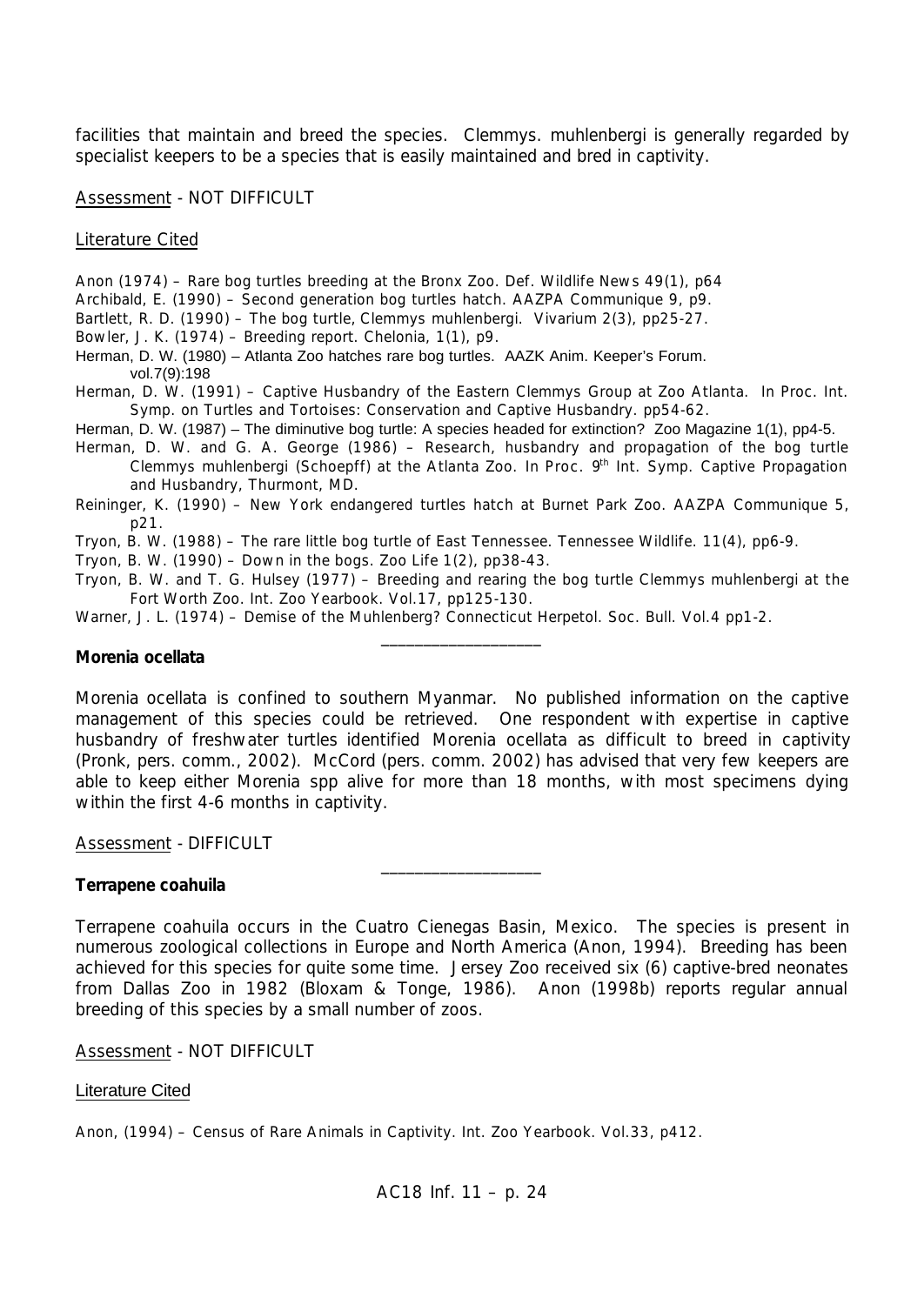- Anon, (1998b) Reptiles Bred in Captivity and Multiple Generation Births 1995-1996. Int. Zoo Yearbook, vol.36, p384.
- Bloxam, Q. M. C. & S. J. Tonge (1986) Breeding programmes for reptiles and snails at Jersey Zoo: an appraisal. International Zoo Yearbook. Vol.24/25, pp49-56.  $\frac{1}{2}$  ,  $\frac{1}{2}$  ,  $\frac{1}{2}$  ,  $\frac{1}{2}$  ,  $\frac{1}{2}$  ,  $\frac{1}{2}$  ,  $\frac{1}{2}$  ,  $\frac{1}{2}$  ,  $\frac{1}{2}$

### *Geochelone nigra*

The distribution of Geochelone nigra is confined to the Galapagos Islands. Within the species, in addition to the nominate form *nigra*, twelve (12) subspecies, *abingdoni* (EW), *becki, darwini*, *chathamensis*, *ephippium* (EW), *galapagoensis* (E), *guntheri, hoodensis, microphyes, porteri, vandenburghi* and *vicina* are recognized. Each subspecies is endemic to a particular island in the archipelago. The conservation status of the wild population of each extant subspecies, afforded by IUCN (2000), varies

Specimens of *Geochelone nigra* are kept and bred in a large number of zoological and private collections in many countries around the world (Bacon, 1980; Casares, 1995; Hairston & Burchfield, 1989; Noegel & Moss, 1989; and Throp, 1975). The subspecific identity of many specimens is uncertain (http://www.tortoise.org/archives/galopgee) and, for captive specimens in Australia, remains a priority for further research (Banks & Thomson, 1999).

Casares et al. (1995), in addition to providing useful information on captive management of the species, note that at least four subspecies, *guntheri, microphyes, porteri* and *vicina* have been bred in captivity – two of which (*porteri* and *vicina*) have been bred to the second generation. Anon (1994) reports the subspecies, *becki* bred in European and North American zoos.

*Geochelone n. hoodensis* has been successfully bred at the Breeding Centre on the Galapagos Islands. The first captive-breeding event occurred in the 1970-71 season. As of December 1994, a total of 664 captive-bred tortoises had been repatriated to Española Island. In 1991 the first live neonates were found (Gayot & Morillo in http://www.nytts.org/proceedings/cayot) on Española Island. In response to the 1998 eruption of Cerro Azul volcano, the Charles Darwin Research Institute, in collaboration with the Galapagos NP, has incorporated *Geochelone n. guntheri*, (the most endangered subspecies), into their captive breeding and repatriation program (Turtle Action News at http://www.tortoise.org/news). The first breeding success occurred in 2001, with the production of eighty-three (83) hatchlings from eighty-eight (88) eggs (http://www.galapagos-ch.org).

Assessment – The captive breeding potential of the eleven extant subspecies of *Geochelone nigra* may be summarized:

| NOT DIFFICULT              | hoodensis, porteri, vicina                       |
|----------------------------|--------------------------------------------------|
| POVISIONALLY NOT DIFFICULT | becki, guntheri, microphyes                      |
| UNKNOWN                    | darwini, chathamensis, ephippium, galapagoensis, |
|                            | vandenburghi                                     |

#### Literature Cited

Anon, (1994) – Census of Rare Animals in Captivity. Int. Zoo Yearbook. vol.33, p412

Bacon, J. P. (1980) – Some observations on the captive management of Galapagos tortoises. *In* Reproductive Biology and Diseases of Captive Reptiles. pp97-113; Murphy, J. B. & Collins, J. T. (*Eds*). SSAR, Contributions to Herpetology No.1.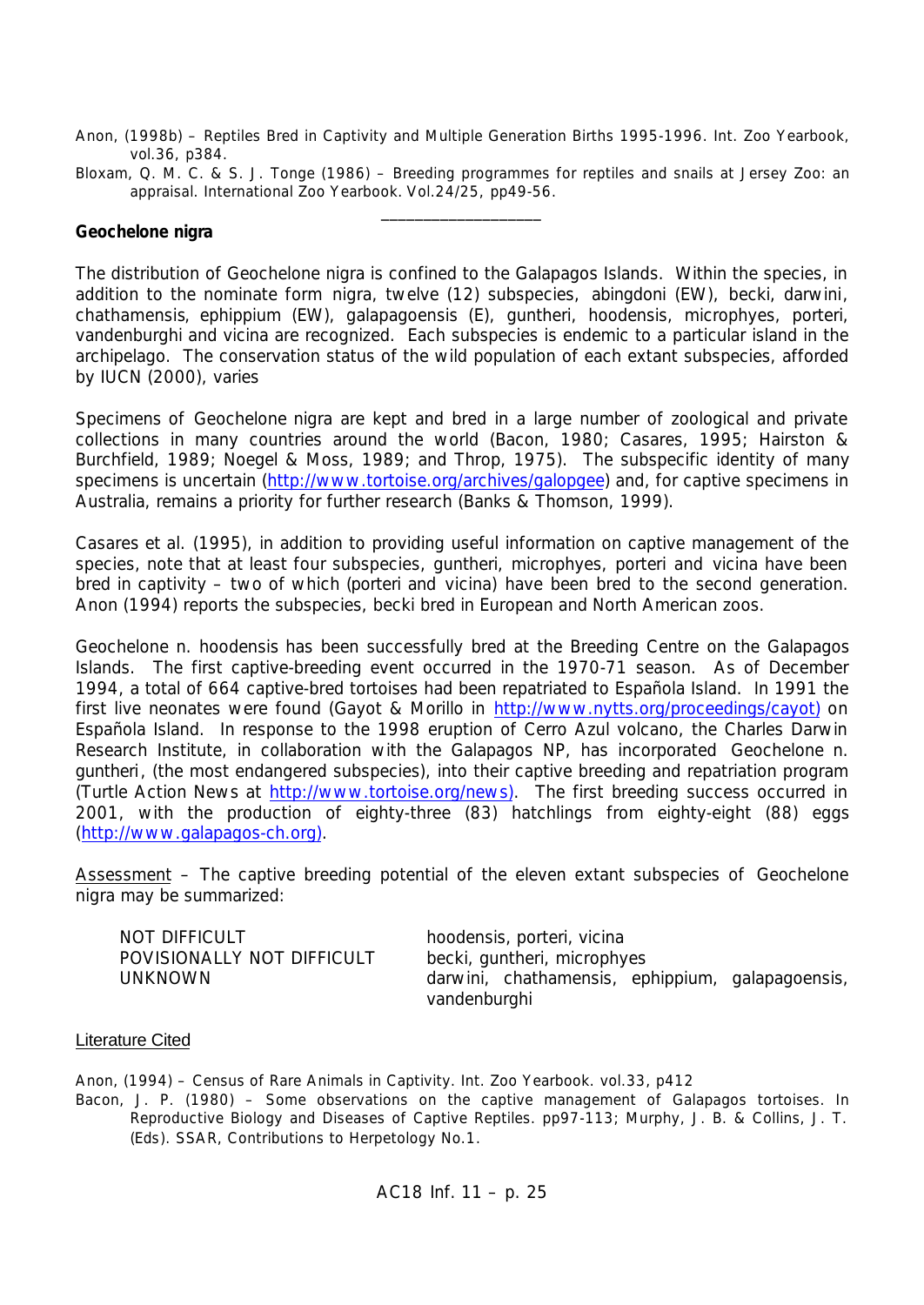- Banks, C., Thomson, S. & E. Louis (1999) Galapagos Giant Tortoise, *Geochelone elephantopus*. ASMP Status: Population Management Program; Management Level 1a. *In* http://www.arazpa.org.au/reptiles\_t.html).
- Casares, M., Honegger, R. & A. Rubel (1995) Management of Giant Tortoises, *Geochelone elephantopus* and *Geochelone gigantea*, at Zurich Zoological Gardens. Int. Zoo Yearbook, **34**. pp135-143.
- Hairston, C. & P. M. Burchfield (1989) Management and reproduction of the Galapagos tortoise, *Geochelone elephantopus* at the Gladys Porter Zoo. Int. Zoo Yearbook. **28**, pp70-77.
- Noegel, R. P. & G. A. Moss (1989) Breeding the Galapagos tortoise, *Geochelone elephantopus* at the Life Fellowship bird Sanctuary, Seffner. Int. Zoo Yearbook, **28**, pp78-83.
- Throp, J. L. (1975) Note on the management and reproduction of the Galapagos tortoise at the Honolulu Zoo. *In* Breeding Endangered Species in Captivity; pp39-42. Martin, R. D. (*Ed*), Academic Press, London.

\_\_\_\_\_\_\_\_\_\_\_\_\_\_\_\_\_\_\_

## *Geochelone radiata*

This species is endemic to Madagascar with an introduced population on the nearby island of La Reunion.

On the basis of information reported in numerous volumes of the International Zoo Yearbook and other sources (Zovickian, 1973; Bloxam and Tonge, 1986), large numbers of *Geochelone radiata* have been represented and regularly propagated in numerous zoological and private collections in North America and Europe for many years. The species continues to be popular among reptile hobbyists and is successfully bred in private collections in Europe (Pauler, pers. comm. 2002), North America (Zovickian, 1973) and in Madagascar (Pronk, pers. comm. 2002; Jenkins, pers. obs. 2001). It can therefore be safely concluded that *G. radiata* adapts readily to, and is relatively easy to maintain and propagate in captivity.

Behler and Iaderosa (1991) describe the management arrangements for a captive colony of the species and document the husbandry requirements of the species. *G. radiata* is a highly fecund species, which, in captivity, is capable of regularly double-clutching and producing large numbers of offspring without the need for sophisticated technology. As a consequence, captive-bred specimens of *G. radiata* are frequently offered for sale in reptile trade magazines. Second generation captive-bred progeny have been produced (Zorvikian, 1973).

## Assessment - NOT DIFFICULT

## Literature Cited

- Behler, J. L. & J. Iaderosa (1991) A Review of the Captive Breeding Program for the Radiated Tortoise at the New York Zoological Society's Wildlife Survival Centre. In Proc. 1<sup>st</sup> Int. Symp. Turtles and Tortoises: Conservation Captive Husbandry. pp160-162
- Bloxam, Q. M. C. & S. J. Tonge (1986) Breeding programmes for reptiles and snails at Jersey Zoo. an appraisal. International Zoo Yearbook. vol.24/25, pp49-56.
- Zovickian, W. H. (1973) Captive reproduction of the Radiated Tortoise. HISS News Journal 1 (4), pp115-118. \_\_\_\_\_\_\_\_\_\_\_\_\_\_\_\_\_\_\_

## *Geochelone yniphora*

*Geochelone yniphora* is a medium-sized, terrestrial tortoise endemic to Madagascar where it is confined to a small area in the north west of the Island.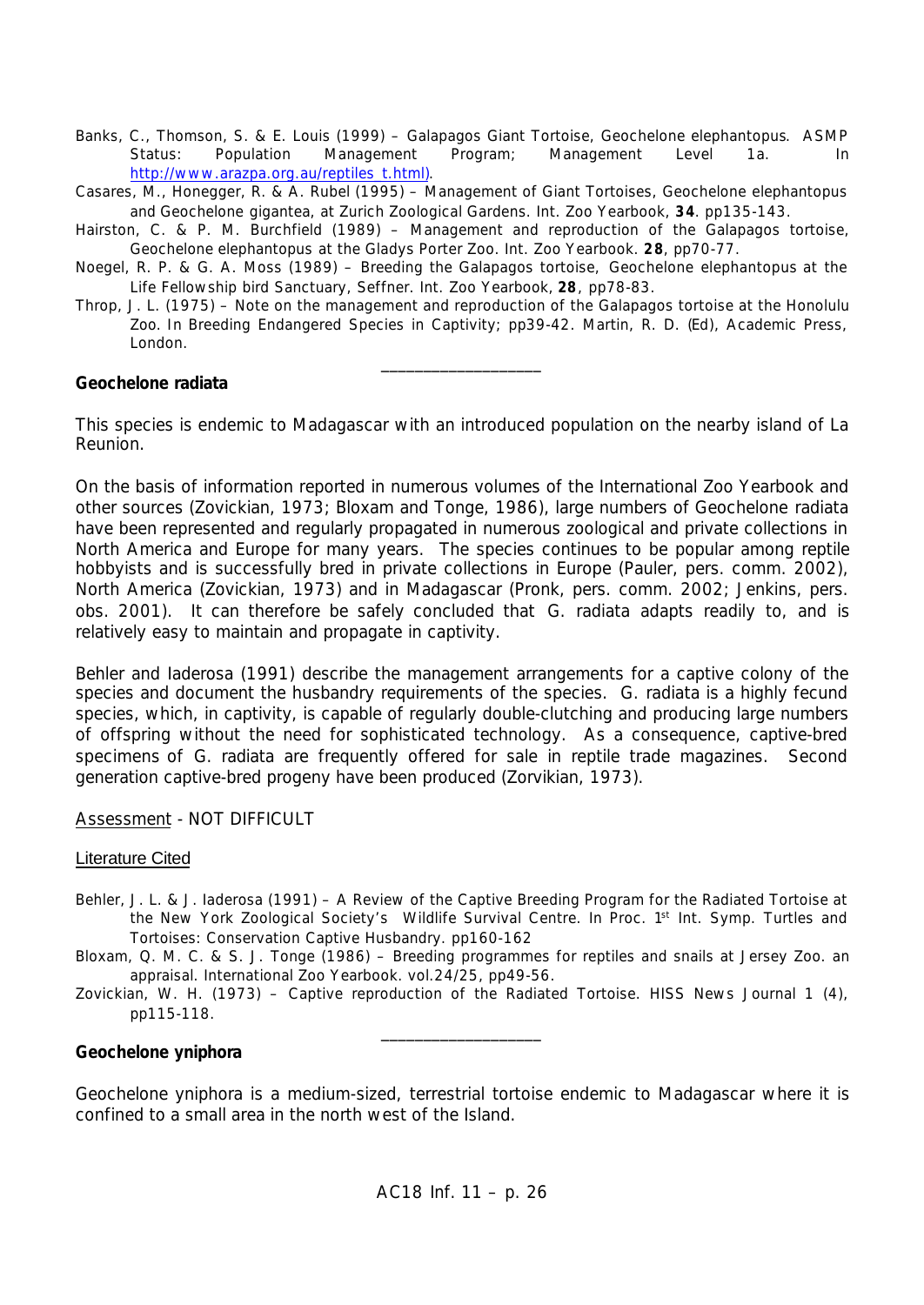Because of its extreme rarity, *G. yniphora* does not feature prominently in zoological or private collections. On the basis of its experience in maintaining a captive colony and attempts to breed the species, The Honolulu Zoo website (http://www.honoluluzoo.org/angonoka) provides some notes on general husbandry and reproductive biology of *G. yniphora*. Juvik et al. (1991) document, in some detail, attempts to breed the species using AI techniques. The Durrell Wildlife Conservation Trust, at its in situ breeding facility at Ampijoroa in northwestern Madagascar, has achieved the most successful captive breeding without using sophisticated equipment and technology. Established in 1986 in collaboration with the Malagasy Ministry of Water and Forests to facilitate recovery of the species, the Ampijoroa facility has achieved regular annual production of offspring. More than 100 offspring *G. yniphora* were produced in the first eight (8) years of its operation (Durrell, 1994). It could therefore be concluded that *G. yniphora*, with the necessary expertise and under appropriate conditions, can readily be bred in captivity – a view expressed by some individuals with experience in captive husbandry of tortoises.

## Assessment - NOT DIFFICULT

### Literature Cited

- Durrell, L. (1994) A is for Angonoka: The Ploughshare Tortoise Project and the ABCs of Species Conservation. Testudo, Vol.4 No.1
- Juvik, J. O., Meier, D. E. and S. McKeown (1991) Captive Husbandry and Conservation of the Madagascar Ploughshare Tortoise, *Geochelone yniphora*. In Proc. 1<sup>st</sup> Int. Symp. on Turtles & Tortoises: Conservation and Captive Husbandry. pp127-137. \_\_\_\_\_\_\_\_\_\_\_\_\_\_\_\_\_\_\_

#### *Gopherus flavomarginatus*

*Gopherus flavomarginatus* is endemic to Mexico. Reproduction in this species is not well known. Mexico and the United States are conducting studies on this species and captive breeding programs have been established in both countries (http://www.geocities.com/endangeredsp3/ NamericaRA4a). Captive females have been known to produce three clutched in a year. In the wild, however, each clutch usually comprises a single egg. Anon (1998b) reports the species being successfully bred by one North American zoo in 1995 with the production of fourteen (14) hatchlings.

There are conflicting views among private keepers, being regarded by one respondent as difficult to keep in captivity (Pronk, pers. comm. 2002), whereas contrary advice (Vinke, pers. comm. 2002) was received from the German-based society, DGHT-AG Schildkröten.

#### Assessment - PROVISIONALLY DIFFICULT

#### Literature Cited

Anon, (1998b) – Reptiles Bred in Captivity and Multiple Generation Births 1995-1996. Int. Zoo Yearbook, vol.36. p385. \_\_\_\_\_\_\_\_\_\_\_\_\_\_\_\_\_\_\_

#### *Psammobates geometricus*

*Psammobates geometricus* has a restricted distribution in southwestern Cape Province, Republic of South Africa. Very little information is available on the captive management of this species. Anon (1997) reports the species being held and bred in at least one zoological collection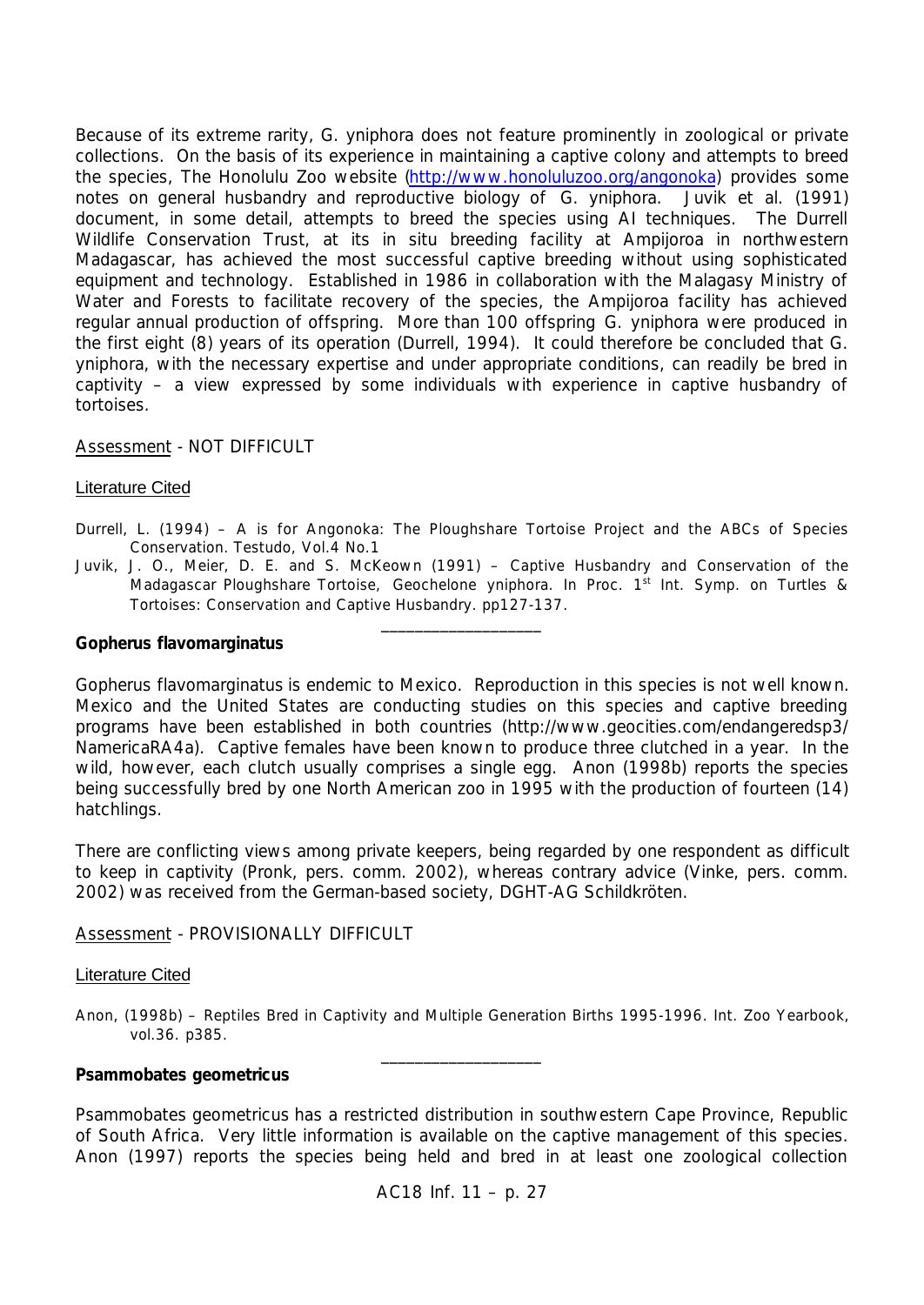(Kraaifontein) in South Africa. Two respondents, with expertise in captive husbandry of freshwater turtles, classified *Psammobates geometricus* as very difficult to maintain and breed in captivity (Pronk & DGHT-AG Schildkröten pers. comm. 2002). Baard (pers. comm. 2002) reports that, although second-generation offspring have not yet been produced by captive animals, provided specimens are maintained in outdoor enclosures within their preferred habitat (coastal renosterveld), they are relatively easy to maintain and produce eggs regularly.

Assessment - PROVISIONALLY DIFFICULT

## Literature Cited

Anon, (1997) – Reptile Bred in Captivity and Multiple Generation Births. Int. Zoo Yearbook. vol.35, p356. \_\_\_\_\_\_\_\_\_\_\_\_\_\_\_\_\_\_\_

### *Testudo kleinmanni*

*Testudo kleinmanni* occurs along the North African coast from Libya to Israel.

The species is represented in numerous zoological collections in Europe and North America and is popular amongst reptile hobbyists. Until the 1940s *T. kleinmanni* was regularly bred at the Giza Zoo, however there is no longer any reproduction by this species and the captive population suffers from "wasting disease" and is continually replaced with wild-caught specimens (Buskirk, 1990).

Although *T. kleinmanni* is present in numerous zoological and private collections, principally in Europe and to a lesser extent, North America, captive breeding outside of its natural distribution has rarely been recorded (Highfield & Martin in http://www.tortoisetrust.org/articles/kleinmanni). A captive-breeding program established with the support of the Egyptian Government reported in 2000 that 200 offspring had been hatched from 300 eggs laid. Since then, the facility has constructed an additional two enclosures, each containing up to fifty (50) animals.

The Durrell Wildlife Conservation Trust achieved the first European captive breeding record in 1990 and the Tortoise Trust achieved what is believed to be the first mainland British captive breeding in 1994 (Highfield & Martin in http://www.tortoisetrust.org/articles/kleinmanni). An EEP for the species, coordinated jointly by Rotterdam and London Zoos, and involving other European zoos holding the species, was initiated in 2000 (http://www.zoonews.ws). Anon (1998b) reports successful captive breeding by seven zoological collections. Regarded by Lutzman (pers. comm. 2002) as a species that is bred regularly but with some difficulty.

## Assessment - DIFFICULT

#### Literature Cited

Anon, (1998b) – Reptiles Bred in Captivity and Multiple Generation Births. Int. Zoo Yearbook, vol.36, p386.

\_\_\_\_\_\_\_\_\_\_\_\_\_\_\_\_\_\_\_

Buskirk, J. (1990) – The plight of the Egyptian tortoise. Tortuga Gazette, **26** (6), pp7-8.

#### *Cheloniidae* **&** *Dermochelyidae* **spp**

All seven (7) species of marine turtle are included in Appendix-I of the Convention and are afforded varying degrees of endangerment by IUCN (2000). There is limited published information on captive breeding of marine turtles. The absence of an extensive literature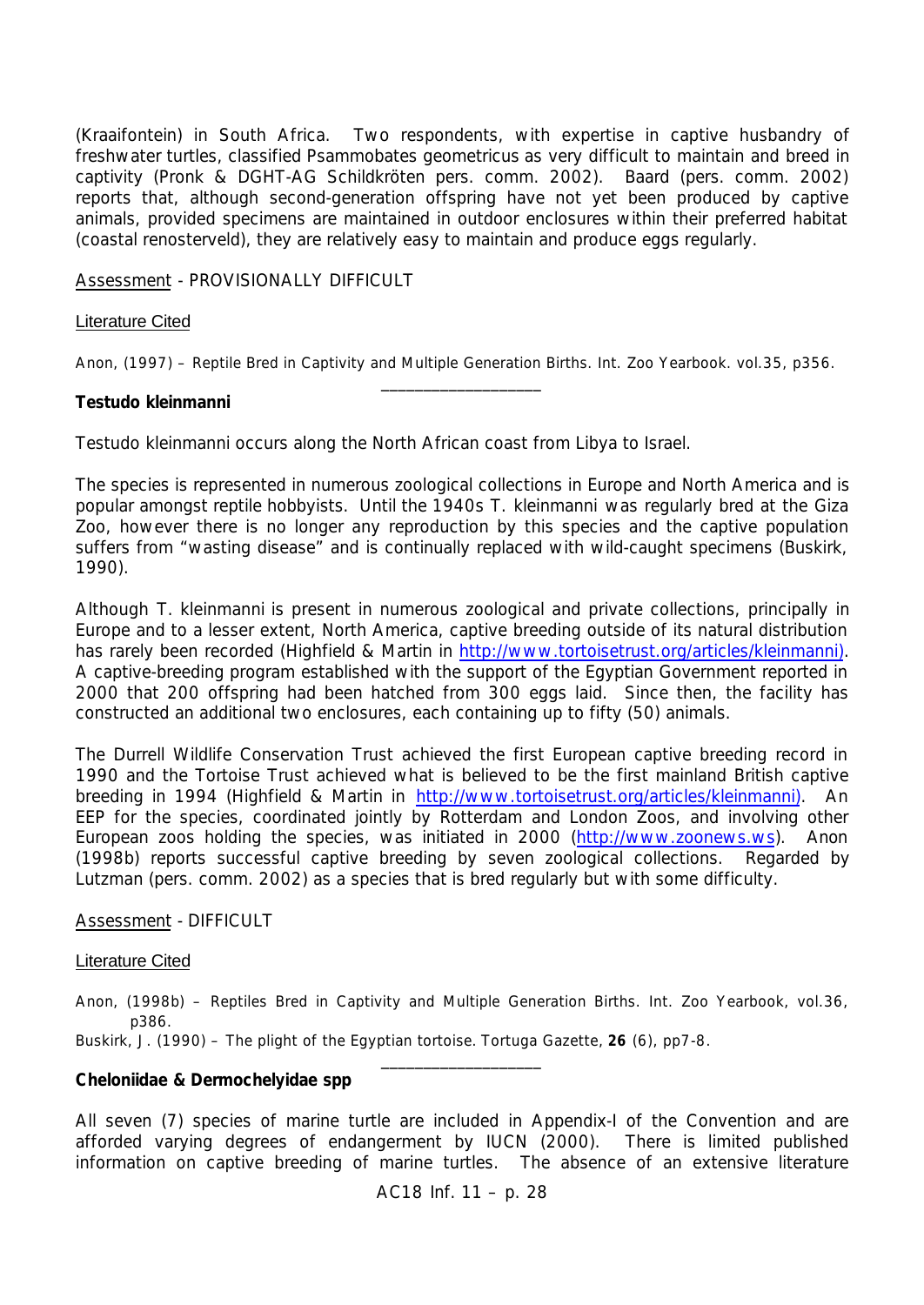undoubtedly reflects the lack of interest in applying captive propagation as a management regime for the production, commercial or otherwise, of marine turtles. This lack of interest may be related to obvious technical difficulties, and hence associated operational and production costs, of applying closed-cycle captive breeding to a group of large-sized reptiles that:

- i) are long-lived;
- ii) do not breed annually; and
- iii) exhibit varying degrees of migratory behaviour.

The *Chelonia mydas* breeding operation on Grand Cayman Island is the only known closed-cycle captive breeding operation for a species of marine turtle that has succeeded in achieving captive production on a regular annual basis over a sustained period of time. The Cayman Turtle Farm (CTF) commenced operation in 1968 under the name Mariculture Ltd., artificially incubating wildharvested eggs (ranching). The first successful captive-breeding event occurred in 1975, and in 1978 the operation became totally dependent on the production of turtles from captive breeding in a system of closed tanks. Since that time, CTF has achieved the captive production of second-generation offspring (Parsons, pers. comm. 2002).

The Texas Parks and Wildlife Department (http://www.tpwd.state.tx.us) reports that attempts to breed *Dermochelys coriacea* in captivity have been largely unsuccessful. With the exception of the Cayman Turtle Farm, the successful captive propagation of marine turtles has been sporadic and infrequent, involving limited numbers of offspring. Anon (1994) reports that three North American zoos have successfully bred *C. mydas* and *Lepidochelys kempii*. Wood & Wood (1988) report the captive propagation of a small number of *L. kempii* at the Cayman Turtle Farm. The minimum age of reproductive maturity for *L. kempii* is reported to be five (5) years (Wood & Wood, *loc. citt*).

Himeji City Aquarium in Japan reports (http://www.zoonews.ws/IZN/313/Izn-313) the successful production of five (5) hatchling *Caretta caretta* in 2001 from a captive female that was hatched from a wild-harvested egg in 1983. Following its union, in 1992, with a wild-caught male, copulation commenced in 1995. Prior to the 2001 achievement, between 1995-1999, the female laid a total of 304 eggs in water, which resulted in one hatchling that died within a month.

The website (http://www.unimas.my/penyu) makes reference to the presentation of a conference paper on the captive breeding of *Lepidochelys olivacea* at the Phuket Marine Biological Centre, Thailand. The CTF also has also successfully raised and bred a small number of *Eretmochelys imbricata* (http://www.cites.org/eng/programme/HBT/bg/ranch\_breed).

Ross (1999) reviewed the conservation, economic and social consequences of captive breeding of sea turtles and concludes that, despite the foregoing achievements, including the CTF *C. mydas* operation, captive breeding of marine turtles should be classified as technically difficult, and subject to scrutiny by the Parties to the Convention. However, on the basis of the technology that has been developed by the Cayman Turtle Farm and applied successfully to breed *C. mydas* and *L. kempii*, these two species may be assessed as provisionally not difficult. Except for a few isolated and serendipitous breeding events, the potential to breed the other species must be regarded as unknown.

Assessments - *Chelonia mydas* - PROVISIONALLY NOT DIFFICULT *Lepidochelys olivacea* - UNKNOWN *Lepidochelys kempii* - PROVISIONALLY NOT DIFFICULT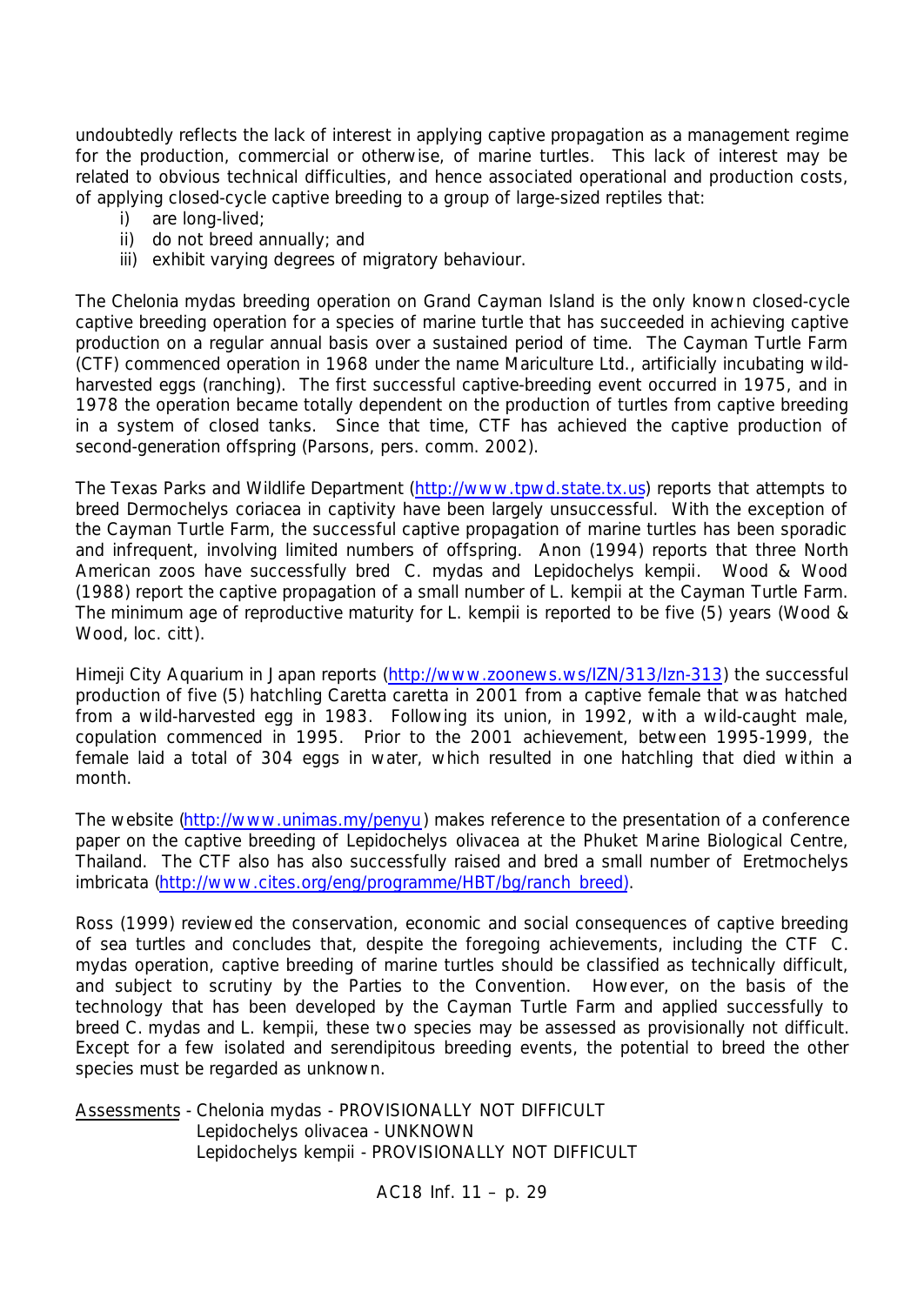*Caretta caretta* - UNKNOWN *Natator depressus* - UNKNOWN *Eretmochelys imbricata* – UNKNOWN *Dermochelys coriacea* - UNKNOWN

## Literature Cited

- Anon (1994) Reptiles Bred in Captivity and Multiple Generation Births. Int. Zoo Yearbook. vol.33, p305.
- Ross J. P. (1999) Ranching and captive breeding sea turtles: Evaluation as a conservation strategy. Pp. 197-201 In Eckert K., K. A. Bjorndal, F. A. Abreu-Grobois & M. Donnelly. Research and Management Techniques for the conservation of Sea Turtles. IUCN Marine Turtle Specialist group, Pub. No. 4.
- Wood, J. & F. E. Wood (1988) Captive Reproduction of Kemp's Ridley, *Lepidochelys kempii*. Herpetological Journal, vol.I pp247-249. \_\_\_\_\_\_\_\_\_\_\_\_\_\_\_\_\_\_\_

*Geoclemys hamiltoni Melanochelys tricarinata Apalone ater Aspideretes hurum Aspideretes nigricans Aspideretes gangeticus*

*Geoclemys hamiltoni* is restricted to the Indus and Ganges River Basins of Pakistan, India, Nepal and Bangladesh. *Melanochelys tricarinata* occurs in the Ganges-Brahmaputra and adjacent river basins in eastern India, Bangladesh and (possibly) Nepal. *Apalone ater* is restricted to the Cuatro Cienegas Basin, Coahuila, Mexico. The three Indian soft-shelled turtles (*Aspideretes* spp) are distributed in:

- i) the Indus and Ganges river basins in Pakistan, northern India, southern Nepal and Bangladesh (*A. gangeticus*);
- ii) the Ganges-Brahmaputra River Basin in eastern India and Bangladesh (*A. hurum*); and
- iii) a single enclosed pond near Chittagong, Bangladesh (*A. nigricans*).

Conflicting comments were received from several respondents on the potential to breed softshelled turtles in captivity. Large numbers of some species of soft-shelled turtles (*e.g. Pelodisens sinensis*) are produced in captivity, provided they are contained in appropriate water bodies with aquatic vegetation. Thomson (pers. comm. 2002) is of the opinion that soft-shelled turtles are "notoriously" difficult to breed in captivity where they form a component of the institution's public exhibits because the emphasis on husbandry is public exhibition not propagation. Other experienced keepers (Pronk, pers. comm. 2002) generally share Thomson's views. Other respondents (DGHT-AG Schildkröten, pers. comm. 2002) however, differentiated between the species, citing *Apalone ater* and *Aspideretes nigricans* as difficult to breed, but recognizing *Geoclemys hamiltoni, Melanochelys tricarinata, Aspideretes hurum* and *A. gangeticus* as easy to breed in captivity. However, no information was provided to support this claim.

Determining the extent to which *Apalone ater* is bred in captivity or potential for captive breeding to be achieved proved somewhat problematic. There are no records of captive specimen of *A. ater* present in any North American zoological collection. One of two possible reasons for this absence of records is apparent. Either the taxon is so rare, that it is not possible to obtain specimens for captive breeding, or alternately, and more likely, North American zoos apply nomenclature different to that of WCMC and CITES. *Apalone ater* is also regarded as a subspecies of *Apalone spinifera* (= *Trionyx spinifera*). Unfortunately, although *A. spinifera*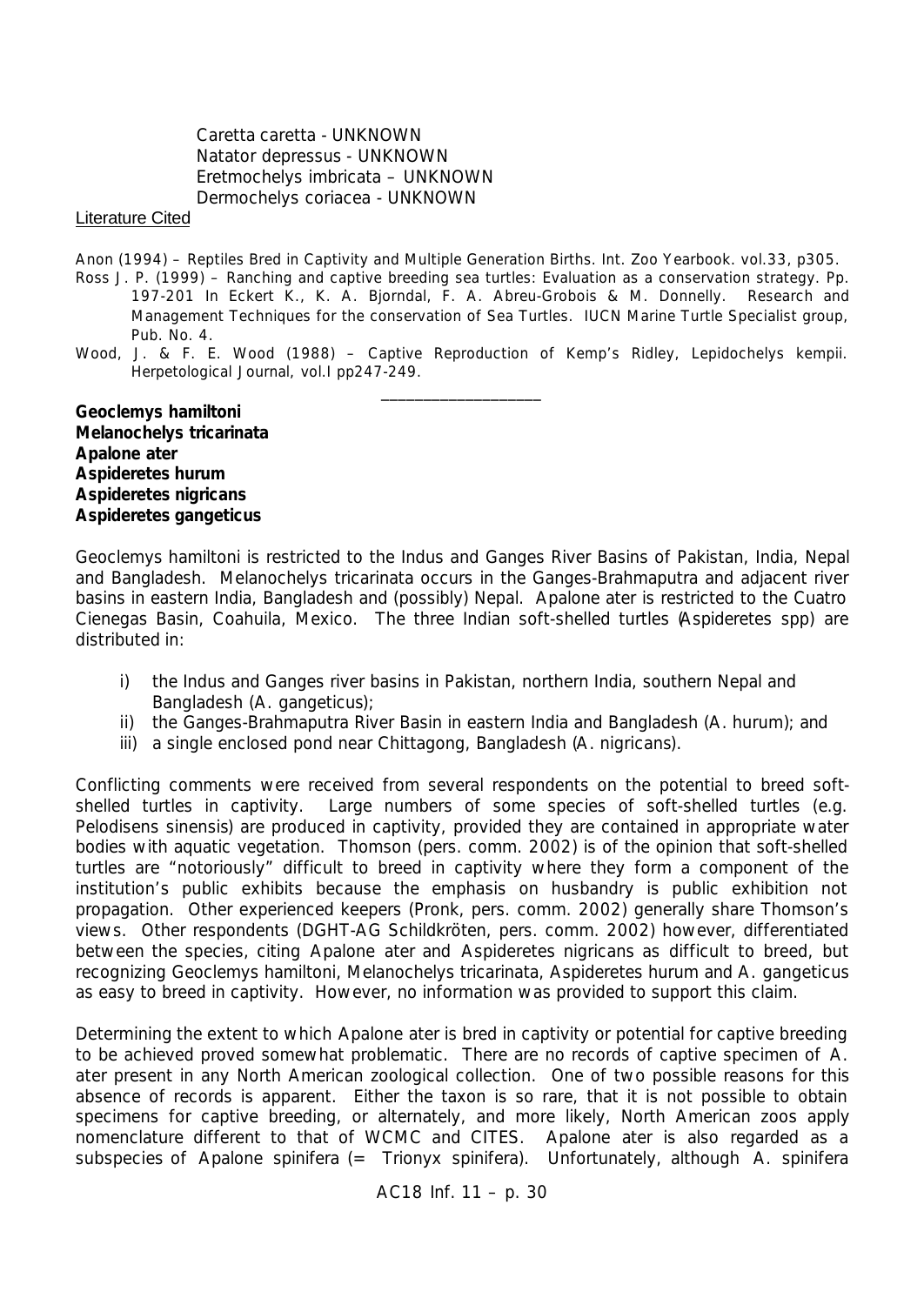features prominently in many North American zoological collections, inventories and breeding records contained in International Zoo Yearbooks do not identify the subspecies involved. It is quite possible that some collections include *Apalone ater*. *Apalone spinifera*, which comprises seven subspecies, has an extensive distribution in the United States and Mexico. As a consequence, the compilers of the International Zoo Yearbook do not include the taxon in the census of rare animals in captivity.

Some soft-shelled turtles are commercially bred in large numbers in the United States (*Apalone ferox*), Japan (*Apalone mutica*), China, Singapore, Viet Nam Thailand (*Pelodisens sinensis*), and are generally regarded as being easily propagated in captivity. On the basis of the ability to captive breed some *Apalone* spp, it could be concluded that congenerics may be expected to exhibit similar potential to be bred in captivity. However, Thomson (pers. comm. 2002) warns against drawing such a conclusion, advising that *A. spinifera* (= *A. ater*) has proven difficult to breed under captive conditions.

According to Thomson (pers. comm. 2002), advised that soft-shelled turtles exhibited in display tanks, in preference to large open water bodies, rarely breed. Enclosures designed to facilitate captive breeding by soft-shelled turtles are not appropriate as public exhibits. As a consequence, there is little interest by many zoological institutions to concentrate effort on captive breeding this group of reptiles.

Whittaker (pers. comm. 2002) reports there is no serious captive breeding of the three *Aspideretes* spp or *Geoclemys hamiltoni* in the Indian Sub-continent. Only one record of *G. hamiltoni* being successfully bred in captivity could be located – that being the Rotterdam Zoo (Zwartepoorte, 2000).

Anon (1990) reported that *A. gangeticus* has been bred at Madras Crocodile Bank. Whittaker (pers. comm. 2002) confirmed that a single female had produced fertile eggs continuously for approximately twelve years despite the absence of a mature male. Hatchlings are extremely difficult to rear and a high mortality is experienced because of the species' aggressive behaviour towards siblings.

Assessment *- Geoclemys hamiltoni -* PROVISIONALLY DIFFICULT *Melanochelys tricarinata -* PROVISIONALLY DIFFICULT *Apalone ater -* PROVISIONALLY DIFFICULT *Aspideretes hurum -* PROVISIONALLY DIFFICULT *Aspideretes nigricans -* PROVISIONALLY DIFFICULT *Aspideretes gangeticus -* PROVISIONALLY DIFFICULT

## Literature Cited

Anon, (1990) – Reptiles Bred in Captivity and Multiple Generation Births. Int. Zoo Yearbook. vol.29, p251. Zwartepoorte, H. (20000 – in EAZA News. No.31, reported in http://www..xs4all/~cuora/eaza

## *Pseudemydura umbrina*

*Pseudemydura umbrina* has a restricted distribution in southwestern Australia. Anon (1998a) reports a total of 185 animals in two (2) zoological collections (Perth Zoo, Australia and Kyoto Zoo, Japan) in 1997.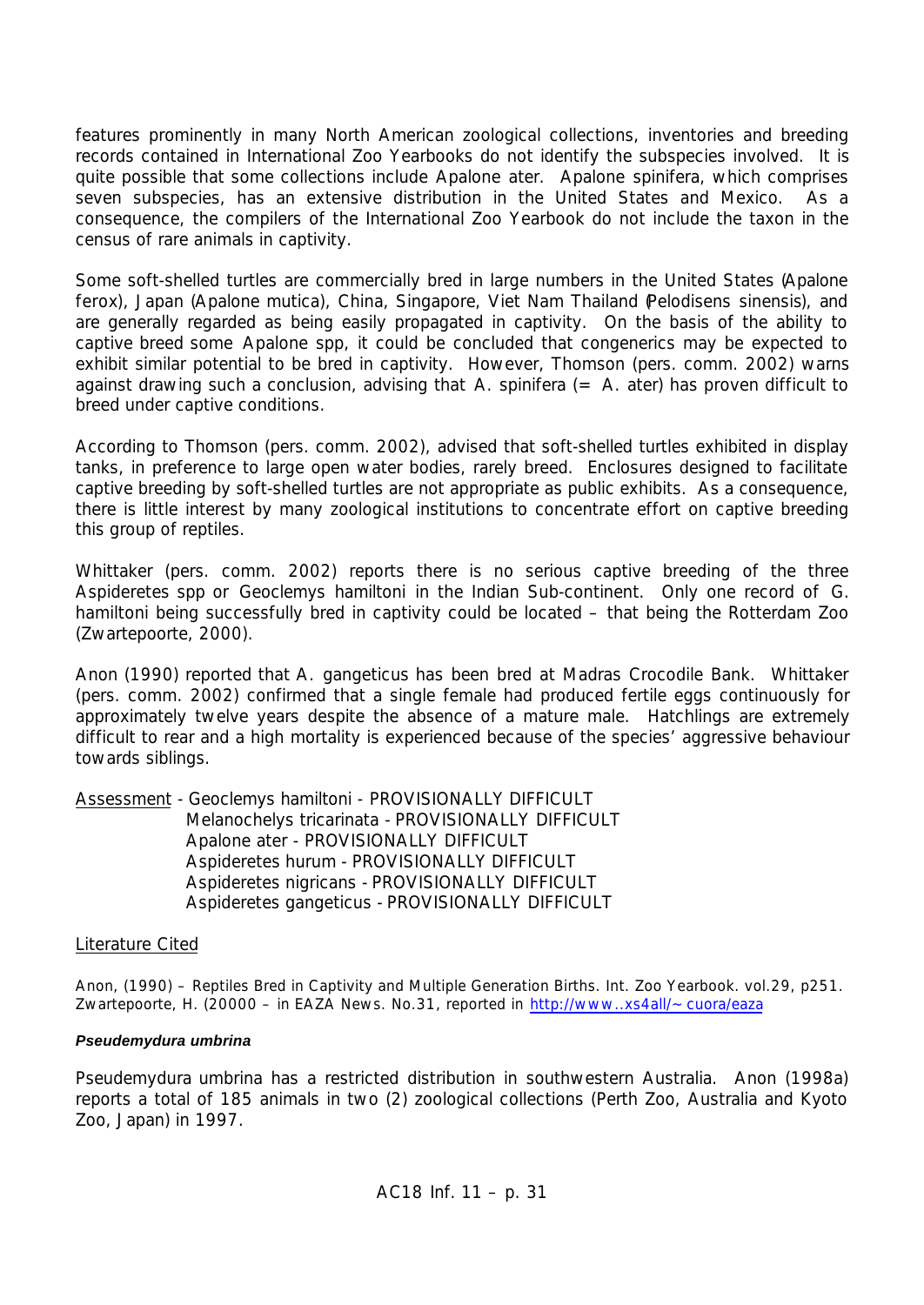A captive colony was established at the Zoo in 1960. In 1988, with a diminishing wild population, very few (17) animals in captivity, sporadic breeding and low hatchling survivorship, a consortium of organizations, including Perth Zoo and the Western Australian conservation agency, initiated a rescue program for the species. A recovery program was commenced in 1991 that includes captive breeding as an element (Kuchling in http://nytts.org/proceedings/kuchling). The only successful captive-breeding program for *P. umbrina* is at Perth Zoo. Since its inception in 1988, the captive-breeding program has been producing increasing numbers of hatchling tortoises annually. Thirty-two (32) tortoises were born at Perth Zoo in 2000, bringing the total captive population to 244 animals. Fifty-three (53) captive-bred animals have been re-introduced into a protected area with suitable wetland habitat (http://www.perthzoo.wa.gov.au). Despite these successes Kuchling considers *Pseudemydura umbrina* technically difficult to breed in captivity (http://www.members.iinet.net.au).

# Assessment - DIFFICULT

## Literature Cited

Anon, (1998a) – Census of Rare Animals in Captivity 1996-1997. Int. Zoo Yearbook, vol.36. p562.

 $\_$ 

# **CROCODYLIA**

Most crocodilians can be bred without difficulty in captivity when facilities of adequate size to support pairs or larger groups are available. However, because of their large size and difficulty of management, many exhibit facilities prefer not to attempt to breed crocodilians. Therefore the majority of zoo and exhibit holdings are of non-breeding specimens. However, the commercial development of captive breeding has been widespread with at least 10 species regularly achieving F2, high egg fertility and hatch success (60-90%) and good hatchling survival. Factors affecting successful breeding of crocodilians include a relatively long period to grow to maturity (6-15 years), aggression between adults and dietary requirements for reproduction. Crocodiles (genus *Crocodylus*) freely interbreed and form fertile hybrids and backcrosses in captivity and many zoo breedings are hybrid crosses. Hybridization within and between other crocodilian genera is unknown.

# *Alligator sinensis*

*Alligator sinensis* is endemic to the People's Republic of China.

Although specimens of *A. sinensis* are present in a large number of zoological collections around the world (Anon, 1998a), with the exception of the Bronx Zoo, where significant numbers are produced regularly, very few institutions appear to have bred the species successfully (Anon, 1998b). A substantial captive-breeding program has been underway since the 1980s at the Anhui Research Centre for Chinese Alligator Reproduction (ARCCAR) in Anhui Province, China. The facilities have achieved the production of second-generation offspring and have been registered with the CITES Secretariat for commercial export. The present captive population at ARCCAR exceeds seven thousand animals. Animals have been sold for use in establishing commercial breeding farms elsewhere in southern China (Wang 2001).

A Studbook is maintained by the American Association of Zoos and Aquariums (AZA), and over 140 individuals are held in 14 institutions. Three institutions regularly produce captive offspring (CSG 1998 and refs therein). In the mid 90's there were seven individuals held in four European Zoos as well as private collections.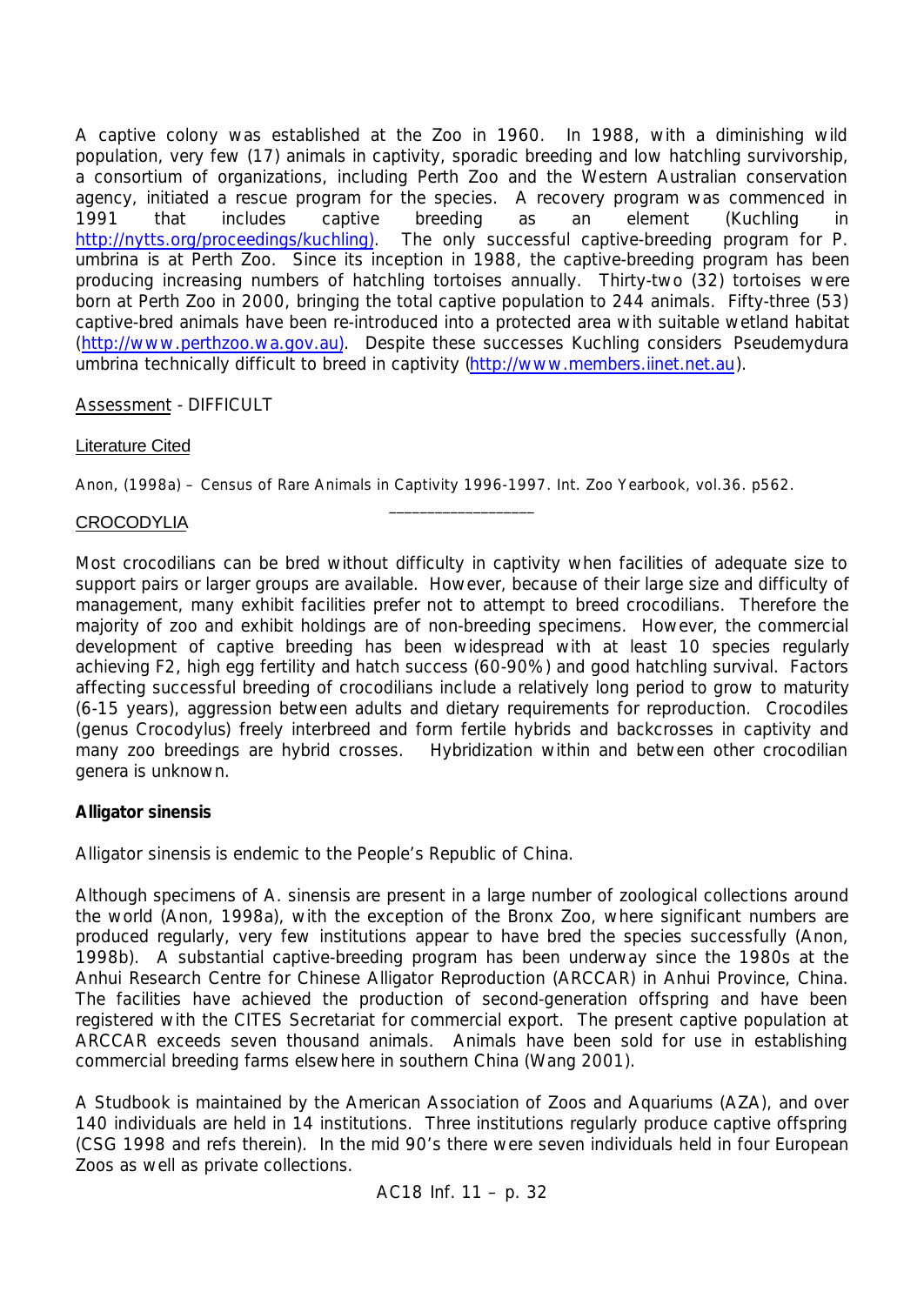### Assessment - NOT DIFFICULT

#### Literature Cited

Anon, (1998a) – Census of Rare Animals in Captivity 1996-97, Int. Zoo Yearbook. vol.36 pp562-64.

- Anon, (1998b) Reptiles Bred in Captivity and Multiple Generation Births. Int. Zoo Yearbook, vol.36, pp386-87.
- Crocodile Specialist Group. 1998. Crocodiles, status survey and conservation action plan  $2^{nd}$  edition. . J.P. Ross (Ed.) IUCN-World Conservation Union, Gland, Switzerland.
- Wang, Weisheng. 2001 Introduction to Captive breeding and commerce management of Crocodylia in China. Presentation to International workshop on Crocodylia, Guangzhou, China Crocodile Specialist Group September 2001 (Proceedings in press)

\_\_\_\_\_\_\_\_\_\_\_\_\_\_\_\_\_\_\_\_\_\_\_\_\_

#### *Crocodylus acutus*

*Crocodylus acutus* has a coastal distribution from the southeastern United States, through Central America, including some Caribbean Islands, and along the coastline of South America to Venezuela and Peru.

Captive breeding has been achieved at a commercial level in Honduras and the registered facility there holds approximately 400 breeding stock and regularly produces offspring. In Colombia, four commercial facilities are operating and hold a total of 439 breeders with a sex ratio of approximately 2 females:1 male and over 9,000 juveniles produced in farms. First reproduction was reported in 1987 and three facilities have produced F2 by 2001 (Rodriguez 2000). Hatchling mortalities are reported to be between 6.5% and 34.3% (Rodriguez 2000, de la Ossa 1997). Successful captive breeding facilities are also reported in Cuba (Soberon 2000), Panama (Venegas de Anaya 2000) and Peru (Carrion et al. 2000) but levels of production are low.

Assessment - NOT DIFFICULT

#### Literature Cited

- Carrión, Z; O. Pérez & L. Lujan. 2002. Experiencias de la crianza de Crocodylus acutus en el Centro de Acuicultura La Tuna Carranza, Peru: Avances en la conservación de la especie. pp 401- 412. In: Crocodiles. Proceedings of the 15th Working Meeting of the Crocodile Specialist Group, UICN – The World Conservation Union, Gland, Switzerland and Cambridge, UK. ISBN 2-8317-0549.
- de la Ossa, J. 1997. Manejo y reproducción de *Crocodylus acutus* en el Zoocriadero Colombian Reptiles Ltda.. Durante el periodo 1988-1996. Memorias de la 4ta Reunión Regional del Grupo de Especialistas en Cocodrilos de América Latina y el Caribe. Centro Regional de Innovación Agroindustrial, S.C. Villahermosa, Tabasco. (pp 70).
- Soberon, R. 2000. Current status of *Crocodylus acutus* in Cuba. Pp. 17-41 In Crocodiles, Proceedings of the 15th Working Meeting of the Crocodile Specialist Group, IUCN-World Conservation Union, Gland Switzerland.
- Rodriguez M. Miguel. (Editor). 2000. Zoocría en Colombia. Evolución y Perspectivas. Ministerio del Medio Ambiente. Bogotá.
- Venegas de Anaya, M. 2000. Zoocría y manejo de poblaciones silvestres de *Crocodylus acutus*. Indices reproductivos y comportamiento social. pp. 382-391. In: Crocodiles. Proceedings of the 15th Working Meeting of the Crocodile Specialist Group, UICN – The World Conservation Union, Gland, Switzerland and Cambridge, UK. ISBN 2-8317-0549.

\_\_\_\_\_\_\_\_\_\_\_\_\_\_\_\_\_\_\_\_\_\_\_\_\_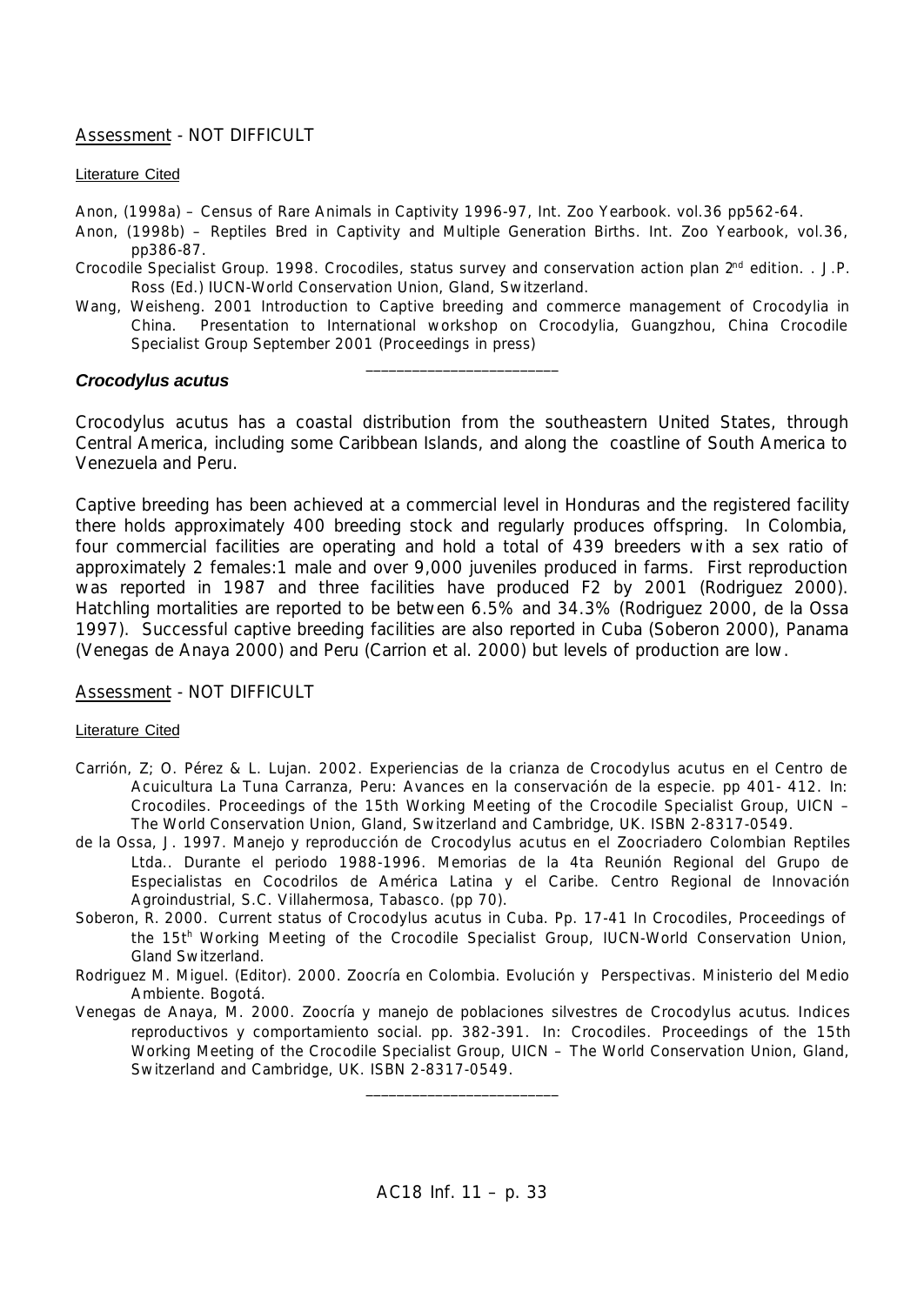### *Crocodylus intermedius*

The Orinoco crocodile occurs in Orinoco river drainage in Venezuela and Colombia. The species is greatly depleted with just two self-sustaining wild populations in Venezuela and scattered sites in Colombia. *Crocodylus intermedius* is restricted to the Orinocco River system of Venezuela and Colombia, where there are several institutions carrying out captive breeding programs – Estacion Roberto Franco, Puerto Miranda, El Frio and UNELLEZ University. .

Outside the two range States, the species is poorly represented in zoological collections, being reported from only two facilities (Anon, 1995). In Venezuela, a program of captive breeding for re-introduction and conservation purposes has been underway since the late 70's. At present there are four facilities in Venezuela holding a total of 42 breeding adults and producing 400 – 500 hatchlings annually. F2 breeding has not been achieved. Hatchling mortality is reported to be in the order of 20%. In Colombia four facilities hold 113 non-hatchling stock. Breeding was accomplished at the Estacion de Biologia Tropical de Roberto Franco, Venezuela, in 1991 with an average annual production of 18 live hatchlings/year (11 years) and hatchling mortality is quite high at 58.4%. F2 production has not been achieved.

Assessment - NOT DIFFICULT

## Literature Cited

Anon (1995) – Census of Rare Animals in Captivity 1995, Int. Zoo Yearbook. vol.35 p469.

- Ardila-Robayo et al., 1999. Evaluación del crecimiento en C. intermedius nacidos en la Estación... Rev. Acad. Cienc... XXIII (Supl. Especial):425-435.
- Arteaga, A., A. E. Seijas, C. Chávez, & J. Thorbjarnarson. 1994. Status and conservation of the Orinoco Crocodile: An update. pp 143-150. In: Crocodiles. Proceedings of the 12th Working Meeting of the Crocodile Specialist Group, UICN – The World Conservation Union, Gland, Switzerland. Volume 1. ISBN 2-8317-0238-0. xii + 309 p.
- Lugo, M. 1992. Breeding success with *C. intermedius* at Estación Biológica Roberto Franco. Crocodile Specialist Group Newsletter Vol12(1): 21.
- Denis, M. 1993. Orinoco crocodile breeding. Crocodile Specialist Group Newsletter Vol 12(1): 22.
- Ramírez, J. & C. Burbano. (en prensa). *Crocodylus intermedius* (Caimán llanero) *ex*-*situ* en la Estación de Biología Tropical Roberto Franco. En: Memorias del Taller sobre la Conservación del Caimán del Orinoco (*Crocodylus intermedius*) en Colombia y Venezuela. A. Velasco, G. Colomine, G. Villarroel & R. De Sola (Eds.).

\_\_\_\_\_\_\_\_\_\_\_\_\_\_\_\_\_\_\_

## *Crocodylus novaeguineae mindorensis*

The Philippine crocodile is now properly a separate species *Crocodilus mindorensis* (King and Burke 1989) but CITES terminology continues to refer to it as a subspecies of the New Guinea crocodile. The species is restricted to a few Islands in the Philippines and has a greatly reduced a fragmented distribution in the wild. The species is subject of a national recovery plan that has recently issued a review of captive breeding and conservation issues for the species. (Bank 2000). Silliman University initiated captive breeding in 1980 and at the Crocodile Farming Institute on Palawan (now called Palawan Wildlife Rescue and Conservation Centre) in 1992. The total founder population for the two facilities was 239 individuals. Captive breeding has been achieved at both facilities (Silliman 1 pair, PWRCC 36 breeders) and currently produces 200 – 250 hatchlings per year. Captive bred offspring at PWRCC showed courting behaviour in 1999 and F2 breeding is anticipated. Additional holdings are Manila Zoo ( 1 pair, occasional breeding), Gladys Porter Zoo USA ( 1 pair, breeding) and Melbourne Zoo Australia (single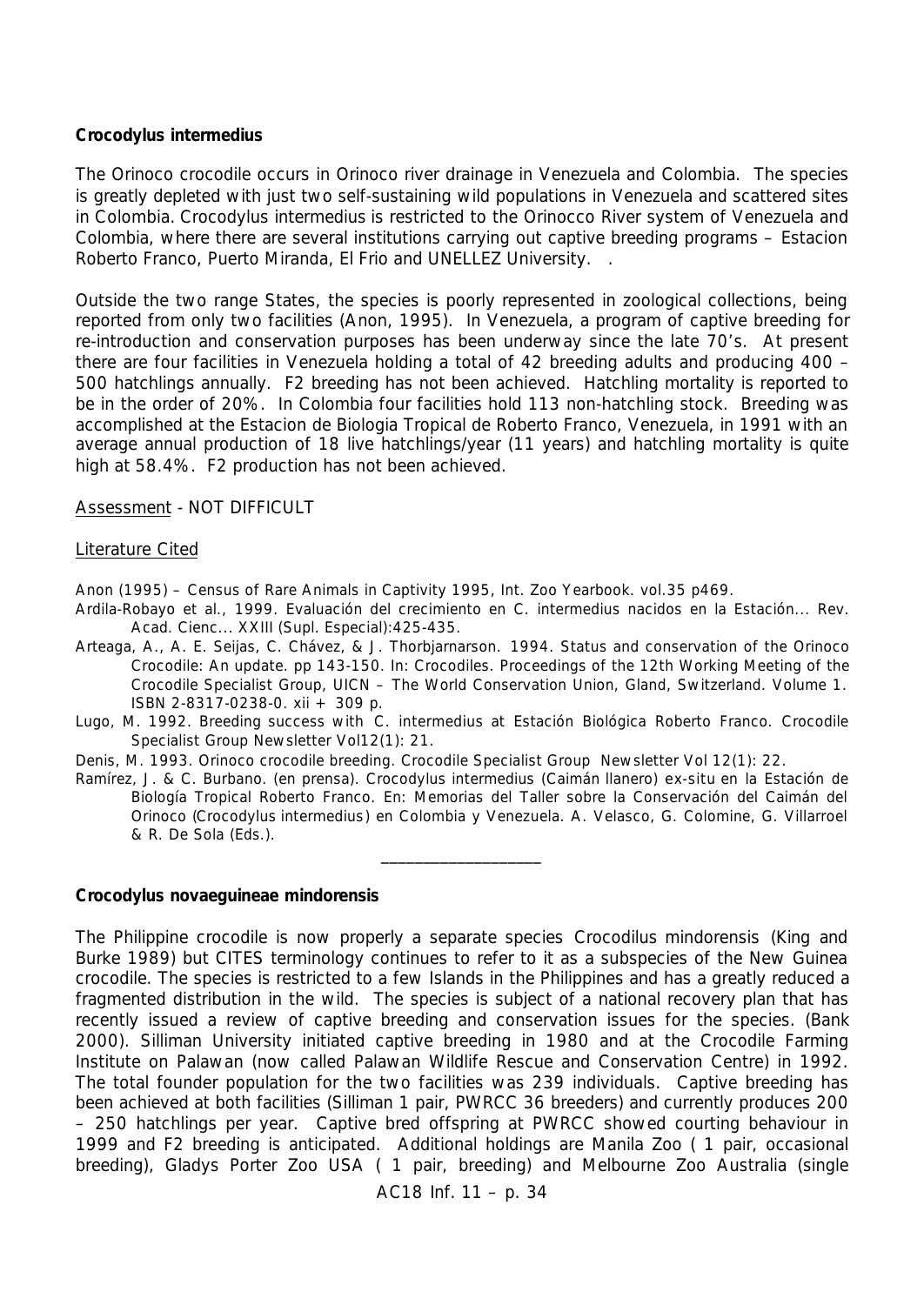female). Initially great difficulty was experienced breeding this species because of high aggression of females to males. Careful introduction of pairs and recognition of compatible individuals have enabled mitigation of this problem. (Banks, in http://www.zoonews.ws/IZN/310/IZN-310). In captivity, the species is reported (http://www.flmnh.ufl.edu/natsci/herpetology/act-plan/cmind) to construct mound nests and lay twenty (20) eggs. Banks (http://www.zoonews.ws/IZN/310/IZN-310) considers the captive management of *mindorensis* as not differing greatly from that of most other *Crocodylus* spp.

## Assessment - NOT DIFFICULT

### Literature Cited

Banks C. 2000. National Recovery Plan for the Philippine crocodile, *Crocodylus mindorensis*. Melbourne Zoo, Australia and Dept. Environment and Natural Resources, Philippines. \_\_\_\_\_\_\_\_\_\_\_\_\_\_\_\_\_\_\_

### *Crocodylus palustris*

This species occurs in India, Pakistan, Bangladesh, Nepal, Sri Lanka and eastern Iran. The majority of remaining wild populations occur in India and Sri Lanka. The species has been subject to intense captive breeding efforts in India since 1975. The program was reviewed in detail at a workshop in 1993 (Hutton 1993) and was the subject (with other Indian crocodiles) of a dedicated volume of the Journal of the Environmental Information Systems (ENVIS) Wildlife Institute of India in 1999. Ten breeding centres maintain approximately 12,000 specimens and produced thousands of offspring annually. Since the mid 1990's the facilities have been overwhelmed with specimens and breeding has been curtailed (CSG 1998) but the Indian experience confirms that the species is not difficult to maintain or breed in captivity. The species is poorly represented in zoological institutions around the world. Anon (1998a) reports less than 50 specimens in eight (8) collections, where only one establishment reported any captive breeding (Anon, 1998b).

Assessment - NOT DIFFICULT

## Literature Cited

- Anon, (1998a) Census of Rare Animals in Captivity 1996-97, Int. Zoo Yearbook. vol.36 pp562-64.
- Anon, (1998b) Reptiles Bred in Captivity and Multiple Generation Births. Int. Zoo Yearbook, vol.36, pp386-87.
- Crocodile Specialist Group. 1998. Crocodiles, status survey and conservation action plan 2<sup>nd</sup> edition. . J.P. Ross (Ed.) IUCN-World Conservation Union, Gland, Switzerland.
- Envis, Wildlife and Protected areas. 1999. Indian Crocodiles. Vol. 2, No. 1:156 pp. Wildlife Institute of India Dehra Dun, India
- Hutton J. 1993. Crocodile conservation and management in India, Report of a CSG Workshop held at Madras Crocodile Bank, 1-3 march 1993. Africa Resources Trust, Zimbabwe 27 pp. \_\_\_\_\_\_\_\_\_\_\_\_\_\_\_\_\_\_\_

## *Crocodylus rhombifer*

*Crocodylus rhombifer*, the Cuban crocodile, is restricted to two locations in Cuba, a natural population in the Zapata swamp and a population re-introduced to formerly occupied habitat in the Lanier swamp, Isle of Pines. Captive breeding was initiated in 1960 with a founder stock of several hundred wild specimens from the Zapata swamp. F2 production has been achieved.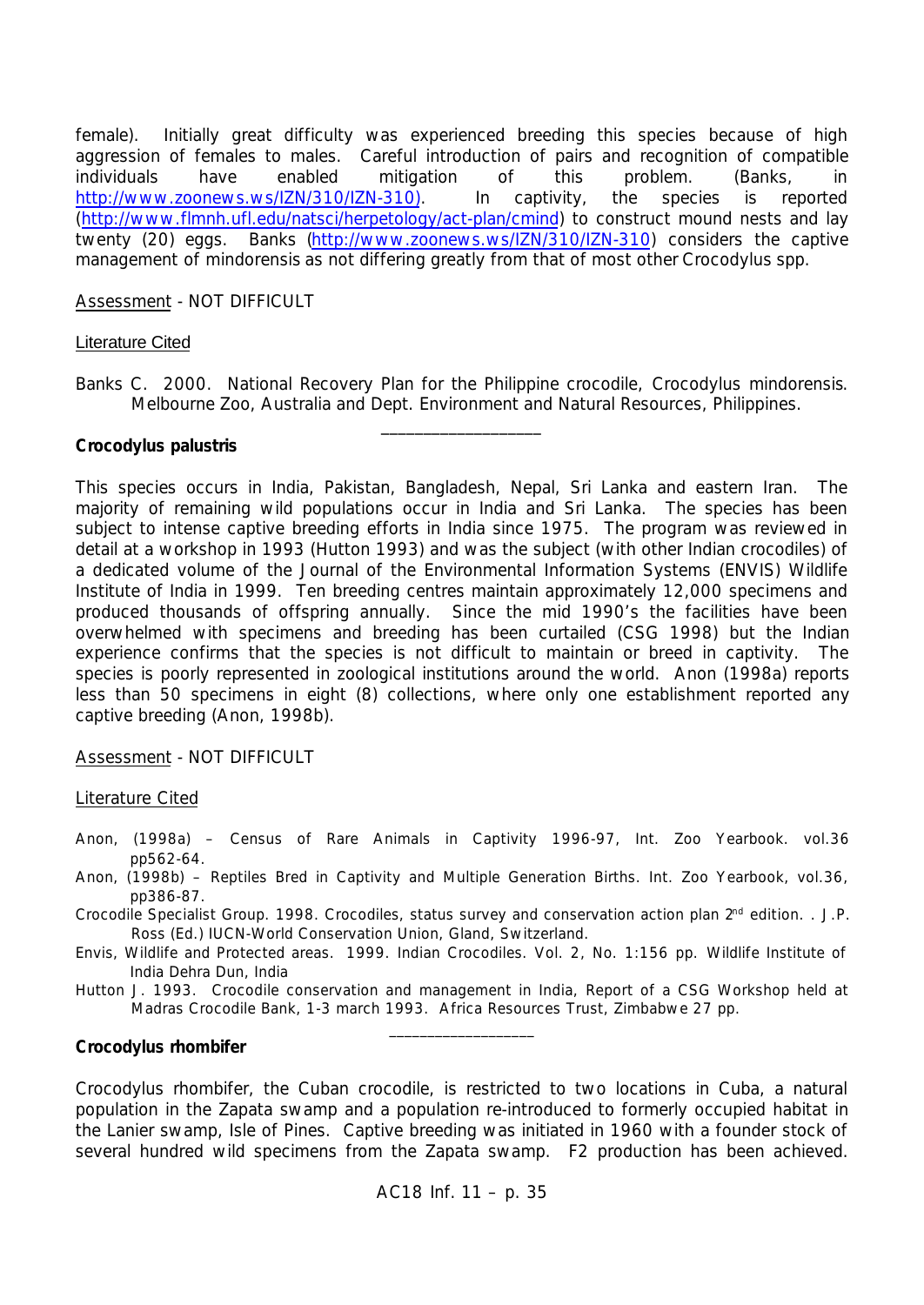Captive breeding was also successful at a captive facility in Isle of Pines that provided specimens for re-introduction. Detailed studies on reproduction of captive Cuban crocodiles have been conducted (Ramos 2000). Overall reproductive success (fertility and hatching) averaged 87.8% over 11 years of study of 100 females. Survival through the first year is around 50%.

Modelling of captive production and reintroduction indicated the following survival rates – 11% at age one-year, 66% at age two-years and 76% at age three-years (Anon 2000).

In 1985 the Cuban Government presented the Vietnamese Government with some *live C. rhombifer.* These animals were distributed to Saigon Zoo and other government-owned crocodile farms in southern and central Viet Nam where they have been maintained. Some of the recipient establishments (*viz.* Saigon Zoo and FORIMEX Crocodile Breeding Farm) have successfully bred this species on a regular basis. Some facilities have interbred *Crocodylus rhombifer* with the native species, *Crocodylus siamensis*, producing hybrid animals (Jenkins, pers. obs. 1998, 2001).

Small numbers (less than 50 animals) of this species are represented in 26 zoological collections worldwide (Anon, 1998a) with limited breeding being achieved (Anon, 1998b).

### Assessment - NOT DIFFICULT

#### Literature Cited

- Anon. 2000. Cocodrilo Cubano, Analisis de la variabilidad de la poblacion y del habitat. Borrador del informe. AZA, CSG and Empresa Nacional para la Protecion de la Flora y Fauna, Habana, Cuba :93pp.
- Anon, (1998a) Census of Rare Animals in Captivity 1996-97, Int. Zoo Yearbook. vol.36 pp562-64.
- Anon, (1998b) Reptiles Bred in Captivity and Multiple Generation Births. Int. Zoo Yearbook, vol.36, pp386-87.
- Ramos R .T. 2000 Reproduccion en cautiverio del cocodrilo Cubano Crocodylus rhombifer en el zoocriadero de la Cienaga de Zapata, Provincia Granma, Cuba. Pp. 71-85 In Crocodioles, Proceedings of the 15<sup>th</sup> Working Meeting of the Crocodile Specialist Group, IUCN- World Conservation Union, Gland, Switzerland.

#### *Crocodylus siamensis*

*Crocodylus siamensis* is distributed throughout the Indo-Chinese Peninsula from Viet Nam in the east to Thailand and Myanmar. Although critically endangered throughout most of its range, there are well in excess of 100,000 animals captive in an extensive network of commercial farms in Thailand, Cambodia, Viet Nam and the People's Republic of China (Webb & Jenkins, 1991, Jenkins, pers. obs. 1998, 2001).

The species adapts well to captivity and breeds readily and regularly with little need for the application of sophisticated technology. The Samut Prakan Crocodile Farm in Thailand was the first operation to achieve the production of second-generation offspring. Since the early 1990s, numerous commercial farms in Thailand and Cambodia have been registered with the CITES Secretariat for the purposes of commercial exports. Anon (1998b) reports the captive production of limited numbers of the species by eight (8) zoological institutions around the world.

Assessment - NOT DIFFICULT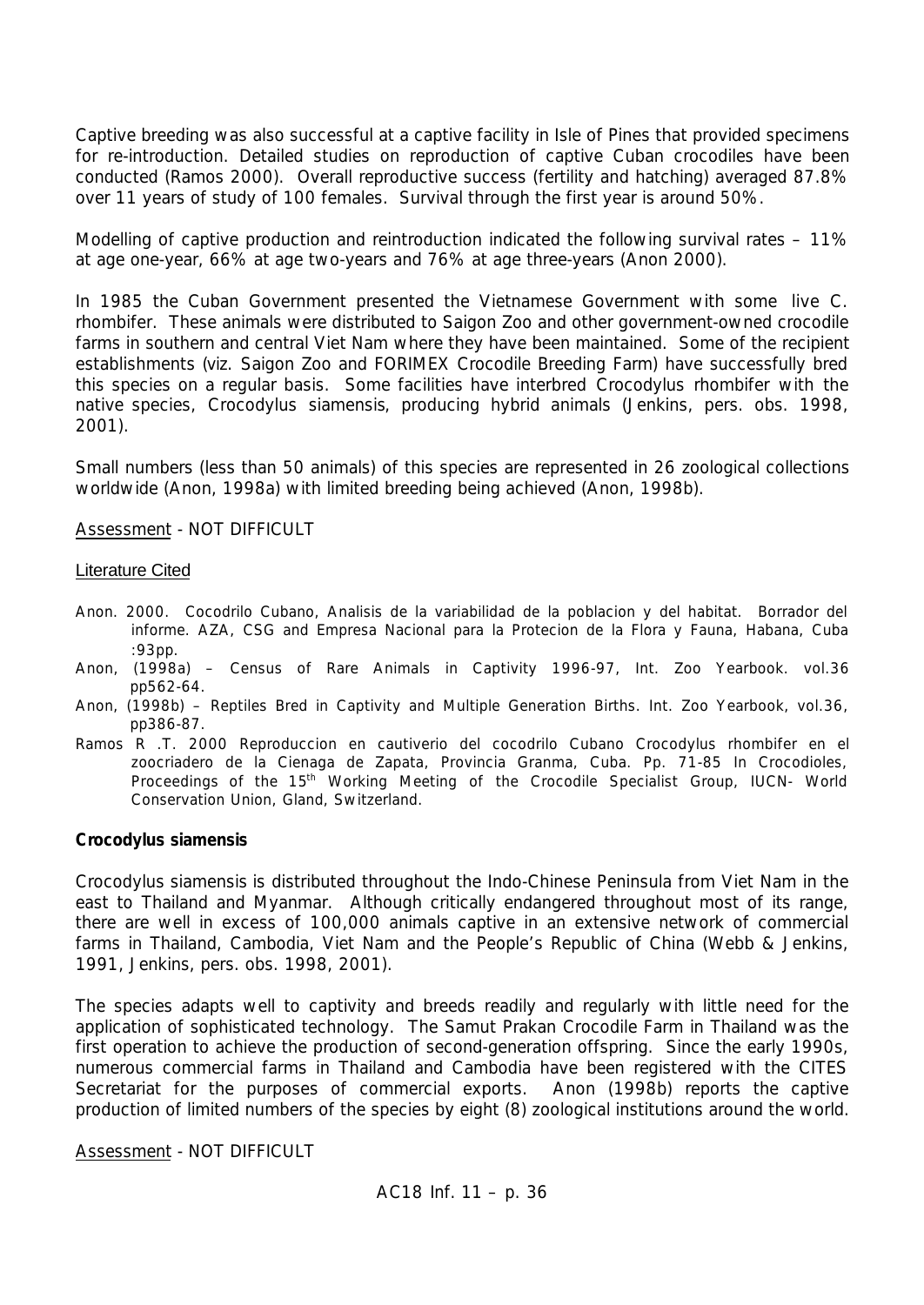## Literature Cited

Anon, (1998b) – Reptiles Bred in Captivity and Multiple Generation Births. Int. Zoo Yearbook, vol.36, pp386-87.

Webb, G. J. W. & R. W. G. Jenkins (1991) – Management of Crocodilians in Thailand (a Review with Recommendations). mimeo. report, 30pp. \_\_\_\_\_\_\_\_\_\_\_\_\_\_\_\_\_\_\_

## *Osteolaemus tetraspis*

*Osteolaemus tetraspis* is a small crocodilian confined to Central and sub-Saharan West. Africa. The skin of *O. tetraspis* has little or no commercial value. As a consequence, there is no interest in breeding this species in large numbers. However, experimental introduction of artificial water bodies (plastic wading pools) into natural habitat in Gambia resulted in rapid colonization of the pools by breeding pairs and successful breeding (Jones, 1991) suggesting the species would not be difficult to breed.

The principal purpose for maintaining *O. tetraspis* in captivity is for public exhibition by zoological institutions. A 1995 census reported a total of seventy-seven (77) specimens of *O. tetraspis* represented in twenty-four (24) collections worldwide. However, Anon (1998b) reports the species present in only eight (8) collections, and no breeding was reported (Anon, 1998a). This absence of any breeding records may reflect a failure by zoos holding this species to report their breeding achievements for the year. A few institutions breed the species on a regular basis, albeit in limited numbers. Several accounts were retrieved of specific breeding events in a small number of North American zoos (http://www.aza.org/Publications/2000) and European zoos (http://www.zoonews.ws/IZN/289/IZN-289,& http://www.regionalist.cz/zoojihlava/). This species is the only crocodilian managed according to a conservation-breeding program by zoological institutions in the United Kingdom (http://www.zoonews.ws/IZN/289/IZN-289). The extent to which zoological institutions breed this, or any other, species is largely determined by the zoo's breeding policy. Exhibition space is critical and institutions that breed any species must be able to distribute the resulting offspring either for exhibition purposes or to other institutions that participate in an *ex situ* conservation-breeding program for the species concerned. It is apparent that, even though only relatively small numbers of offspring are produced, *O. tetraspis* adapts well to captivity and is capable of readily breeding in captivity.

Assessment - NOT DIFFICULT

## Literature Cited

- Anon, (1998a) Census of Rare Animals in Captivity 1996-97, Int. Zoo Yearbook. vol.36 pp562-64.
- Anon, (1998b) Reptiles Bred in Captivity and Multiple Generation Births. Int. Zoo Yearbook, vol.36, pp386-87.
- Jones. S. 1991. Crocodiles decline in West Africa. Crocodile Specialist Group Newsletter Vol 10(2):7-8.

\_\_\_\_\_\_\_\_\_\_\_\_\_\_\_\_\_\_\_

## *Tomistoma schlegelii*

*Tomistoma schlegelii* is restricted to Indonesia and Malaysia, where it is kept in numerous private collections and State-owned zoos. One Indonesian crocodile farm has been reported to have successfully bred this species (http://www.flmnh.ufl.edu/natsci/herpetology/act-plan/tschl).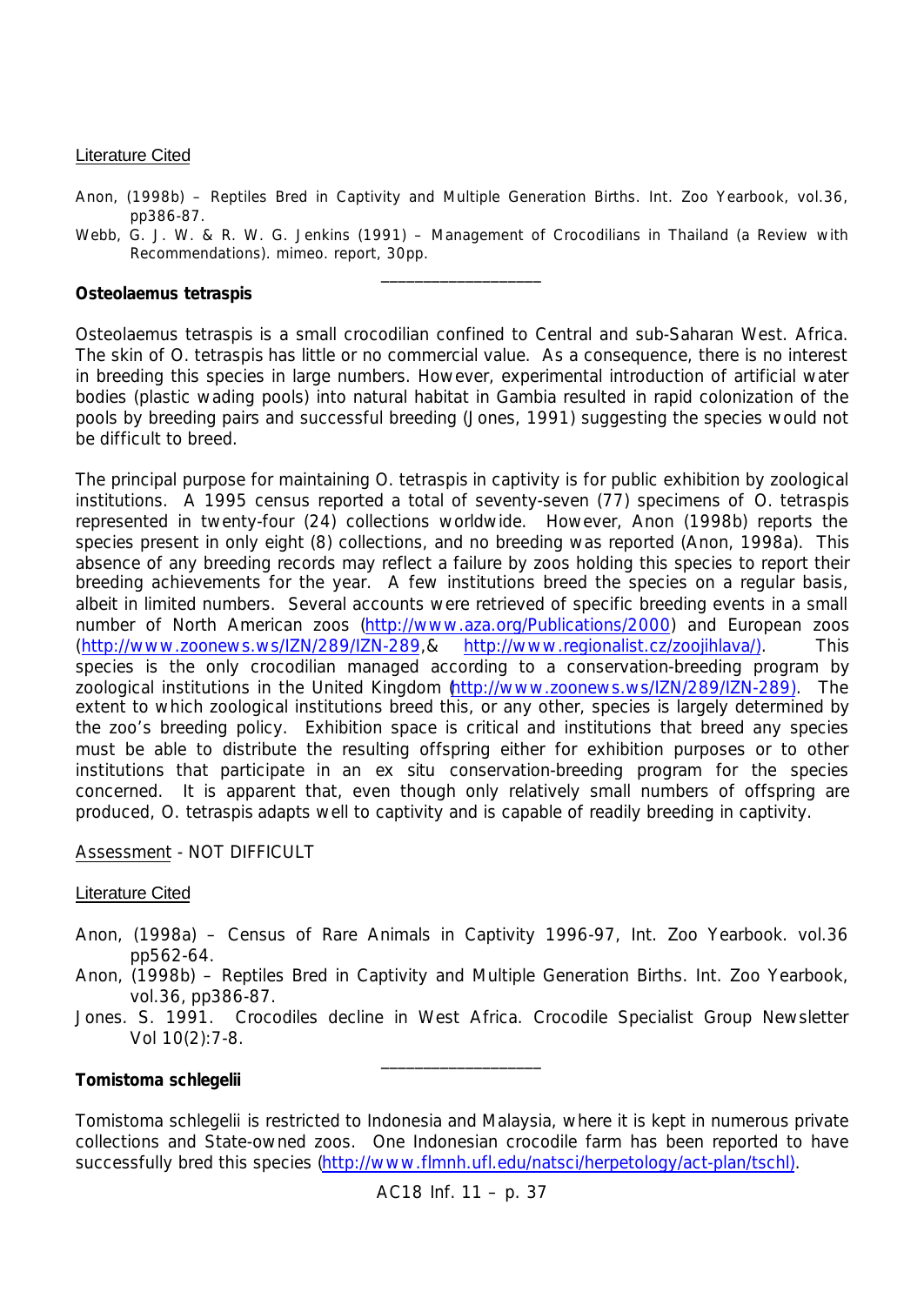*Tomistoma schlegelii,* the False gharial occurs in peninsula Malaya, Indonesia (Borneo and Sumatra) and the southern extremity of Thailand. The species is one of the few crocodilians that has proved difficult to breed in captivity. Breeding groups have been held in commercial farms in Thailand, in an exhibit in Sarawak (Malaysia) and several zoos in USA and Europe, but for many years no breeding was reported. In the USA, 11.17.2 False gharials are held in 11 facilities (Zeigler 1995). Since 1990 Miami metro zoo reported that Tomistoma will only breed in small groups (1 male) and in very undisturbed circumstances. The species has elaborate courting behaviour (Schwedick 2000) and aggression among pairs is also a problem Zeigler 1995). The species is slow growing and has to achieve large size (females 10 feet, males 12 feet) for maturity. Recent studies of the species in the field indicate that the natural distribution of the species may be in small groups occupying separate pools in their river and palm swamp habitat and nesting site requirements seem to be quite specific (Bezuijen et al 1998, 2001, Stuebing et al. 1998) . When these factors are addressed in captivity, breeding occurs and is now reported for Miami Zoo the Thailand (U. Youngprapakorn pers. Comm.) and Sarawak (Huchzermayer 2002) groups and a privately held captive pair in Florida (Shwedick 2001).

Anon (1998a) reports a total of seventy-eight (78) *T. schlegelii* present in sixteen (16) collections worldwide, but no recorded captive propagation. Anon (1995) reports the species being bred in captivity at Alborg Zoo, Denmark in 1994. Bristol Zoo lists *T. schlegelii* in its UK Joint Management of Species Program (http://www.bristolzoo.org.uk/conservation/breeding). In 1995 the Crocodilian Advisory Group of the American Association of Zoos and Aquaria recommended establishing a SSP Program for *T. schlegelii* that targeted American zoos.

# Assessment - DIFFICULT

## Literature Cited

- Anon (1995) Reptiles Bred in Captivity and Multiple Generation Births. Int. Zoo Yearbook, vol.35 p356
- Anon, (1998a) Census of Rare Animals in Captivity 1996-97, Int. Zoo Yearbook. vol.36 pp562-64.
- Bezuijen, M., G. Webb, P. Haretoyo, Samedi, W.S. Ramono & C. Manolis. 1998. The false gharial *Tomistoma schlegelii* in Sumatra. Pp. 10-31 In Crocodiles, Proceedings of the 14th Working Meeting of the Crocodile Specialist Group, IUCN- World Conservation Union, Gland, Switzerland.
- Bezuijen, M. R. Kadarisman, Yanto, Jamhari, F. Hasudangan, K. Rauf, Samedi & G. Webb. 2000. Rapid appraisal of the conservation status of the false gharial *Tomistoma schlegelii* in two locations in Southeast Sumatra, Indonesia. Report to Fauna and Flora International. Wildlife Management International, Darwin.
- Huchzermayer F. 2001. A visit to the Tomistoma breeding farm in Kuching, Sarawak, East Malaysia. Crocodile Specialist Group Newsletter Vol20(4):76-77.
- Shwedick, B. 2000. Tomistoma hatched at Cypress gardens. Crocodile Specialist Group Newsletter Vol19(1):18-19.
- Stuebing, R. B., E. Lading & Johnson Jong. 1998. The status of the false gharial in Sarawak. Pp. 1-9 In Crocodiles, Proceedings of the 14<sup>th</sup> Working Meeting of the Crocodile Specialist Group, IUCN-World Conservation Union, Gland.

Zeigler W.F. 1995. Regional studbook False gavial Tomistoma schlegelii., Miami Metrozoo Miami USA: \_\_\_\_\_\_\_\_\_\_\_\_\_\_\_\_\_\_\_

## *Gavialis gangeticus*

*Gavialis gangeticus* is distributed in parts of northern India, Pakistan and Nepal.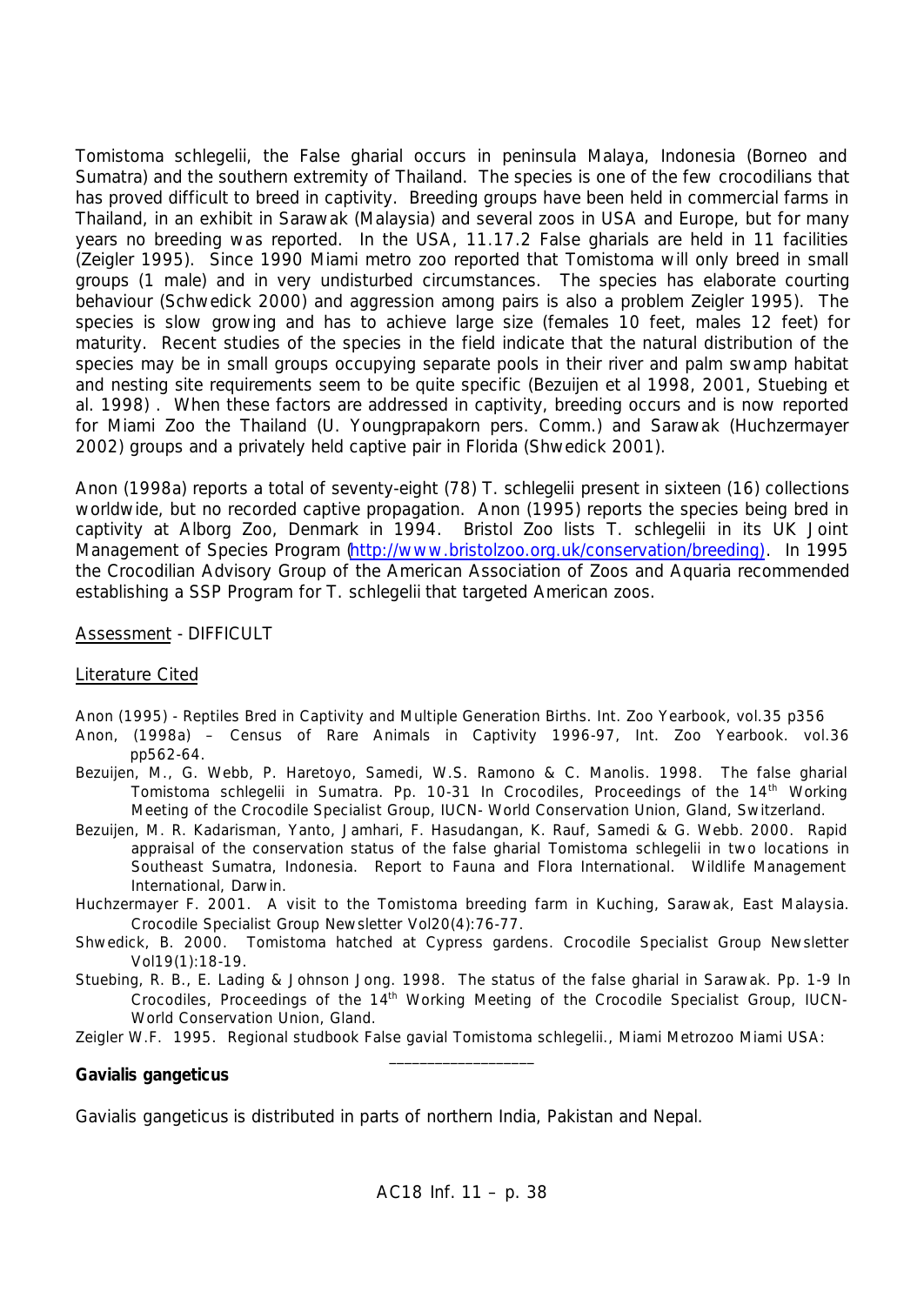Although moderate numbers are represented in numerous zoological collections worldwide (Anon, 1998a), there appears to be extremely limited captive propagation of the species. One zoo in Japan (Higashi-Izu Zoo) is reported to breed *G. gangeticus* on a regular basis (Anon, 1998b).

Egg incubation techniques are well understood for this species following a successful recovery program, managed by the Indian Government in the 1970s, that was based on an intensive collection and incubation of eggs and subsequent release of juveniles. The gharial is being bred in captivity for release at eight breeding centres and 31 zoos in India. However, increasing problems have been experienced with the high cost of captive breeding and the paucity of potential release sites. A Population and Habitat Viability Analysis in 1995 evaluated captive breeding success and modelled (Rao et al 1995).

Assessment - NOT DIFFICULT

### Literature Cited

- Anon, (1998a) Census of Rare Animals in Captivity 1996-97, Int. Zoo Yearbook. vol.36 pp562-64.
- Anon, (1998b) Reptiles Bred in Captivity and Multiple Generation Births. Int. Zoo Yearbook, vol.36, pp386-87.
- Rao R. J., D. Basu, S. Hassan, B. Sharma, S. Molur & S.Walker (Eds.) PHVA workshop for Gharial. Jiwaji University, Gwalior and Ministry of environment Government of India.

### RYNCHOCEPHALIA

### *Sphenodon* **spp**

Although the CITES nomenclature currently only recognizes two species, *viz. Sphenodon guntheri* and *Sphenodon punctatus*, a third undescribed taxon, closely related to *S. punctatus*, has been identified. All three taxa are endemic to New Zealand and have been subject to intensive research, primarily for the purpose of securing the long-term conservation of populations in the wild. Relative to other terrestrial reptiles, the ecology and physiology of *Sphenodon* spp are quite different (Cree *et al.* 1994). However, for the purposes of the present exercise, the biology of all three species is considered sufficiently similar to enable them to be treated as a single taxon.

Cree and Daugherty (1990) provide the first comprehensive review of captive breeding of tuatara. Despite considerable numbers of adult tuatara being placed into captivity and numerous attempts to breed the species in captivity, no captive-bred juvenile tuatara had, at that time, been raised to sexual maturity. In that review, the authors recommended that further research in specified areas was required to improve the success of captive breeding. In a subsequent review, Cree *et al.* (1994) note that age to reproductive maturity and longevity of wild *S. guntheri* remain unknown, but *S. punctatus* from Stephens Island attain maturity at about 11-13 years. Cartland-Shaw *et al.* (1998), because of the presence of reabsorbing follicles, infer a reduced egg production and quality by captive adult females. Other data suggest that egg production and/or hatching rates in captivity have been low compared to the wild (Cree and Daugherty, 1990). Cree *et al*. (1994) suggest that, because the physiology and ecology of *Sphenodon* spp are sufficiently different to other reptiles, available general information on captive husbandry of reptiles may not be applicable. Therefore, specific research is required to provide solutions to husbandry problems of tuatara.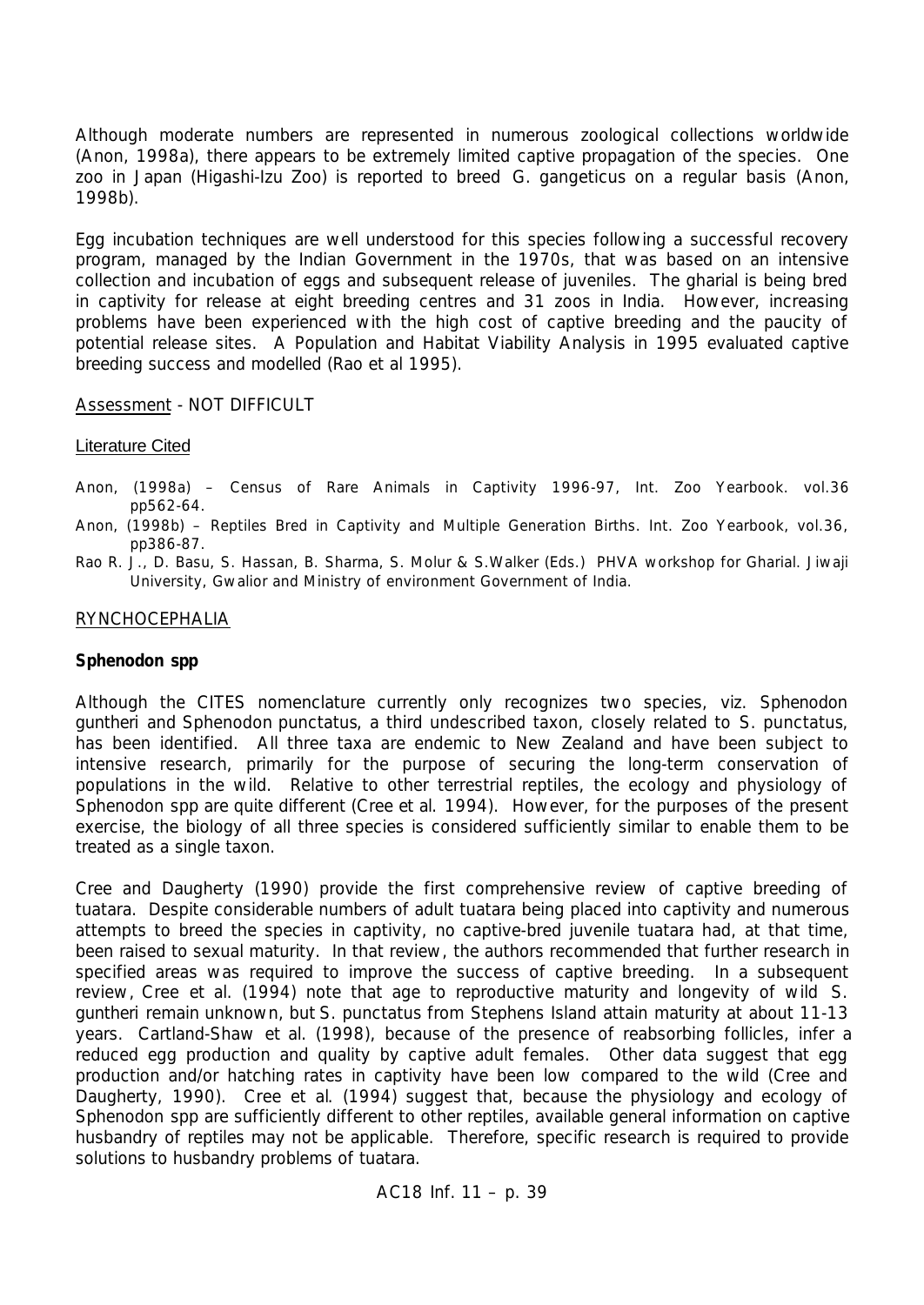Cree and Daugherty (1990) identify several factors mitigating against successful captive husbandry, *viz.* low reproductive success, unacceptably high adult mortality and low numbers of juveniles hatched in captivity compared to that possible in the wild. As a consequence, the captive management component of the tuatara Recovery Plan has focused on the artificial incubation of eggs collected from the wild in preference to closed-cycle captive breeding. Incubation technology appears to have been largely overcome because in a subsequent review, Cree *et al*. (1994) note that; "Although *Sphenodon* eggs can be incubated in captivity with a high probability of hatching, success in rearing juveniles has not been good".

Blanchard (pers. comm., 2002), based on studbook data current to 2001, provides achievements in the captive production of tuataras. Five institutions presently breed the undescribed species from Cook Strait. In 2001, a captive population of 12 males and 10 females produced 104 neonates with 16.4 percent mortality (Blanchard, pers. comm., 2002). Three institutions currently breed *S. punctatus.* A total captive population of eleven pairs of adults, in 2001, produced 90 neonates with 8.9 percent mortality (Blanchard, pers. comm., 2002). There has been no captive production of *S. guntheri* as there remains only one specimen of this species in captivity in New Zealand. With the establishment, in 1995, of a captive population of *S. guntheri*, the San Diego Zoological Society became the only other facility to hold this species (http://www.sandiegozoo.org). *Sphenodon* spp are assessed as difficult to breed in captivity.

Assessment - DIFFICULT (both species)

## Literature Cited

- Cartland-Shaw, L. K., Cree, A. Skeaff, C. M. and Grimmond, N. M. (1998) Differences in the dietary and plasma fatty acids between wild and captive populations of a rare reptile, the tuatara (*Sphenodon punctatus*). J. Comp. Physiol. B. **168**:569-580
- Cree, A., and Daugherty, C. H. (1990) Captive breeding of the New Zealand tuatara: past results and future directions. pp477-491. *In* B. L. Dresser, R. W. Reece and E. J. Maruska (*Eds*), Proceedings of the Fifth World Conference. on Breeding Endangered Species in Captivity. Cincinnati Zoo and Botanical Gardens, Cincinnati, Ohio
- Cree, A., Daugherty, C. H. Towns, D. R. and Blanchard, B. (1994) The Contribution of Captive Management to the Conservation of Tuatara (*Sphenodon*) in New Zealand. pp377-385*. In* J. B. Murphy, K. Adler and J. T. Collins (*Eds*) Captive Management and Conservation of Amphibians and Reptiles. Society for the Study of Amphibians and Reptiles, Ithaca (New York). Contributions to Herpetology, vol.11.

\_\_\_\_\_\_\_\_\_\_\_\_\_\_\_\_\_\_\_

## SAURIA

## *Brachylophus fasciatus*

*Brachylophus fasciatus* is a medium-sized, oviparous lizard, with primarily arboreal habits, that is endemic to Fiji and Tonga. Captive colonies of *B. fasciatus* became established in the late 1970s as part of an *ex situ* conservation effort for the species. Since that time, numerous Australian, New Zealand and North American zoological collections feature captive populations of *B. fasciatus*. Taronga Zoo has succeeded in producing second-generation offspring (Harlow, pers. comm. 2002). The main goal of the *B. fasciatus* Conservation Management Plan (CMP) is to maintain existing populations in Australasian zoos for the purpose of providing an analogue species for zoos wishing to participate in the *Brachylophus vitiensis* CMP (http://www.arazpa.org.au/reptiles).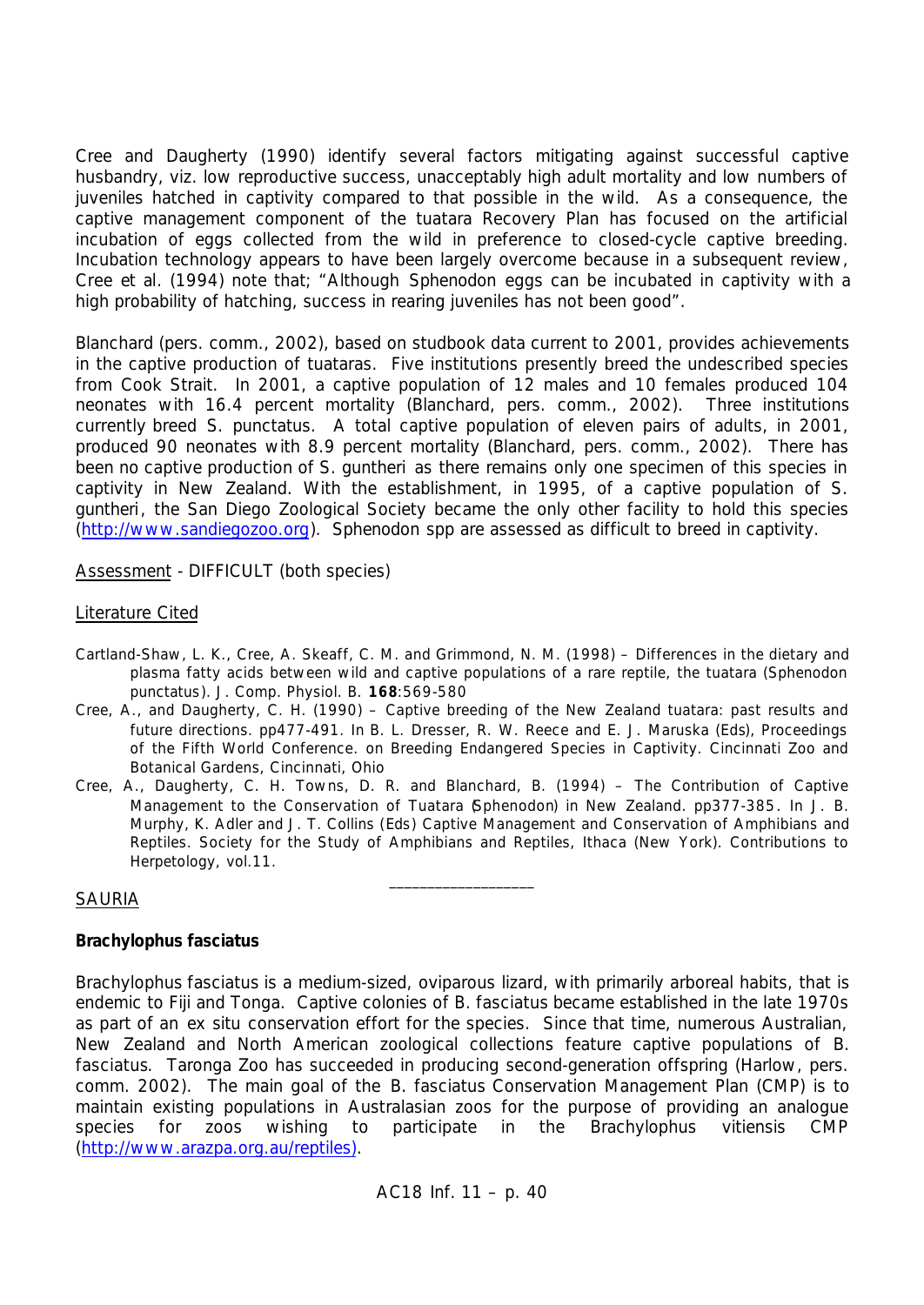The species appears to adapt readily to captive conditions and reproduction in captivity appears to be a relatively straightforward process. The first reported captive production of a juvenile occurred in 1980 at Knoxville Zoo (http://www.halcyon.com/slavens), however the resulting animal did not survive. This animal was derived from the mating reported by Arnett (1979). Since that time, the production of captive-bred animals has become a regular annual event reported by zoological gardens (Anon, 1982, Boylen, 1989, Kinkaid, 1997 and Banks, pers comm. 2002) and private collections located in Europe (http://www.geocities.com/Petsburgh/9086/images/brachylophus2). The Zoological Society of San Diego manages the *Brachylophus fasciatus* Studbook and is actively remitting specimens to other zoos to establish breeding colonies (Dolan, 1999).

## Assessment - NOT DIFFICULT

## Literature Cited

Anon (1982) – Fijian iguana hatches. Zoonooz, **55** (1) pp4-15.

- Arnett, J. R. (1979) Breeding the Fijian Banded Iguana at the Knoxville Zoo. International Zoo Yearbook. **19** pp78-79.
- Boylen, T. (1989) Reproduction of the Fijian Banded Iguana at the Taronga Zoo, Sydney. International Zoo Yearbook. **28** pp126-130

Dolan, J. M. (1999) – Annual Report of the Zoological Society of San Diego (http://www.zoonews.ws). Kinkaid, J. (1997) – Captive Breeding of the Fijian Banded Iguana. Vivarium Magazine, vol.8, no.5.

 $\_$ 

## *Brachylophus vitiensis*

*Brachylophus vitiensis* is an extremely rare lizard that was first described in 1979 and is confined to a few small islands in the northwest of the Fiji Group. This species is almost exclusively arboreal, rarely descending to the forest floor except to lay eggs.

An *ex situ* conservation program for the species commenced in 1985 with the establishment of a captive colony at Taronga Zoo, Sydney. Taronga Zoo was also able to achieve a successful breeding event from this colony in the same year. Since that time captive-bred offspring have been produced regularly each year (http://www.halcyon.com/slavens) and second-generation offspring has been produced (Harlow, pers. comm. 2002). A captive-breeding colony of the species has also been established at Kula Eco Park, Fiji. At present, there are approximately 30 animals held in five (5) Australasian zoological collections, including Fiji (Banks, pers. comm. 2002).

Assessment - NOT DIFFICULT

## *Cyclura carinata*

*Cyclura carinata* is confined to the Bahamas and comprises two subspecies; the nominate form, *carinata* (Turks and Caicos Is) and *bartschi* (Southern Bahamas Islands).

\_\_\_\_\_\_\_\_\_\_\_\_\_\_\_\_\_\_\_

There is a historic record in the North American Studbook of eight (8), unsexed specimens of *C. carinata* (Gies, pers. comm. 2002). However, there are no legal specimens currently held in captivity in the United States, nor is there any coordinated breeding program for the species (http://www.cyclura.com, Hudson, pers. comm., 2002). Furthermore, Hudson (pres. comm.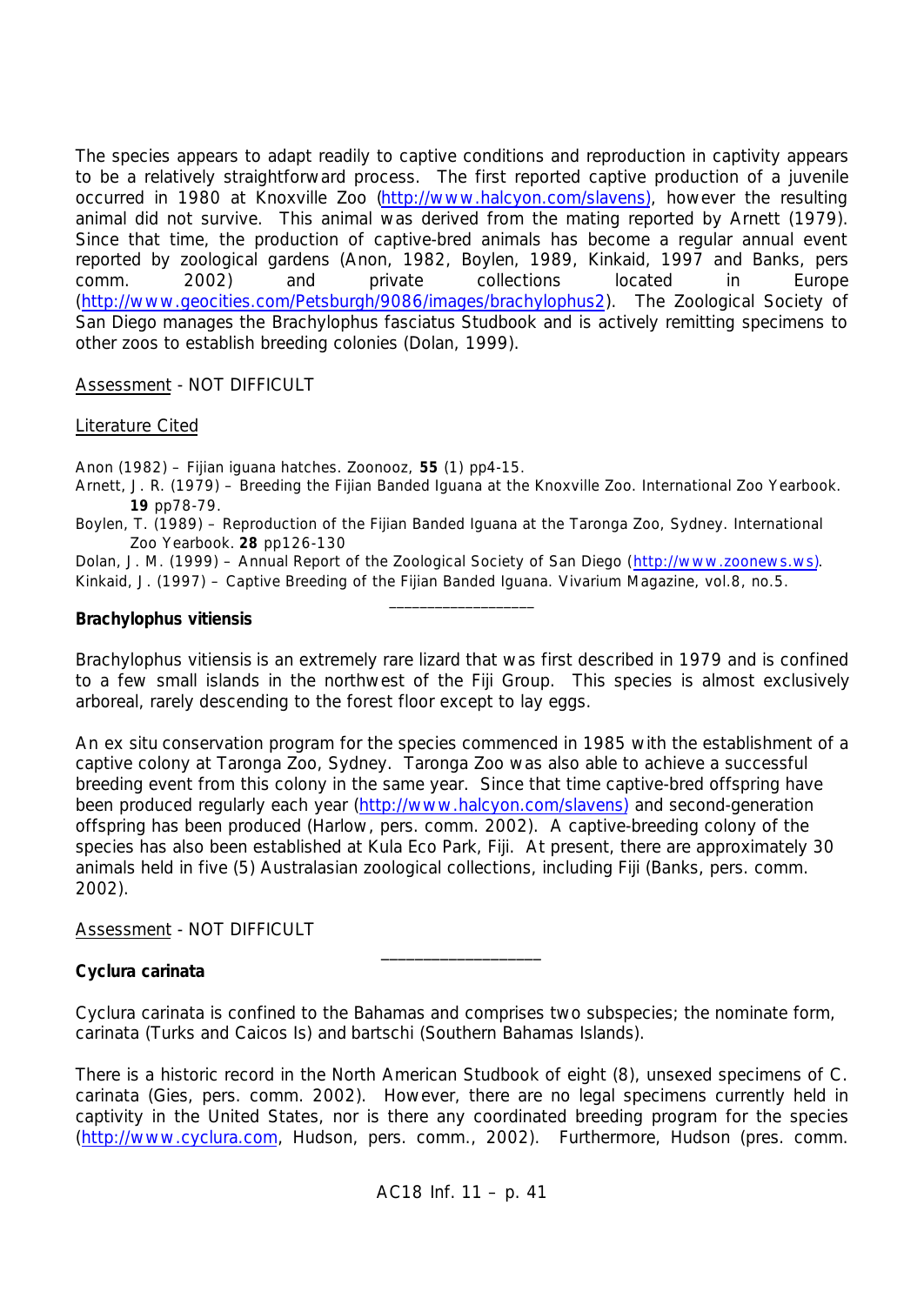2002) regards the validity of the two subspecies as doubtful. On the basis of the information obtained, the captive propagation potential of *Cyclura carinata* remains unknown.

\_\_\_\_\_\_\_\_\_\_\_\_\_\_\_\_\_\_\_

Assessment - UNKNOWN (both subspecies)

# *Cyclura collei*

*Cyclura collei* is confined to Jamaica. Hope Zoo in Jamaica has, for several years, managed a captive colony of more than 100 animals derived from a wild animal head-starting program. The facility has had little success at propagating the species (http://www.fortworthzoo.com). single hatchling appeared in a head-start enclosure, apparently the result of unobserved mating and nesting. Breeding collections comprising twenty-three adults (eleven males and twelve females) are held in 6 US zoos. These animals were derived from two importations from Hope Zoo in 1994 and 1996 in an attempt to breed the species in captivity. At the time of compiling this report, *Cyclura collei* has not been successfully bred in captivity.

Assessment - DIFFICULT

# *Cyclura cornuta*

*Cyclura cornuta* comprises two recognized subspecies. The nominate race, *cornuta* occurs on the island of Hispaniola (Dominican Republic and Haiti). The remaining subspecies, *stejnegeri* is confined to Mona Island.

\_\_\_\_\_\_\_\_\_\_\_\_\_\_\_\_\_\_\_

*Cyclura cornuta cornuta* has been held and successfully bred for many years in Santo Domingo Zoo, Dominican Republic, where, over the period 1974-1994 an average of 100 offspring have been produced annually (http://www.scz.org/iguana). This subspecies has, and continues to be bred regularly without difficulty, through several generations, in approximately 20 *ex-situ* facilities in Australia, Europe and North America (Hudson, pers. comm. 2002). It is regarded as the most fecund *Cyclura* sp and many zoological institutions have ceased breeding programs involving *cornuta*, in favour of concentrating on more endangered forms of *Cyclura* (Grant, pers. comm. 2002). Taronga Zoo, Sydney, has successfully bred the subspecies *cornuta*, since 1978, having produced 142 offspring, many of which have been returned to the Dominican Republic (Dengate, 2000 in http://www.burkesbackyard.com.au). Numerous other successful breeding events are well documented in several issues of the International Zoo Yearbook. Specimens of this species are widely kept and bred in private collections in the United States and Europe. Regarded by most expert keepers (Hudson, pers comm. 2002) as being reliably and easily bred in captivity.

The remaining subspecies, *stejnegeri* is morphologically indistinguishable from the nominate race. As a consequence, there is some uncertainty about the validity of this subspecies, which may in fact simply represent a population of *Cyclura c. cornuta* introduced onto Mona Island (Hudson, pers comm. 2002). There are no known specimens of *Cyclura c. stejnegeri* held or bred in captivity, however, Hudson (pers. comm. 2002) suspects it highly likely that this form would be easy to breed in captivity.

Assessment - *Cyclura cornuta cornuta* - NOT DIFFICULT; *Cyclura cornuta stejnegeri* - UNKNOWN

\_\_\_\_\_\_\_\_\_\_\_\_\_\_\_\_\_\_\_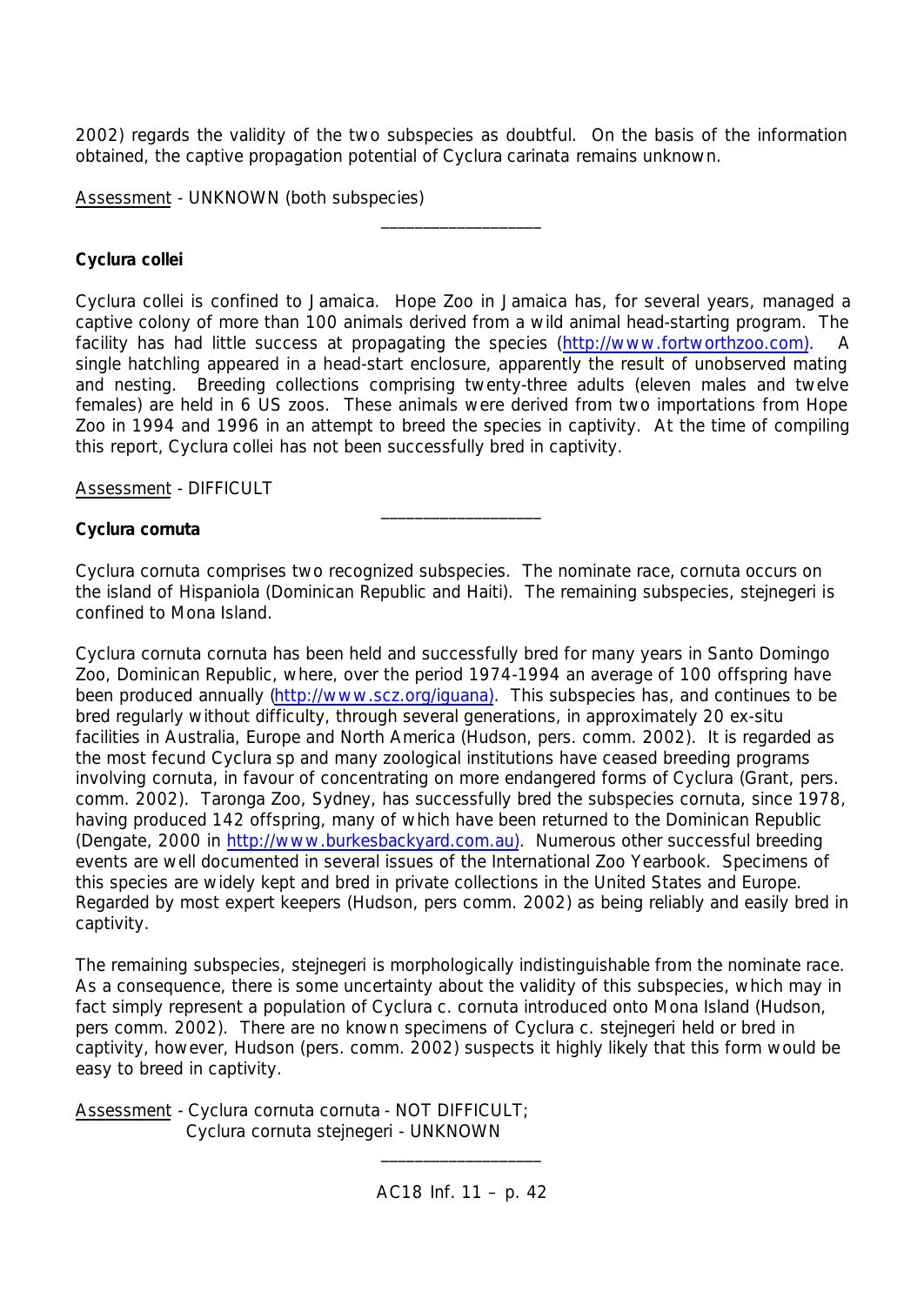# *Cyclura cychlura*

*Cyclura cychlura* comprises three subspecies, all of which are confined to the Bahamas. The nominate race, *cychlura* is restricted to Andros Island; *figginsi* occurs on Exuma Island and *inornata* on Allens Cay.

Very few specimens of any subspecies are held in captivity (Blair, 2000). *Cyclura c. figginsi is the only subspecies* rumoured to have been bred in captivity on one occasion in a private collection. However, there is some suspicion that this resulted from the illegal collection of a gravid female from the wild. Other than this doubtful record, there is no breeding program in the range State or any *ex situ* institution for any subspecies.

Attempts documented by Ardastra Zoo in the Bahamas to breed the subspecies, *cychlura* and *inornata* in the 1980s (http://www.halcyon.com/slavens/blizc) identified problems associated with egg fertility and/or egg incubation conditions (humidity and mold). Until such time as more recent information indicates otherwise, *Cyclura cychlura* (including all its composite subspecies) should be regarded as difficult to maintain and breed in captivity.

# Assessment - DIFFICULT (all subspecies)

# *Cyclura nubila*

*Cyclura nubila* comprises three subspecies. The nominate form, *nubila*, is endemic to Cuba. The remaining two subspecies are confined to the Cayman Islands. *Cyclura n. lewisi* occurs on Grand Cayman and *Cyclura n. caymanensis* occurs on Little Cayman and Cayman Brac.

In Cuba, *Cyclura nubila nubila* is held and bred extensively in captivity. There are "several hundred" in *ex situ* captivity and bred in North America and Europe (Blair, 2000). This subspecies, which is also bred professionally and made widely available to hobbyists, as well as *Cyclura n. lewisi*, is known to grow very fast for a *Cyclura,* reaching maturity at three years.

The total captive population of *Cyclura nubila lewisi* is thirty (30) males and twenty (20) females. A breeding facility for this subspecies was established on Grand Cayman in 1990. Managed by the Cayman Islands National Trust, the Centre achieved captive propagation in its first year of operation. The breeding adults comprise eight (8) males and five (5) females. With the exception of 2000 when all the eggs laid were infertile, neonates have been produced each year since 1990. the 2000 failure was dietary related which was addressed. As a result of the change in diet, the Centre achieved a record production of seventy (70) neonates in 2001 (Burton, pers. comm. 2002). The captive population of *Cyclura n. lewisi* in the United States presently stands at fourteen animals (8:6) distributed in five zoological collections. These animals have been derived from a pair of wild-caught founders. There are very few pure *caymanensis* held and bred in captivity in the United States (Blair, 2000). A national database on reptile breeding in the United States (http://www.halcyon.com/slavens) cites one private collection breeding significant numbers of *caymanensis*. Numerous US collections hold and breed *Cyclura lewisi-caymanensis* hybrids (http://members.aol.com/cyclura99, Hudson, pers. comm. 2002). Knapp (1993) reports on the successful production of second-generation specimens of *Cyclura nubila caymanensis*, however, it is not known whether the captive-bred parental animals, obtained from an institution in Florida, were hybrid animals. Hudson (pers. comm. 2002) presumes that all three subspecies are easy to breed in captivity. Burton (pers. comm. 2002) considers *lewisi* as an extremely easy species to breed in captivity.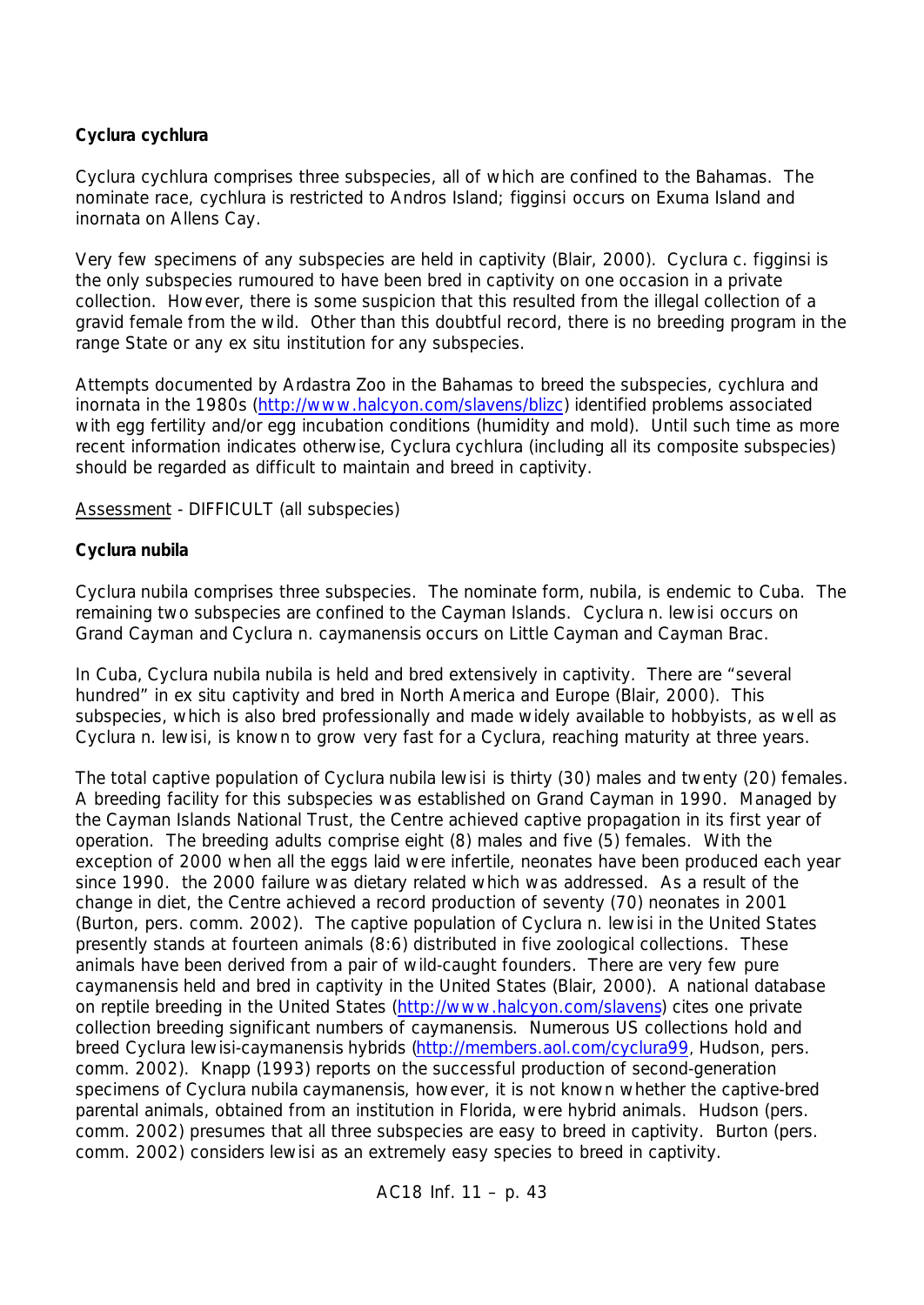# Assessment - NOT DIFFICULT (all subspecies)

## Literature Cited

Knapp, C. (1993) – Captive Husbandry and Reproduction of the Cayman Island Rock Iguana (*Cyclura nubila caymanensis*). Captive Breeding, vol.1 pp4-7 *et seq*.

# *Cyclura pinguis*

*Cyclura pinguis* is endemic to Anegada Island in the British Virgin Islands. Very few specimens of this species are present in captive collections (Blair, 2000). There has been extremely limited breeding success with *C. pinguis*. The National Trust of the British Virgin Islands, with funding from US institutions, recently constructed a new captive facility where *C. pinguis* can be bred and reared for eventual release back into their native habitat (http://www.scz.org/iguanas/aneig).

\_\_\_\_\_\_\_\_\_\_\_\_\_\_\_\_\_\_\_

A privately held breeding group in North America produced just a single hatchling, which subsequently died. Some of the animals that were part of this breeding group were transferred to San Diego Zoo, (where there exists considerable expertise in *Cyclura* captive breeding), which recently (December 2001) reported again the production of a single hatchling. Lemm, pers. comm. 2002) advised that San Diego Zoo that had recently succeeded in breeding the species. Until more is known on the captive husbandry of *Cyclura pinguis*, this species is regarded by Hudson (pers. comm., 2002) as difficult to breed in captivity despite considerable effort.

Assessment - DIFFICULT

# *Cyclura ricordi*

*Cyclura ricordi* is confined to the island of Hispaniola (Dominican Republic and Haiti) where it is sympatric with *Cyclura c. cornuta*. There were fourteen (14) specimens of *C. ricordi* known to be held in captivity in 1995 (Blair, 2000).

\_\_\_\_\_\_\_\_\_\_\_\_\_\_\_\_\_\_\_

A breeding group held for many years at ZooDom (Dominican Republic) produced a single offspring in 1980s, however there has been no further breeding event. The present status of captive breeding in the Dominican Republic facility may be doubtful in view of a recommendation by Blair (2000) that the captive-breeding program at ZooDom should be re-established. A captive group held in Indianapolis Zoo produces egg clutches with variable proportions of fertile eggs, that have not been able to be incubated successfully to produce hatchlings (http://www.halcyon.com/slavens/blizc). The limited numbers of offspring that have been produced have all died shortly after hatching (Hudson, pers. comm. 2002). On the basis of the breeding results achieved to date, Hudson (pers. comm., 2002) classifies *Cyclura ricordi* as a taxon that is difficult to breed in captivity.

## Assessment - DIFFICULT

# *Cyclura rileyi*

*Cyclura rileyi* comprises three subspecies, each of which is endemic to a particular island in the Bahamas; the nominate race, *rileyi* occurs on San Salvador Island; the subspecies, *cristata* on White Cay and *nuchalis* on Acklins Cay.

\_\_\_\_\_\_\_\_\_\_\_\_\_\_\_\_\_\_\_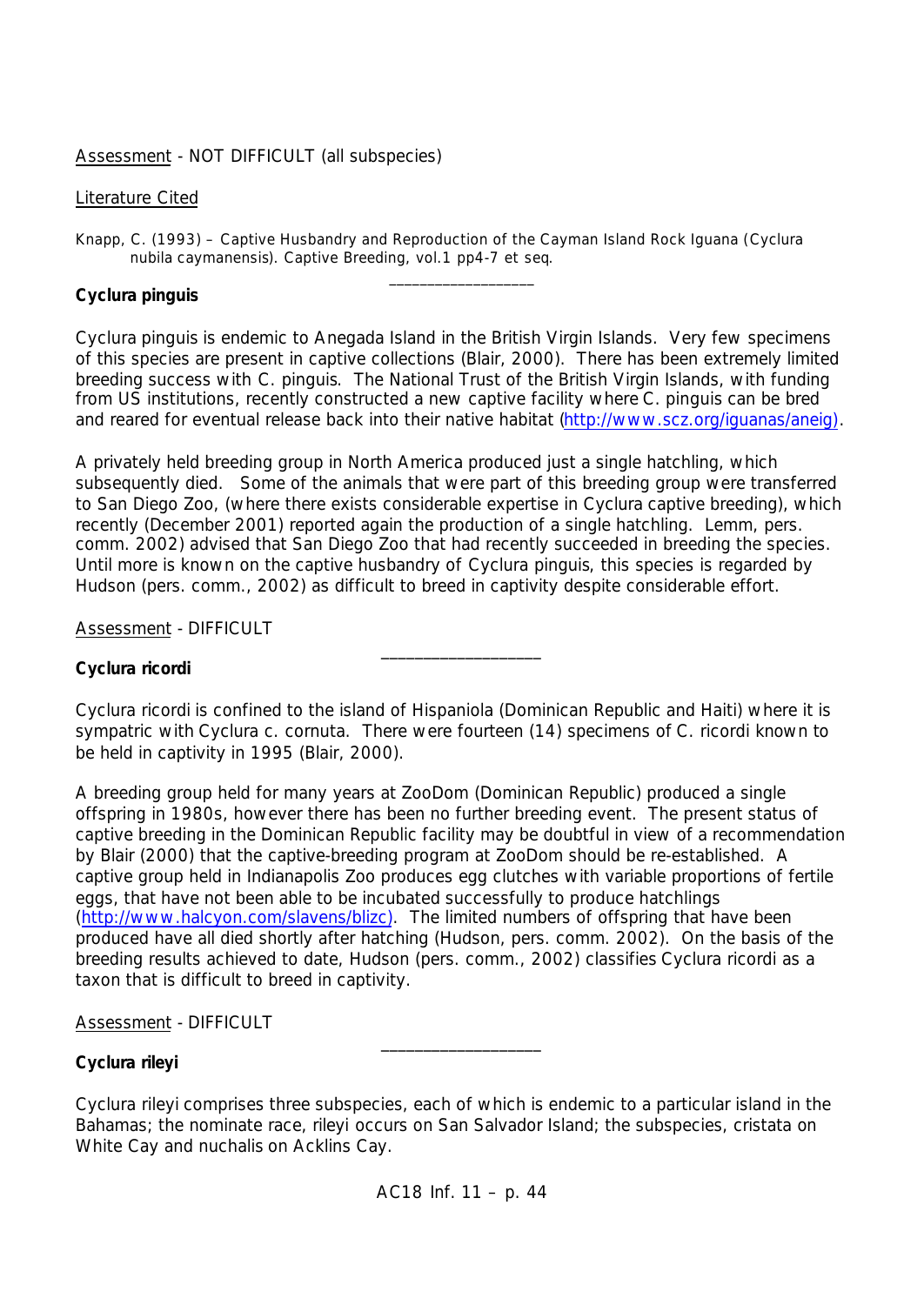There is no organized captive-breeding program for this species in the Bahamas. A small number of animals are held illegally in Europe and the United States, but no successful breeding has been reported. One European respondent commented that *C. rileyi* is extremely aggressive species that is difficult to breed in captivity. Captive females produce very few eggs, some of which are invariably infertile. Hudson (pers. comm., 2002) considers that all subspecies of *C. rileyi* can be presumed to be difficult to breed in captivity.

As a general comment, Hudson (pers. comm., 2002) has expressed the view that there are significant differences in breeding biology between the different species of *Cyclura.* As a consequence, it is not possible to infer the ease or difficulty of breeding poorly known species in captivity from other better known species.

Assessment - DIFFICULT (all subspecies)

# Literature Cited

Blair, D. W. (2000) – West Indian Iguanas of the Genus *Cyclura*, their Current Status in the Wild, Conservation Priorities and Efforts to Breed them in Captivity (http://images.cyclura.com).

# *Gallotia simonyi*

*Gallotia simonyi* is a large-sized, terrestrial lizard endemic to the Spanish island of Hierro in the Canary Islands. In 1985 the Canary Islands Autonomous Government, with funding under the LIFE Program of the European Commission, has initiated the first phase of a "Plan for the Recovery of the Giant Lizard of El Hierro". One of the principal objectives of the first phase of the Plan entailed the establishment of a captive colony for the purpose of producing animals for use in a re-introduction program and re-establishing viable populations of the species in nature. Under the LIFE Program, two universities on the Canary Is collaborate with the European Herpetological Society in various studies to select appropriate release sites (http://www.islaelhierro.com/fauna/lagarto\_salmor). However, it was not possible to obtain any information from this website, or other sources, whether the involvement of the European Herpetological Society in the Project included Society members maintaining and breeding *G. simonyi* to assist in producing captive-bred animals for re-introduction program.

 $\_$ 

A breeding centre has been constructed that is managed, and comprises facilities, for captive production of lizards as well as public exhibition. Very little detailed, published information has been readily available, however, it seems apparent that *G. simonyi* adapts well to captive conditions and is able to be readily induced to reproduce in artificial terraria. The first production, although not captive-bred, occurred in 1986 when twenty-one (21) juvenile lizards were born from two pregnant females that were captured a few months earlier. Since then, the number of captive-bred births has increased steadily and now exceeds 380 individuals (http://www.gobcan.es/medioambiente/eng/biodiversidad/)

# Assessment - NOT DIFFICULT

# *Varanus komodoensis*

Varanus komodoensis is endemic to the Indonesian Archipelago where it occurs on four (4) small islands. In 1998 (the most recent published information retrieved), a total global captive

\_\_\_\_\_\_\_\_\_\_\_\_\_\_\_\_\_\_\_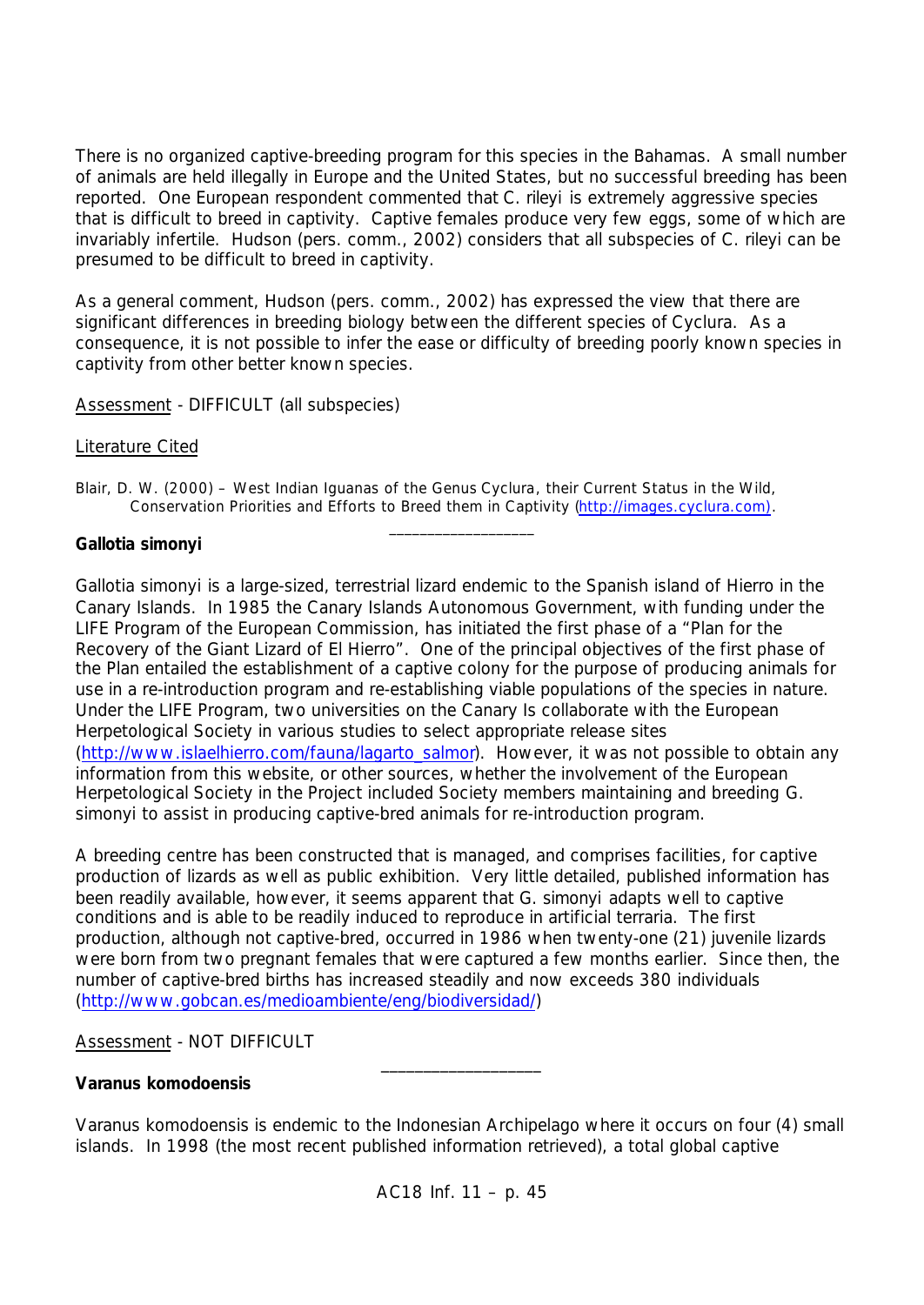population of 272 (65:50:157) animals was reported in the International Species Inventory System (ISIS), housed in 49 Institutions (http://www.kingsnake.com/monitorfaq/species). Thirtyeight (38) of these animals were wild-caught specimens.

The first successful captive breeding of *V. komodoensis* occurred at the Gembira Loka Zoo in Yogyakarta, Indonesia in 1968 (Busono, 1974). In addition to Indonesia, the species is represented in two (2) zoos in Australia, two (2) in Asia (http://www.kingsnake.com/monitorfaq/species) and eight (8) zoological collections in Europe (http://www.zoonews.ws). As of 1998, the only successful captive breeding of *V. komodoensis* had occurred in the United States, where the species has been bred by the National Zoological Park, Washington DC (1982), Cincinnati Zoo (199?) and Miami Metro Zoo (1998). Since 1982 when the National Zoological Park first succeeded in breeding *Varanus komodoensis*, captivebred juvenile Komodo Dragons have been distributed to a total of 25 zoological institutions around the world (http://www.abdn.ac.uk/~nhi770/komodoensis). In 2000 Gembira Loka Zoo at Yogyakarta produced second-generation captive-bred offspring of *Varanus komodoensis* and, according to available information, remains the only place to have achieved this feat.

Because of the large size reached by adults, captive husbandry and management of *Varanus komodoensis* presents special problems. The use of chemical restraints is important, if not essential, for the responsible and safe handling of large specimens. Experiences in the United States during the 1980s demonstrated that captive lizards do not adapt well to or breed in under-sized, sterile cages with limited heat sources (http://www.kingsnake.com/monitorfaq/species).

In addition to other unsourced expositions on the captive management of species in International Zoo Yearbooks, there is an extensive literature on the biology and husbandry of captive *V. komodoensis*. Detailed accounts may be found in Arnett and Bekiares (1998), Brongersma (1932), Busono (1974), Jones (1965), Tanzer and Van Heurn (1938), Lederer (1942), Oesman (1967), Galstaun (1973) and Lange (1989), Sudharto (1988) and Walsh et al. (1993, 1999)

In summary, although *V. komodoensis* is presently held in a large number of institutions around the world, successful captive breeding is somewhat more confined. Provided adequate facilities and management are adequate, the species appears to adapt well to captive conditions. Despite its large size and the need therefore to provide appropriate accommodation and associated husbandry requirements (*e.g*. food), *Varanus komodoensis* has been assessed as not difficult to maintain and breed in captivity.

Assessment - NOT DIFFICULT

## Literature Cited

- Arnett, J. & Bekiares, N. (1998) International Studbook for the Komodo Dragon, *Varanus komodoensis*. Cincinnati Zoo, Cincinnati, Ohio 47pp.
- Brongersma, L. D. (1932) Uber die Eiablage und die Eier von *Varanus komodoensis*. Zool. Garten, **5** pp45-48
- Busono, B. (1974) Facts about *Varanus komodoensis* at the Gembira Loka Zoo at Yogyakarta. Zool. Garten, Leipzig, **4** (1/2) pp62-63.
- Galstaun, B. (1973) Eiablagen des Komodowarans (*Varanus komodoensis*) im Zoologischen und Botanischen Garten Jakarta. Zool. Garten NF **43** (2/3) pp136-139
- Jones, M. L. (1965) The Komodo Dragon Lizard, *Varanus (Placovaranus) komodoensis*, Owens 1912. Exhibition and Longevity in Captivity Unpubl. Manuscript 50pp and VIII Appendices.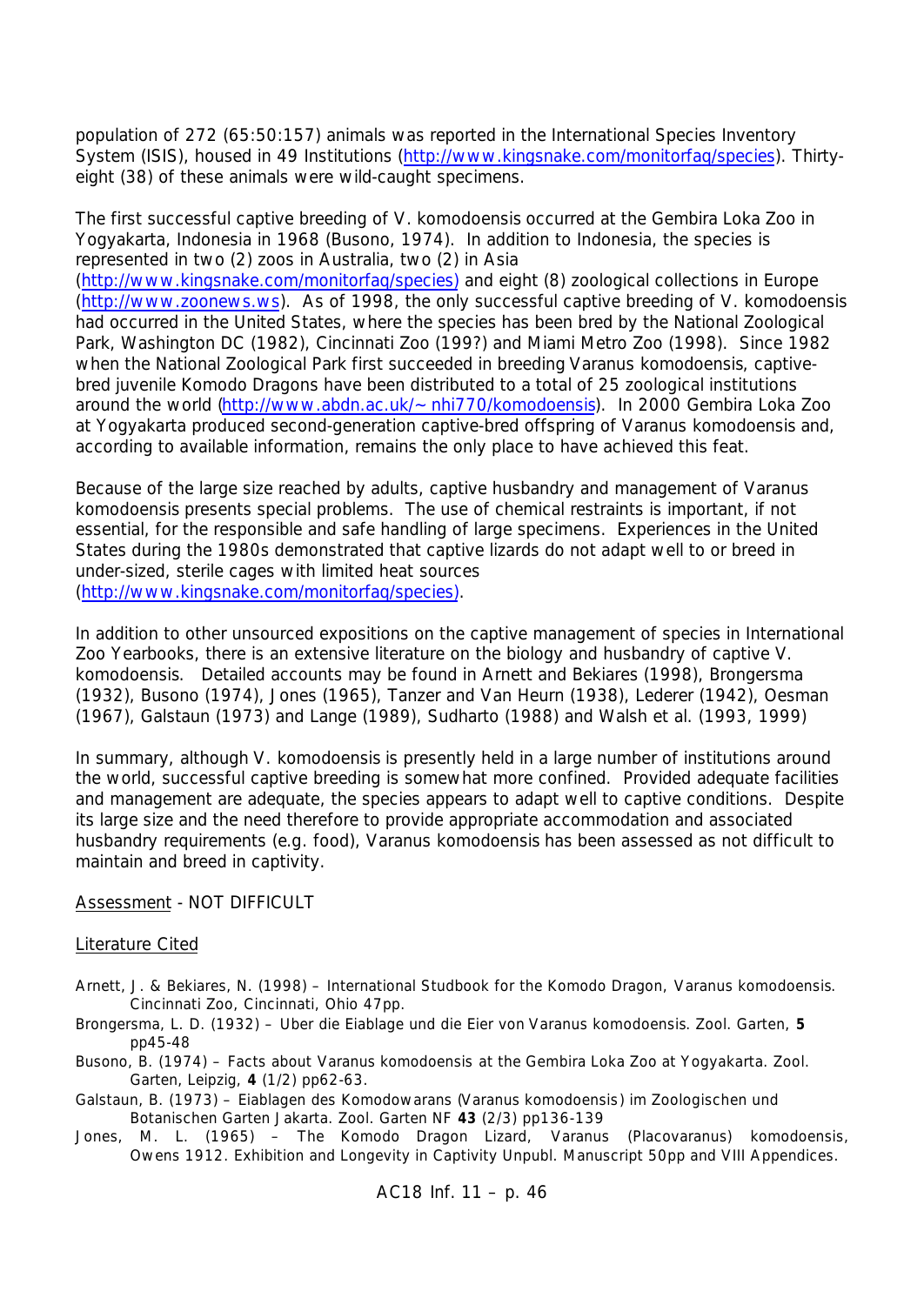- Lange, S. (1989) Observations on the Komodo Dragon in the Zoo-Aquarium Berlin. Int. Zoo Yearbook **28** pp151-153.
- Lederer, G. (1942) der Drachenwarane (*Varanus komodoensis*). der Zool. Garten NF **14** (5/6) pp227- 244.
- Oesman, H. (1967) Breeding Behaviour of *Varanus komodoensis* at Yogyakarta Zoo. Int. Zoo Yearbook **7** pp10-11
- Sudharto, P. H. (1988) Husbandry and Breeding Notes on Komodo Dragons at the Surabaya Zoo, May 1983 – January 1984. Unpubl. Manuscript 42pp.
- Tanzer, E. L. and Van Heuren, W. C. (1938) Observations with reference to the propagation of *Varanus komodoensis*. Treubia **16** (3)
- Walsh, T. Roscoe, R. and Birchard, G. F. (1993) Dragon Tales : The History, Husbandry and Breeding of Komodo Monitors at the National Zoological Park. Vivarium Magazine, **4** (6) pp23-26.
- Walsh, T. Chiszar, D., Wikramanayake, E., Smith, H. M. and Murphy, J. B. (1999) The Thermal Biology of Captive and Free Ranging Wild Komodo Dragons, *Varanus komodoensis* (Reptilia: Sauria: *Varanidae*) Mertensiella, in press 8pp.

 $\_$ 

#### **SERPENTES**

### *Acrantophis dumerili*

A medium-sized, terrestrial constricting snake, that is endemic to Madagascar. Adult specimens can reach lengths in excess of 2.5 metres, but are reproductively mature in captivity at 1.2-1.5 metres.

The species takes food readily and adapts well to captive conditions, being regarded generally as easy to keep and breed in captivity. Huff (1984) provides useful information on the husbandry requirements of the species under captive condition. Significant numbers are kept in captivity in zoological collections and amongst private breeders and reptile hobbyists in North America and Europe. Saint Louis Zoo reports that *Acrantophis dumerili* is subject to an AZA Species Survival Plan in which it participates with several other North American zoos http://www.stlzoo.org). Captive-bred snakes are advertised on the internet (http://www.herpo.com/boas), (http://www.jsreptiles.com/body\_price) and (http://www.kingsnake.com/whri/whripric). Fogel (1997) notes that this species is bred in captivity more frequently that *A. madagascariensis.*

## Assessment - NOT DIFFICULT

#### Literature Cited

- Fogel, D. (1997) Captive Husbandry and Propagation of the Boa Constrictors and Related Boas. Krieger Publishing Co. Florida 98pp.
- Huff, T. A. (1984) the Husbandry and Propagation of the Madagascar Ground Boa (*Acrantophis dumerili*) in Captivity. Acta Zoologica et Pathologica Antverpiensia. Bulletin de la Societe Royale de Zoologie d'Anvers, Antwerp. Nov.1984, No.78 pp255-270.

\_\_\_\_\_\_\_\_\_\_\_\_\_\_\_\_\_\_\_

#### *Acrantophis madagascariensis*

A medium- to large-sized, arboreal snake, endemic to Madagascar. Although significant numbers of this species are present in zoological and private collections in North America and Europe, Fogel (1997) notes that *A. madagascariensis* is infrequently bred in captivity. Significant numbers of this species are kept in zoological collections and by private reptile hobbyists in North America and Europe. Branch and Erasmus (1976), Branch (1982), Huff (1984) and McKeown (1989) provide accounts on the husbandry requirements and reproduction by *A.*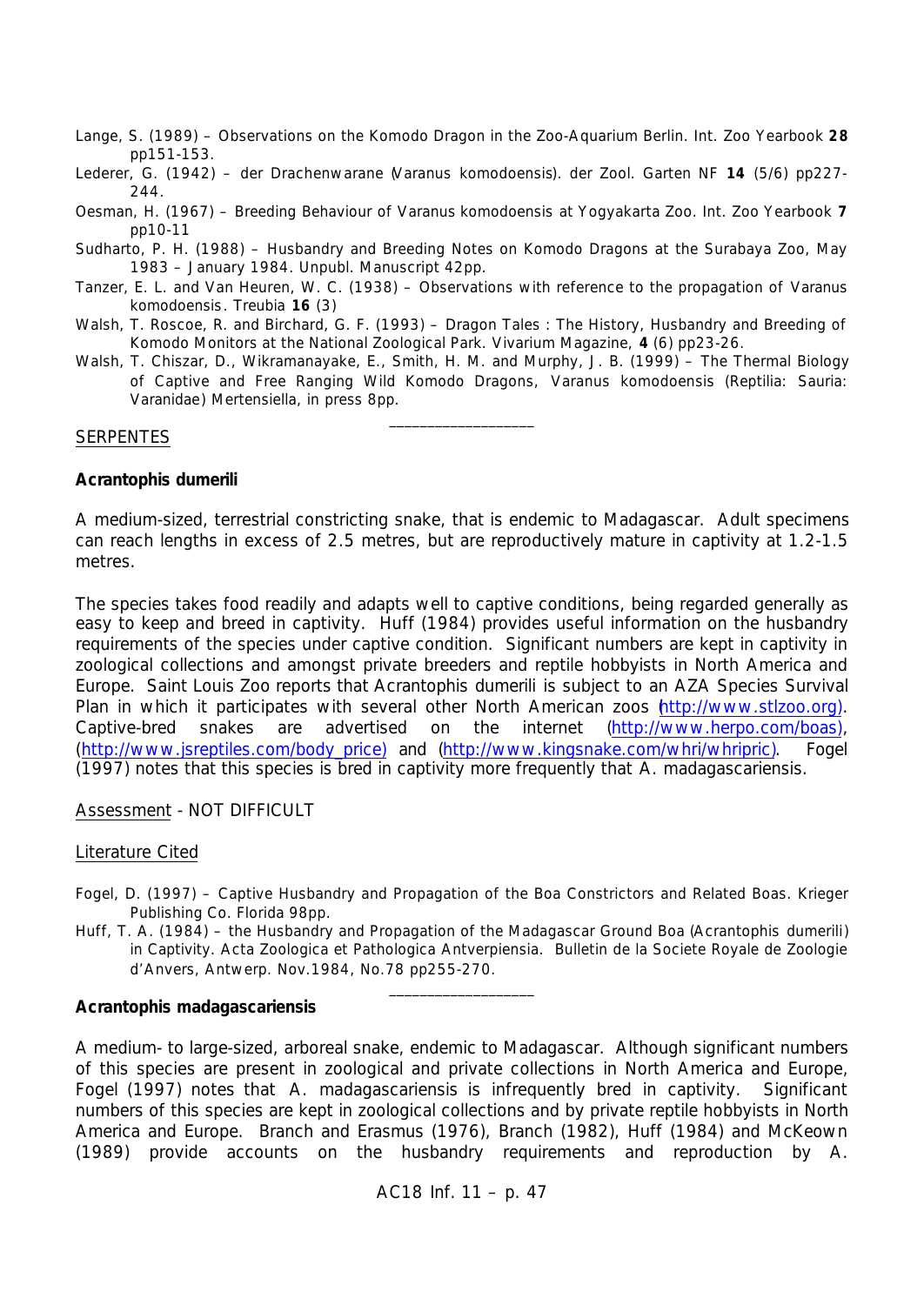*madagascariensis* in captivity. Captive-bred specimens are advertised for sale in the trade (http://www.natures-images.co.uk).

In December 1997, the CITES Management Authority of South Africa sought registration for a captive breeding program involving *A. madagascariensis* by the Transvaal Snake Park (Secretariat Notification No.1006 of 19 December 1997). Although the operation does not appear to have been registered, it does indicate that the species has been bred in captivity to the second generation. The species is common and regularly propagated in private collections in Antananarivo, Madagascar (Jenkins, pers. obs., 1998, 2001). Contrary to the remark by Fogel (1997), this species appears to adapt well to and breeds readily in captivity.

Assessment - NOT DIFFICULT

#### Literature Cited

- Branch, w. R. (1982) The status and captive breeding potential of African and Madagascan boids. In Proc. 6<sup>th</sup> Annual Reptile Symposium on Captive Propagation and Husbandry. pp224-247. Zoological Consortium Inc. Thurmont MD
- Branch, W. R. and H. Erasmus (1976) Reproduction in Madagascar ground and tree boas, *Acrantophis madagascariensis* and *Sanzinia madagascariensis*. *In* International Zoo Yearbook No.16 pp78-80.
- Fogel, D. (1997) Captive Husbandry and Propagation of the Boa Constrictors and Related Boas. Krieger Publishing Co. Florida 98pp.
- Huff, T. A. (1984) the Husbandry and Propagation of the Madagascar Ground Boa (*Acrantophis dumerili*) in Captivity. Acta Zoologica et Pathologica Antverpiensia. Bulletin de la Societe Royale de Zoologie d'Anvers, Antwerp. Nov.1984, No.78 pp255-270.
- McKeown, S. (1989) The First Captive Breeding of the Madagascar Ground Boa (*Acrantophis madagascariensis*) in North America from Long Term Adults. In Captive Propagation and Husbandry of Reptiles and Amphibians, pp69-76. Northern California Herp. Soc. Special Publication #5.

\_\_\_\_\_\_\_\_\_\_\_\_\_\_\_\_\_\_\_

### *Epicrates monensis*

The Mona/Virgin Islands Boa, *Epicrates monensis*, comprises two subspecies; the nominate subspecies *monensis,* occurs on Mona Island. The remaining subspecies, *granti,* is confined to Puerto Rico and St Thomas, US Virgin Islands.

Both subspecies appear to breed readily in captivity, however the species does not appear to be held in any significant numbers outside of North American zoological collections. Fogel (1997) and Tolson (1980, 1989, 1992 and1994) provide advice on husbandry requirements and captive propagation of *E. monensis* and other insular *Epicrates* spp. The two subspecies are the subject of Species Survival Plans in which several North American zoos are presently participating. The SSP for *E. monensis monensis* was initiated in 1994, whereas the captive population and breeding program for *E. monensis granti* was commenced several years earlier in 1990. Under the programs, both subspecies have bred regularly each year since their initial breeding event.

#### Assessment - NOT DIFFICULT

#### Literature Cited

Tolson, P. J. (1980) – Captive Reproductive Behaviour in Four Species of the Boid Genus *Epicrates*. *In* Proc. 4<sup>th</sup> Annual Reptile Symposium on Captive Propagation and Husbandry. pp87-97. Zoological Consortium Inc. Thurmont MD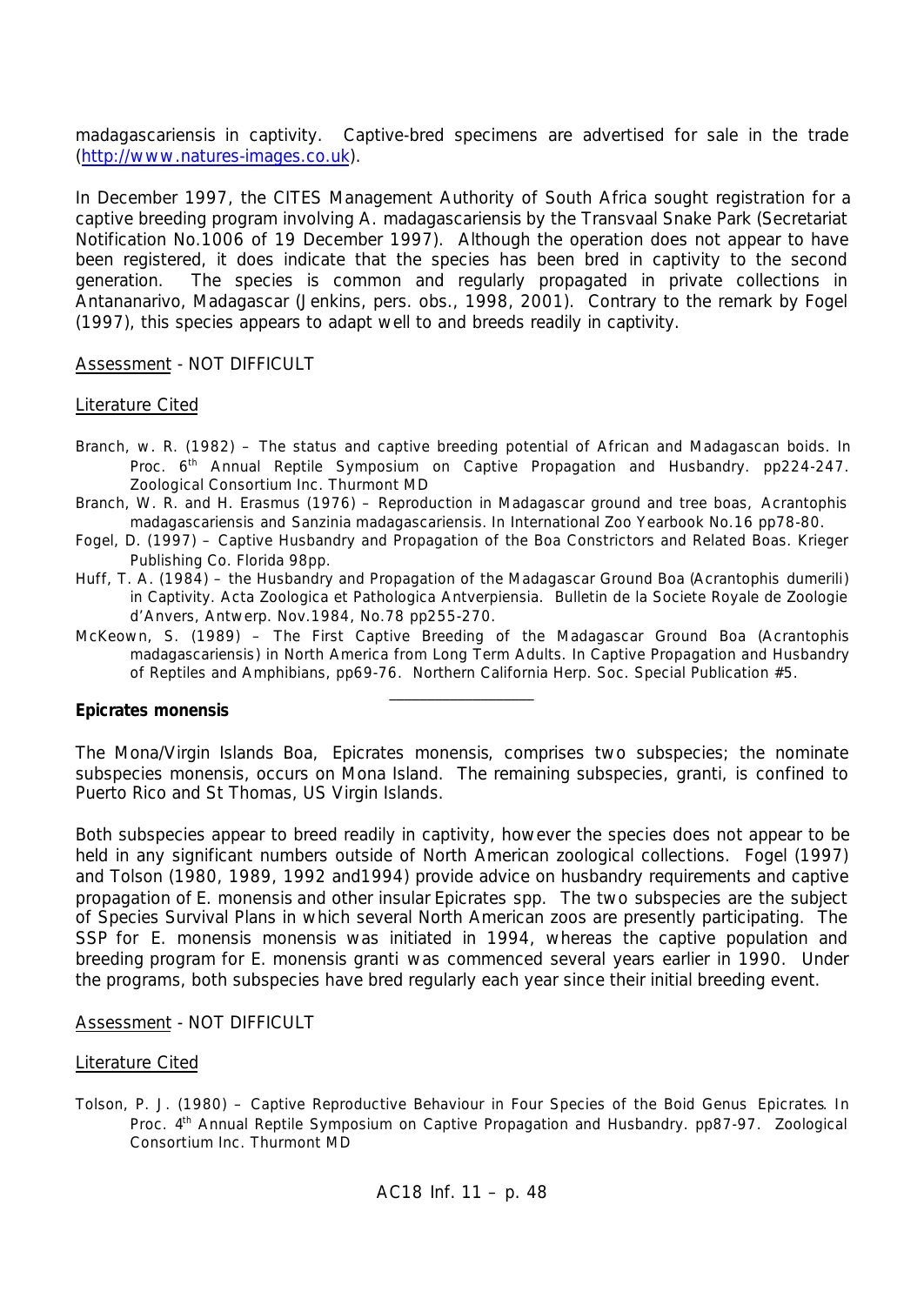- Tolson, P. J. (1989) Breeding the Virgin Islands Boa, *Epicrates monensis granti*, at the Toledo Zoological Gardens, International Zoo Yearbook No.28 pp163-167.
- Tolson, P. J. (1992) The Reproductive Biology of the Neotropical Boid Genus Epicrates (Serpentes: *Boidae*). *In* Reproductive Biology of South American Vertebrates. pp165-178. Springer-Verlag, NY
- Tolson, P. J. (1994) The Reproductive Management of the Insular Species of Epicrates (Serpentes: *Boidae*) in Captivity. *In* Captive Management and Conservation of Amphibians and Reptiles. pp353- 357. SSAR Ithaca NY

\_\_\_\_\_\_\_\_\_\_\_\_\_\_\_\_\_\_\_

## *Epicrates subflavus*

*Epicrates subflavus* is a medium-sized, semi-arboreal snake that is endemic to Jamaica. Hope Zoo in Kingston, Jamaica maintains a breeding colony of the species and, although births occurred regularly, inadequate husbandry resulted in a high mortality rate among the neonates (Ettling, 1998). Training received from some North American zoos has addressed former husbandry deficiencies at Hope Zoo (Ettling, 1998). Bloxam (1977) and Fogel (1997) provide useful information on copulation and neonate feeding behaviour observed in captive specimens,

*E. subflavus* appears to adapt well to captive conditions and breeds readily in captivity. Specimens of this species are represented in numerous zoological and private collections in North America and Europe. Bloxam & Tonge (1986) report the production at Jersey Zoo of 233 offspring in an eight (8) year period (1976-1984), most of which entered trade and were sold to private collectors. The progeny of privately held, captive-bred *E. subflavus* are regularly advertised for sale on commercial websites (http://www.ncherps.com/available\_now).

Assessment - NOT DIFFICULT

# Literature Cited

Ettling, J. (1998) – Conserving the Jamaican Boa. *In* Zudus Vol.12, No.2 (March/April)

- Bloxam, Q. M. C. & S. J. Tonge (1986) Breeding Programmes for reptiles and snails at Jersey Zoo: an appraisal. International Zoo Yearbook. Vol.24/25, pp49-56.
- Bloxam, Q. M. C. (1977) Maintenance and breeding of the Jamaican Boa, *Epicrates subflavus*, (Stejneger, 1901) at the Jersey Zoological Park. The Dodo, No.14, pp69-73.

## *Casarea dussumieri*

*Casarea dussumieri* is a small terrestrial boid snake confined to Round Island in the West Indian Ocean, where it is critically endangered.

The largest known captive population of *C. dussumieri* is located at Jersey Zoo, where fourteen (14) animals have been held since being collected from the wild in 1977 and 1978. Certain other select zoological collections also contain the species (Fogel, 1997).

In 1998, twenty-six (26) offspring were produced from four clutches, thereby ending an eightyear absence of breeding (Gibson, 1998). Although the captive animals at Jersey Zoo bred sporadically during the 1980s, hatching success was always very low. Since 1990, all eggs produced were either infertile or failed to hatch for other reasons. Gibson (1998) attributes the recent breeding successes to dietary changes by supplementing mice with vitamin D<sub>3</sub> and additional calcium.

Bloxam (1980) reports that wild-caught specimens initially proved difficult to feed in captivity and would only accept house geckoes. It seems likely house geckoes provided an acceptable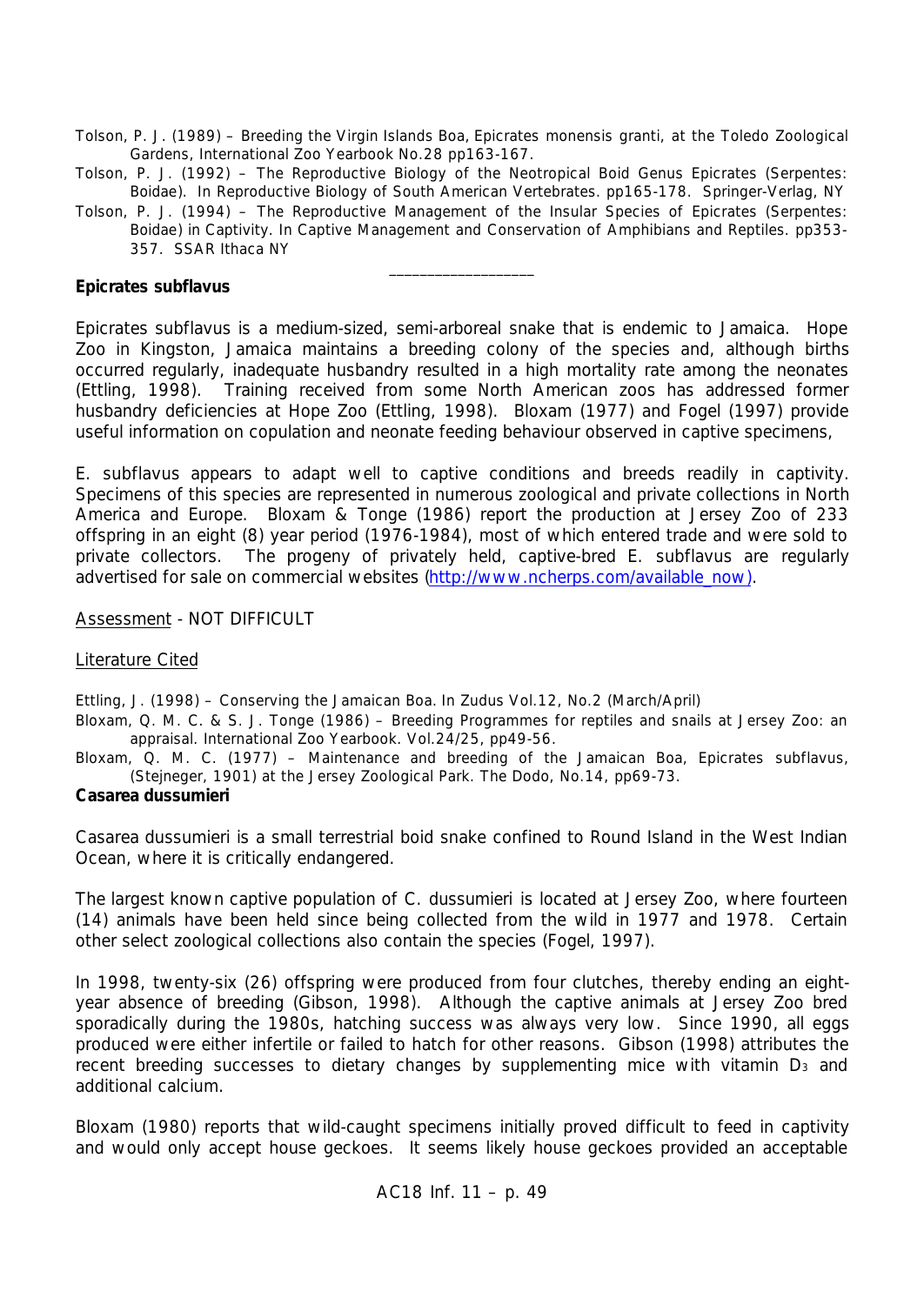surrogate for their natural prey species, which comprises *Phelsuma guentheri* and *Leiolopisma telfairii* (Bloxam, 1984). *C. dussumieri* is the only oviparous boid snake, producing a clutch of 3- 11 eggs (Bloxam and Tonge, 1986). Bloxam and Tonge (1986) have observed that neonate *C. dussumieri* (because of the small size) are difficult to rear in captivity and providing an acceptable diet proves challenging. Bloxam (pers. comm. in Fogel, 1997) reports a reduction in reproductive vigour of captive snakes.

Assessment - DIFFICULT

## Literature Cited

- Bloxam, Q. M. C. (1980) Maintenance and Breeding of Round Island Herpetofauna. I*n* Proc. 4th Annual Reptile Symposium on Captive Propagation and Husbandry. pp50-69. Zoological Consortium Inc., Thurmont, MDR.
- Bloxom, Q. M. C. (1984) A preliminary report on the captive management and reproduction of the Round Island Boa, *Casarea dussumieri*. *In* Proc. 7th Annual Reptile Symposium on Captive Propagation and Husbandry. pp115-123. Zoological Consortium Inc., Thurmont, MDR.

Bloxam, Q. M. C. and S. J. Tonge (1986) – The Round Island Boa, *Casarea dussumieri*, breeding programme at the Jersey Wildlife Preservation Trust. The Dodo, No.23 pp101-107.

\_\_\_\_\_\_\_\_\_\_\_\_\_\_\_\_\_\_\_

Gibson, R. (1998) On the Edge No.83 *In* http://www.zoonews.ws/IZN/292/IZN-292

#### *Sanzinia madagascariensis*

The Malagasy tree boa (*Sanzinia madagascariensis*) is endemic to Madagascar. Specimens of this attractive snake are widely kept in private and zoological collections in Europe and North America. Gibson (1998) reports that the Jersey Wildlife Preservation Trust has maintained two (2) wild-caught pairs of the species since 1991. Shortly after their arrival at Jersey Zoo, one of the females gave birth to eight (8) offspring. In the same report, Gibson (1998) considers this species to be difficult to maintain in captivity, noting, that since the initial captive birth at Jersey Zoo, the species has been bred by a British zoo on only one (1) occasion. By comparison, captive propagation of this species appears to be more commonly achieved in zoological and private collections in North America (Groves and Mellendick, 1973 and McLain, 1984). The presence of captive-bred specimens of *S. madagascariensis* being advertised through a UK-based website (http://www.natures-image.co.uk) appears to contradict Gibson's (1998) observation on breeding this species in captivity.

Assessment - NOT DIFFICULT

#### Literature Cited

- Gibson, R. (1998) in On the Edge No.81 In http://www.zoonews.ws/IZN/284/IZN-284
- Groves, J. D. and Mellendick, J. A. (1973) Reproduction in the Madagascar tree boa, *Sanzinia madagascariensis*, at the Baltimore Zoo. Int. Zoo Yearbook, **13** : 106
- McLain, J. M. (1984) Reproduction in Malagasy Tree Boas, *Sanzinia madagascariensis* (Serpentes: *Boidae*). *In* Proceedings 7<sup>th</sup> Annual Reptile Symposium on Captive Propagation and Husbandry. pp124-131. Zoological Consortium Inc., Thurmont, MD

\_\_\_\_\_\_\_\_\_\_\_\_\_\_\_\_\_\_\_

#### *Vipera ursinii*

The present subspecific taxonomy of *Vipera ursinii* is unclear. The following subspecies, occurring in different arts of Europe, are generally recognized as valid taxa*, viz. wettsteini* (France), *ursinii* (Italy), *rakosiensis* (Austria, Romania, Hungary and Bulgaria), *moldavica*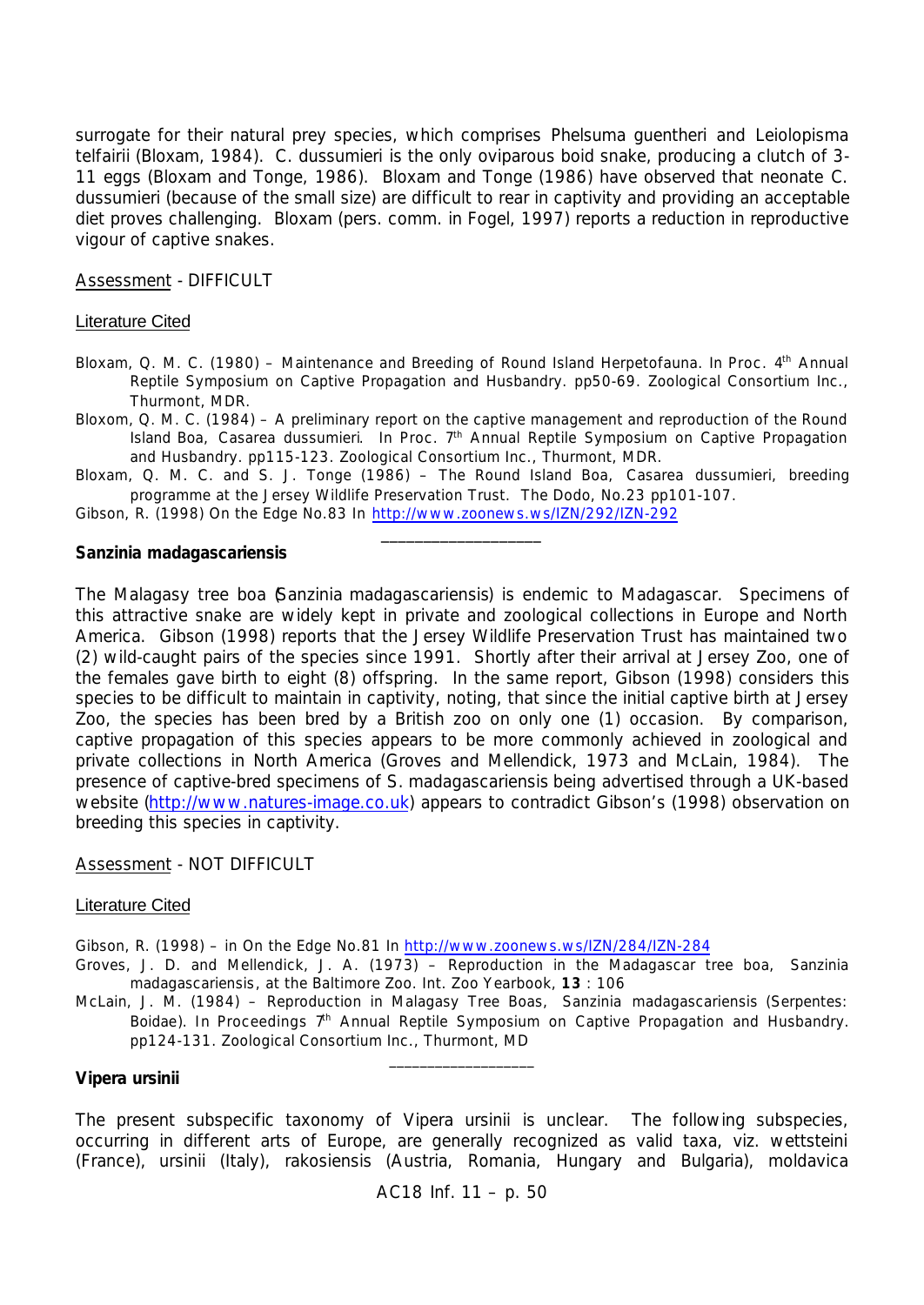(Romania), *macrops* (Yugoslavia and Greece [= *graeca*] and Albania) and *renardi* (Turkey [= *anatolica*] and Romania). Only two subspecies (*rakosiensis* and *moldavica*) are recognized by the IUCN as threatened.

The subspecies occurring in various parts of western Europe appear to be held extensively among private collectors and are reported to breed readily in captivity. Pronk (pers. comm. 2002) reports breeding *Vipera u. renardi* (obtained from the Moscow Zoo) to the third generation. The lowland forms from temperate regions (*rakosiensis, moldavica* and *renardi*) are generally believed to breed readily in captivity provided animals are healthy, well fed (especially females) and are permitted to hibernate and receive periods of gradual "post-hibernation" warming.

Assessment - PROVISIONALLY NOT DIFFICULT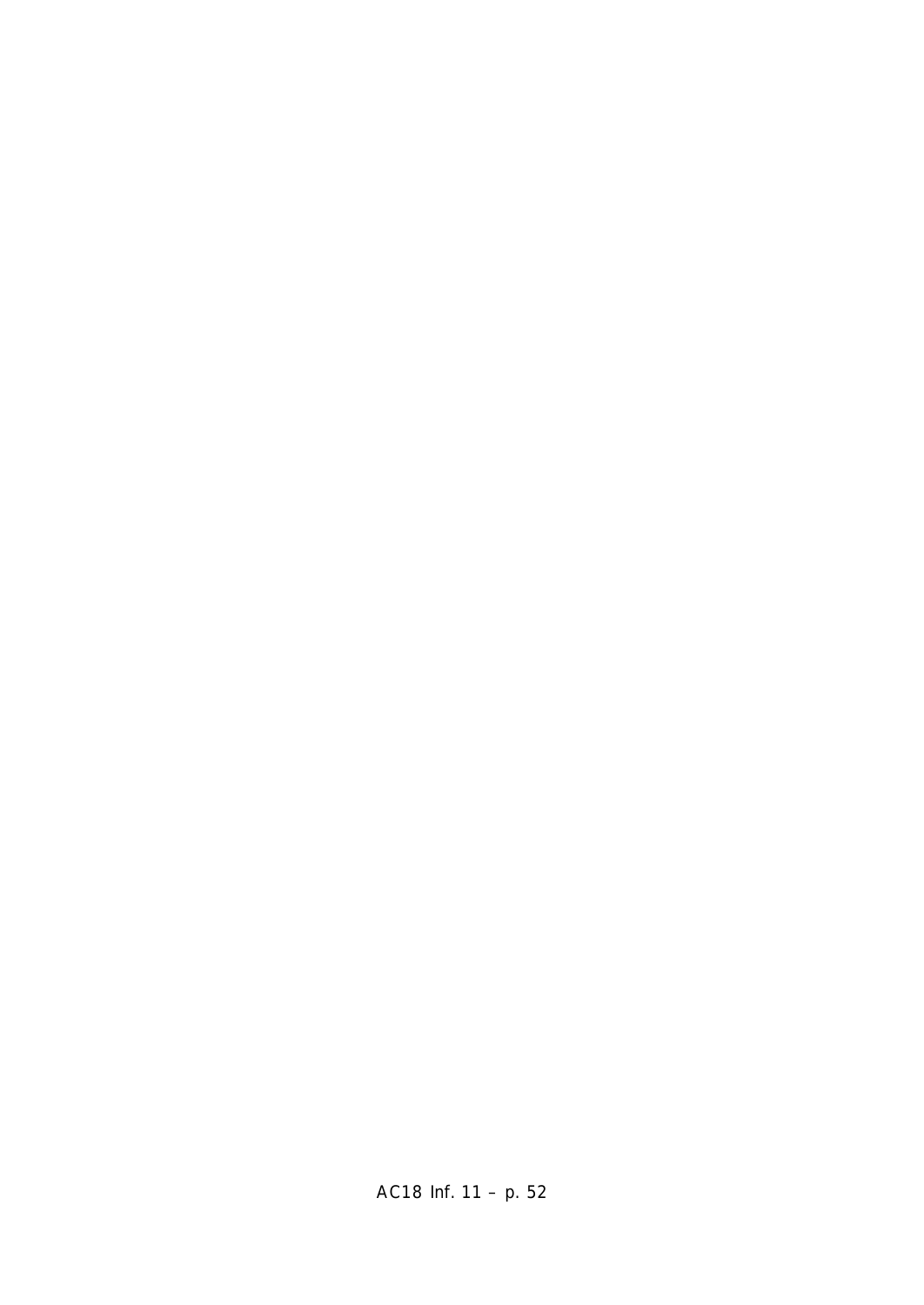#### Selected Bibliography

#### **CROCODYLIA**

*Alligator sinensis*

- Behler, J. (1993) Species Survival Plan for the Chinese alligator. Crocodile Specialist Group Newsletter 12(4): 18
- Jinzhong, F. (1994) Conservation, management and farming of crocodiles in China. In: *Crocodiles.* Proceedings of the 2nd Regional Meeting of the Crocodile Specialist Group. IUCN & Conservation Commission of the Northern Territory, Australia.
- Webb, G.J.W. (1993) Chinese Alligators Conservation Philosophy under test. Crocodile Specialist Group Newsletter 12(4):19–21.
- Webb, G.J.W. & B. Vernon (1992) Crocodilian management in the Peoples Republic of China A review with recommendations. *In:* Crocodile Conservation Action. Special Publication of the Crocodile Specialist Group. 1– 27. IUCN, Gland, Switzerland.
- Zhang, Zheng-dong (1994) New Alligator Breeding Center. Crocodile Specialist Group Newsletter 13(1):8.

Zhang, Zheng-dong (1994) - Hainan Alligator Developments. Crocodile Specialist Group Newsletter 13(4):13.

#### *Crocodylus acutus*

- Arteaga, A. (1993) Repoblamiento del embalse de Tacarigua (Ed. Falcon, Venezuela) con Caimanes del Costa (*Crocodylus acutus*) criados en cautiverio: Resultados preliminares. *In:* Zoocria de los Crocodylia. Memorias de la I Reunion Regional del CSG: 264–269. IUCN Gland, Switzerland.
- Campbell, H.W. (1972) Ecological or physiological interpretations of crocodilian nesting habits. Nature 238: 404-405
- Kushlan, J.A. & F. Mazotti (1989) Population biology of the American crocodile. J. Herpetol*.* 23(1): 7-21
- Medem, F. (1981) *Los Crocodylia de Sur America.* Vol. 1. Los Crocodylia de Colombia*.* Colciencias, Bogota. 354 pp.
- Moler, P. & C. Abercrombie (1992) Growth and survival of *Crocodylus acutus* in South Florida, USA. In: Crocodiles. Proceedings of the 11th Working Meeting of the Crocodile Specialist Group*.* IUCN, Gland, Switzerland. p.14
- Thorbjarnarson, J. (1989) Ecology of the American crocodile, *Crocodylus acutus*. In: Crocodiles. Their Ecology, Management and Conservation. A Special Publication of the Crocodile Specialist Group*.* IUCN, Gland, Switzerland. pp. 228-258

#### *Crocodylus intermedius*

- Anon (1994) Recovery plan for the Orinoco crocodile in Venezuela 1994–1999. Unpubl. Report by FUDENA/ Venezuela Crocodile Specialist Group.
- Arteaga, A, Seijas, A.E, Chavez, C. & J.B. Thorbjarnarson (1994) Status and conservation of the Orinoco crocodile: an update. In: *Crocodiles.* Proceedings of the 12th Working Meeting of the Crocodile Specialist Group*.* IUCN, Gland, Switzerland. pp. 143-150
- Ayarzagüena, J. (1990) An update on the recovery program for the Orinoco crocodile. Crocodile Specialist Group Newsletter 9(3):16–18.
- Ramirez-Perilla, J.A. (1991) Efecto de la cantidad y frecuencia alimentaria de una dieta experimental sobre la tasa de crecimiento de un ejemplar juvenil de *Crocodylus intermedius*, Crocodylia: Crocodylidae. Caldasia. 16(79):531–538.
- Ramo, C., Busto, B. & A. Utrera (1992) Breeding and rearing the Orinoco crocodile, *Crocodylus intermedius*, in Venezuela. Biol. Cons. 60:101–108.
- Seijas, A.E. (1993) Cría de caimanes del Orinoco en la UNELLEZ, Venezuela. *In:* Zoocria de los Crocodylia. Memorias de la I° Reunion Regional del Grupo de Especialistas en Cocodrilos de la UICN. 182–195. IUCN, Gland, Switzerland.
- Thorbjarnarson, J. & G. Hernandez (1993) Reproductive ecology of the Orinoco crocodile (*Crocodylus intermedius*) in Venezuela. I. Nesting ecology and egg and clutch relationships. J Herpetology. 27(4):363-370.
- Thorbjarnarson, J. & G. Hernandez (1993) Reproductive ecology of the Orinoco crocodile (*Crocodylus intermedius*) in Venezuela. II. Reproductive and social behavior. J Herpetol. 27(4): 371–379.
- Thorbjarnarson, J.B. (1993) Efforts to conserve the Orinoco crocodile in the Capanaparo River, Venezuela. *In:* Zoocria de los Crocodylia. Memorias de la I° Reunion del CSG, Grupo de Especialistas en Cocodrilos de la UICN. 320– 320. IUCN, Gland, Switzerland.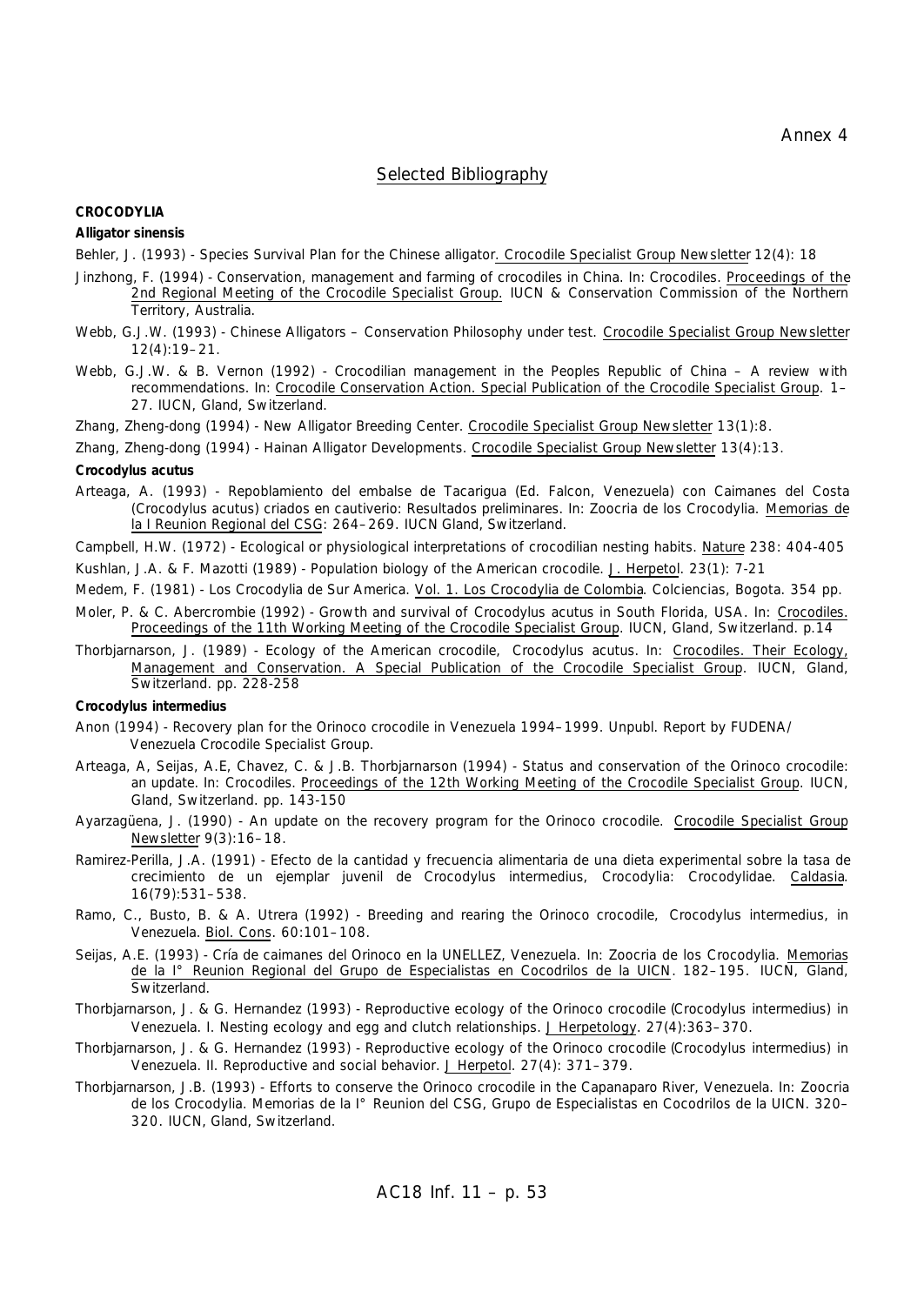#### *Crocodylus novaeguineae mindorensis*

- Alcala, A.C., Ross, C.A., & E.L. Alcala (1987) Observations on reproduction and behaviour of captive Philippine crocodiles (*Crocodylus mindorensis*, Schmidt). Silliman J. 34 (1–2): 18–28.
- Messel, H., King, F.W., Webb, G.J.W. & C.A. Ross (1992) Summary Report on the Workshop on the Prospects and Future Strategy of Crocodile Conservation of the two species (*Crocodylus porosus, Crocodylus mindorensis*) occurring in the Philippines. *In:* Crocodile Conservation Action. A Special publication of the Crocodile Specialist Group of the Species Survival Commission of IUCN. 98–101. IUCN, Gland, Switzerland.

Messel, H., Hutton, J & G.J.W. Webb (1993) - Second Workshop to review the aims objectives and operation of the Crocodile Farming Institute (CFI): Palawan, Republic of the Philippines. Mimeo report. 9pp.

- Ortega, G.V. (1998) Philippine crocodile conservation: comprehensive report. In Proceedings of 14th Working Meeting of the Crocodile Specialist Group, pp. 101–134. IUCN, Gland, Switzerland, and Cambridge, U.K.
- Ortega, G.V., Regoniel, P. & C.A. Ross (1994) Status of the crocodiles in the Philippines. An update. In: *Crocodiles.* Proceedings of the 12th Working Meeting of the Crocodile Specialist Group*.* IUCN, Gland, Switzerland. pp. 151-154
- Ortega, G. & P. Regoniel (1993) Conservation, Management and Farming of Crocodiles in the Philippines. CFI News  $6(1):4-11.$
- Ross, J.P. Ed (1998) Crocodiles: Status Survey and Conservation Action Plan (2nd edition). IUCN, Gland, Switzerland, and IUCN/SSC Crocodile Specialist Group, Gainesville, Florida, U.S.A.

#### *Crocodylus palustris*

Gholi Kami H. (1994) - Numbers of Crocodiles in Iran. Crocodile Specialist Group Newsletter 13(1):7.

Gholi Kami, H. & M. Saghari (1993) - Iranian Crocodile: Gando. Crocodile Specialist Group Newsletter 12(4): 4–5.

- Rao, R.J. (1994) Ecological studies of Indian crocodiles, an overview. In: Crocodiles. Proceedings of the 12th Working Meeting of the Crocodile Specialist Group*.* IUCN, Gland, Switzerland. pp. 259-273
- Singh, L.A.K., Srivastava, S.S., Mohanty, A.P., & S.D. Rout (2000) Prevention of rubbery-snout and X-ray revelations on hunchback condition in mugger crocodile (*Crocodylus palustris*). *Zoo's Print Journal* Vol. 16, No. 4 pp465-466.
- Whitaker, R & Z. Whitaker (1984) Reproductive biology of the mugger. J. Bombay Nat. Hist. Soc. 81(2): 297-316
- Whitaker, R. & Z. Whitaker (1989) Ecology of the mugger crocodile. In: Crocodiles. Their Ecology, Management and Conservation. A Special Publication of the Crocodile Specialist Group*.* IUCN, Gland, Switzerland. pp. 276-297
- Whitaker, R. (1987) The management of crocodilians in India. In: Wildlife Management: Crocodiles and Alligators (Eds. Webb, GJW, Manolis, SC & Whitehead, PJ). Surrey Beatty & Sons, Australia. pp. 63-72

Whitaker, R. & Z. Whitaker (1984) - Reproductive biology of the mugger. J. Bombay Nat. Hist. Soc. 81(2):297-316. *Crocodylus rhombifer*

Thang, N.Q. (1994) - The status of *Crocodylus rhombifer* in the Socialist Republic of Vietnam. *In:* Crocodiles. Proceedings of the 12th Working Meeting of the Crocodile Specialist Group. 1:141–142. IUCN, Gland, Switzerland.

#### *Crocodylus siamensis*

- Cuc, H.T. (1993) Status and conservation of crocodiles in Vietnam. *In:* Crocodiles, Proceedings of the Second Regional Meeting of the Crocodile Specialist Group, 25– 31. Conservation Commission of the Northern Territory, Darwin, Australia.
- Cuc, H.T. (1994) Status and Conservation of Crocodiles in Vietnam. *In:* Crocodiles, Proceedings of the 12th Working Meeting of the Crocodile Specialist Group IUCN, 1 pp28-34. IUCN, Gland, Switzerland.
- Frazier, S. (1991) Siamese Croc Farms. Crocodile Specialist Group Newsletter 10(1):5.
- Jelden, D. & H. Messel (1992) Summary report of the Crocodile Specialist Group review committee on crocodile management in Thailand. *In:* Crocodile Conservation Action. A Special publication of the Crocodile Specialist Group. IUCN Gland, Switzerland. 71–77.
- Kitiyanant, Y., Youngprapakorn, P., Songthaveesin, C., Tocharus, C., Jaruansuwan, M., Junprasert, S. & K. Pavasuthipaisit (1994) - Seasonal changes of sperm morphology and reproductive tracts of *Crocodylus siamensis*. In: Crocodiles. Proceedings of the 12th Working Meeting of the Crocodile Specialist Group*.* IUCN, Gland, Switzerland. pp. 268-275
- Kitiyanant, Y., Youngprapakorn, P., Songthaveesin, C., Tocharus, C., Jaruansuwan, M., Junprasert, S. & K. Pavasuthipaisit (1994) - Seasonal changes of sperm morphology and reproductive tracts of *Crocodylus siamensis*. *In:* Crocodiles. Proceedings of the 12th Working Meeting of the Crocodile Specialist Group, 2:268– 275. IUCN, Gland, Switzerland.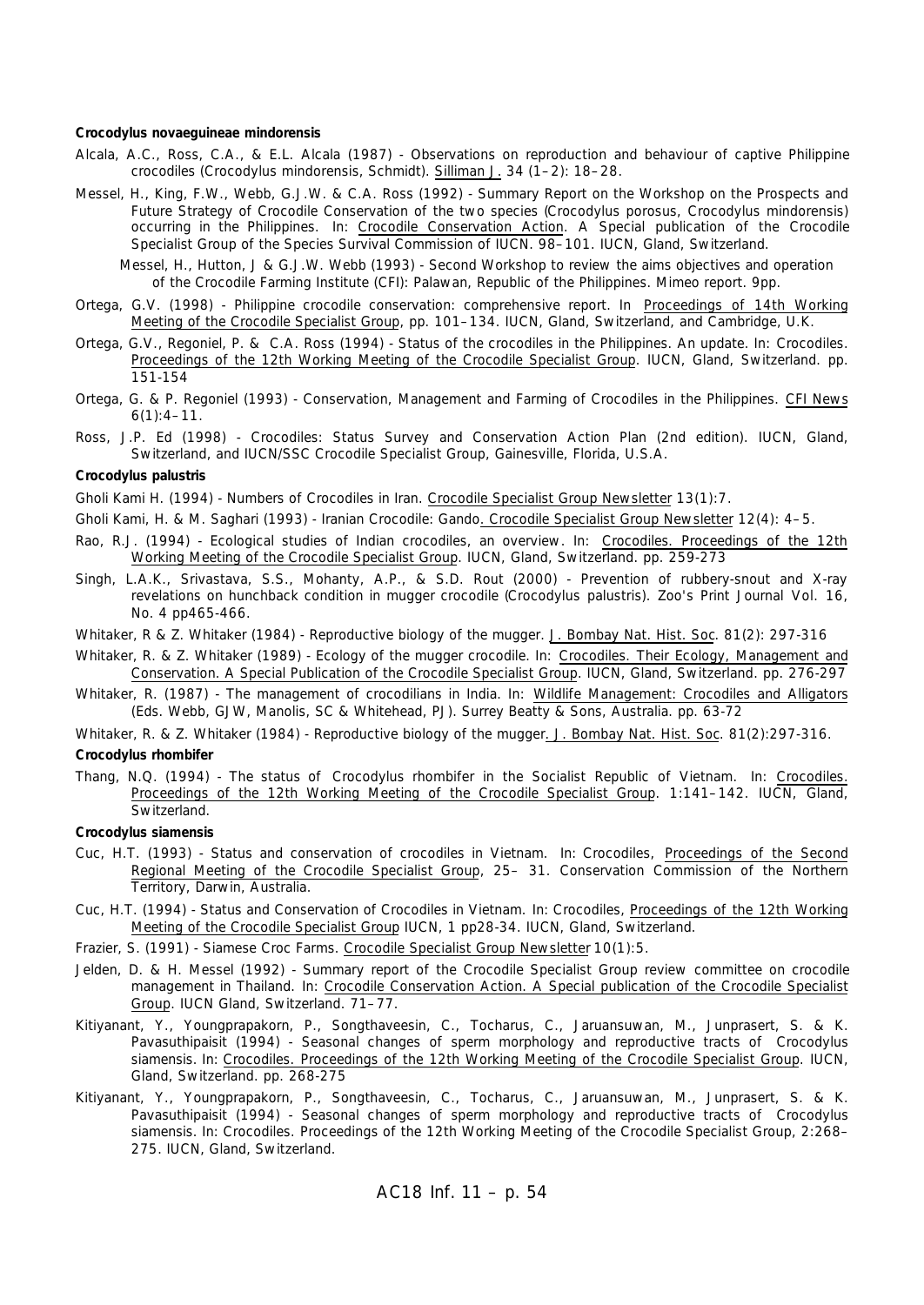- Ratanakorn, P. (1993) Conservation, management and farming of crocodiles in Thailand. *In:* Crocodiles, Proceedings of the Second Regional Meeting of the Crocodile Specialist Group. 371–409. Conservation Commission of the Northern Territory, Darwin, Australia.
- Thuok, N. & T. Tang (1994) Country Report on Crocodile Conservation in Cambodia. *In:* Crocodiles, Proceedings of the 12th Working Meeting of the Crocodile Specialist Group. 1:3-15. IUCN, Gland, Switzerland.
- Webb, G.J.W. & R.W.G. Jenkins (1991) Management of crocodiles in Thailand A review with recommendations. Report to Crocodile Management Association of Thailand and Royal Forest Department.

#### *Osteolaemus tetraspis*

- Chea, P.C. & P. Ratanakorn. 1993. Conservation, management and farming of crocodiles in Cambodia. *In:* Crocodiles, Proceedings of the Second Regional Meeting of the Crocodile Specialist Group. 13–23. Conservation Commission of the Northern Territory, Darwin, Australia.
- Kofron, P. & C. Steiner (1994) Observations on the African Dwarf crocodile, *Osteolaemus tetraspis*. Copiea 1994(2):533–535.
- Kofron, P. & C. Steiner (1994) Observations on the African dwarf crocodile, *Osteolaemus tetraspis*. Copeia 1994(2): 533-535

#### *Gavialis gangeticus*

- Anon, (?) Population and Habitat Viability Assessment (PHVA) Workshop for Gharial, Report. Zoos' Print.  $X(8):3-60.$
- Rao, R.J. & L.A.K. Singh (1994) Status and Conservation of the Gharial in India. *In:* Crocodiles, Proceedings of the 12th Working Meeting of the Crocodile Specialist Group. 1:84–97. IUCN, Gland, Switzerland.
- Singh, L.A.K. & H.R. Bustard (1977) Studies on the Indian gharial, *Gavialis gangeticus* (Gmelin): V. Preliminary observations on maternal behavior. Indian Forester 103: 671-678

#### *Tomistoma schlegelii*

- Anon (1995) Field expedition to the Lalan River and its tributaries, South Sumatra, Indonesia, Assessment of the Distribution, Abundance, Status and Nesting Biology of the false gharial (*Tomistoma schlegelii*). Wildlife Management International Pty. Ltd. mimeo report. 101pp.
- Bezuijen, M.R., Pandu Hartoyo, M. Elliot & B. Baker (1997) Second report on the ecology of the False Gharial (*Tomistoma schlegelii*) in Sumatera. Wildlife Management International Pty. Ltd. mimeo report. 128pp.

#### **General**

- Anon (1993) Crocodile Conservation and Management in India. Report of a CSG Workshop, Madras, India 1-3 March 27 pp.
- Anon (1993) Preliminary Breeding Results from CFI. Crocodile Specialist Group Newsletter 12(3):10.
- Anon (1994) Conservation Plan for the Conservation and Management of *Crocodylus porosus* in Queensland (DRAFT). Nature Conservation Act 1992, Section 106. Queensland Dept. of Environment and Heritage, Brisbane, Australia. 101pp.
- Anon (1994) Proposal. Maintenance of the Indonesian Population of the Saltwater Crocodiles (*Crocodylus porosus*) *In:* Appendix II of CITES, 9th Conference of the Parties. Doc 9.47:29–62.
- Asanza, E. (1992) Population dynamics, ecology and conservation of the black caiman, *Melanosuchus niger* in Ecuadorian Amazonia. *In:* Crocodiles. Proceedings of the 11th Working meeting of the Crocodile Specialist Group of the Species Survival Commission of the IUCN. 1:22–30. IUCN, Gland, Switzerland.
- Aung Moe. (1994) The Status of Crocodilians in Myanmar. *In:* Crocodiles, Proceedings of the 12th Working Meeting of the Crocodile Specialist Group IUCN-World Conservation Union, 1:24–27. IUCN, Gland, Switzerland.
	- Behra, O. (1993) Cameroon FAO crocodile management project. Crocodile Specialist Group Newsletter 12(1):16.
- Blake, D.K. & N. Jacobsen (1992) The Conservation Status of the Nile Crocodile (*Crocodylus niloticus*) in South Africa. *In:* Conservation and Utilization of the Nile Crocodile in Southern Africa. Handbook on Crocodile Farming. Smith, G.A. and J.M. Marais (eds.). 11–21. Crocodilian Study Group of South Africa, Pretoria.

Chabreck, R.H. (1982) - Crocodile Management Programs in Cuba. Report to FAO of United Nations, Rome 10pp.

- Conservation Commission of the Northern Territory (1989) A management program for *Crocodylus porosus* and *Crocodylus johnstoni* in the Northern Territory of Australia. CCNT, Darwin.
- Cox, J. (1992) Development of the Crocodile Industry on a Sustainable Basis Terminal Report. FAO-PHPA Project GCP/INS/060/JPN. Food and Agriculture Organization of the United Nations, Rome: 96pp.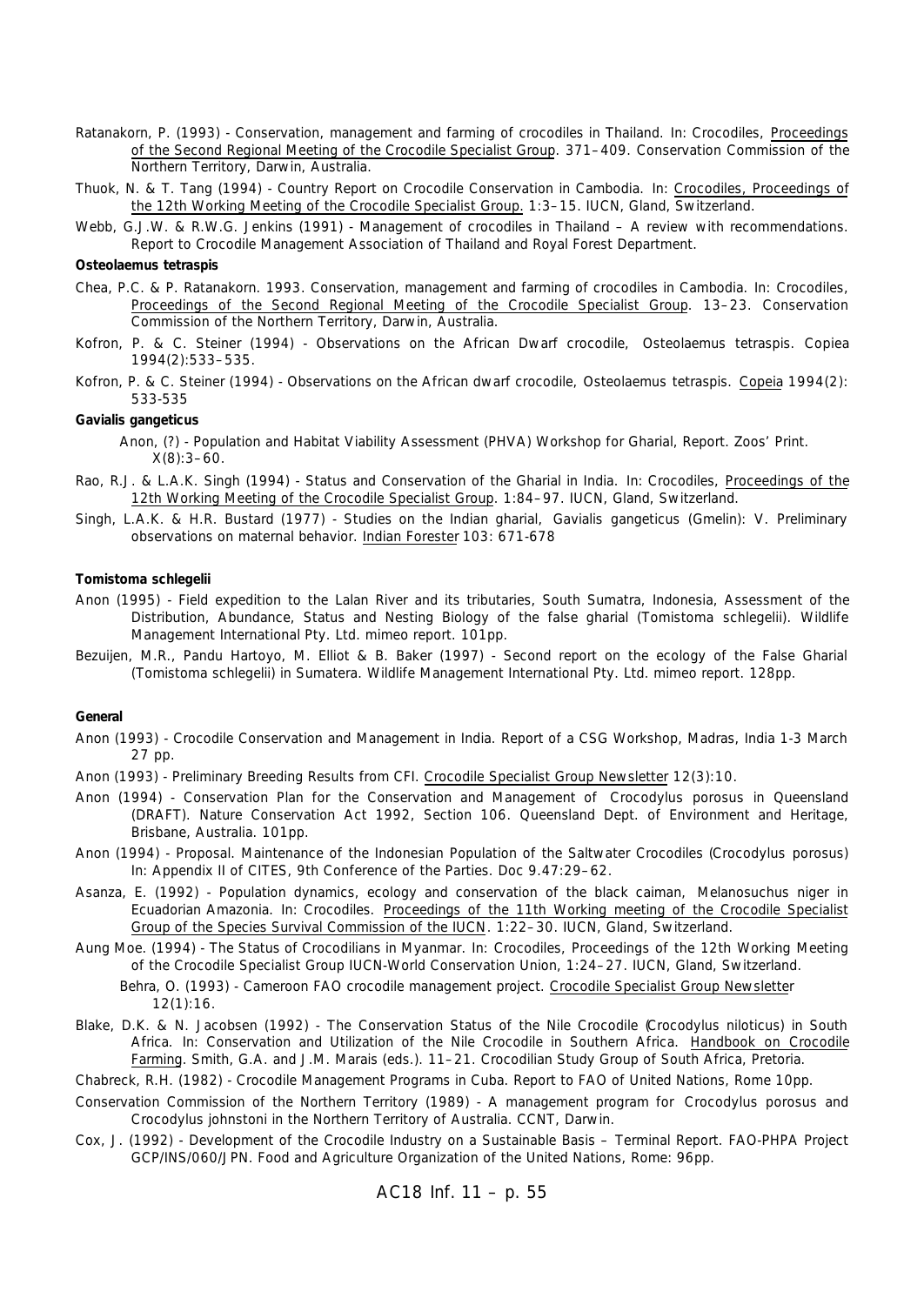- Cox, J., & F. Gombek (1985) A preliminary survey of the crocodile resource in Sarawak, East Malaysia. World Wildlife Fund Malaysia. IUCN/WWF Project No. MAL 74/85.
- Cox, J.H. (1985) Crocodile nesting ecology in Papua New Guinea. Field Document No. 5 of the FAO/UNDP, PNG/74/029, Assistance to the Crocodile Skin Industry Project. Wildlife Division, Port Moresby, Papua New Guinea.
- Cox, J.H. & M.M. Rahman (1994) An Assessment of Crocodile Resource Potential in Bangladesh. *In:* Crocodiles, Proceedings of the 12th Working Meeting of the Crocodile Specialist Group, IUCN – World Conservation Union, 1:232–258. IUCN. Gland, Switzerland.
- Honegger, R.E. & R.H. Hunt (1990) Breeding crocodiles in zoological gardens outside the species range, with some data on the general situations in European zoos, 1989. *In:* Crocodiles. Proceedings of the 10th Working Meeting of the IUCN/SSC Crocodile Specialist Group, Gainesville, Florida. 1:200–228. IUCN. Gland, Switzerland.
- Huchzermeyer, F.W. (1993) Congo parasite study of dwarf crocodiles. Crocodile Specialist Group Newsletter 12(2):4.
- Hunt, H. (1975) Maternal behavior in the Morelet's crocodile, *Crocodylus moreletii*. Copeia 1975: 763–764.
- Hunt, H. (1977) Aggressive behavior by adult Morelet's crocodiles, *Crocodylus moreletii*, toward young. Herpetologica 33:195–201.
- Magnusson, W.E. (1984) Economics, developing countries, and the captive propagation of crocodilians. Wildl. Soc. Bull. 12:194–197.
- Magnusson, W.E., Da Silva, E.V., & A.P. Lima (1987) Diets of Amazonian crocodilians. J. Herpet. 21:85–95.
- Maskey, T.M. (1994) Captive Breeding Success. Crocodile Specialist Group Newsletter 13(3):7.
- Messel, H., Jelden. D. & G. Hemley (1992) Summary report of the Crocodile Specialist Group Review Committee on Crocodile Management in Indonesia. *In:* Crocodile Conservation Action. A Special Publication of the Crocodile Specialist Group of SSC. 55–70. IUCN, Gland, Switzerland.
- Messel, H., King, F.W., & J.P. Ross Eds (1992) Crocodiles: An Action Plan for their Conservation. IUCN, Gland, Switzerland.
- Quero de Peña, M. (1993) Avances de los programas de conservacion de los crocodilidos de Venezuela. *In:* Zoocria de los Crocodylia. Memorias de la I° Reunion Regional del CSG, Santa Marta, Colombia. 277–300. IUCN, Gland, Switzerland.
- Webb, G.J.W., Manolis, C., Otley, B. & A. Heyward (1992) Crocodile Management and Research in the Northern Territory: 1990–1992. *In:* Crocodiles. Proceedings of the 11th Working Meeting of the Crocodile Specialist Group, Victoria Falls, Zimbabwe. 2:233–275. IUCN, Gland, Switzerland.

Webb, G.J.W. & R.W.G. Jenkins (1991) - Management of crocodilians in Indonesia: a review with recommendations. Australian National Parks and Wildlife Service, Canberra. unpubl. report. 48pp.

- Whitaker, R. (1987) The management of crocodilians in India. *In:* Wildlife Management: Crocodiles and Alligators. Webb, G.J.W., S.C. Manolis and P.J. Whitehead (eds.). 63-72. Surrey Beatty and Sons, Chipping Norton, Australia.
- Youngprapakorn, U., Cronin, E.W. & J.A. McNeely (1971) Captive breeding of crocodiles in Thailand. *In:* Crocodiles. Proceedings of the 1st Working Meeting of the IUCN/SSC Crocodile Specialist Group, New York. 98–101. IUCN, Morges, Switzerland.

#### **SAURIA**

#### **Sphenodon spp**

- Daugherty, C.H., Keall, S.N. & N.J. Nelson (1997) Conservation of the Brothers Island tuatara (Sphenodon guntheri). Society for Conservation Biology annual meeting. Victoria, British Columbia.
- Nelson, N. (1998) Conservation of Brother's Island tuatara (Sphenodon guntheri). M. Con. Sci. Victoria University, Wellington
- Owen, K. (1998) Introduction of northern tuatara to Moutohora Island, Bay of Plenty. Ecological Management, 6, 23- 33.
- Owen, K. (1999) Reintroduction of northern tuatara to Moutohora Island, Bay of Plenty, New Zealand. Reintroduction News 17: 16-18.
	- Ussher, G.T. (1999) Restoration of threatened species populations: tuatara rehabilitations and reintroductions. PhD thesis, University of Auckland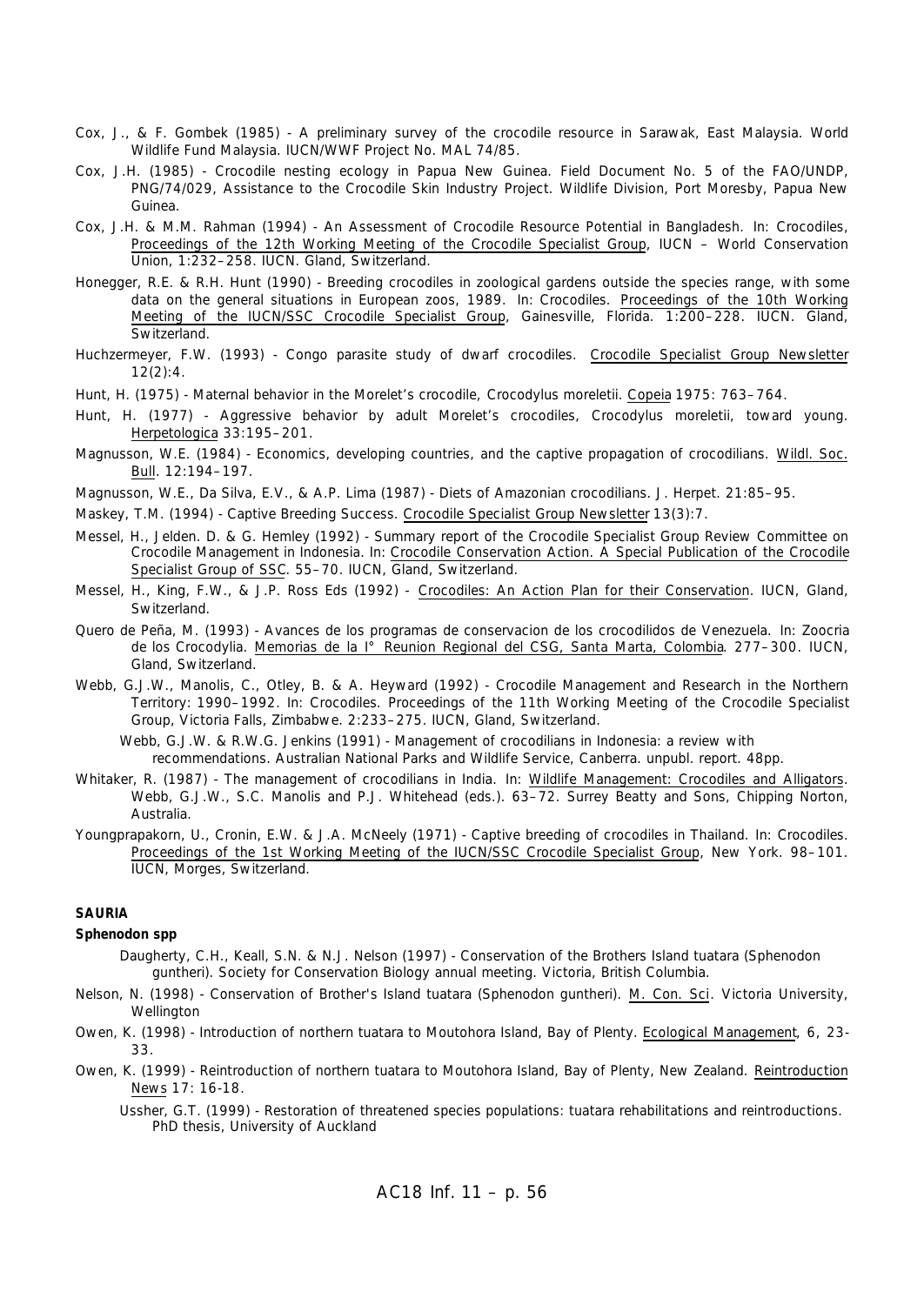#### **Brachylophus spp**

Avery, D., & W.W. Tanner (1970) - Speciation in the Fijian and Tongan iguana, *Brachylophus*, with the description of a new species. Great Basin Nat.; 30(3): 166-72.

Bach, C. (1998) - Egg data study of Fijian Crested Iguana, *Brachylophus vitiensis*. Thylacinus 22(2).

- Blair, D. (1993) Gems of the South Seas. International Iguana Society newsletter. 2(1): 2-6.
- Boylen, T. (1990) The Island of Iguanas. Thylacinus 15(4).
- Cahill, C. (1970) The banded iguana of Fiji. Fiji Mus. Educ. Ser. (2): 1-14.
- Carpenter C.C. & J.B. Murphy (1978) Aggressive behavior in the Fiji Island lizard, *Brachylophus fasciatus*. J.Herpetol. 12(2): 251-2
- CBSG, c. (1993) *Brachylophus* taxon report from CBSG lizard CAMP workshop.
- Colgan, D.J. & P. Da Costa (1997) Genetic Discrimination between the Iguanas *Brachylophus vitiensis* and *Brachylophus fasciatus*. J Herpetol Vol. 31(4): 589-91
- Finnley, D. (1980) Five foreign reptiles listed as endangered. Endangered Species Tech. Bull. 5(4) 13.
- Gibbons, J.R.H., & F. Watkins (1982) Behavior, ecology, and conservation of South Pacific Banded Iguanas, *Brachylophus*, including a newly discovered species. In: G. M. Burghardt and A. S. Rand, Iguanas of the world, Noyes Pub. N. J. pp: 418-441.
- Gibbons, J.R.H. (1981) The biogeography of *Brachylophus* including the description of a new species, *B. vitiensis*, from Fiji. J. Hepetol. 15(3): 255-73.
- Greenberg, N., & T.A. Jenssen (1982) Displays of captive Banded Iguanas *Brachylophus fasciatus*. In: G. M. Burghardt and A. S. Rand, Iguanas of the world. Noyes Pub., N. J. pp.232-251.
- Juvik, J. & B. Singh (1989) Conservation of the Fijian crested iguana: a progress report. Fourth South Pacific conference on nature conservation and protected areas.
- Kinkaid, J. (1996) Taxon management account for *Brachylophus fasciatus.* AZA Lizard Advisory Group.
- Kinkaid, J. (1997) Managment of Fijian Banded Iguanas at the San Diego Zoo. In press Proceedings of the 1st annual symposium on Monitors and Iguanas.
- Kinkaid, J. (1999) AZA North American regional studbook on *Brachylophus fasciatus.*
- Zug, G. (1991) The lizards of Fiji: Natural history and systematics, Bishop Mus. Bull. Zool. 2: 1-136

**Cyclura spp**

- Alberts, A.C. (1993) The most endangered lizard in the world: the Jamaican iguana, *Cyclura collei*. Vivarium, July/August 1993, 5(1):12-14, 30.
- Alberts, A.C., Oliva, M.L., Worley, M.B., Telford, S.R., Morris, P.J., & D.L. Janssen (1998) The need for pre-release health screening in animal translocations: a case study of the Cuban iguana (*Cyclura nubila*). Animal Conservation Vol. 1, No.3 pp165-172.

Areste, M. (1998) - *Cyclura*: Ground Iguanas of the Caribbean. Reptilia, March/April 1998, 2:52-57.

- Auffenberg, W. (1976) Rock iguanas, Part II. Bahamas Naturalist 2:9-16
- Auth, D.L. (1979) The thermal biology of the Turks and Caicos rock iguana, *Cyclura carinata* Harlan. Ph.D. Dissertation, University of Florida.
	- Barbour, T & G.K Noble (1916) A revision of the lizards of the genus Cyclura. Bull. Mus. Comp. Zool. 60:139- 164.
- Bendon, J. (1997) Mayaguana blues. Iguana Times, 6(1):3-9.
- Blair, D.W. (1983) Dragons of Cayman. Rock iguanas cling to their islands. Oceans 16 (2):31-33
- Blair, D.W. (1991) West Indian rock iguanas: their status in the wild and efforts to breed them in captivity. Pages 55- 66 in Northern California Herpetological Society Special Publication No. 6, R.E. Staub, ed. Northern California Herpetological Society.
- Blair, D.W. (1991) Update on the status of the San Salvador rock iguana, *Cyclura rileyi rileyi.* Iguana Times 1(2) pp1- 3.
- Blair, D.W. (1994) Status of currently recognized taxa of the iguanid genus *Cyclura*. Reptiles 1(4):60-61.
- Bowie, A. & R. Franz (1974) Crytosomum mega sp. n. (Nemotoda: Oxyuroidea) from the lizard *Cyclura carinata*. J. Parasitol.; 60(4):628- 631. Aug. ! 974.
- Carey, W.M. (1966) Observations of the ground iguana *Cyclura macleayi caymanensis* on Cayman Brac, British West Indies. Herpetologica 22:265-268.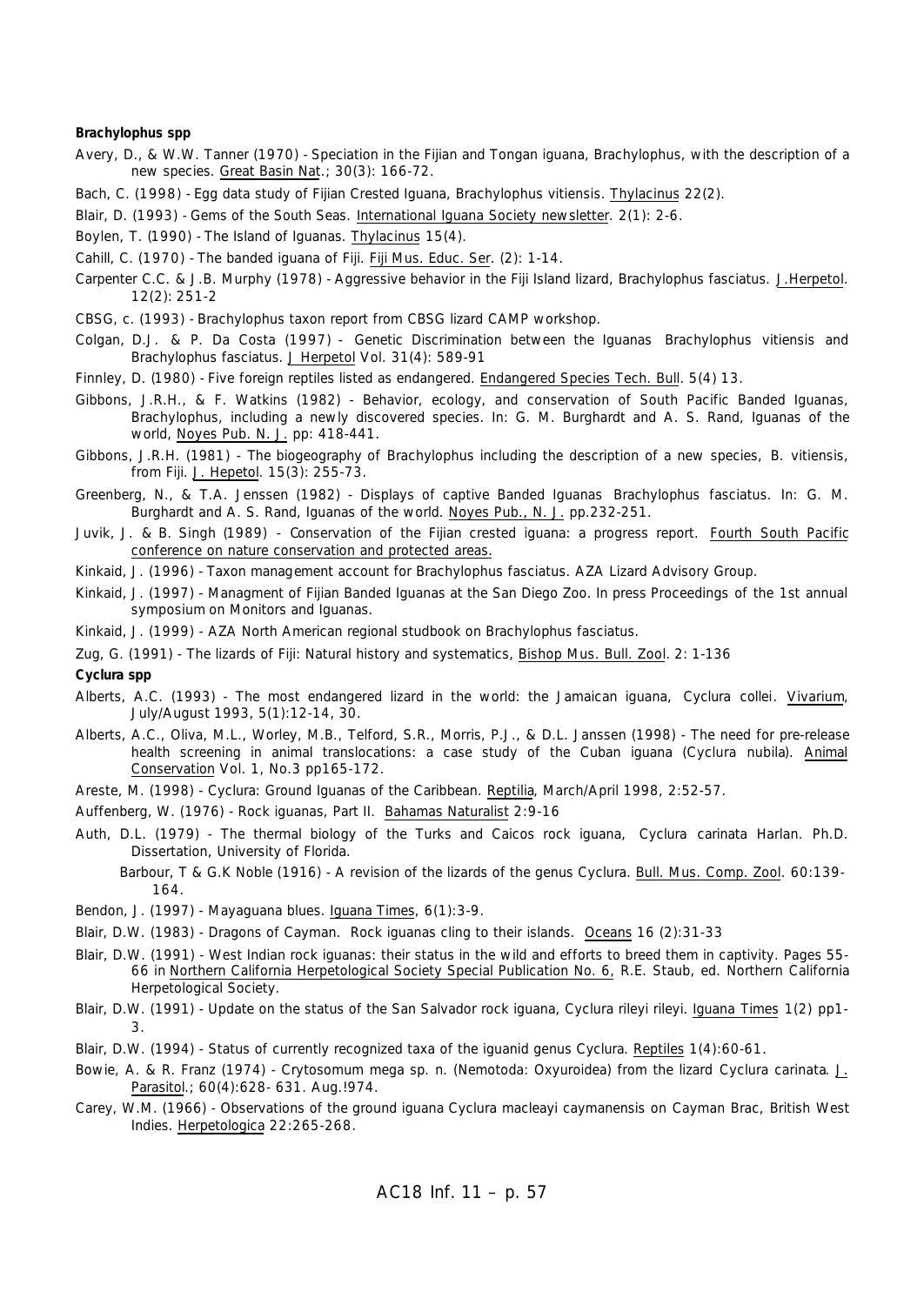- Carey, W.M. (1975) The rock iguana, *Cyclura pinguis*, on Anegada, British Virgin Islands, with notes on *Cyclura ricordi* and *Cyclura cornuta* on Hispaniola. Bulletin of the Florida State Museum of Biological Sciences 19 (4):180-234
- De La Cruz, J. (1984) A new species of tick: A nasal parasite of *Cyclura nubila* in Cuba. Poeyana Inst. Zool. Acad. Cienc. Cuba; No. 277. 6p. In Spanish with English summary
- Duval, J.J. (1982) Recommendations for the captive management of West Indian rock iguanas, (*Cyclura*). In: Proceedings 6th reptile symposium on captive propagation and husbandry*.* pp181-196
- Ehrig, R.W. (1992 & 1993) The captive husbandry and propagation of the Cuban Rock iguana, *Cyclura nubila*. Part 1- 5. Iguana Times

Hudson, R. (1994) - Efforts to save the Jamaican iguana (*Cyclura collei*). Reptiles, August 1994, 1(6) p17.

- IUCN/SSC West Indian Iguana Specialist Group (2000) West Indian Iguanas Status Survey and Conservation Action Plan, A. Alberts, ed.
- Iverson, J.B. (1977) Behavior and ecology of the rock iguana, *Cyclura carinata*. PhD Dissertation, Uni of Florida, Gainesville.
- Iverson, J.B. (1979) Behavior and ecology of the rock iguana *Cyclura carinata.* Bulletin of the Florida State Museum of Biological Sciences 24:175-358
- Knapp, C. (1993) Captive husbandry and reproduction of the Cayman Island rock iguana. Captive Breeding, July 1993, I(4):4-7, 26-27.
- Lemm, J. & A. Alberts (1997) Guided by nature: Conservation research and captive husbandry of the Cuban iguana. Reptiles, August 1997, 5(8): 76-87.
- Lewis, C.B. (1944) Notes on *Cyclura*. Herpetologica 2:93-98
- Martins, E.P & J Lamont (1998) Estimating ancestral states of a communicative display: a comparative study of *Cyclura* rock iguanas. Anim. Behav. 55 pp1685-1706.
- Perera, A. (1985) Datos sobre la dieta de *Cyclura nubila* (Sauria : Iguanidae) en los alrededores de cayo Larga del sur, Cuba*.* Poeyana 291:1-12
- Rehák, I. (1994) Breeding and ethology of the Cuban ground iguanas, *Cyclura nubila*, at Prague Zoo. Gazella 21: 61- 78
- Schmidt, J (1994) Erfahrungen bei der Nachzucht von *Cyclura nubila nubila* (Kuba Wirtelschwanzleguan). Iguana Rundschreiben 7 (13) 1994: 17-26
- Schmidt, J. (1995) Erste Erfahrungen bei der Nachzucht von *Cyclura cornuta*. Iguana Rundschreiben 8 (15) 1995: 34-38
- Shaw, C.E. (1953) Captive-bred Cuban Iguanas, *Cyclura macleayi macleayi*. Herpetologica 10: 73-78
- Shaw, C.E. (1969) Breeding the Rhinoceros Iguanas, *Cyclura cornuta cornuta* at San Diego Zoo. International Zoo Yearbook. 9: 45-48
- Wiewandt, T.A. (1977) Ecology, behavior, and management of the Mona Island ground iguana *Cyclura stejnegeri.* Ph.D. Dissertation, Cornell University, Ithaca, NY.
- Woodley, J.D (1971) The Jamaican ground iguana in Hellshire. In: JD Woodley (ed.), Hellshire Hills Scientific Survey,1970. University of West Indies, Inst. Jamaica, Kingston. p. 127-133.

*Gallotia simonyi*

- Cejudo, D., Bowker, R.G. & R. Márquez (1998) Competencia por interferencia de *Gallotia simonyi* y *G. caesaris* (Sauria, Lacertidae) en la isla de El Hierro (Islas Canarias), *In* L. F. L. Jurado and J. A. Mateo (eds.), Plan de Recuperación del Lagarto Gigante de El Hierro (*Gallotia simonyi*). Asociación Herpetológica Española, Las Palmas de Gran Canaria. In Press.
- Cejudo, D., Márquez, R. & V. Pérez-Mellado (1998) Temperaturas preferidas de *Gallotia simonyi* (Sauria, Lacertidae), *In* L. F. L. Jurado and J. A. Mateo (eds.), Plan de Recuperación del Lagarto Gigante de El Hierro (*Gallotia simonyi*). Asociación Herpetológica Española, Las Palmas de Gran Canaria. In Press.
- Cejudo, D., Márquez, R., Orrit.N., García, M., Mateo, J.A., Caetano, A., Romero, M., Pérez-Mellado, V. & L.F. López Jurado (1998) - Vulnerabilidad de *Gallotia simonyi* (Sauria, Lacertidae) ante predadores aéreos: influencia del tamaño corporal, *In* L. F. L. Jurado and J. A. Mateo (eds.), Plan de Recuperación del Lagarto Gigante de El Hierro (*Gallotia simonyi*). Asociación Herpetológica Española, Las Palmas de Gran Canaria. In Press.
- Cejudo, D., Márquez, R., Bowker, R.G. & M. García Márquez (1997) Catálogo comportamental de *Gallotia simonyi*, el lagarto gigante de El Hierro (Islas Canarias). Rev. Esp. Herp. 111:1-11.
- Márquez, R., & D. Cejudo (1998) Disponibilidad de refugios, velocidad de carrera y vulnerabilidad ante depredadores de *Gallotia simonyi* (Sauria, Lacertidae), *In* L. F. L. Jurado and J. A. Mateo (eds.), Plan de Recuperación del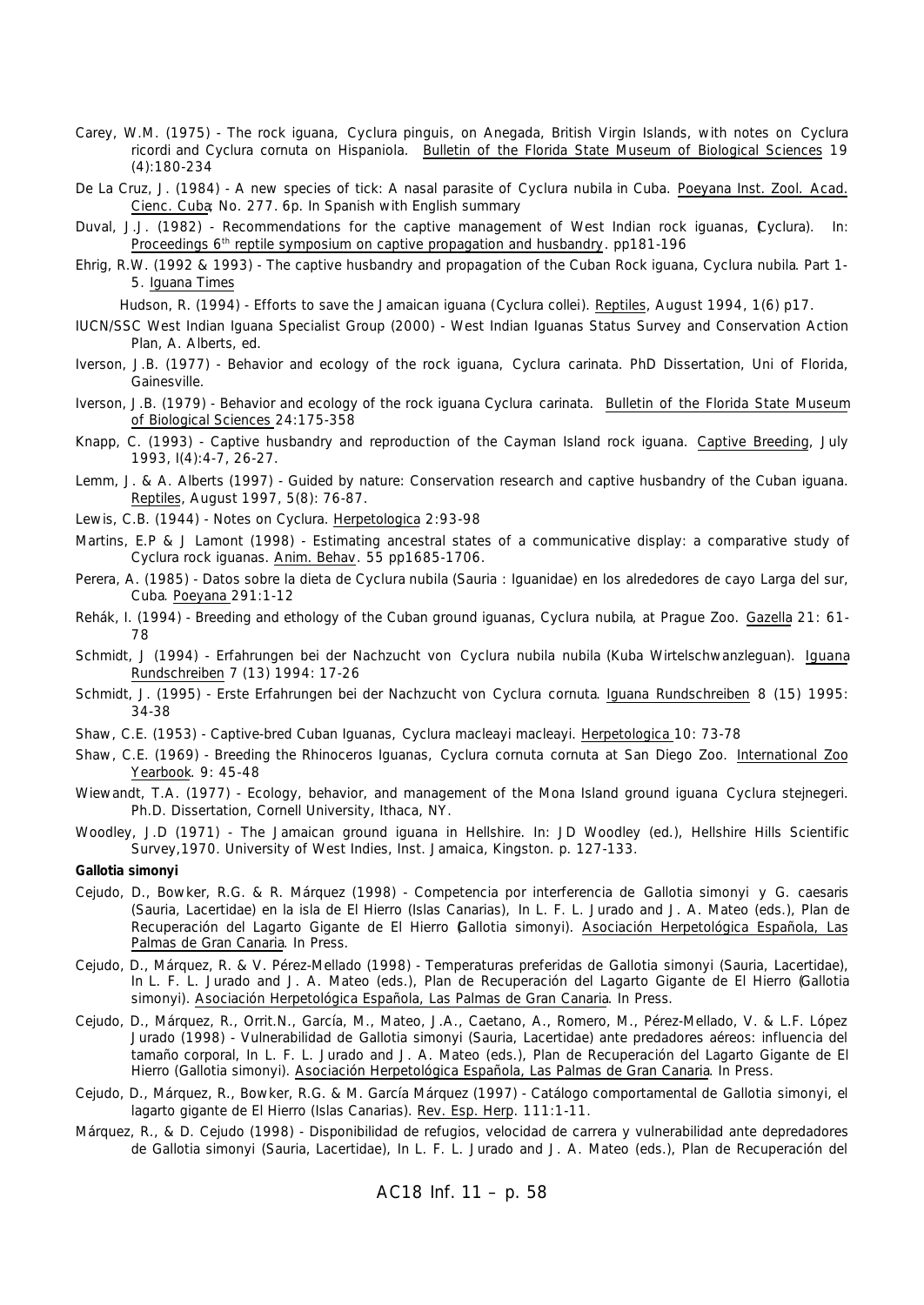Lagarto Gigante de El Hierro (Gallotia simonyi). Asociación Herpetológica Española, Las Palmas de Gran Canaria. In Press.

Márquez, R., & D. Cejudo (1998) - Velocidad de carrera de *Gallotia simonyi* (Sauria, Lacertidae), pp. *In* L. F. L. Jurado and J. A. Mateo (eds.), Plan de Recuperación del Lagarto Gigante de El Hierro (*Gallotia simonyi*). Asociación Herpetológica Española, Las Palmas de Gran Canaria. In Press.

Márquez, R., D. Cejudo, and V. Pérez-Mellado. 1997. Selected body temperatures of four lacertid lizards from the Canary Islands. Herpetol. J. 7:122-124.

Pérez-Mellado V., Arano, G. Astudillo B., Cejudo D., García Márquez M., Llorente G., Márquez R., Mateo J. A., Orrit N., Romero Beviá M. & L.F. López-Jurado (1997) - Recovery plan for the Giant Lizard of El Hierro island (Canary Islands), *Gallotia simonyi*. Presentation and preliminary results., pp. 1-11, in Herpetologia Bonnensis.W. Böhme, W. Bischoff and T. Ziegler (eds) Bonn, Societas Europaea Herpetologica.

#### *Varanus komodoensis*

Anon (1968) - Komodo dragons breed in captivity. New Scientist 40:352.

Auffenberg, W. (1980) - The herpetofauna of Komodo with notes on adjacent areas. Bull. Fla. State Mus. Biol. Sci 25(2):39-156

Auffenberg, W (1981) - Behavioural Ecology of the Komodo Monitor. University of Florida, Gainesville. 406 pp.

- Birchard, G.F., Walsh, T. & C.L. Reiber (1995) Oxygen uptake by Varanus komodoensis eggs. Physiol.Zool. 68(4):622-
- Darevsky, I.S. & W. Auffenberg (1973) Growth records of large recaptured Komodo monitors (*Varanus komodoensis*). HISS News J. 1 (2): 41-42.
- Darevsky, I.S. & S. Kadarsan (1964) On the biology of the giant Indonesian lizard *Varanus komodoensis*. Zoologicheskii Zhurnal 43:1355-1360. #
- Darevsky, I.S. (1963) Zu Besuch bei den Komodo waranen. Aquar. Terrar. 10 (1): 65-80.
- De Jong, J.K. (1944) Newly hatched *Varanus komodoensis*. Treubia 18: 143-154.
- Gillespie, D., Frye, F.L., Stockham, S.L., & T. Fredeking (2000) Blood values in wild and captive Komodo dragons (*Varanus komodoensis*). Zoo Biology Vol.19, No.6 pp495-509.
- Horn, H.G. (1985) Beitrage zum verhalten von Waranen: Die Ritualkampfe von *Varanus komodoensis* Ouwens, 1912, *V. semiremex* Peters, 1869 Sowie die Imponierphasen der Ritualkampfe von *V. timorensis timorensis* (Gray 1831) un *V. timorensis similis* Mertens, 1958. Salamandra 21(2-3):169-179. #
	- Marcellini, D. (1991) Behaviour and ecology of the Komodo Dragon. Focus November/December.ns (Summary in Varanews 1992 2(4):2-3).
- McNab, B.K. & W. Auffenberg (1976) The effects of large body size on the temperature regulation of the Komodo dragon, *Varanus komodoensis*. Comp. Biochem. Physiol. 55(A):345-350.
- Selbert, P. (1994) The Komodo dragon. A flagship species for the St. Louis Zoo. Reptile and Amphibian magazine Sept/Oct:73-81.
- Studer, P. (1971) Experiences in rearing Komodo dragons (Abstract) Herp. Rev. 3(2).

#### **SERPENTES**

#### **Epicrates spp**

- Chandler, C.R. 7 P.J. Tolson (1990) Habitat use by a boid snake, *Epicrates monensis*, and its anoline prey, *Anolis cristatellus*. Journal of Herpetology 24(2):151-157
- Tolson, P.J. & V.A. Teubner (1987) The role of social manipulation and environmental cycling in propagation of the boid genus *Epicrates*: lessons from the field and laboratory. pp606-613 in American Association of Zoological Parks and Aquariums Regional Conference Proceedings. American Zoo and Aquarium Association, Wheeling, West Virginia.
- U.S. Fish and Wildlife Service (1984) Mona Boa Recovery Plan, U.S. Department of the Interior Fish and Wildlife Service, Atlanta, Georgia. 16 pp.
- U.S. Fish and Wildlife Service (1986) Virgin Islands Tree Boa Recovery Plan, U.S. Fish and Wildlife Service, Atlanta, Georgia. 23 pp.

#### *Vipera ursinii*

- Újvári, B, Korsós, Z, & T. Péchy (2000) Life history, population characteristics and conservation of the Hungarian meadow viper (*Vipera ursinii rakosiensis)* Amphibia Reptilia Vol.21 (3) pp267-78.
- Ujvari, B., Madsen, T., Kotenko, T., Olsson, M., Shine, R. & H. Witzell (in press) Low genetic diversity threatens imminent extinction for the Hungarian meadow viper (*Vipera ursinii rakosiensis*). Conservation Biology.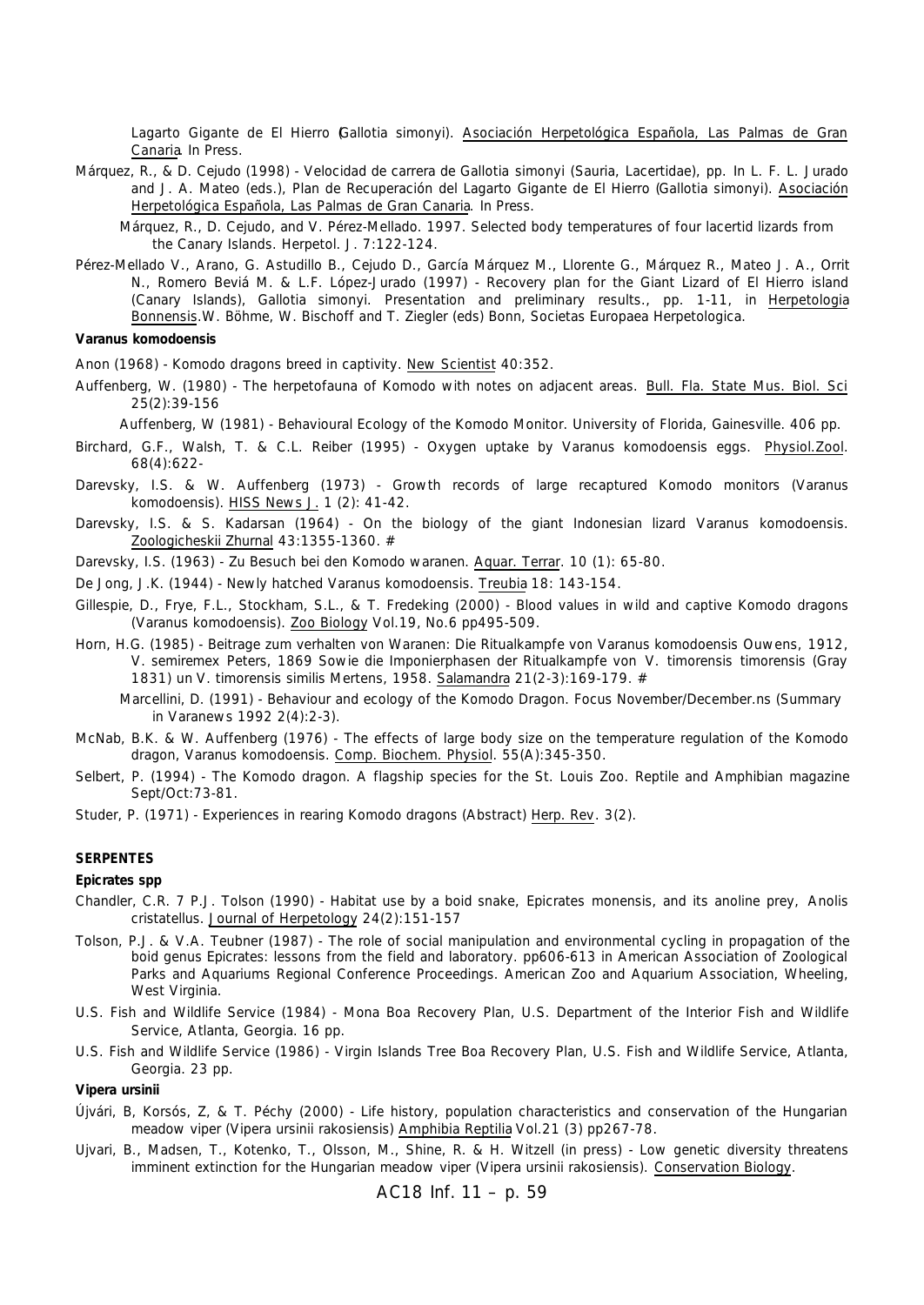#### **TESTUDINATA**

#### **Aspideretes spp**

Ahsan, M. F. (1997) - The Bostami or black softshell turtle, *Aspideretes nigricans*: problems and proposed conservation measures. *In*: J. Van Abbema (ed.), Proceedings: Conservation, Restoration, and Management of Tortoises and Turtles - An International Conference, pp. 287–289. July 1993, State University of New York, Purchase. New York Turtle and Tortoise Society, New York.

#### *Batagur baska*

Ernst, C.H. & R.W. Barbour (1989) - Turtles of the World. Smithsonian Institution Press, Washington, D.C.

- Kostel, F. (1990) Breeding behavior and activity patterns of the Asian freshwater terrapins *Batagur baska* and *Callagur borneoensis*. Unpubl. M.S. Thesis. Fordham University, Bronx, New York.
- Moll, E.O. (1980) Natural history of the river terrapin, *Batagur baska* (Gray) in Malaysia. Malaysian J. Sci. 6(A):23- 62.

#### *Chelonia mydas*

- Allen, C.H. (1992) It's time to give Kemp's ridley head-starting a fair and scientific evaluation! Marine Turtle Newsletter 56, 21-24.
- Balazs, G.H. & S.G. Pooley (1991) Research plan for marine turtle fibropapilloma, results of a December 1990 workshop, NOAA-TM-NMFS-SWFSC-156. Honolulu: National Marine Fisheries Services.
- Bjorndal, K.A. & A.B. Bolten (1988) Growth rates of immature green turtles, *Chelonia mydas*, on feeding grounds in the southern Bahamas. Copeia pp555-564.
- Boulon, Jr., R.H. & N.B. Frazer (1990) Growth of wild juvenile Caribbean green turtles, *Chelonia mydas.* Journal of Herpetology 24, 441-445.
- Fontaine, C.T., Manzella, S.A., Williams, T.D., Harris, R.M. & W.I. Browning (1989) Distribution, growth and survival of head started, tagged, and released Kemp's ridley *(Lepidochelys kempii)* from year classes of 1978-1983. In Proceedings of the first international symposium on Kemp's ridley sea turtle biology, conservation and management, 124-144. Caillouet, Jr., C.W. and Landry, Jr., A.M. (Eds). Galveston: Sea Grant College Program.
- Frazer, N.B. & L.M. Ehrhart (1985) Preliminary growth models for green, *Chelonia mydas*, and loggerhead, *Caretta caretta*, turtles in the wild. Copeia pp73-79.
- Hendrickson, L.P & J.R. Hendrickson (1981) A new method for marking sea turtles? Marine Turtle Newsletter 19, 6-7.
- Wood, F. (1991) Turtle culture. In *Production of aquatic animals, world animal science*, C4, 225-234. Nash, C.E. (Ed). Amsterdam: Elsievier Science Publishers B.V.
- Woody, J.B. (1990) Guest editorial: Is head-starting a reasonable conservation measure? "On the surface, yes; in reality, no". Marine Turtle Newsletter 50, 8-11.

#### *Clemmys muhlenbergi*

Arndt, R.G. (1972) - Additional records for *Clemmys muhlenbergi* in Delaware, with notes on reproduction. Bull. Maryland Herpetol. Soc. 8(1): 1-5.

Bowler, J.K. (1977) - Longevity of reptiles and amphibians in North American collections. SSAR Misc. Publ. 6: 32.

- Buhlmann, K. A., Mithchell, J.C. & M. G. Rollins (1997) New approaches for the conservation of bog turtles, *Clemmys muhlenbergii*, in Virginia. *In*: J. Van Abbema (ed.), Proceedings: Conservation, Restoration, and Management of Tortoises and Turtles - An International Conference, pp. 359-363. July 1993, State University of New York, Purchase. New York Turtle and Tortoise Society, New York.
- Collins, D. (1991) Western New York bog turtles (*Clemmys muhlenbergii*): Perspectives on captive propagation. In R. L. Gowen (ed.), Captive Propagation and Husbandry of Reptiles and Amphibians, 1989. Northern California Herpetological Society Special Publication #5, pp. 17-23.
- Herman, D.W. (1989) Captive management of eastern *Clemmys* at Zoo Atlanta with emphasis on *Clemmys muhlenbergii*. In M. Rosenberg (ed.), 12th International Herpetological Symposium on Captive Propagation and Husbandry, New York/New Jersey Metropolitan Area, June 15-18, 1988, pp. 39-45.
- Herman, D.W. (1983) Life history notes: *Clemmys muhlenbergi*. Reproduction. Herpetol. Rev. 14(4): 122.
- Herman, D.W. (1986) Herp-of-the-Month: *Clemmys muhlenbergii* (Schoepff) bog turtle. North Carolina Herpetol. Soc. Newsletter 9(2): 3-5.

Herman, D.W. (1986) - Life history notes: *Clemmys muhlenbergi*. Nest predation. Herpetol. Rev. 17(1): 24.

Herman, D.W. (1986) - Life history notes: *Clemmys muhlenbergi*. Reproduction. Herpetol. Rev. 17(1): 24.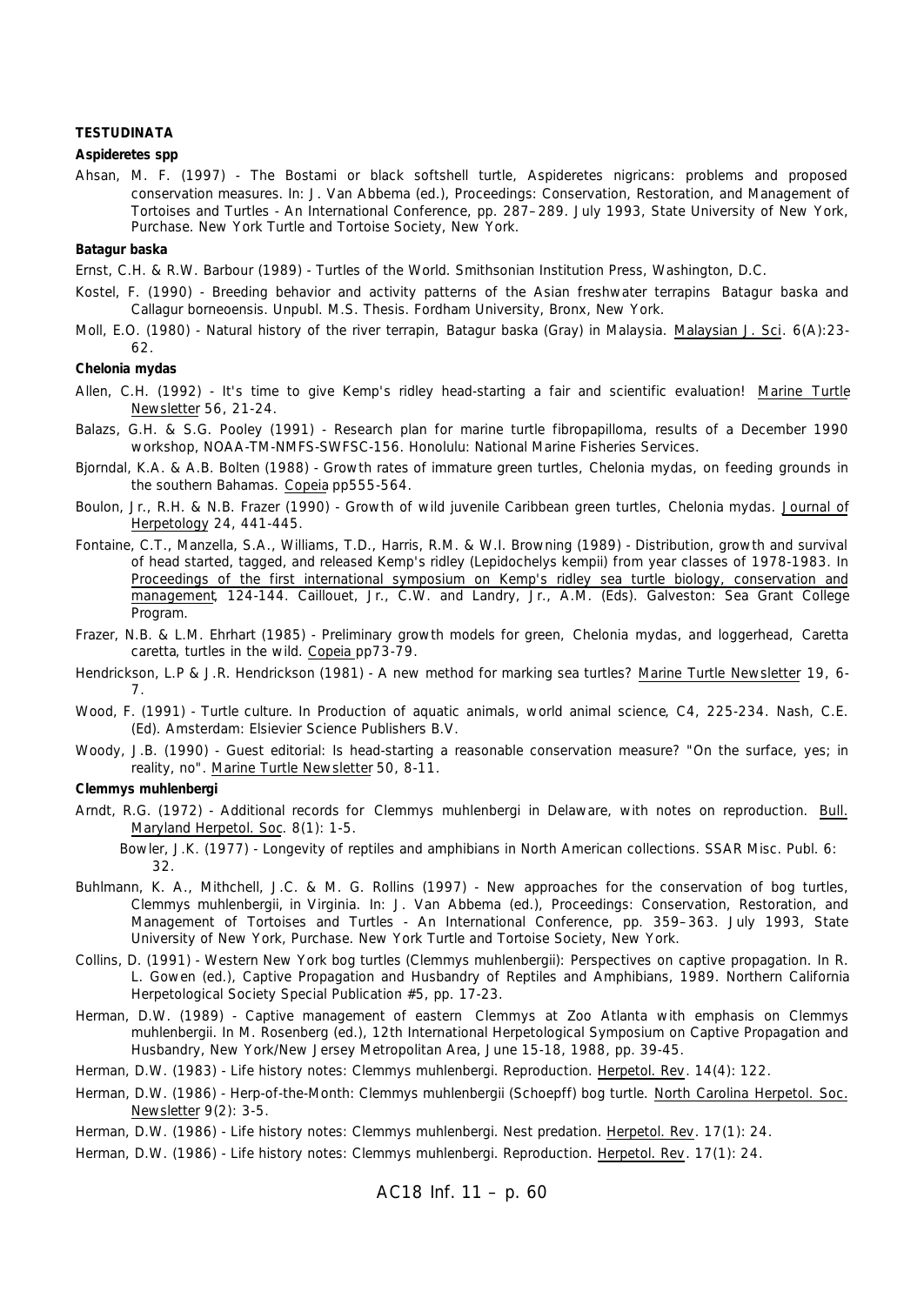- Herman, D.W. (1987) An incident of twinning in the bog turtle Clemmys muhlenbergii Schoepff. Bull. Maryland Herpetol. Soc. 23(3): 122-124.
- Herman, D.W. (1989) Captive management and conservation of the bog turtle at Zoo Atlanta. pp. 597-600. In: AAZPA Southern Regional Conference Proceedings. Atlanta, Georgia.
- Herman, D.W. (1989) Captive management of the eastern Clemmys at Zoo Atlanta with emphasis on Clemmys muhlenbergii. pp. 39-45. In: M.J. Rosenberg (ed.). Proc. 12th International Herpetol. Symp. Captive Propagation and Husbandry, Thurmont, Maryland.
- Lee, D.S. & A.W. Norden (1996) The distribution, ecology, and conservation needs of bog turtles, with special emphasis on Maryland. Maryland Naturalist 40:1-46.
- Lovich, J.E., Herman, D.W. & K.M. Fahey (1992) Seasonal activity and movements of turtles (*Clemmys muhlenbergii*) in North Carolina. Copeia pp1107-1111.
- Sachsse, W. (1974) Zum Fortflanzungswerhalten Von *Clemmys muhlenbergi* Bel Weltgehender Nachamung Der naturalichen lebensbedingungen Im Terrarium (Testudines, Emydidae). Salamandra 10(1): 1-14.

Slavens, F.L. (1985) - Inventory of live reptiles and amphibians in captivity. Seattle, Washington. 341 pp.

- Slavens, F.L. (1989) Reptiles and amphibians in captivity, breeding-longevity and inventory. Seattle, Washington. 474 pp.
- Tyron, B.W. & D.W. Herman (1991) Status, conservation and management of the bog turtle, Clemmys muhlenbergii, in the Southeastern United States. In K. Beaman, F. Caporaso, S. McKeown & M. Graff (eds.), Proceedings First International Symposium on Turtles & Tortoises: Conservation and Captive Husbandry, Orange, CA, August 9-12, 1990, pp36-53.
- Zovickian, W.H. (1971) Humidity as a growth factor in hatchlings of *Clemmys muhlenbergi.* Bull. Maryland Herpetol. Soc. 7(4): 93-95.

#### *Eretmochelys imbricata*

Witzell, W.N. (1983) - Synopsis of biological data on the hawksbill turtle, *Eretmochelys imbricata* (Linneaus, 1766). United Nations Food and Agriculture Organization. Fisheries Synopsis No. 137:1-78.

#### *Geochelone nigra*

- Cayot, L.J. & G.E. Morillo (1997) Rearing and repatriation of Galápagos tortoises: *Geochelone nigra hoodensis*, a case study. *In*: J. Van Abbema (ed.), Proceedings: Conservation, Restoration, and Management of Tortoises and Turtles - An International Conference, pp. 178-183. July 1993, State University of New York, Purchase. New York Turtle and Tortoise Society, New York.
- Hayes, F.E., Beaman, K.R., Hayes, W.K. & L.E. Harris, Jr. (1988) Defensive behavior in the Galapagos tortoise (*Geochelone elephantopus*), with comments on the evolution of insular gigantism. Herpetologica 44:11-17.
- Hayes, F.E., Hayes, W.K., Beaman, K.R. & L.E. Harris (1992) Sleep-like behaviour in the Galapagos tortoise (*Geochelone elephantopus*). Herpetol. J. vol.2 pp51-53.
- Herrero, S. (1997) Galapagos tortoises threatened. Cons. Biol. 11(2):305-06.
- Marlow, R., & J.L. Patton (1981) Biochemical relationships of the Galapagos giant tortoises (*Geochelone elephantopus*). Journal of Zoology. London. vol.195 pp413-422.
- Pritchard, P.C.H. (1996) The Galapagos Tortoises: Nomenclatural and Survival Status. Chelonian Research Monographs (Ed.: A.G.J. Rhodin) No.1; Lunenburg.

#### *Geochelone radiata*

- Behler, J.L. & A.J. Valenzuela (1983) Tortoise propagation at St. Catherines Wildlife Survival Center. AAZPA 1983 Annual Proceedings: pp87-94.
- Durrell, L., Groombridge, B., Tonge, S. & Q. Bloxam (1989) *Geochelone radiata*: radiated tortoise, sokake. pp96-98. In: I.R. Swingland and M.K. Klemens (eds.). The Conservation Biology of Tortoises. Occas. Papers of the IUCN Species Survival Commission, No. 5, IUCN, Gland, Switzerland.
- Holmstrom, W. (1989) The Radiated Tortoise Species Survival Plan. Proc. 12th Annual Herpetological Symposium on Captive Propagation and Husbandry, pp47-51.
- Hudson, R. (1983) The Species Survival Plan and its application to reptiles. Proc. 7th Annual Herpetological Symposium on Captive Propagation & Husbandry, pp1-9.
- Iaderosa, J., Behler, J.L. & W. Holmstrom (1990) Captive management and reproduction of the radiated tortoise (*Geochelone radiata*) at the New York Zoological Society's Wildlife Survival Center. AAZPA 1990 Regional Proceedings:pp377-381.
- Iaderosa, J., Behler, J.L. & W. Holmstrom (1990) Radiated tortoise (*Geochelone radiata*) egg deposition and incubation data from the New York Zoological Society's Wildlife Survival Center. AAZPA 1990 Annual Conference Proceedings: pp101-106.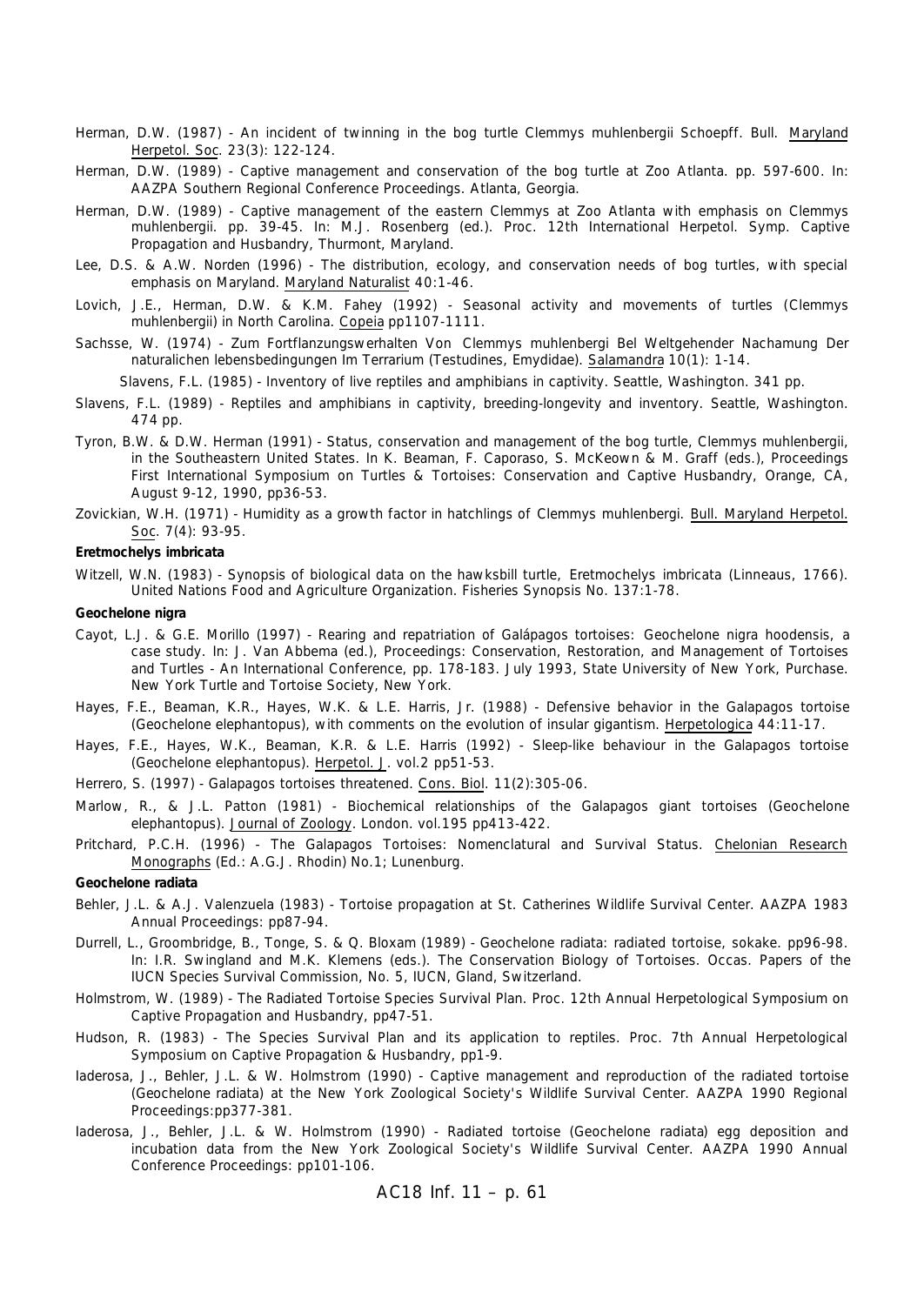#### *Geochelone yniphora*

- Andrianarivo, J.A. (1990) Analysis of forest cover changes and estimation of lemur populations in Northwestern Madagascar using satellite digital data. Ph.D. thesis (unpublished), School of Forestry and Environmental Studies, Duke University, North Carolina, 144 pp.
- Burke, R.L. (1990) Conservation of the world's rarest tortoise. Conserv. Biol. 4:122-124.
- Curl, D.A. (1986) A recovery programme for the Madagascar plowshare tortoise, *Astrochelys* (=*Geochelone*) *yniphora*. Dodo vol.23 pp68-79.
- Curl, D.A., Scoones, I.C., Guy, M.K. & G. Rakotoarisoa (1985) The Madagascar tortoise *Geochelone yniphora*: Current status and distribution. Biol. Conserv. 34:35-54.
- Durrell, L., Groombridge, B., Tonge, S. & Q. Bloxam (1989) *Geochelone yniphora*, Ploughshare Tortoise, Plowshare Tortoise, Angulated Tortoise. In The Conservation Biology of Tortoises: Occasional papers of the IUCN Species Survival Commission (SSC) No. 5. Ian R. Swingland, Michael W. Klemens, IUCN/SSC Tortoise and Freshwater Turtle Specialist Group and The Durrell Institute of Conservation and Ecology, Editors. Broadview, Illinois: Kelvyn Press, Inc.
- Goldberg, E. (1990) Angonokas of Ampijoroa. Tortuga Gazette. Vol.26, No.3.
- Juvik, J.O. & C.P. Blanc (1974) The angonoka of Cape Sada. Animals vol.16 pp148-153.
- Juvik, J.O., A.J. Andrianarivo, & C. Blanc (1982) The ecology and status of *Geochelone yniphora*; a critically endangered tortoise in northwestern Madagascar. Biol Conserv. vol.19 pp297-316.
- Juvik, J. O., Kiester, A.R., Reid, D., Coblentz, B. & J. Hoffman (1997) The conservation biology of the angonoka, *Geochelone yniphora*, in northwestern Madagascar: progress report. *In*: J. Van Abbema (ed.), Proceedings: Conservation, Restoration, and Management of Tortoises and Turtles - An International Conference. July 1993, State University of New York, Purchase. New York Turtle and Tortoise Society, New York.
- Juvik, J.O., Andrianarivo, A.J., Blanc, C.P. & R. Bour (1982) Revised species recovery plan for the endangered Madagascar angulated tortoise (*Geochelone* = *Astrochelys yniphora*). IUCN/SSC Tortoise Specialist Group. Unpubl. ms.
- Juvik, J.O., Meier, D.E. & S. McKeown (1990) Captive Husbandry and Conservation of the Madagascar Angulated Tortoise, *Geochelone yniphora*. Working draft, Presented at Symposium on Turtles and Tortoises: Conservation and Captive Husbandry, Aug 9-12 Chapman College, Orange, California.
- Kuchling, G., & F.J. López (2000) Endoscopic sexing of juvenile captive-bred ploughshare tortoises *Geochelone yniphora* at Ampijoroa, Madagascar. Dodo Vol.36 pp 94-95.
- McKeown, S. (1982) Priorities and techniques of captive breeding reptiles at the Honolulu Zoo, with special emphasis on Testudinidae, Iguanidae, Scincidae and Gekkonidae. pp93-102. In: Fifth Annual Reptile Symposium on Captive Propagation and Husbandry. Thumont, Maryland.
- McKeown, S., Juvik, J.O. & D.E. Meier (1982) Observations on the reproductive biology of the land tortoises *Geochelone emys* and *Geochelone yniphora* in the Honolulu Zoo. Zoo Biol. vol.1 pp223-235.
- Pedrono, M. (2000) Interactive management of wild and captive populations: conservation strategies for the ploughshare tortoise *Geochelone yniphora* in Madagascar. Dodo vol.36 pp93-94.
- Platz, C.C., Jr., Mengden, G. & H. Quinn (1980) Semen collection and analysis in endangered chelonians. Unpubl. Ms. Reid, D. 1990a. Project Angonoka/Kapidolo: Report for 1989. Jersey Wildlife Preserv. Trust. Unpubl. ms.
- Reid, D. (1990) Report of a field study of *Geochelone yniphora* in Jan 1990. Jersey Wildlife Preservation Trust. Unpubl. Ms.
- Reid, D., Durrell, L. & G. Rakotobearison (1989) The captive breeding project for the angonoka *Geochelone yniphora* in Madagascar. Dodo, vol.26 pp34-48.

#### *Gopherus flavomarginatus*

- Aguirre, G., Morafka, D.J. & G. A. Adest (1997) Conservation strategies for the Bolson tortoise, *Gopherus flavomarginatus*, in the Chihuahuan Desert. *In*: J. Van Abbema, (ed.), Proceedings: Conservation, Restoration, and Management of Tortoises and Turtles - An International Conference, pp. 333–338. July 1993, State University of New York, Purchase. New York Turtle and Tortoise Society, New York.
- Auffenberg, W., & R. Franz (1978) *Gopherus flavomarginatus*. Catalogue of American Amphibians and Reptiles. Society for the Study of Amphibians and Reptiles 214:1-2.
- Morafka, D.J. (1982) The status and distribution of the Bolson tortoise (*Gopherus flavomarginatus*). U.S. Fish and Wildlife Service Research Report 12:71-94.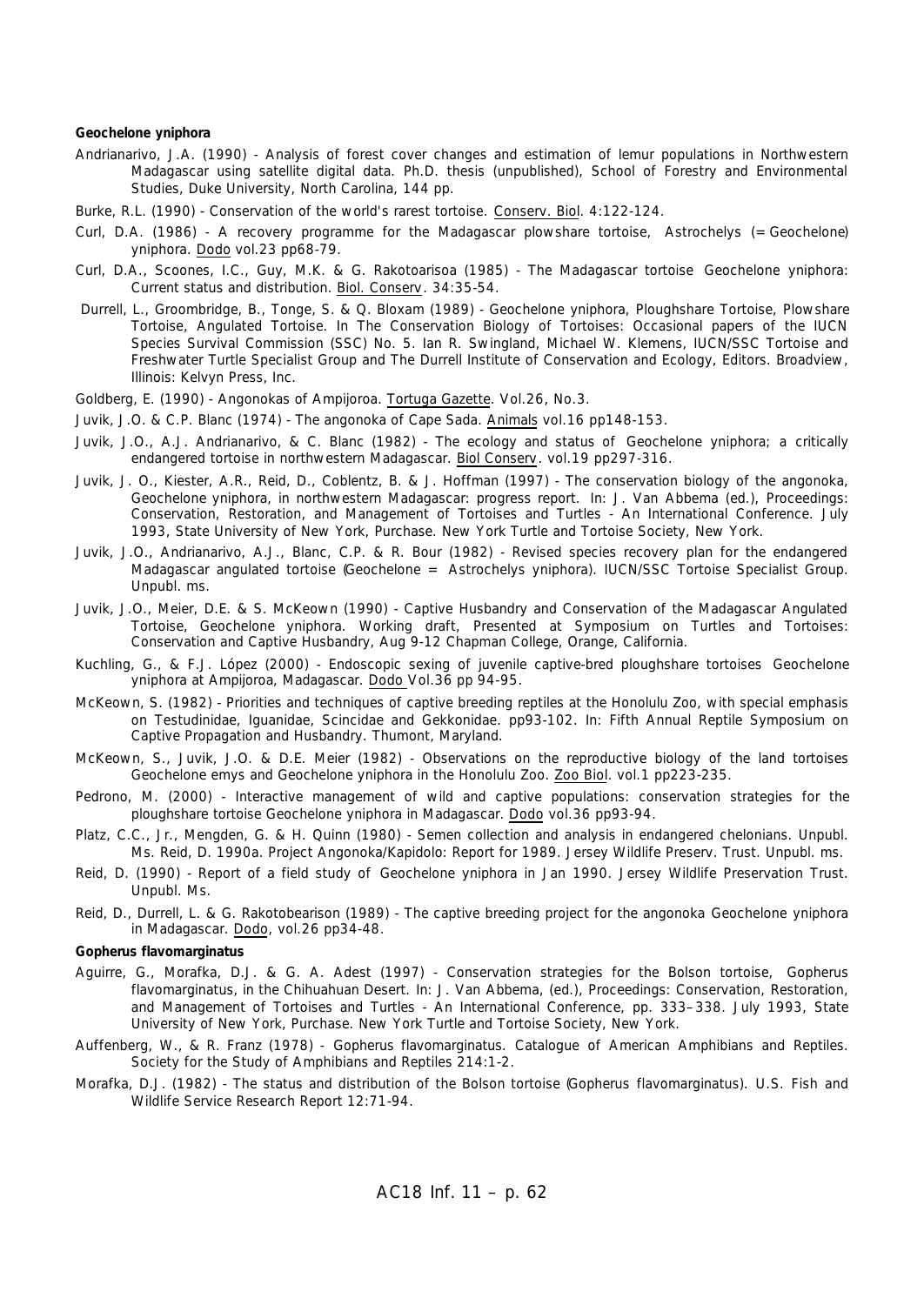#### *Pseudemydura umbrina*

Burbidge, A.A. (1981) - The ecology of the Western Swamp Tortoise, *Pseudemydura umbrina* (Testudines, Chelidae). Aust Wildl Res 8: 203-222.

Burbidge, A.A. and Kuchling, G. (1994) - Western Swamp Tortoise Recovery Plan. WA Wildlife Management. Program No. 11. Department of Conservation and Land Management, Perth, Western Australia. 29 pp.

- Kuchling, G. & J.P. DeJose (1989) A captive breeding operation to rescue the critically endangered Western Swamp Turtle *Pseudemydura umbrina*. International Zoo Yearbook vol.28 pp103-109.
- Kuchling, G. (1997) Managing the last survivors: integration of *in situ* and *ex situ* conservation of *Pseudemydura umbrina*. In J. Van Abbema (ed.), Proceedings: Conservation, Restoration, and Management of Tortoises and Turtles - An International Conference, pp. 339–344. July 1993, State University of New York, Purchase. New York Turtle and Tortoise Society, New York.

#### *Terrapene coahuila*

- Brown, W. (1974) Ecology of the aquatic box turtle, *Terrapene coahuila* (Chelonia, Emydidae) in northern Mexico. Bull Florida State Mus Biol Sc 19(1):1-67.
- Iverson, J.B. (1982) *Terrapene coahuila* Schmidt and Owens. Catalogue of American Amphibians and Reptiles. Society for the Study of Amphibians and Reptiles 288:1-2.

#### *Testudo kleinmanni*

- Arbel, A. (1984) *Testudo kleinmanni*. Reptiles and Amphibians. Plants and Animals of the Land of Israel, an illustrated encyclopedia. Volume 5, pages 37-38. Ministry of Defense Publishing House/Society for the Protection of Nature in Israel.
- Buskirk, J. (1985) The endangered Egyptian tortoise, *Testudo kleinmanni*: status in Egypt and Israel. Ninth International Herpetological Symposium on Captive Propagation and Husbandry. McKeown, Caporaso & Peterson, eds. 35-52.

Flower, S.S. (1929) - List of the vertebrated animals exhibited in the gardens of the Zoological Society of London, 1828-1927. Vol. 3 (Reptiles), p. 29. London.

- Flower, S.S. (1933) Notes on the recent reptiles and amphibians of Egypt. Proc. Zoological Society of London, 743- 749.
- Geffen E. & H. Mendelssohn (1986) The sand tortoise in Israel present and future. Teva v'Aretz (Nature & Land) 6:26-27.
- Geffen E. & H. Mendelssohn (1988) Home range use and seasonal movements of the Egyptian tortoise (*Testudo kleinmanni*) in the northwestern Negev, Israel. Herpetologica, 44:354-359.
- Geffen E. & H. Mendelssohn (1989) Activity patterns and thermoregulatory behavior of the Egyptian Tortoise *Testudo kleinmanni* in Israel. J. Herpetology 23 pp404-409.
- Geffen E. & H. Mendelssohn (1991) Preliminary study on the breeding pattern of the Egyptian tortoise, *Testudo kleinmanni*, in Israel. Herpetological J., 1 pp574-577.
- Geffen, E. (1985) On the biology of the Egyptian tortoise (*Testudo kleinmanni*) in Holot Agur, Israel. Master's thesis, Dept. of Zoology, Tel Aviv University
- Groombridge, B. (1982) Egyptian Tortoise *Testudo kleinmanni* Lortet 1883. The IUCN Amphibia-Reptilia red data book, Part 1, 133-136. Gland, Switzerland.
- Loveridge, A. & E.E. Williams (1957) Revision of the African tortoises and turtles of the suborder Cryptodira. Bull. Mus. Comp. Zool. vol.115 pp276-283.
- Marx, H. (1968) Checklist of the reptiles and amphibians of Egypt. Technical Report, p.44, map 35. U.S. Naval Medical Research Unit No. 3. FPO New York.
- Mendelssohn, H. & E. Geffen (1987) The Egyptian tortoise in Israel. Israel Land and Nature 12:153-157.
- Mendelssohn, H. & E. Geffen (1987) Egyptian tortoise needs refuge in Israel. Oryx 21:250.

Obst, F.J. & W. Meusel (1974) - Die Landschildkröten Europas. A. Ziemsem Verlag, Wittenberg Lutherstadt, DDR.

- Perry, G. (1984) Guide to the turtles of Israel. HARDUN, J. Israel Herpetological Information Center 2:66-67.
- Philippen, H.-D. & C. Serbent. (1987) Zur Biologie und Ökologie von *Testudo (Pseudotestudo) kleinmanni*  der Ägyptischen Landschildkröte. Die Schildkröte 1: 3-20.

Pritchard, P.C.H. (1985) - *Testudo kleinmanni* in Egypt and Israel. IUCN Freshwater Turtle & Tortoise Newsletter 1:3.

Schleich, H.H. (1984) - Reptilien und Amphibien des Kouf National Parkes in NE-Libyen. Landesverband für Amphibienund Reptilienschutz Bayern e. V. Mitteilungen 4(1):9-10.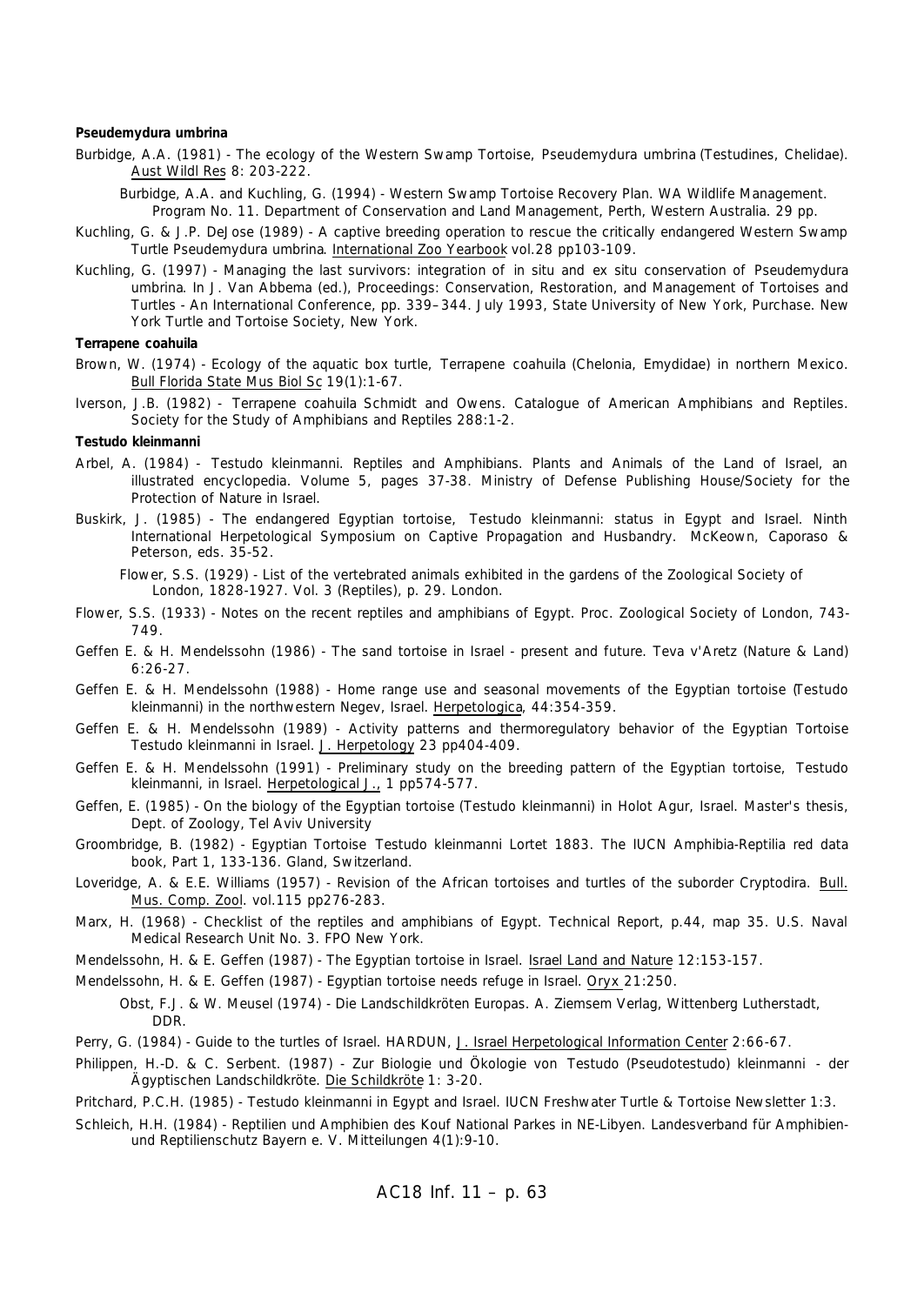- Schleich, H.H. (1984) Merkmalsausbildungen an Landschildkröten in Nordost Libyen (Testudines: Testudinidae). On characteristics of northeast Libyan tortoises. Herpetozoa 1:97-108.
	- Werner, Y. (1982) Herpetofaunal survey of the Sinai Peninsula (1967-77), with emphasis on the Saharan sand community. USFWS, Wildlife Research Report 13:153-161.

#### **General**

- Behler, J. L. (1997) Troubled time for turtles (foreword). *In*: J. Van Abbema (ed.), Proceedings: Conservation, Restoration, and Management of Tortoises and Turtles - An International Conference, pp. xviii–xxii. July 1993, State University of New York, Purchase. New York Turtle and Tortoise Society, New York.
- Choudhury, B. C., Bhupathy, S. & E.O. Moll (1997) Conservation and management of freshwater turtles and land tortoises in India (executive summary). *In*: J. Van Abbema (ed.), Proceedings: Conservation, Restoration, and Management of Tortoises and Turtles - An International Conference, New York, p. 301. July 1993, State University of New York, Purchase. New York Turtle and Tortoise Society
- Das, I. (1997) Conservation problems of tropical Asia's most-threatened turtles. *In*: J. Van Abbema (ed.), Proceedings: Conservation, Restoration, and Management of Tortoises and Turtles- An International Conference, pp. 295–301. July 1993, State University of New York, Purchase. New York Turtle and Tortoise Society, New York.
- Frazier, J. G.(1997) Management of tropical chelonians: dream or nightmare? Part 2. *In*: J. Van Abbema (ed.), Proceedings: Conservation, Restoration, and Management of Tortoises and Turtles - An International Conference, pp. 446–452. July 1993, State University of New York, Purchase. New York Turtle and Tortoise Society, New York.
- Sachsse, W. (1997) Genetic methodologies as a technique for captive management (abstract).In J. Van Abbema (ed.), Proceedings: Conservation, Restoration, and Management of Tortoises and Turtles - An International Conference, p258. July 1993, State University of New York, Purchase. New York Turtle and Tortoise Society, New York.
- Smith, L. L. (1997) Survivorship of hatchling gopher tortoises in north-central Florida. In J. Van Abbema (ed.), Proceedings: Conservation, Restoration, and Management of Tortoises and Turtles - An International Conference, pp100-103. July 1993, State University of New York, Purchase. New York Turtle and Tortoise Society, New York.
- van Dijk, P. P. (1997) Turtle conservation in Myanmar: past, present, and future. In J. Van Abbema (ed.), Proceedings: Conservation, Restoration, and Management of Tortoises and Turtles - An International Conference, pp265-271. July 1993, State University of New York, Purchase. New York Turtle and Tortoise Society, New York.
- Whitaker, R. & H.V. Andrews (1997) Captive breeding of Indian turtles and tortoises at the Centre for Herpetology/Madras Crocodile Bank. In J. Van Abbema (ed.), Proceedings: Conservation, Restoration, and Management of Tortoises and Turtles - An International Conference, pp166-170. July 1993, State University of New York, Purchase. New York Turtle and Tortoise Society, New York.
- Whitaker, R. (1997) Turtle Rearing in Village Ponds. In J. Van Abbema (ed.), Proceedings: Conservation, Restoration, and Management of Tortoises and Turtles - An International Conference, pp106-108. July 1993, State University of New York, Purchase. New York Turtle and Tortoise Society, New York.